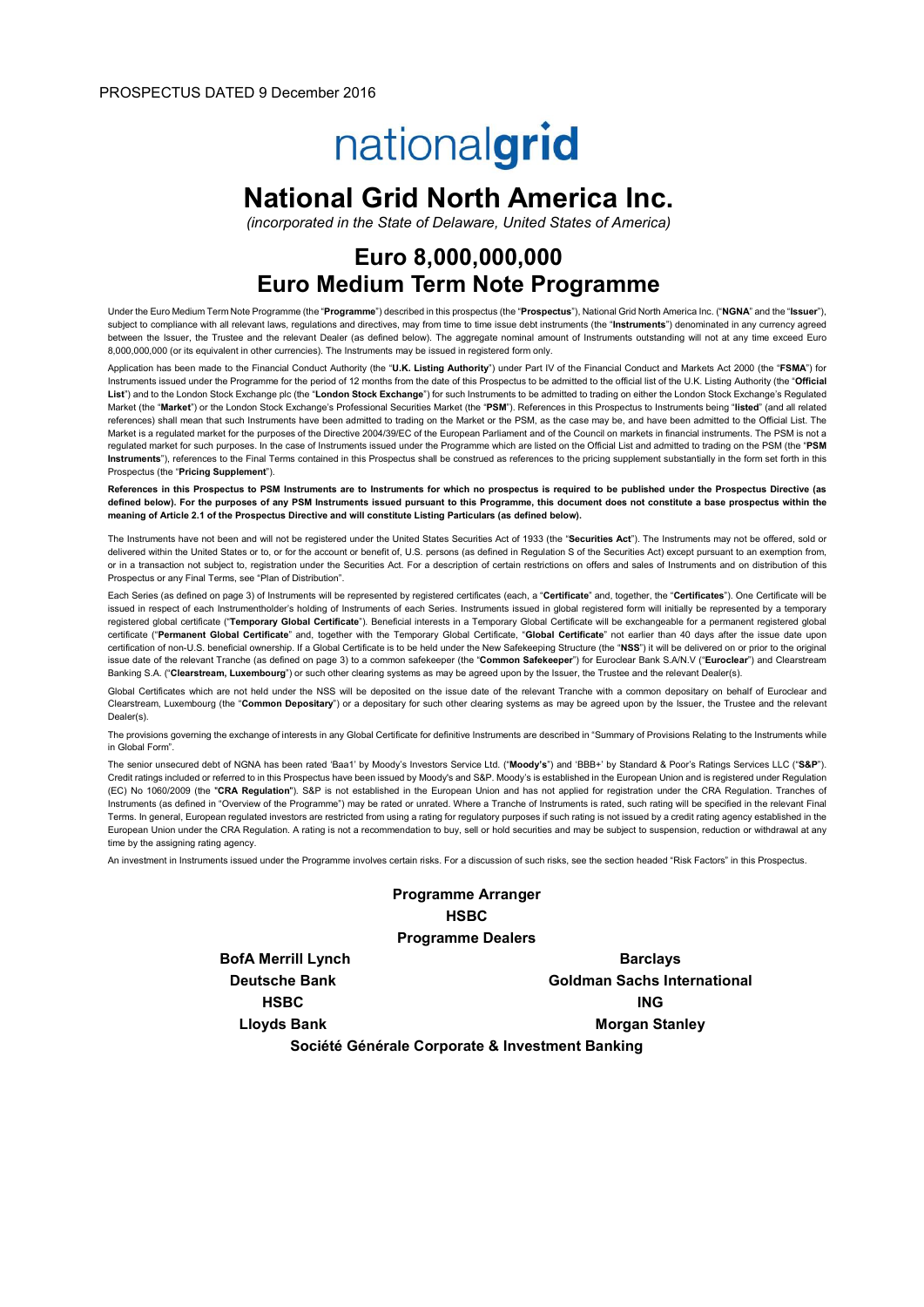#### IMPORTANT NOTICES

This Prospectus comprises (i) a base prospectus for the purposes of Article 5.4 of Directive 2003/71/EC, as amended to the extent that such amendments have been implemented in a relevant Member State of the European Economic Area (the "**Prospectus Directive**") and relevant implementing measures in the United Kingdom and for the purpose of giving information with regard to the Issuer and each of its subsidiary undertakings (together the "Group") which, according to the particular nature of the Issuer and the Instruments to be issued by it, is necessary to enable investors to make an informed assessment of the assets and liabilities, financial position, profit and losses and prospects of the Issuer and the rights attaching to such Instruments (together, the "Base Prospectus") and (ii) listing particulars for the purposes of Listing Rule 2.2.11 of the Listing Rules of the Financial Conduct Authority and Section 80(1) of the FSMA with regard to the Group (the "Listing Particulars"). For the avoidance of doubt, the Pricing Supplement forms part of the Listing Particulars and does not form part of the Base Prospectus.

The Issuer accepts responsibility for the information contained in the Base Prospectus, the Listing Particulars and the Final Terms. To the best of the knowledge of the Issuer (having taken all reasonable care to ensure that such is the case) such information contained in this Prospectus is in accordance with the facts and does not omit anything likely to affect the import of such information.

This Prospectus has been prepared on the basis that any offer of Instruments in any Member State of the European Economic Area which has implemented the Prospectus Directive (each, a "Relevant Member State") will be made pursuant to an exemption under the Prospectus Directive, as implemented in that Relevant Member State, from the requirement to publish a prospectus for offers of Instruments. Accordingly any person making or intending to make an offer in that Relevant Member State of Instruments which are the subject of an offering contemplated in this Prospectus as completed by the final terms in relation to the offer of those Instruments may only do so in circumstances in which no obligation arises for the Issuer or any Dealer to publish a prospectus pursuant to Article 3 of the Prospectus Directive or supplement a prospectus pursuant to Article 16 of the Prospectus Directive, in each case, in relation to such offer. Neither the Issuer nor any Dealer have authorised, nor do they authorise, the making of any offer of Instruments in circumstances in which an obligation arises for the Issuer or any Dealer to publish or supplement a prospectus for such offer.

This Prospectus is to be read in conjunction with all documents which are incorporated herein by reference (see "Documents Incorporated by Reference" below).

This Prospectus should be read and construed together with any amendments or supplements hereto and, in relation to any Tranche (as defined herein) of Instruments, should be read and construed together with the Final Terms (as defined herein).

No person has been authorised to give any information or to make any representation other than as contained in this Prospectus in connection with the issue or sale of the Instruments and, if given or made, any such information or representation must not be relied upon as having been authorised by the Issuer or any of the Dealers or the Arranger (as defined in "Overview of the Programme").

Neither the delivery of this Prospectus or any Final Terms nor the offering, sale or delivery of any Instrument shall, under any circumstances, create any implication that the information contained in this Prospectus is true subsequent to the date hereof, that there has been no change (or any event reasonably likely to involve a change) in the affairs of the Issuer since the date of this Prospectus or the date upon which this Prospectus has been most recently amended or supplemented or that there has been no adverse change (or any event reasonably likely to involve any adverse change) in the financial position of the Issuer since the date of this Prospectus or the date upon which this Prospectus has been most recently amended or supplemented or that any other information supplied in connection with the Programme is correct as of any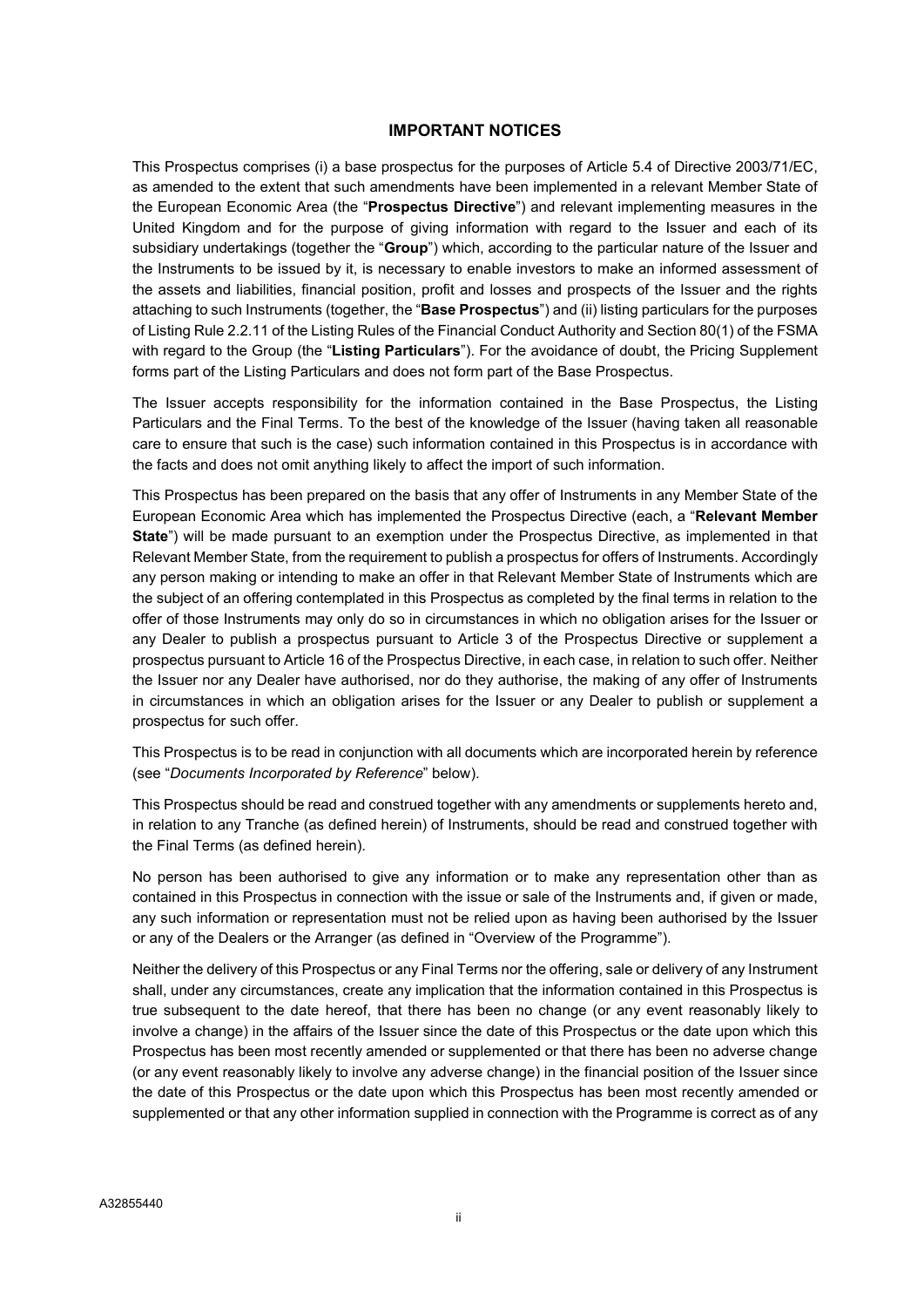time subsequent to the date on which it is supplied or, if different, the date indicated in the document containing the same.

In the case of Instruments which are to be admitted to trading on a regulated market within the European Economic Area or offered to the public in a Member State of the European Economic Area in circumstances which require the publication of a prospectus under the Prospectus Directive, the minimum specified denomination shall be €100,000 (or its equivalent in any other currency as at the date of issue of the Instruments).

The distribution of this Prospectus and the offering, distribution or sale of the Instruments in certain jurisdictions may be restricted by law. Persons into whose possession this Prospectus or any Final Terms comes are required by the Issuer, the Dealers and the Arranger to inform themselves about and to observe any such restriction.

Neither this Prospectus nor any Final Terms constitutes an offer of, or an invitation by or on behalf of the Issuer or the Dealers to subscribe for, or purchase, any Instruments.

Save for the Issuer, no other party has separately verified the information contained in this Prospectus. None of the Dealers, the Arranger or the Trustee makes any representation, express or implied, or accepts any responsibility, with respect to the accuracy or completeness of any of the information in this Prospectus. Neither this Prospectus nor any other financial statement is intended to provide the basis of any credit or other evaluation and should not be considered as a recommendation by the Issuer, the Trustee, the Arranger or the Dealers that any recipient of this Prospectus or any other financial statements should purchase the Instruments. Each potential purchaser of Instruments should determine for itself the relevance of the information contained in this Prospectus and its purchase of Instruments should be based upon such investigation as it deems necessary. None of the Dealers, the Arranger or the Trustee undertakes to review the financial condition or affairs of the Issuer during the life of the arrangements contemplated by this Prospectus or to advise any investor or potential investor in the Instruments of any information coming to the attention of any of the Dealers, the Arranger or the Trustee.

Each potential investor in any Instruments must determine the suitability of that investment in light of its own circumstances. In particular, each potential investor should:

- (i) have sufficient knowledge and experience to make a meaningful evaluation of the relevant Instruments, the merits and risks of investing in the relevant Instruments and the information contained or incorporated by reference in this Prospectus or any applicable supplement;
- (ii) have access to, and knowledge of, appropriate analytical tools to evaluate, in the context of its particular financial situation, an investment in the relevant Instruments and the impact such investment will have on its overall investment portfolio;
- (iii) have sufficient financial resources and liquidity to bear all of the risks of an investment in the relevant Instruments, including where the currency for principal or interest payments is different from the potential investor's currency;
- (iv) understand thoroughly the terms of the relevant Instruments and be familiar with the behaviour of any relevant indices and financial markets; and
- (v) be able to evaluate (either alone or with the help of a financial adviser) possible scenarios for economic, interest rate and other factors that may affect its investment and its ability to bear the applicable risks.

Certain Instruments may be complex financial instruments and such instruments may be purchased as a way to reduce risk or enhance yield with an understood, measured, appropriate addition of risk to their overall portfolios. A potential investor should not invest in Instruments which are complex financial instruments unless it has the expertise (either alone or with the help of a financial adviser) to evaluate how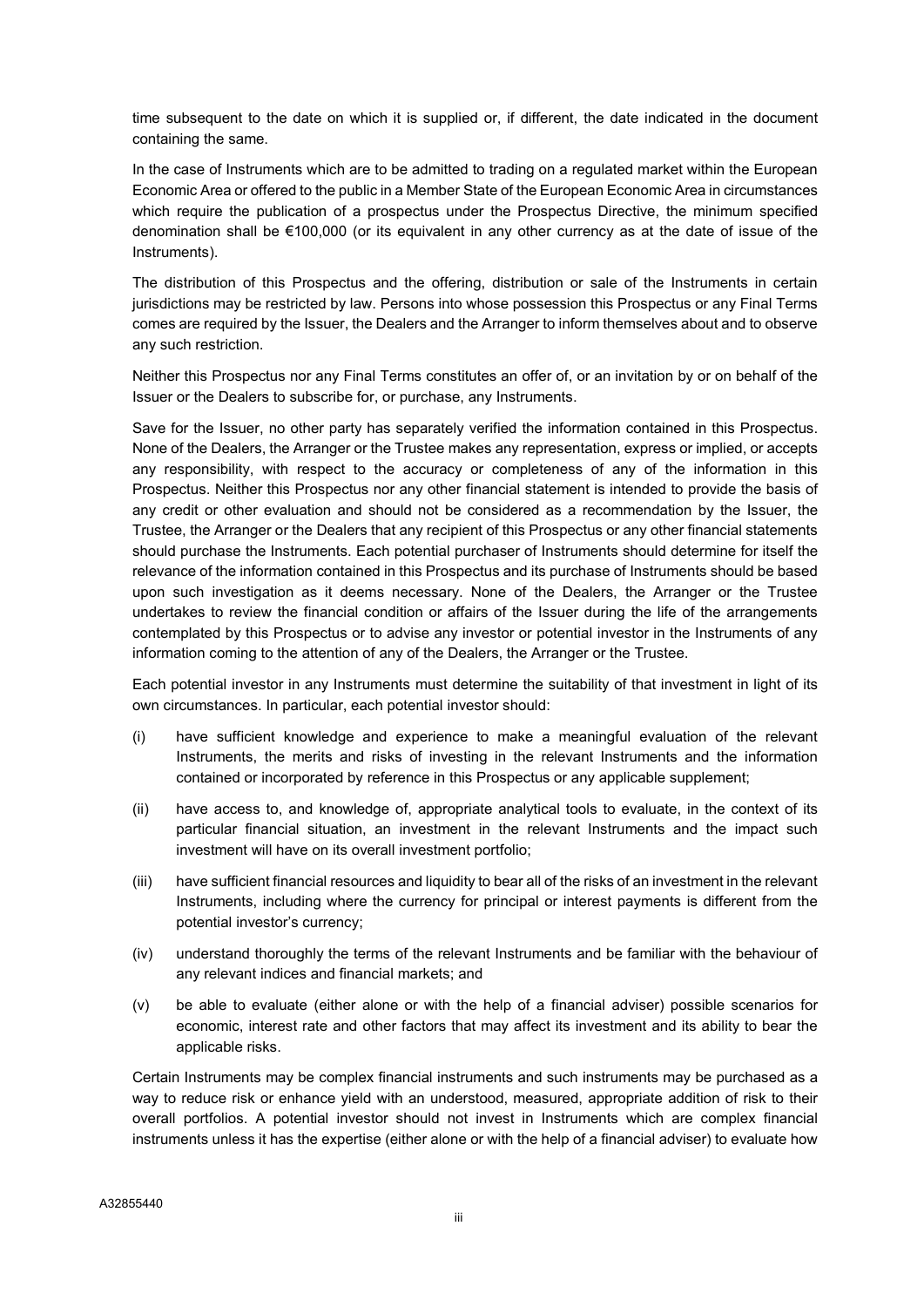the Instruments will perform under changing conditions, the resulting effects on the value of such Instruments and the impact this investment will have on the potential investor's overall investment portfolio.

The investment activities of certain investors are subject to local investment laws and regulations, or review or regulation by certain authorities. Each potential investor should consult its legal advisers to determine whether and to what extent (i) Instruments are legal investments for it, (ii) Instruments can be used as collateral for various types of borrowing and (iii) other restrictions apply to its purchase or pledge of any Instruments. Financial institutions should consult their legal advisers or the appropriate regulators to determine the appropriate treatment of Instruments under any applicable risk-based capital or similar rules.

In this Prospectus, unless otherwise specified or the context otherwise requires, references to "Euro" are to the currency of those member states of the European Union which are participating in European Economic and Monetary Union pursuant to the Treaty establishing the European Community, as amended, to "Japanese yen" are to the lawful currency of Japan, to "£" and "Sterling" are to the lawful currency of the United Kingdom, to "U.S. dollars", "\$" and "U.S.\$" are to the lawful currency of the United States of America, to "Canadian dollars" and "CAD" are to the lawful currency of Canada, to "Australian dollars" are to the lawful currency of Australia, to "New Zealand dollars" are to the lawful currency of New Zealand, to "Swedish krona" are to the lawful currency of Sweden, to "Danish krone" are to the lawful currency of Denmark, to "Hong Kong dollars" are to the lawful currency of Hong Kong and to "Swiss francs" are to the lawful currency of Switzerland.

In connection with the issue of any Tranche (as defined in "Overview of the Programme - Method of Issue"), the Dealer or Dealers (if any) may over-allot Instruments or effect transactions with a view to supporting the market price of the Instruments at a level higher than that which might otherwise prevail. However, stabilisation may not necessarily occur. Any stabilisation action may begin on or after the date on which adequate public disclosure of the final terms of the offer of the relevant Tranche is made and, if begun, may cease at any time, but it must end no later than the earlier of 30 days after the issue date of the relevant Tranche and 60 days after the date of the allotment of the relevant Tranche. Any stabilisation action or over-allotment must be conducted by the relevant Stabilising Manager(s) or person(s) acting on behalf of any Stabilising Manager(s) in accordance with all applicable laws and rules.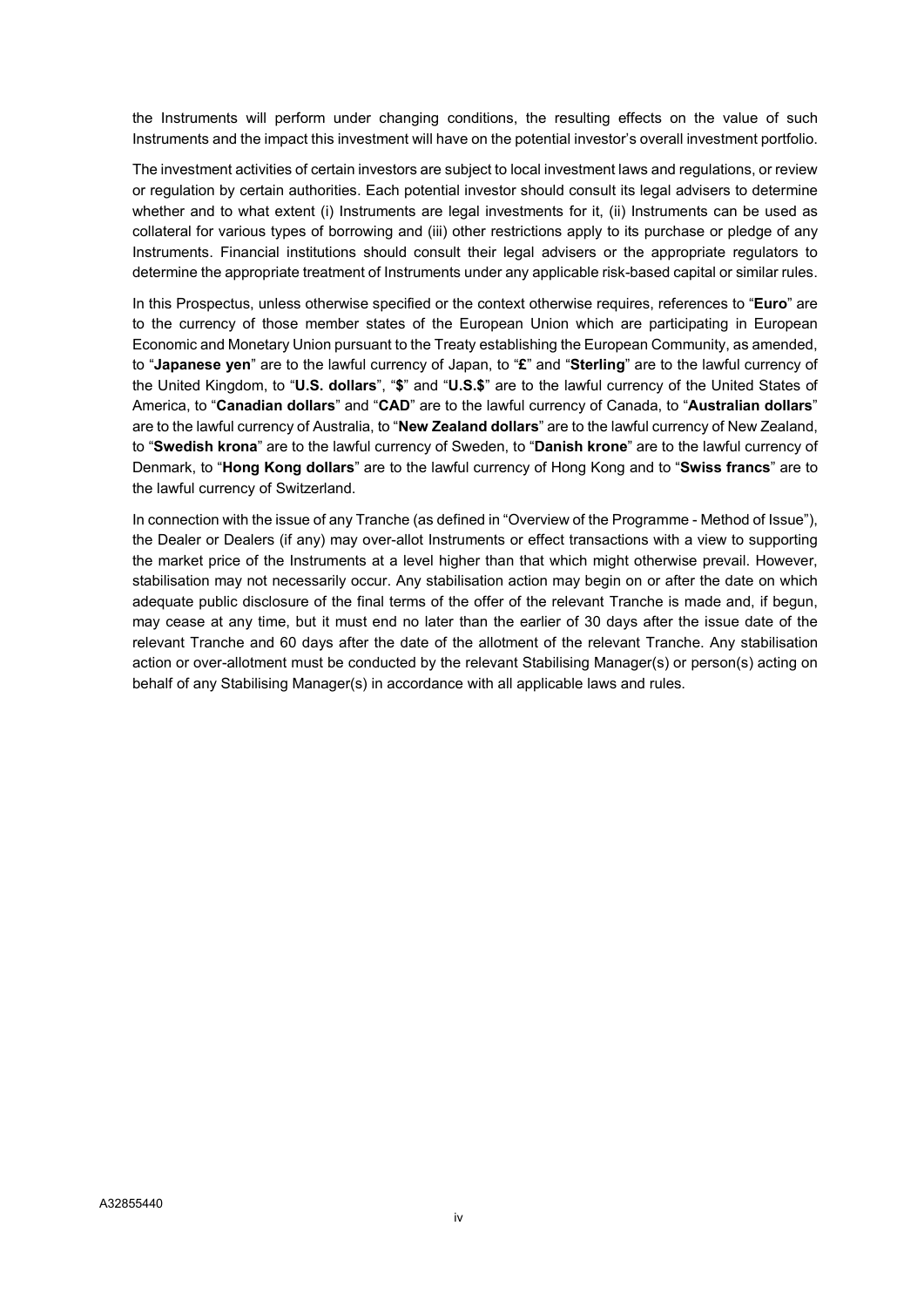#### FORWARD-LOOKING STATEMENTS

This announcement contains certain statements that are neither reported financial results nor other historical information. For the purposes of securities to be listed or traded in the United States of America, these statements are forward-looking statements within the meaning of Section 27A of the Securities Act of 1933, as amended, and Section 21E of the Securities Exchange Act of 1934, as amended. These statements include information with respect to the Issuer's financial condition, its results of operations and businesses, strategy, plans and objectives. Words such as 'anticipates', 'expects', 'should', 'intends', 'plans', 'believes', 'outlook', 'seeks', 'estimates', 'targets', 'may', 'will', 'continue', 'project' and similar expressions, as well as statements in the future tense, identify forward-looking statements.

These forward-looking statements are not guarantees of the future performance of the Issuer and are subject to assumptions, risks and uncertainties that could cause actual future results to differ materially from those expressed in or implied by such forward-looking statements. Many of these assumptions, risks and uncertainties relate to factors which are beyond the ability of the Issuer to control or estimate precisely, such as changes in laws or regulations and decisions by governmental bodies or regulators; breaches of, or changes in, environmental, climate change and health and safety laws or regulations, including breaches arising from the potentially harmful nature of its activities; network failure or interruption, the inability to carry out critical non network operations and damage to infrastructure, due to adverse weather conditions as well as the results of climate change, or due to unauthorised access to or deliberate breaches of IT systems belonging to the Issuer, or otherwise; performance against regulatory targets and standards and against the Issuer's peers with the aim of delivering stakeholder expectations regarding costs and efficiency savings, including those related to investment programmes, restructuring and internal transformation projects; and customers and counterparties failing to perform their obligations to the Issuer. Other factors that could cause actual results to differ materially from those described in this announcement include fluctuations in exchange rates, interest rates and commodity price indices; restrictions in the borrowing and debt arrangements of the Issuer, funding costs and access to financing; regulatory requirements that enable the Issuer to maintain financial resources in certain parts of its business and restrictions on some subsidiaries' transactions, such as paying dividends, lending or levying charges; inflation; the delayed timing of recoveries and payments in regulated businesses of the Issuer; the funding requirements of any pension schemes and other post-retirement benefit schemes that the Issuer may have; the loss of key personnel or the ability to attract, train or retain qualified personnel and any disputes arising with employees or the breach of laws or regulations by employees of the Issuer; and incorrect or unforeseen assumptions or conclusions (including financial and tax impacts and other unanticipated effects) relating to business development activity, including assumptions in connection with joint ventures.

The effects of these factors are difficult to predict. For further details regarding these and other assumptions, risks and uncertainties please read the section entitled 'Risk Factors'. In addition new factors emerge from time to time and the Issuer cannot assess the potential impact of any such factor on their activities or the extent to which any factor, or combination of factors, may cause actual future results to differ materially from those contained in any forward-looking statement. Except as may be required by law or regulation, the Issuer undertakes no obligation to update any of its forward-looking statements, which speak only as of the date of this announcement. The content of any website references herein do not form part of this announcement.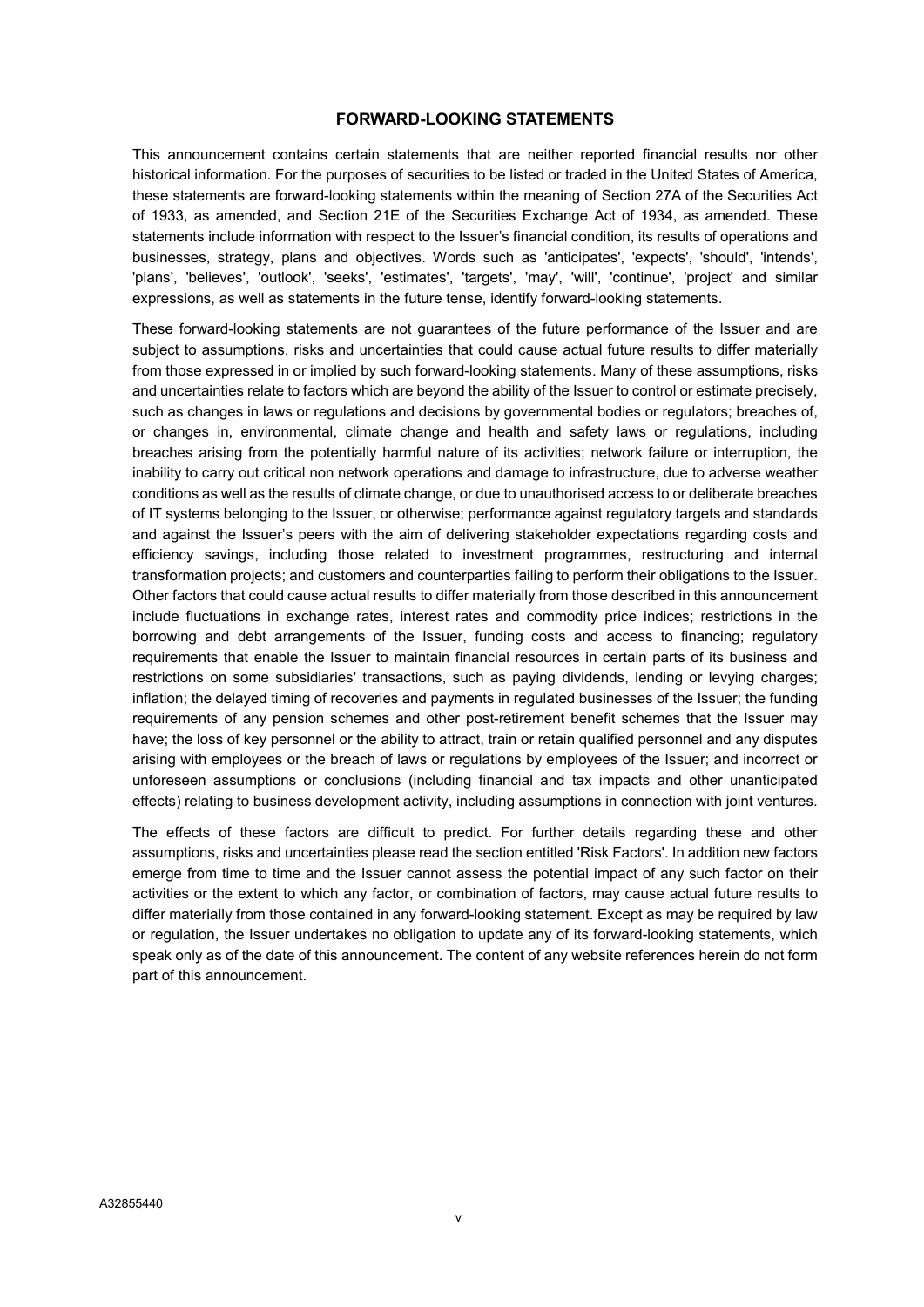# **TABLE OF CONTENTS**

|                                                                            | Page |
|----------------------------------------------------------------------------|------|
|                                                                            |      |
|                                                                            |      |
|                                                                            |      |
|                                                                            |      |
|                                                                            |      |
|                                                                            |      |
|                                                                            |      |
|                                                                            |      |
| SUMMARY OF PROVISIONS RELATING TO THE INSTRUMENTS WHILE IN GLOBAL FORM  41 |      |
|                                                                            |      |
|                                                                            |      |
|                                                                            |      |
|                                                                            |      |
|                                                                            |      |
|                                                                            |      |
|                                                                            |      |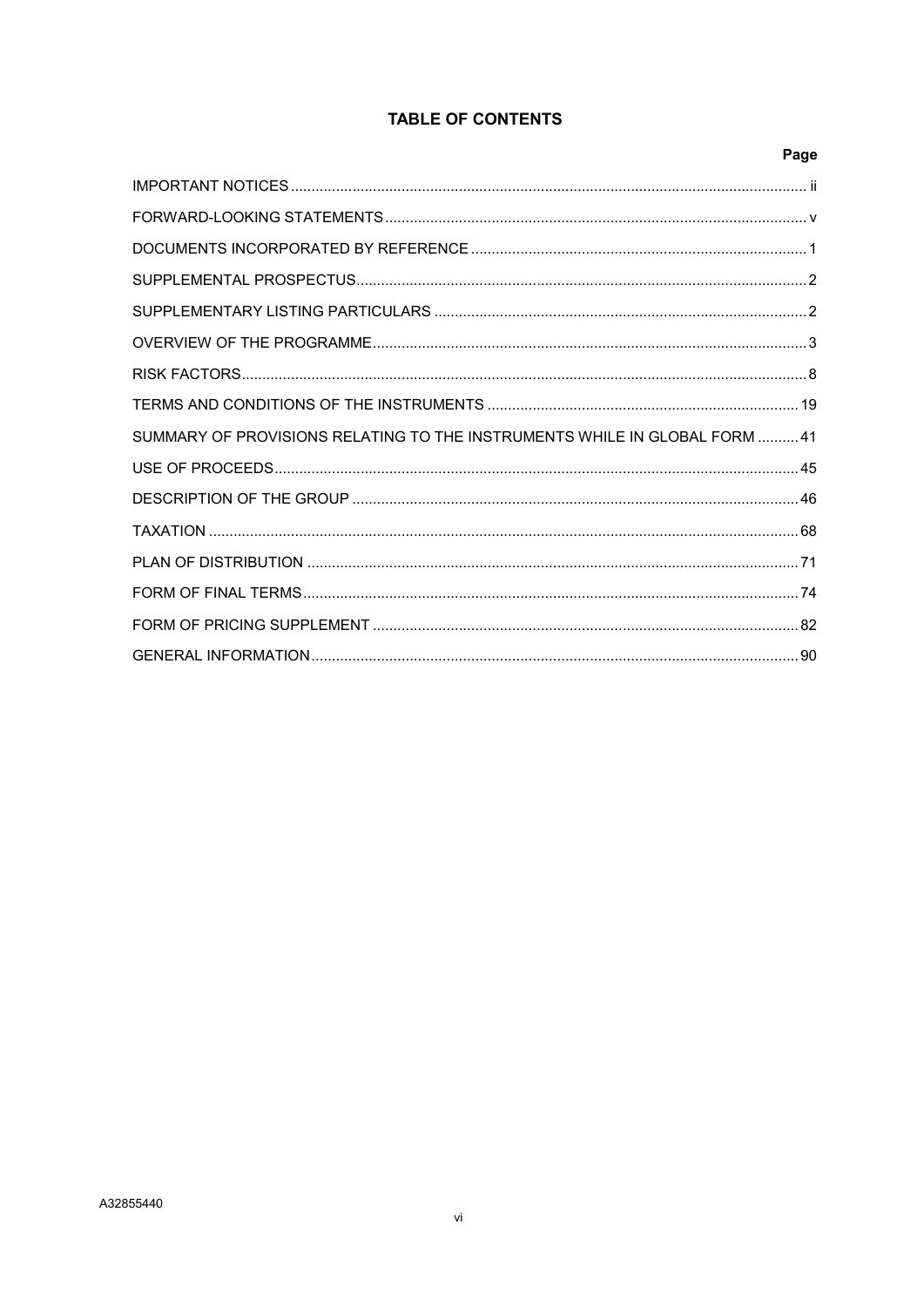# DOCUMENTS INCORPORATED BY REFERENCE

This Prospectus should be read and construed in conjunction with (i) the audited National Grid North America Inc. and Subsidiaries Consolidated Financial Statements for the years ended March 31, 2016 and March 31, 2015, together with the audit report thereon, (ii) the terms and conditions set out on pages 23 to 44 of the prospectus dated 3 December 2007 relating to the Programme, (iii) the terms and conditions set out on pages 24 to 45 of the prospectus dated 18 December 2009 relating to the Programme, (iv) the terms and conditions set out on pages 24 to 45 of the prospectus dated 20 December 2010 relating to the Programme, (v) the terms and conditions set out on pages 25 to 48 of the prospectus dated 21 December 2011 relating to the Programme, (vi) the terms and conditions set out in pages 19 to 39 of the prospectus dated 20 December 2012 relating to the Programme, (vii) the terms and conditions set out in pages 20 to 40 of the Prospectus dated 20 December 2013 relating to the Programme, (viii) the terms and conditions set out in pages 21 to 42 of the Prospectus dated 18 December 2014 relating to the Programme and (ix) the terms and conditions set out in pages 19 to 41 of the prospectus dated 9 December 2015 relating to the Programme, each of which have been previously published or are published simultaneously with this Prospectus and which have been approved by the Financial Conduct Authority. Such documents shall be incorporated in and form part of this Prospectus, save that any statement contained in a document which is incorporated by reference herein shall be modified or superseded for the purpose of this Prospectus to the extent that a statement contained herein modifies or supersedes such earlier statement (whether expressly, by implication or otherwise). Any statement so modified or superseded shall not, except as so modified or superseded, constitute a part of this Prospectus. Any documents themselves incorporated by reference in the documents incorporated by reference in this Prospectus shall not form part of this Prospectus.

Those parts of NGNA's annual reports for the financial years ended 31 March 2016 and 31 March 2015 and those parts of the prospectus dated 3 December 2007, 18 December 2009, 20 December 2010, 21 December 2011, 20 December 2012, 20 December 2013, 18 December 2014 and 9 December 2015 which are not specifically incorporated by reference in this Prospectus are either not relevant for the investor or are covered elsewhere in the Prospectus.

Copies of documents incorporated by reference in this Prospectus may be obtained without charge from the website of the Regulatory News Service operated by the London Stock Exchange at http://www.londonstockexchange.com/exchange/news/market-news/market-news-home.html.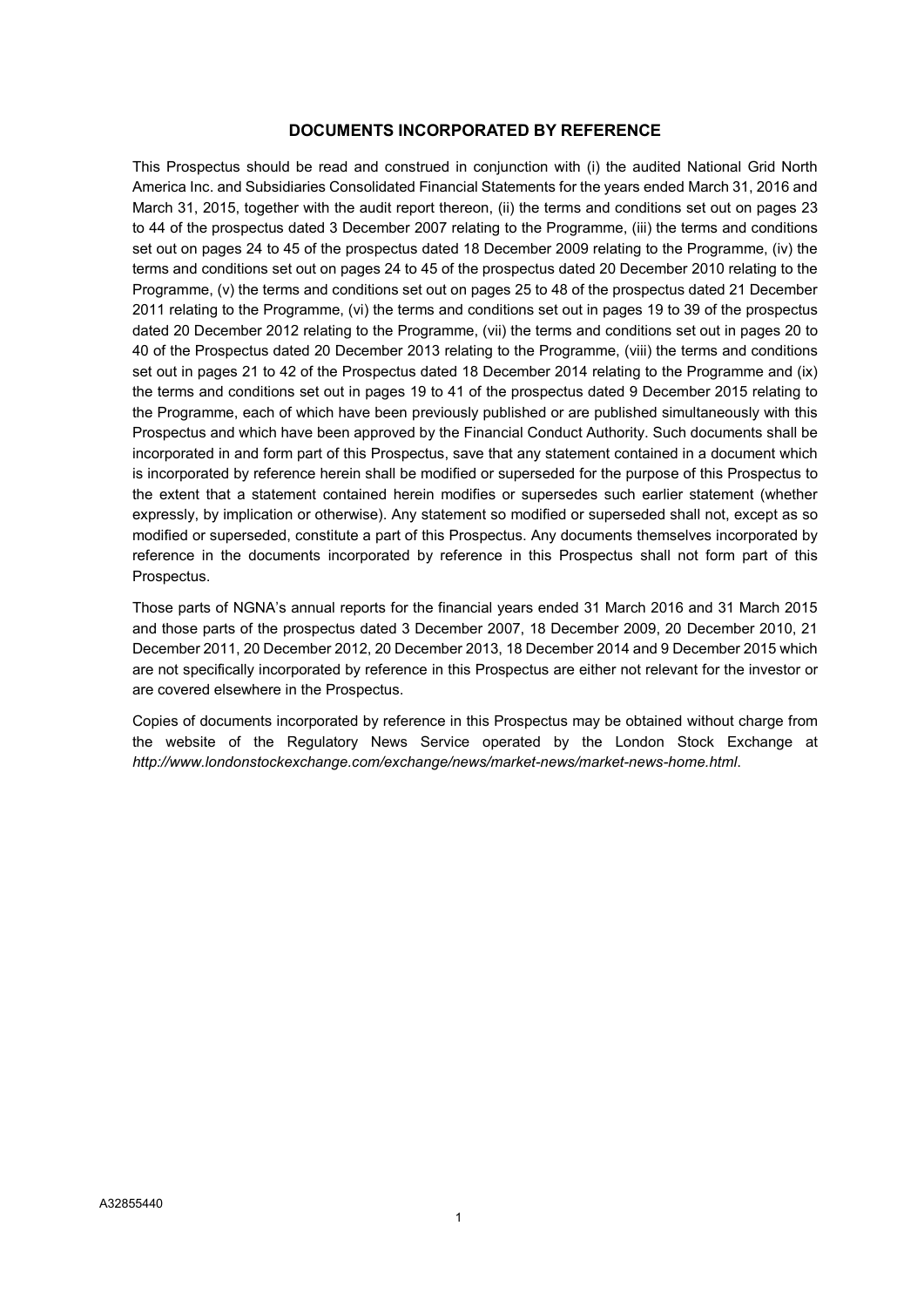# SUPPLEMENTAL PROSPECTUS

In respect of any Instruments to be listed on the Market, if at any time the Issuer shall be required to prepare a supplemental prospectus pursuant to Section 87G of the FSMA ("Supplemental Prospectus"), the Issuer will prepare and make available to the public an appropriate amendment or supplement to this Prospectus or a further prospectus which shall constitute a Supplemental Prospectus as required by the U.K. Listing Authority and Section 87G of the FSMA.

# SUPPLEMENTARY LISTING PARTICULARS

In respect of any PSM Instruments, if at any time the Issuer shall be required to prepare supplementary listing particulars pursuant to Section 81 of the FSMA, the Issuer will prepare and make available an appropriate amendment or supplement to this Prospectus or further listing particulars which, in respect of any subsequent issue of PSM Instruments, shall constitute supplementary listing particulars as required by the U.K. Listing Authority and Section 81 of the FSMA.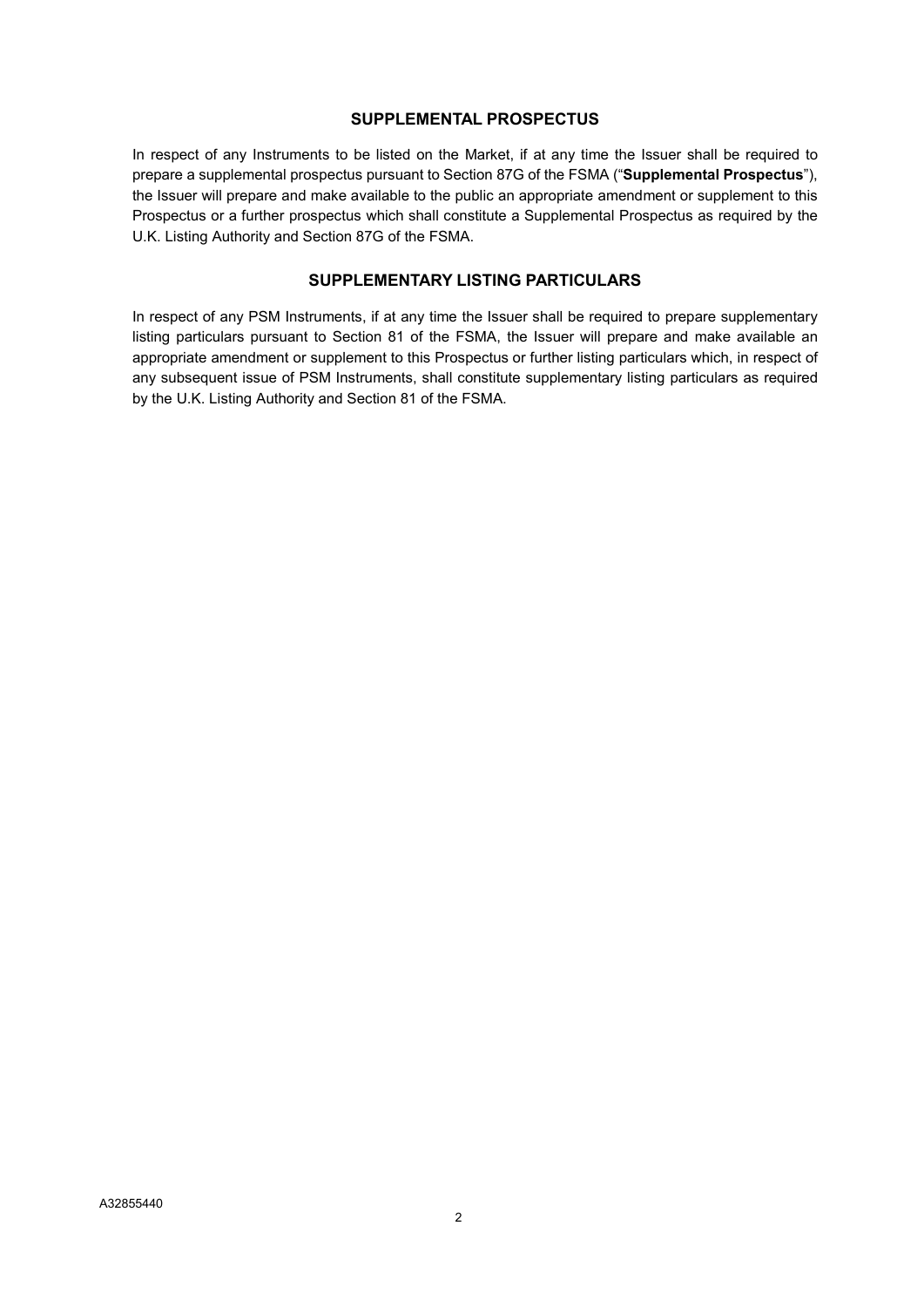# OVERVIEW OF THE PROGRAMME

The following overview is qualified in its entirety by the remainder of this Prospectus.

| Issuer                          | National Grid North America Inc.                                                                                                                                                                                                                                                                                                                                                                                                                                                                                                                                                                                                                                                                                                                                                                                                                                                                                                                                    |
|---------------------------------|---------------------------------------------------------------------------------------------------------------------------------------------------------------------------------------------------------------------------------------------------------------------------------------------------------------------------------------------------------------------------------------------------------------------------------------------------------------------------------------------------------------------------------------------------------------------------------------------------------------------------------------------------------------------------------------------------------------------------------------------------------------------------------------------------------------------------------------------------------------------------------------------------------------------------------------------------------------------|
| <b>Description</b>              | Euro Medium Term Note Programme                                                                                                                                                                                                                                                                                                                                                                                                                                                                                                                                                                                                                                                                                                                                                                                                                                                                                                                                     |
| <b>Size</b>                     | Up to Euro 8,000,000,000 (or its equivalent in other currencies<br>at the date of issue) aggregate nominal amount of Instruments<br>outstanding at any one time.                                                                                                                                                                                                                                                                                                                                                                                                                                                                                                                                                                                                                                                                                                                                                                                                    |
| Arranger                        | <b>HSBC Bank plc</b>                                                                                                                                                                                                                                                                                                                                                                                                                                                                                                                                                                                                                                                                                                                                                                                                                                                                                                                                                |
| <b>Dealers</b>                  | <b>Barclays Bank PLC</b><br>Deutsche Bank AG, London Branch<br>Goldman Sachs International<br><b>HSBC Bank plc</b><br>ING Bank N.V.<br>Lloyds Bank plc<br>Merrill Lynch International<br>Morgan Stanley & Co. International plc<br>Société Générale                                                                                                                                                                                                                                                                                                                                                                                                                                                                                                                                                                                                                                                                                                                 |
|                                 | The Issuer may from time to time terminate the appointment<br>of any dealer under the Programme or appoint additional<br>dealers either in respect of one or more Tranches or in respect<br>of the whole Programme. References in this Prospectus to the<br>"Permanent Dealers" are to the persons listed above as<br>Dealers and to such additional persons that are appointed as<br>dealers in respect of the whole Programme (and whose<br>appointment has not been terminated) and references to<br>"Dealers" are to all Permanent Dealers and all persons<br>appointed as a dealer in respect of one or more Tranches.                                                                                                                                                                                                                                                                                                                                         |
| <b>Trustee</b>                  | The Law Debenture Trust Corporation p.l.c.                                                                                                                                                                                                                                                                                                                                                                                                                                                                                                                                                                                                                                                                                                                                                                                                                                                                                                                          |
| <b>Issuing and Paying Agent</b> | The Bank of New York Mellon, London Branch                                                                                                                                                                                                                                                                                                                                                                                                                                                                                                                                                                                                                                                                                                                                                                                                                                                                                                                          |
| <b>Canadian Paying Agent</b>    | <b>BNY Trust Company of Canada</b>                                                                                                                                                                                                                                                                                                                                                                                                                                                                                                                                                                                                                                                                                                                                                                                                                                                                                                                                  |
| <b>Other Paying Agent</b>       | KBL European Private Bankers S.A.                                                                                                                                                                                                                                                                                                                                                                                                                                                                                                                                                                                                                                                                                                                                                                                                                                                                                                                                   |
| <b>Method of Issue</b>          | The Instruments will be issued on a syndicated or non-<br>syndicated basis. The Instruments will be issued in series<br>(each a "Series") having one or more issue dates and on<br>terms otherwise identical (or identical other than in respect of<br>the first payment of interest), the Instruments of each Series<br>intended to be interchangeable with all other<br>being<br>Instruments of that Series. Each Series may be issued in<br>tranches (each a "Tranche") on the same or different issue<br>dates. The specific terms of each Tranche (which will be<br>completed, where necessary, with supplemental terms and<br>conditions and, save in respect of the issue date, issue price,<br>first payment of interest and nominal amount of the Tranche,<br>will be identical to the terms of other Tranches of the same<br>Series) will be completed in the final terms document (the<br>"Final Terms") or, in the case of PSM Instruments, the Listing |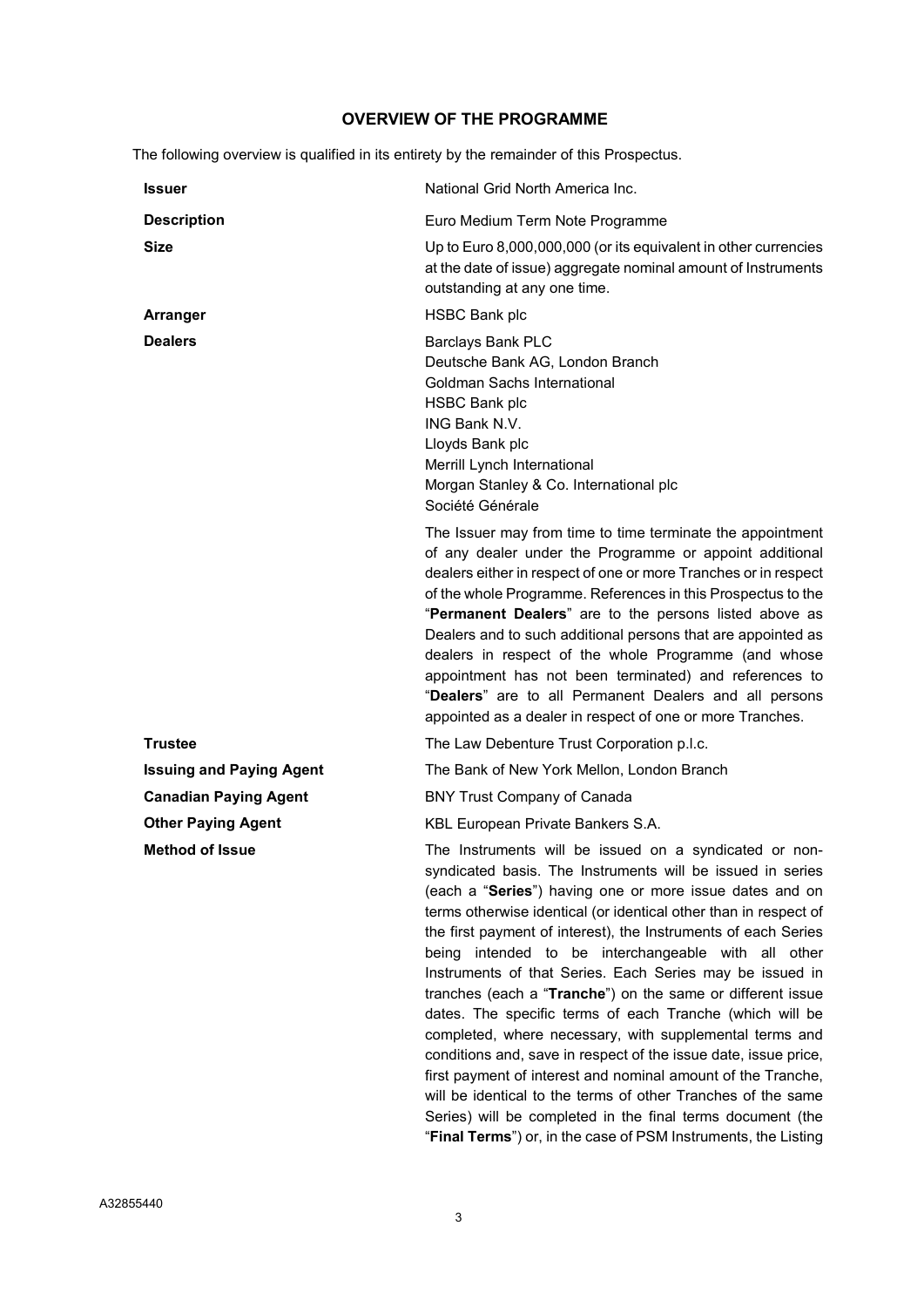Particulars will be completed by the pricing supplement (the "Pricing Supplement").

**Issue Price Instruments may be issued at their nominal amount or at a** discount or premium to their nominal amount.

Form of Instruments The Instruments will be issued in registered form and represented by registered Certificates. One Certificate will be issued in respect of each Instrumentholder's holding of Instruments of each Series. Certificates representing Instruments that are registered in the name of a nominee for one or more clearing systems are referred to as "Global Certificates" and will initially be represented by a Temporary Global Certificate. Beneficial interests in a Temporary Global Certificate will be exchangeable for a Permanent Global Certificate not earlier than 40 days after the issue date upon certification of non-U.S. beneficial ownership.

# Clearing Systems Clearstream, Luxembourg, Euroclear and, in relation to any Tranche, such other clearing system as may be agreed between the Issuer, the Issuing and Paying Agent, the Trustee and the relevant Dealer(s).

Initial Delivery of Instruments On or before the issue date for each Tranche, if the relevant Global Certificate is to be held under the NSS, the Global Certificate will be delivered to a Common Safekeeper for Euroclear and Clearstream, Luxembourg. On or before the issue date for each Tranche, if the relevant Global Certificate is not to be held under the NSS, the Global Certificate representing the Instruments may be deposited with the Common Depositary for Euroclear and Clearstream, Luxembourg. Global Certificates may also be deposited with any other clearing system or may be delivered outside any clearing system provided that the method of such delivery has been agreed in advance by the Issuer, the Issuing and Paying Agent, the Trustee and the relevant Dealer. Instruments that are to be credited to one or more clearing systems on issue will be registered in the name of the relevant nominee or a common nominee for such clearing systems.

**Currencies** Subject to compliance with all relevant laws, regulations and directives, Instruments may be issued in Euro, Japanese yen, Sterling, U.S. dollars, Canadian dollars, Australian dollars, New Zealand dollars, Swedish krona, Danish krone, Hong Kong dollars or Swiss francs or in other currencies if the Issuer and the relevant Dealer(s) so agree.

Maturities **Subject to compliance with all relevant laws**, regulations and directives the Instruments may have any maturity from one month to perpetuity.

> Any Instruments having a maturity of less than one year from their date of issue must (a) have a minimum redemption value of £100,000 (or its equivalent in other currencies) and be issued only to persons whose ordinary activities involve them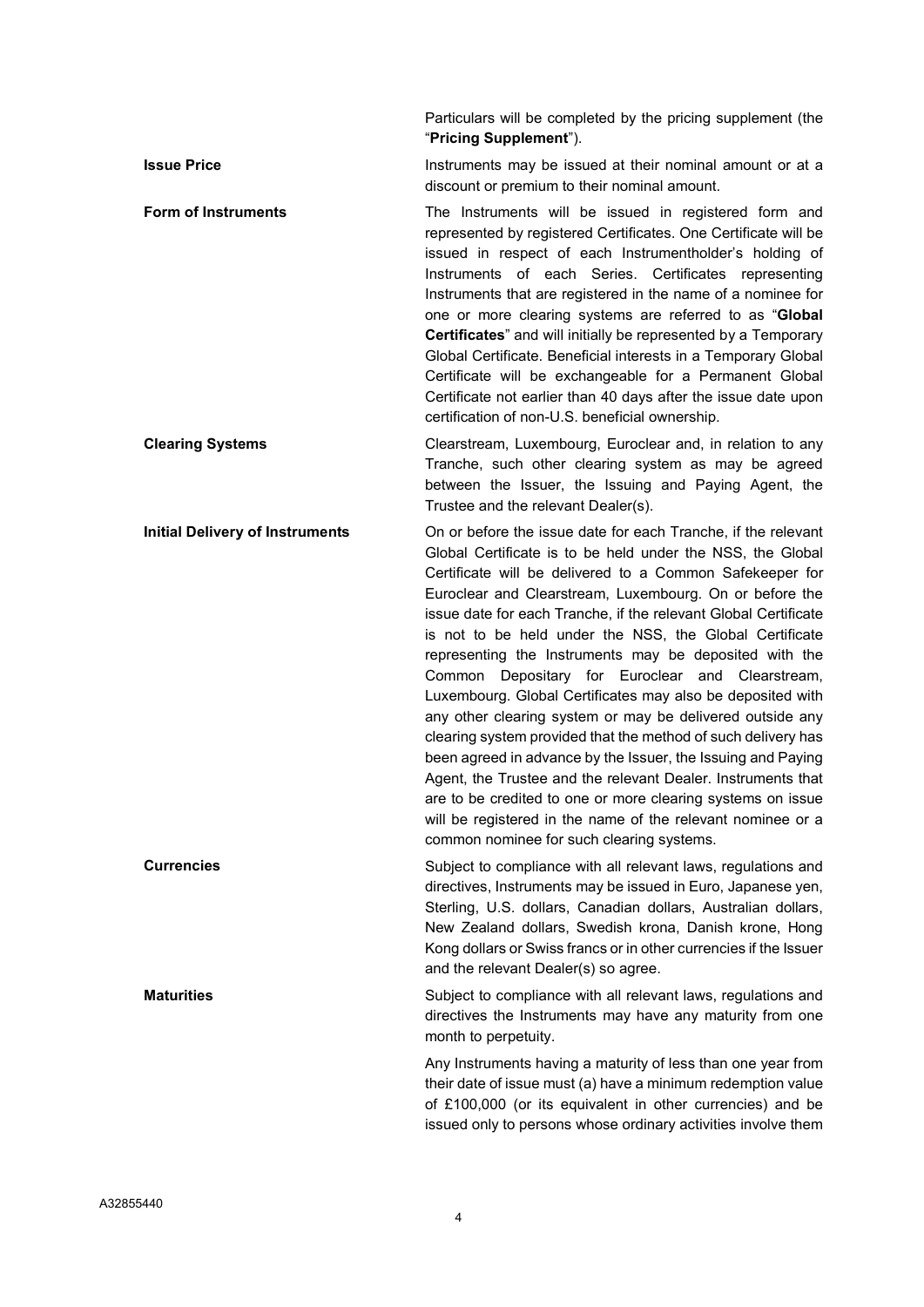in acquiring, holding, managing or disposing of investments (as principal or agent) for the purposes of their businesses or who it is reasonable to expect will acquire, hold, manage or dispose of investments (as principal or agent) for the purposes of their businesses or (b) be issued in other circumstances which do not constitute a contravention of Section 19 of the FSMA by the Issuer.

Denominations **Instruments** will be denominated in the Specified Denominations set out in Condition 5 at Part A of the relevant Final Terms, save that, unless otherwise permitted by then current laws and regulations, Instruments which have a maturity of less than one year will have a minimum denomination of £100,000 (or its equivalent in other currencies).

Fixed Rate Instruments Fixed interest will be payable in arrear on the date or dates in each year specified in the relevant Final Terms and at maturity.

Floating Rate Instruments Floating Rate Instruments will bear interest set separately for each Series as follows:

- (i) on the same basis as the floating rate under a notional interest rate swap transaction in the relevant Specified Currency governed by an agreement incorporating the 2006 ISDA Definitions published by the International Swaps and Derivatives Association, Inc. or
- (ii) by reference to LIBOR, EURIBOR or CDOR as adjusted for any applicable margin. Interest periods will be selected by the Issuer prior to issue and specified in the relevant Final Terms. Floating Rate Instruments may also have a maximum interest rate, a minimum interest rate, or both.

**Zero Coupon Instruments Zero Coupon Instruments may be issued at their nominal** amount or at a discount to it and will not bear interest.

> The length of the interest periods for the Instruments and the applicable interest rate or its method of calculation may differ from time to time or be constant for any Series. Instruments may have a maximum interest rate, a minimum interest rate, or both. The use of interest accrual periods permits the Instruments to bear interest at different rates in the same interest period. All such information will be set out in the relevant Final Terms.

Redemption **Number 20 Telemon** Unless permitted by then current laws and regulations, Instruments which have a maturity of less than one year must have a minimum redemption amount of £100,000 (or its equivalent in other currencies).

Interest Periods and Rates of

Interest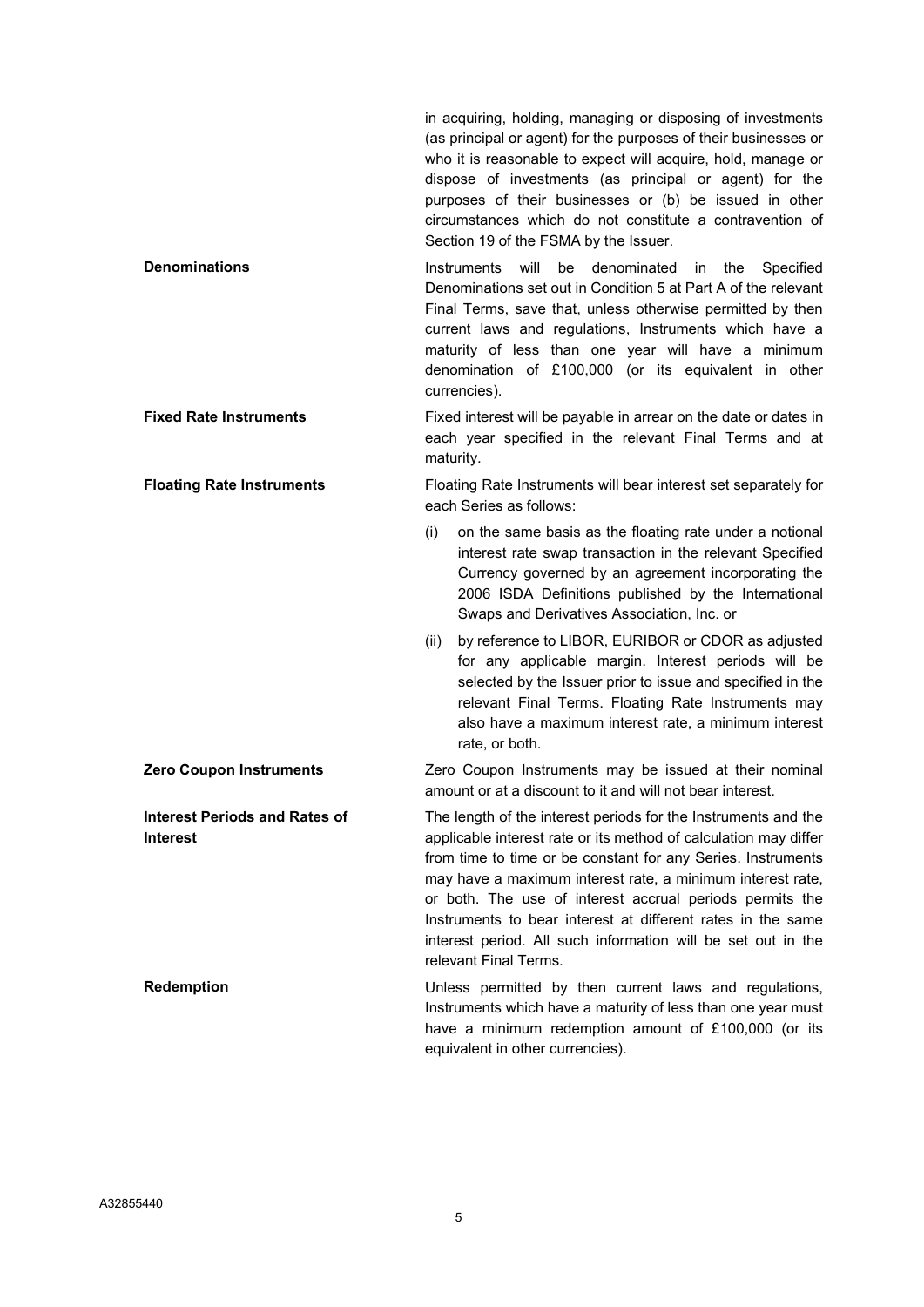| <b>Optional Redemption</b>     | The Final Terms issued in respect of each issue of<br>Instruments will state whether such Instruments may be<br>redeemed prior to their stated maturity at the option of the<br>(either in whole or in<br>Issuer<br>part)<br>and/or<br>the<br>Instrumentholders, and if so the terms applicable to such<br>redemption.                                                                                                                                                                                                                                                                                                                                                                                                 |
|--------------------------------|------------------------------------------------------------------------------------------------------------------------------------------------------------------------------------------------------------------------------------------------------------------------------------------------------------------------------------------------------------------------------------------------------------------------------------------------------------------------------------------------------------------------------------------------------------------------------------------------------------------------------------------------------------------------------------------------------------------------|
|                                | If specified in the applicable Final Terms, the Issuer will have<br>the option to redeem or purchase the Instruments early at a<br>Make-whole amount, or otherwise at any other amount<br>specified, and at the time(s) specified in such Final Terms.                                                                                                                                                                                                                                                                                                                                                                                                                                                                 |
|                                | If specified in the applicable Final Terms, the Issuer may elect<br>to redeem all, but not some only, of the Instruments of any<br>Series at their Residual Holding Redemption Amount at any<br>time if the Residual Holding Percentage or more of the<br>aggregate nominal amount of such Instruments originally<br>issued shall have been redeemed or purchased and<br>cancelled.                                                                                                                                                                                                                                                                                                                                    |
| <b>Status of Instruments</b>   | Instruments will<br>constitute<br>unsubordinated<br>The<br>and<br>unsecured obligations of the Issuer, all as described in "Terms<br>and Conditions of the Instruments - Status".                                                                                                                                                                                                                                                                                                                                                                                                                                                                                                                                      |
| <b>Negative Pledge</b>         | The Instruments will have the benefit of a negative pledge as<br>described in "Terms and Conditions of the Instruments -<br>Status and Negative Pledge".                                                                                                                                                                                                                                                                                                                                                                                                                                                                                                                                                               |
| <b>Cross Acceleration</b>      | The Instruments will have the benefit of a cross acceleration<br>provision as described in "Terms and Conditions of the<br>Instruments - Events of Default".                                                                                                                                                                                                                                                                                                                                                                                                                                                                                                                                                           |
| <b>Other Events of Default</b> | The other events of default under the Instruments are as<br>specified below under "Terms and Conditions of the<br>Instruments - Events of Default".                                                                                                                                                                                                                                                                                                                                                                                                                                                                                                                                                                    |
| <b>Early Redemption</b>        | Except as provided in "Optional Redemption"<br>and<br>"Redemption" above, Instruments will be redeemable at the<br>option of the Issuer prior to maturity only for tax reasons. See<br>"Terms and Conditions of the Instruments - Redemption,<br>Purchase and Options".                                                                                                                                                                                                                                                                                                                                                                                                                                                |
| <b>Withholding Tax</b>         | All payments of principal and interest in respect of the<br>Instruments will be made free and clear of withholding taxes<br>of the United States of America or any political sub-division of<br>the United States of America or any authority in or of the<br>United States of America having power to tax, unless<br>compelled by law. In that event, the Issuer will, subject to<br>certain exceptions, pay such additional amounts as will result<br>in the payment to the Instrumentholders of the amounts which<br>would otherwise have been received in respect of the<br>Instruments had no withholding or deduction been made, all<br>as described in "Terms and Conditions of the Instruments -<br>Taxation". |
| <b>Governing Law</b>           | English                                                                                                                                                                                                                                                                                                                                                                                                                                                                                                                                                                                                                                                                                                                |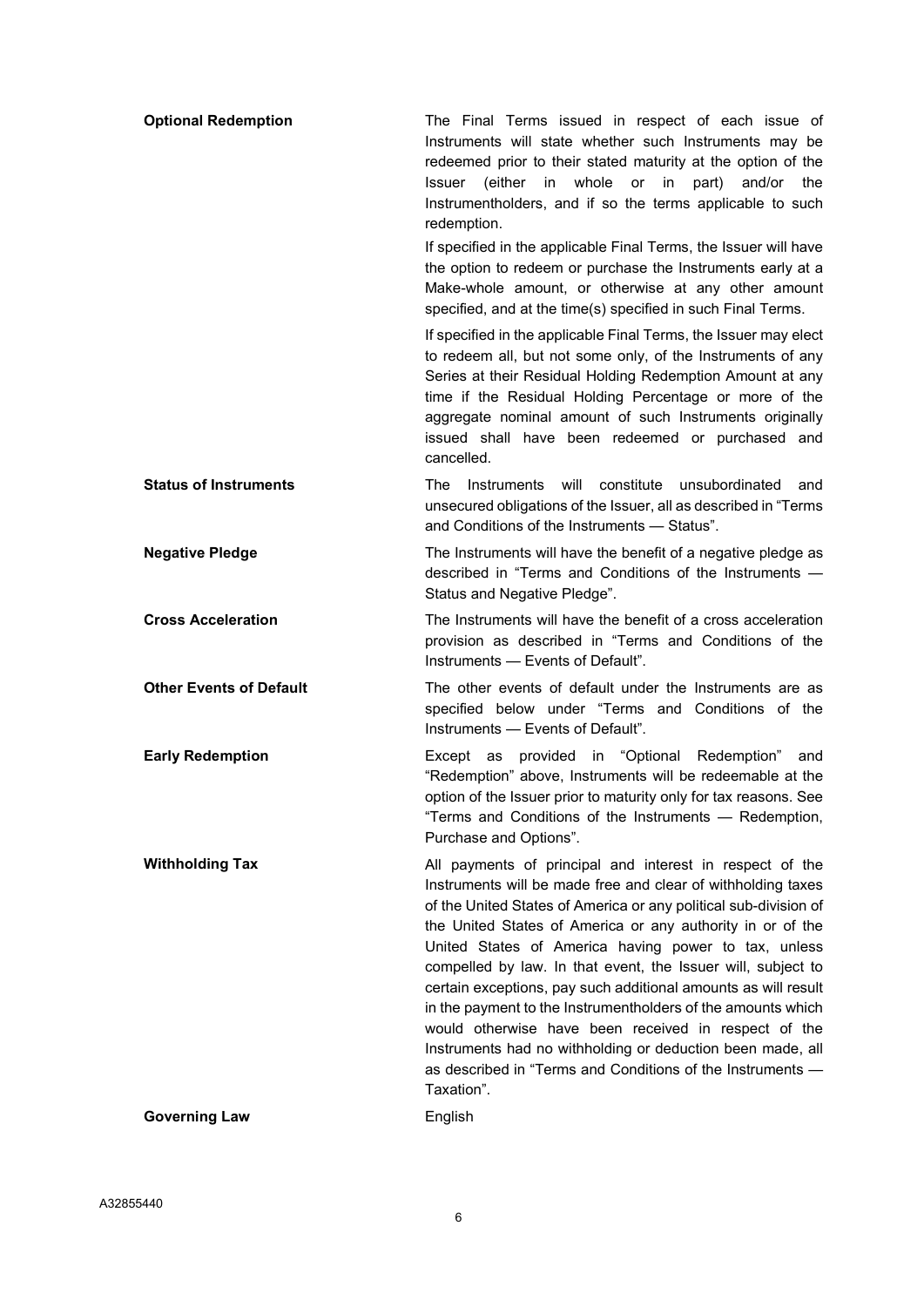| Listing                     | Each Series may be admitted to the Official List and admitted<br>to trading on the Market or the PSM and/or admitted to listing,<br>trading and/or quotation by any other listing authority, stock<br>exchange and/or quotation system as may be agreed<br>between the Issuer and the relevant Dealer(s).                                                                                                                                                                                    |
|-----------------------------|----------------------------------------------------------------------------------------------------------------------------------------------------------------------------------------------------------------------------------------------------------------------------------------------------------------------------------------------------------------------------------------------------------------------------------------------------------------------------------------------|
| <b>Ratings</b>              | The senior unsecured debt of NGNA has been rated 'Baa1'<br>by Moody's Investors Service Ltd. ("Moody's") and 'BBB+' by<br>Standard & Poor's Ratings Services LLC ("S&P"). Credit<br>ratings included or referred to in this Prospectus have been<br>issued by Moody's and S&P. Moody's is established in the<br>European Union and is registered under the CRA Regulation.<br>S&P is not established in the European Union and has not<br>applied for registration under the CRA Regulation. |
|                             | Tranches of Instruments (as defined in "Overview of the<br>Programme") may be rated or unrated. Where a Tranche of<br>Instruments is rated, such rating will be specified in the<br>relevant Final Terms. A rating is not a recommendation to buy,<br>sell or hold securities and may be subject to suspension,<br>reduction or withdrawal at any time by the assigning rating<br>agency.                                                                                                    |
| <b>Selling Restrictions</b> | United States, United Kingdom, the Public Offer Selling<br>Restriction under the Prospectus Directive, Canada and<br>Japan. See "Plan of Distribution".                                                                                                                                                                                                                                                                                                                                      |
|                             | Category 3 selling restrictions will apply to the Instruments for<br>the purposes of Regulation S under the Securities Act.                                                                                                                                                                                                                                                                                                                                                                  |
| <b>Terms and Conditions</b> | The Terms and Conditions applicable to each Series will be<br>as agreed between the Issuer, the Trustee and the relevant<br>Dealer(s) or other subscriber at or prior to the time of issuance<br>of such Series and will be specified in the relevant Final<br>Terms.                                                                                                                                                                                                                        |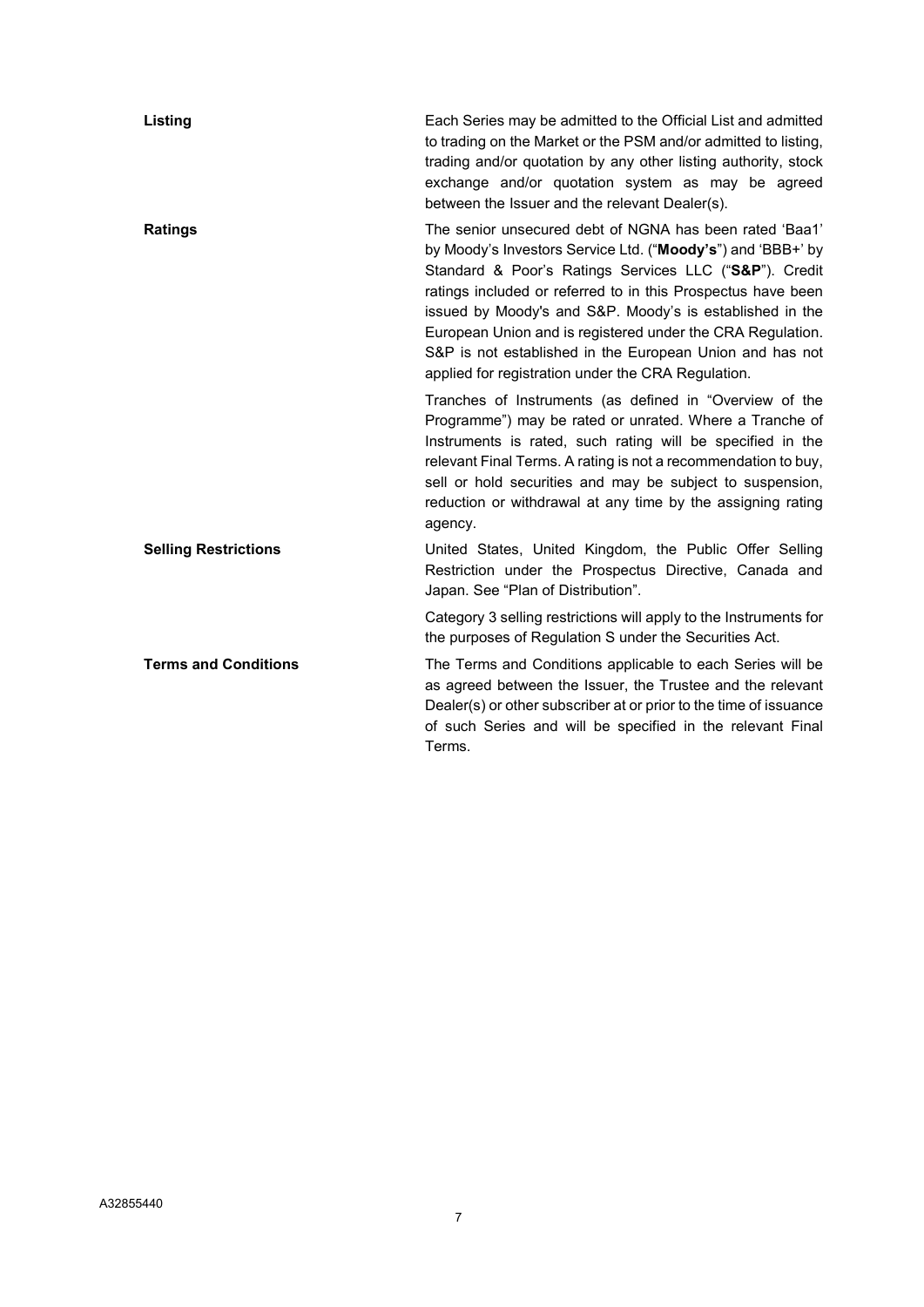# RISK FACTORS

The Issuer believes that the following factors may affect its ability to fulfil its obligations under Instruments issued under the Programme. All of these factors are contingencies which may or may not occur and the Issuer is not in a position to express a view on the likelihood of any such contingency occurring.

Factors which the Issuer believes may be material for the purpose of assessing the market risks associated with Instruments issued under the Programme are also described below.

The Issuer believes that the factors described below represent the principal risks inherent in investing in Instruments issued under the Programme, but the Issuer may be unable to pay interest, principal or other amounts on or in connection with any Instruments for other reasons. If this occurs, prospective investors may lose the value of their entire investment or part of it. Prospective investors should read the detailed information set out elsewhere in this Prospectus (including any documents deemed to be incorporated by reference herein) and reach their own views prior to making any investment decision in connection with the Instruments.

# Factors that may affect NGNA's ability to fulfil its obligations under Instruments issued under the Programme

# NGNA is dependent upon receiving funds from its subsidiaries to fulfil its obligations under the Instruments issued under the Programme.

NGNA's only business is to act as a vehicle for acquisition financing for its ultimate parent company, National Grid plc, in the United States through intercompany lending arrangements. NGNA's debt, primarily in the form of intercompany loans from National Grid plc and other UK affiliates, are paid back in a variety of ways including through dividend payments from NGNA's wholly owned subsidiary, National Grid USA ("NGUSA"), intercompany facilities with its other U.S. subsidiaries, and external borrowings. NGNA, as a holding company, does not conduct any business other than through its U.S. subsidiaries and is dependent on dividends or distributions from its U.S. subsidiaries to provide the funds necessary to meet its debt and contractual obligations. The U.S. subsidiaries' legal authority to pay dividends or make other distributions to NGNA is subject to regulation by the various state regulatory authorities in the US. No member of the Group is currently prohibited from paying a dividend.

NGNA is therefore dependent upon receipt of funds from its subsidiaries, including NGUSA, in order to fulfil its obligations under the Instruments. The obligations of NGNA under the Instruments are therefore structurally subordinated to any liabilities of NGNA's subsidiaries.

NGNA's wholly owned subsidiary, NGUSA, is an intermediate holding company which also has no business operations of its own and depends on the earnings and cash flow of, and dividends or distributions from, its subsidiaries. NGUSA in turn conducts all of its businesses through its subsidiaries, many of which are public utilities that are subject to regulation by federal and state regulatory agencies and other authorities. Each of NGUSA's public utility subsidiaries are subject to various dividend restrictions contained in federal and state regulatory approvals, financing instruments and organisational documents which, under certain circumstances, may limit the ability of these subsidiaries to pay a dividend. NGUSA's utility subsidiary's legal authority to operate as a public utility in the state in which it operates, including the legal authority to pay dividends or make other distributions to NGUSA (and, in turn, to NGNA), is subject to regulation by the state public utility commissions of the states in which it operates.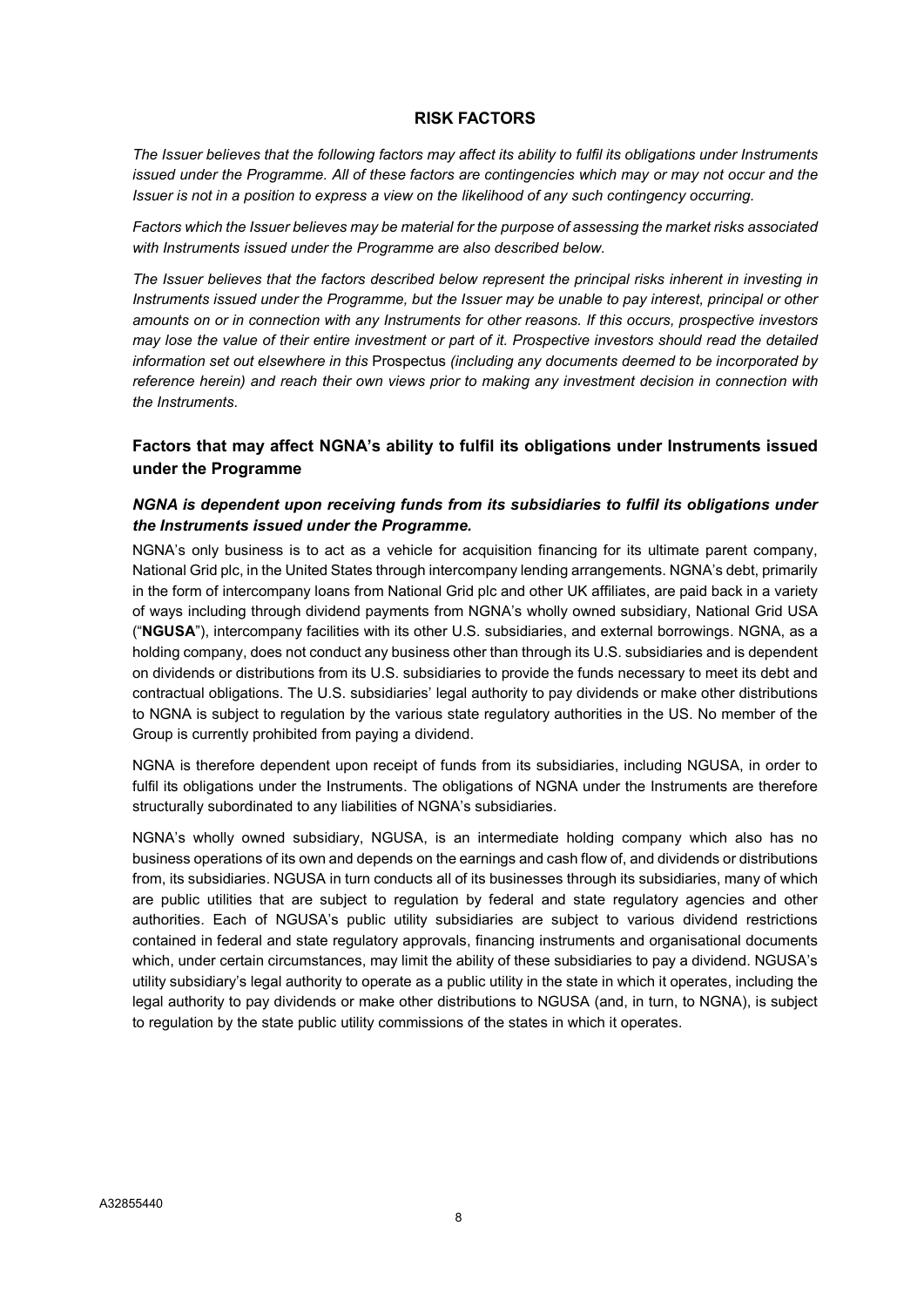# Regulatory Risks

# The Group is subject to extensive and complex laws, regulations and legislation and changes in law or regulation and decisions by governmental bodies or regulators could have a material adverse effect on the Group's business, financial position and results of operations.

The Group is subject to extensive regulations and legislation enforced by various regulatory agencies. These regulatory agencies include the Federal Energy Regulatory Commission (the "FERC"), the federal Environmental Protection Agency (the "EPA") and the various federal, state local agencies including the various state public utility commissions. Changes in federal law, state or local law, decisions by governmental bodies or regulatory policy regulators in the states and jurisdictions in which the Group operates could adversely affect its business, financial position and results of operations. Regulations affect almost every aspect of the Group's business and limit its ability to independently make and implement management decisions regarding business combinations, disposing of operating assets, setting rates charged to customers, issuing debt and engaging in transactions between the Group and its subsidiaries and affiliates. Moreover, regulatory decisions and legislation also affect matters unique to the Group's businesses, including for example whether franchises to operate are granted or renewed, decoupling of energy usage and revenue, timely recovery of incurred expenditure or obligations, the ability to pass through commodity costs, and other decisions relating to the impact of general economic conditions on the Group, its markets and customers, implications of climate change and remuneration for stranded assets. Regulations and legislation are subject to ongoing changes and policy initiatives, and NGNA cannot predict the future course of regulations or legislation and their respective ultimate effect. Such changes could materially impact the Group's businesses, financial position and results of operations.

A significant portion of the Group's revenues and its opportunity to recover costs in its utility businesses is directly dependent on rates established by federal or state regulatory authorities, and any change in these rates and regulatory structure could significantly impact the Group's financial results. Increases in utility costs, not otherwise offset by increases in revenues or reductions in other expenses, could have an adverse effect on earnings due to the time lag associated with obtaining regulatory approval to recover such increased costs and expenses in rates. Regulatory decisions concerning the level of permitted revenues for the Group's businesses and proposed business development activities could have an adverse impact on its results of operations, cash flows, the financial condition of its businesses and the ability to develop those businesses in the future.

During November and December 2012, the Group launched a U.S. foundation programme relating to the development and implementation of a new enterprise resources planning system. The new system replaced two legacy systems and a number of ancillary systems used by the Group. The new system supports business process for finance, human resources, supply chain and certain elements of the Group's operational systems such as fleet and inventory management for all of the Group. In the implementation of this programme, the Group experienced operational difficulties and other system conversion challenges that affected payroll processing and resulted in delays in the Group's financial reporting.

The Group completed the final stabilization upgrades to the new financial system, remedying errors and addressing the unsatisfactory implementation. See "Risk Factors - Operational Risk - Material weaknesses in internal controls over financial reporting" for further information. As a result of these deficiencies, NGNA may be unable to provide accurate and timely regulatory reporting for its U.S. businesses, which may include the provision of U.S. subsidiary financial reports. This could result in regulatory fines, penalties, and other sanctions which may adversely impact the Group's operations, their reputation and its relationship with relevant U.S. regulators and other stakeholders.

# Law and Regulation

Breaches of, or changes in, environmental, climate change or health and safety laws or regulations could expose the Group to increased costs, claims for financial compensation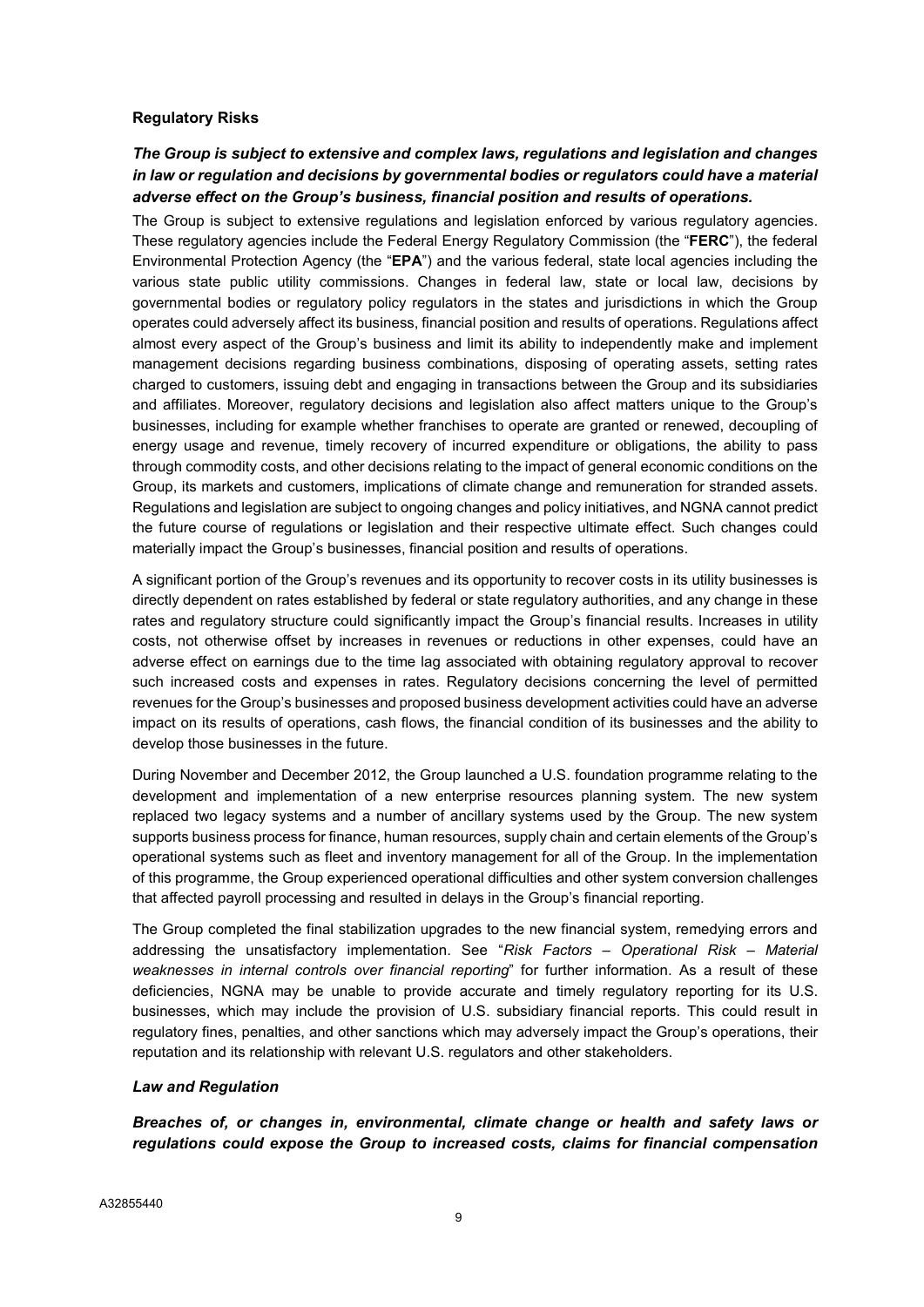# and adverse regulatory consequences, as well as adversely affecting the Group's business, financial position, results of operations and damaging the reputation of the Group.

The Group's activities are potentially harmful, such as the activities that arise in connection with its business including generation transmission and distribution of electricity and the storage, transmission and distribution of gas and as such are subject to numerous environmental, health and safety regulations that affect many aspects of its operation. In addition, electricity and gas utilities also typically use and generate in their operations hazardous and potentially hazardous products and by products and the Group is subject to laws and regulations relating to pollution, the protection of the environment and the use and disposal of hazardous wastes and materials. In addition, certain activities of electricity and gas utilities may not currently be subject to environmental, health or safety regulations because such activities are not currently regarded or proven to have adverse effects but which may in the future be subject to regulation or to more extensive regulation, for example, the effects of electric and magnetic fields and greenhouse gas emissions. Compliance with current and future regulations, including regulation in relation to climate change, can require significant capital and operating expenditures, including expenditures for new equipment, inspection and clean-up costs and damages arising out of contaminated properties. The Group commits significant resources and expenditures toward complying with these laws and regulations and meeting the Group's obligations under existing laws and regulations and in some cases negotiated settlements. If additional requirements are imposed on the Group's ability to recover such costs and expenses under relevant regulatory framework changes, this could have a material adverse impact on the Group's businesses, reputation, results of operation and financial position.

The Group may not be able to obtain or maintain all required environmental regulatory approvals for its facilities. As a result, some facilities may be required to shut down or alter their operations. If the Group's conduct and activities fail to comply with any applicable environmental requirements, the Group may be subject to penalties and fines or other sanctions. In addition, the Group could suffer damage to its reputation.

Environmental regulations also impose obligations to remediate contaminated properties (for example manufactured gas plant ("MGP") sites) or to require payment for the cost of such remediation, often from parties that did not actually cause the contamination, including current and prior owners and operators of property. The Group generally is responsible for on-site liabilities, and in some cases off-site liabilities, associated with the environmental condition of its current and former assets, regardless of when the liabilities arose and when they are discovered. In connection with acquisitions, the Group may obtain or require indemnification against some environmental liabilities. If the Group incurs a material liability, or the other party to a transaction fails to meet its indemnification obligations, the Group could suffer material losses. In addition, future events, such as changes in existing laws or policies or their enforcement, or the discovery of currently unknown contamination, may give rise to additional remediation liabilities that may be material. While some of the Group's businesses have regulatory rate plans or similar type cost recovery mechanisms, generally allowing for recovery of the costs of investigation and remediation of contaminated sites (i.e. site investigation and remediation (" $SIR$ ") programmes), the current cost recovery mechanisms may change in the future. If the cost recovery mechanisms change in the future, or if additional environmental matters arise in the future at the Group's currently or historically owned facilities, at sites the Group may acquire in the future or at third-party waste disposal sites, costs associated with investigating and remedying these sites could have a material adverse effect on the Group's results of operations, cash flows and financial condition.

#### Operational Risk

# Network failure or the inability to carry out critical non-network operations may have significant adverse impacts on both the Group's financial position and its reputation.

The Group may suffer a major network failure or interruption, or may not be able to carry out non-network operations. Operational performance could be materially adversely affected by a failure to maintain the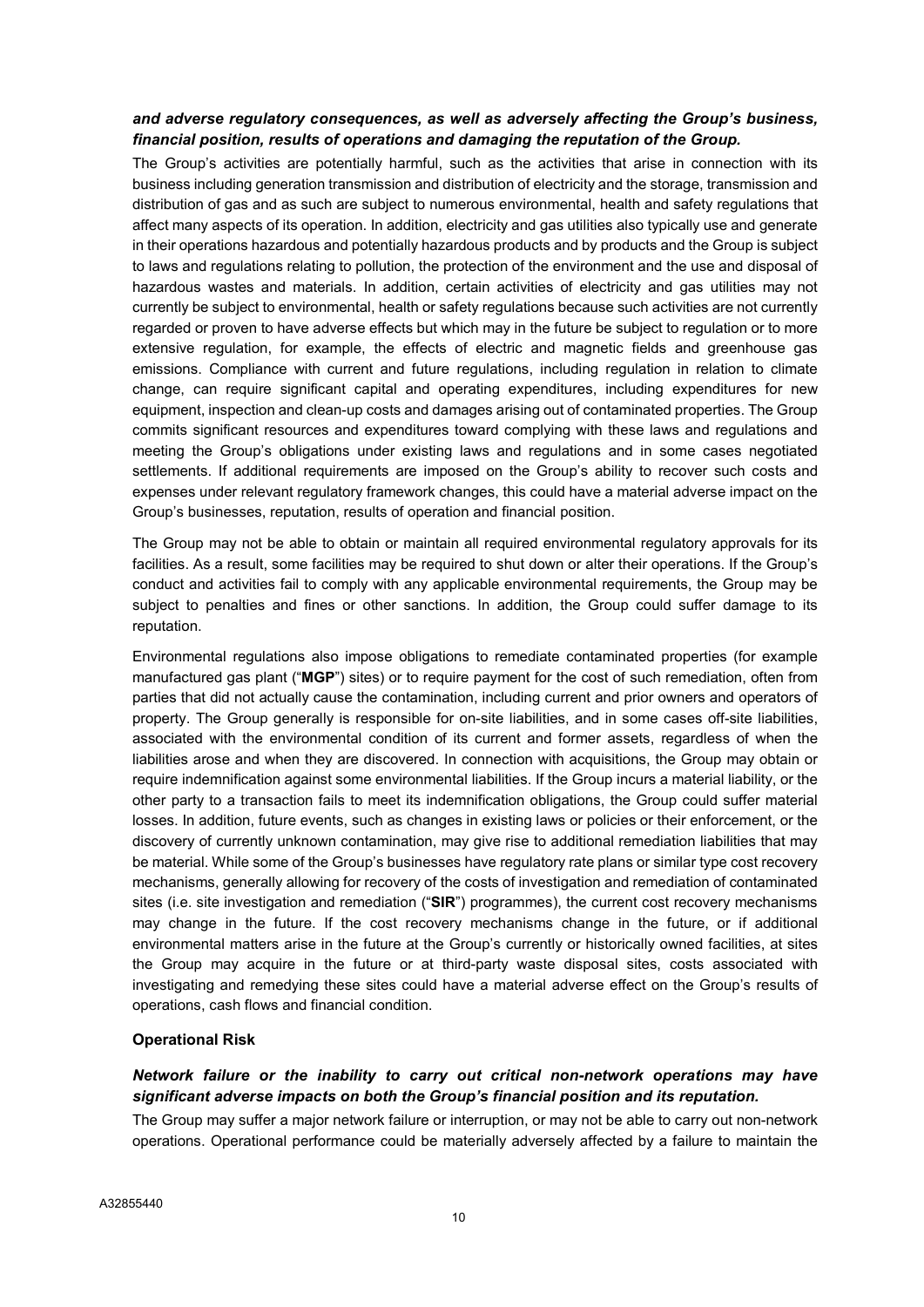health of the system or network, inadequate forecasting of demand, inadequate record keeping or failure of information systems and supporting technology. This could cause the Group to fail to meet agreed standards of service, incentive and reliability targets, or be in breach of regulatory requirements or contractual obligations, and even incidents that do not amount to a breach could result in adverse regulatory and financial consequences, as well as harming the Group's reputation. The operation of complex electricity transmission, natural gas transportation and electricity and gas distribution systems and generation facilities involve many operating uncertainties and events beyond the Group's control such as the impact of weather (including as a result of climate change) unlawful or intentional acts of third parties or force majeure. Weather conditions, including prolonged periods of adverse weather or "adverse weather conditions", can affect financial performance and severe weather that causes outages or damages infrastructure will adversely affect operational and, potentially, business performance. Catastrophic force majeure type events such as severe storms, fires, earthquakes, or intentional acts such as wars, insurrections, strikes, lockouts, terrorist attacks, breaches of cyber security, sabotage or vandalism may also physically damage the Group's assets. The occurrence of any one of these events could cause a breakdown or failure of transmission and distribution lines or other equipment or processes, unscheduled facility outages, interruption or unavailability of critical equipment, materials and supplies and reduced levels of capacity or efficiency which otherwise may significantly affect corporate activities and as a consequence have an adverse impact on the Group's results of operations, financial condition and its reputation. In addition, the Group's insurance may not adequately provide coverage for certain hazards, such as unexpected outages at critical facilities, damage to pipelines, equipment, properties and people. The occurrence of any of these risks or other operational risks could cause the Group to fail to meet the various standards of service requirements expected of utilities as established by the various state public utility commissions and/or significantly reduce or eliminate the Group's revenues or significantly increase its expenses due to the cost of repairing damage to the Group's operating facilities which could be substantial. The occurrence or risk of occurrence of future terrorist attacks or related acts of war or violence may lead to increased political, economic and financial market instability and volatility in prices which could materially adversely affect the Group in ways it cannot predict at this time. A lower level of economic activity for these or other reasons could result in a decline in energy consumption, which could adversely affect the Group's net revenues.

In addition, the Group could be subject to regulatory penalties if it fails to meet certain service quality standards resulting from, for example, an interruption of service. Any reduction of revenues or increase in expenses resulting from the risks described above could adversely affect the Group's business, results of operations and reputation.

Notwithstanding anything in this risk factor, this risk factor should not be taken as implying that NGNA will be unable to comply with its obligations as a company with securities admitted to the Official List.

# NGNA's results of operations depend on a number of factors relating to business and operational performance including performance against regulatory targets, recovery of incurred expenditure and the delivery of anticipated cost and efficiency savings from business development activity.

Earnings maintenance and growth from NGNA's businesses will be affected by the Group's ability to meet or exceed efficiency and integration targets and service quality standards set by or agreed with the Group's regulators under the various regulatory rate plans affecting the types of business in which the Group operates. Levels of earnings also depend on meeting service quality standards set by U.S. regulators. In addition, from time to time, the Group publishes cost and efficiency savings targets for its businesses. To meet these cost and efficiency savings targets and standards, the Group must continue to improve operational performance, service reliability and customer service. If the Group does not meet these targets and standards and/or does not complete implementation of reorganisation as envisaged, the Group's business may be adversely affected and its performance, results of operations and its reputation may be harmed.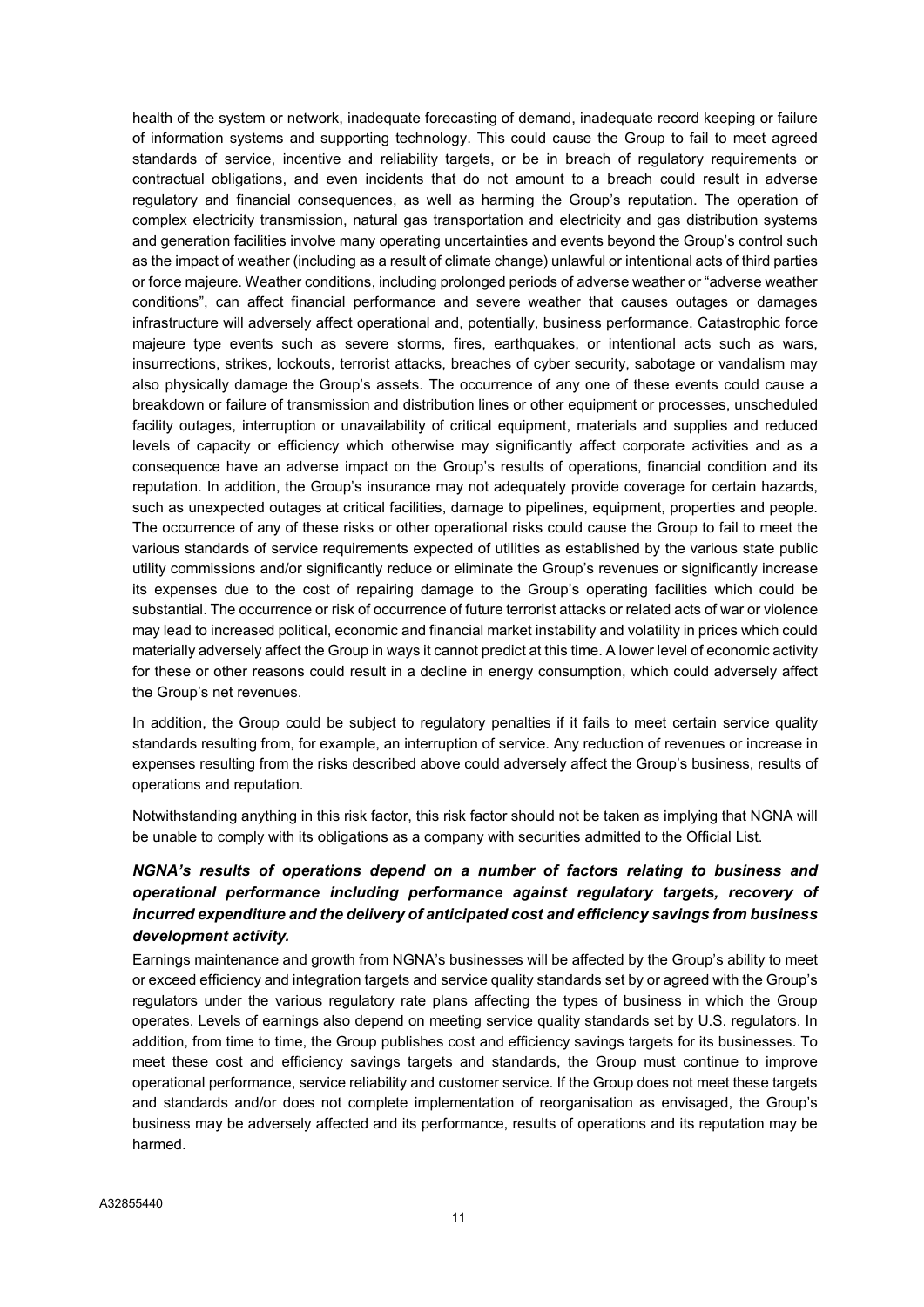The Group previously completed reorganising its U.S. operations from a global business model to a regional model, because customers and regulators were looking for something more closely aligned to their local needs and achieving greater efficiencies and cost savings. If the regional model does not consistently deliver greater customer alignment, efficiencies and cost savings and the Group is not able to effectively manage its operating model to deliver success under its existing rate plans, the Group may not achieve the expected benefits, the Group's business may be materially adversely affected and its performance, results of operations and reputation may be materially harmed and/or the Group may be in breach of regulatory or contractual obligations.

Business development activities, and the delivery of growth ambitions, including acquisitions, disposals, joint ventures, partnering and organic investment opportunities (including organic investments made as a result of changes to the energy mix) are subject to a wide range of both external uncertainties and internal uncertainties which entail a number of risks including decisions based upon incorrect assumptions or conclusions, inability to integrate acquired businesses effectively with existing operations, failure to realise planned levels of synergy and efficiency savings from acquisitions, unanticipated operational, financial and tax impacts (including unanticipated costs) and other unanticipated effects. The Group may be liable for the past acts and errors and omissions of companies or businesses acquired which may be unforeseen or greater than anticipated at the time of the acquisition. Under the Group's state regulatory rate plans earnings, maintenance and growth from the Group's regulated gas and electricity businesses will be affected by its ability to realise and deliver expected integration and operational efficiency synergies from completed acquisitions as set by or agreed with its state and federal regulators. Many of these risks and uncertainties are similar to those that are faced by the Group's pre-existing businesses; however, there are some that are not. The occurrence of any such event could affect the Group's ability to realise synergies required under its regulatory rate plans which could have a material adverse impact on the Group's results of operations or financial condition under its regulatory rate plans.

# NGNA's results of operations could be affected by inflation

NGNA's income under the Group's businesses' rate plans in the various states in which it operates are not typically linked to inflation. In periods of inflation in the United States, NGNA's operating costs may increase by more than its revenues. Such increased costs may materially adversely affect NGNA's results of operations. In addition, even where increased costs are recoverable under NGNA's various regulatory rate plans of its various businesses that provide for various tracking and true-up mechanisms for cost recovery, there may be a delay (i.e. regulatory lag) in NGNA's ability to recover its increased costs.

# The Group's risk mitigation techniques such as hedging and current regulatory arrangements may not adequately provide protection.

To the extent the Group has unhedged positions or its hedging strategies do not work as planned, fluctuating commodity prices could cause the Group's sales and net income to be volatile and could potentially impact the Group's business. To mitigate the Group's financial exposure related to commodity price fluctuations, the Group routinely enters into various contracts to hedge a portion of purchase and sale commitments, weather fluctuations, electricity sales, gas supply and other commodities. In addition, the Group's current regulatory arrangements provide the ability to pass through virtually all of the increased costs related to commodity prices to consumers. However, if the Group's regulators were to restrict this ability, it could have an adverse effect on the Group's operating results. Moreover, the Group does not always cover the entire exposure of its assets or its positions to market price volatility and the coverage will vary over time.

# The Group's reputation and long-term financial condition may be harmed if consumers of energy suffer a disruption to their supply even if this disruption is outside the Group's control.

The Group's energy delivery businesses are responsible for arranging for the transportation and distribution of available electricity and gas to its customers. The development of additional gas reserves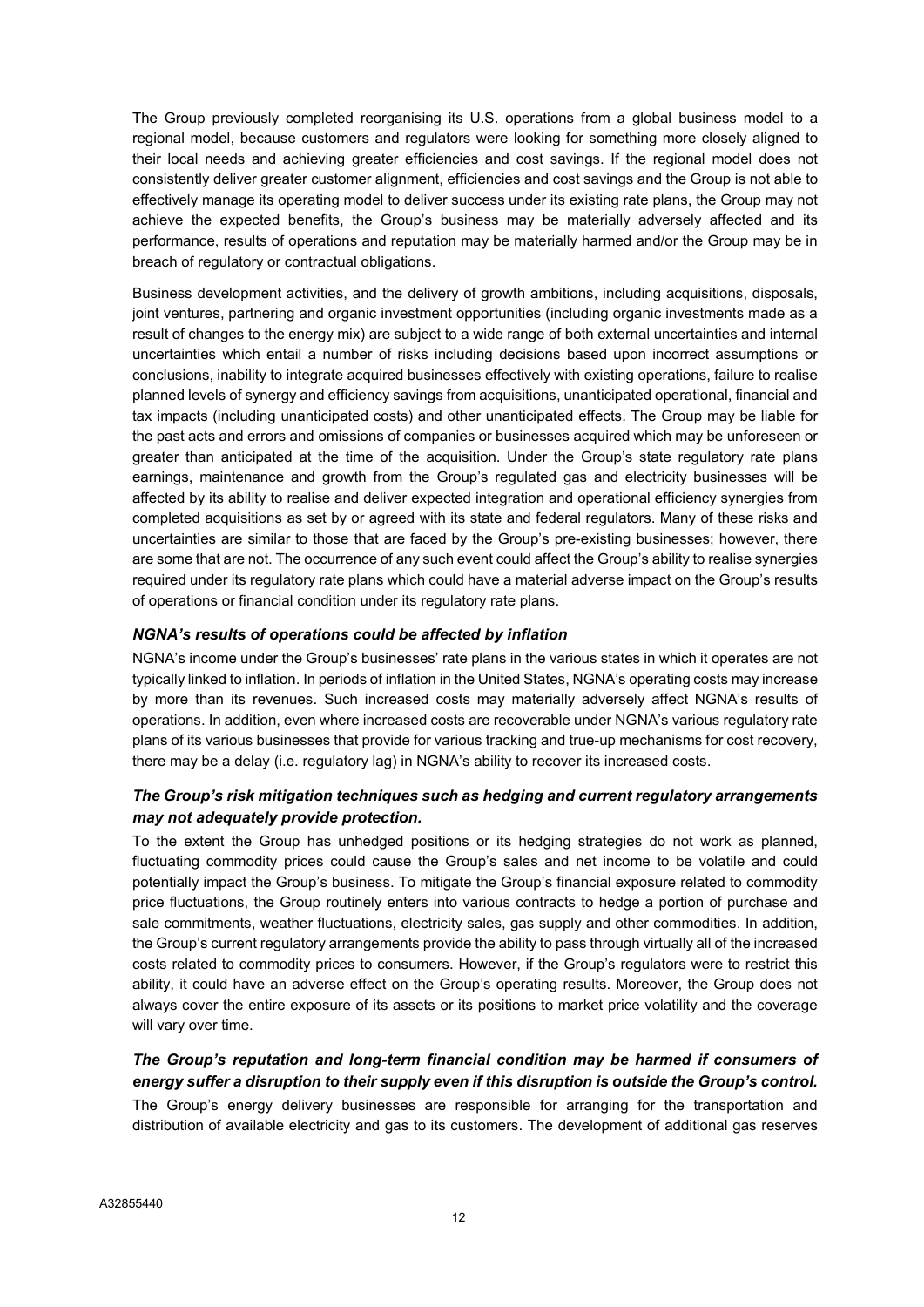requires significant capital expenditure by others for exploring, drilling and installing production, gathering, storage, transportation and other facilities that permit gas to be produced and delivered to the Group's distribution systems. Low prices for gas, regulatory restrictions, or the lack of available capital for these projects could adversely affect the development of additional gas reserves and may also result in potential write-downs of the Group's investment in gas properties. Additional gas reserves may not be developed in sufficient amounts to fill the capacities of the Group's distribution systems, thus limiting the Group's prospects for long-term growth. Such supply issues could hinder the Group's ability to successfully contract for gas and electricity supplies required to meet the needs of its customers. Significant downward revisions in the Group's estimated proved gas reserves may further impact the long-term financial health of the Group. In addition, the Group consults with and provides information to regulators, governments and industry participants about future demand and the availability of supply. However, where there is insufficient supply the Group's role is to manage the relevant distribution and transportation network safely, which in extreme circumstances may require the Group to disconnect customers which may damage the Group's reputation.

# New or revised accounting standards, rules and interpretations.

The implementation of new accounting standards or changes in accounting standards or Generally Accepted Accounting Principles (GAAP) which may require adjustments to financial statements, could have significant adverse effects on NGNA's reported financial results.

# NGNA's operating results may fluctuate on a seasonal and quarterly basis.

NGNA's public utility subsidiaries in the Group are seasonal businesses and are subject to weather conditions and related market issues. In particular, the Group receives most of its gas distribution revenues in the third and fourth quarters of its fiscal year, when demand for gas increases due to colder weather conditions. As a result, the Group is subject to seasonal variations in working capital because it purchases gas supplies for storage in the first and second quarters and must finance these purchases. Accordingly, NGNA's results of operations for its gas distribution business fluctuate substantially on a seasonal basis. In addition, portions of NGNA's electricity businesses are seasonal and subject to weather and related market conditions. Sales of electricity to customers are influenced by temperature changes. Significant changes in heating or cooling degree days, for example, could have a substantial effect. As a result, fluctuations in weather and competitive supply between years may have a significant effect on NGNA's results of operations for these businesses; both gas and electric.

# Customers and counterparties to the Group's transactions may fail to perform their obligations, which could harm NGNA's results of operations and loss of substantial revenue if discontinued.

NGNA's subsidiary operations are exposed to the risk that customers and counterparties to the Group's transactions that owe money, commodities or supplies to the Group will not perform their obligations. For example, the Group's downstate New York subsidiaries derive a substantial portion of revenues from the supply of wholesale generation capacity and energy from one customer, the Long Island Power Authority ("LIPA") under a power purchase agreement that was renewed in May 2013. LIPA in turn provides retail electricity to communities and businesses on Long Island. Should the counterparties to certain bilateral arrangements with the Group fail to perform, the Group might be forced to enter into alternative hedging arrangements or honour its underlying commitment at then-current market prices that may exceed the Group's contractual prices. In such event, the Group might incur additional losses to the extent of amounts, if any, already paid to counterparties. This risk is most significant where the Group's energy delivery businesses have concentrations of receivables from gas and electric utilities and their affiliates, as well as industrial customers, energy marketers, customers and other purchasers that are unable to pay as a result of increasing commodity costs throughout the northeast of the United States.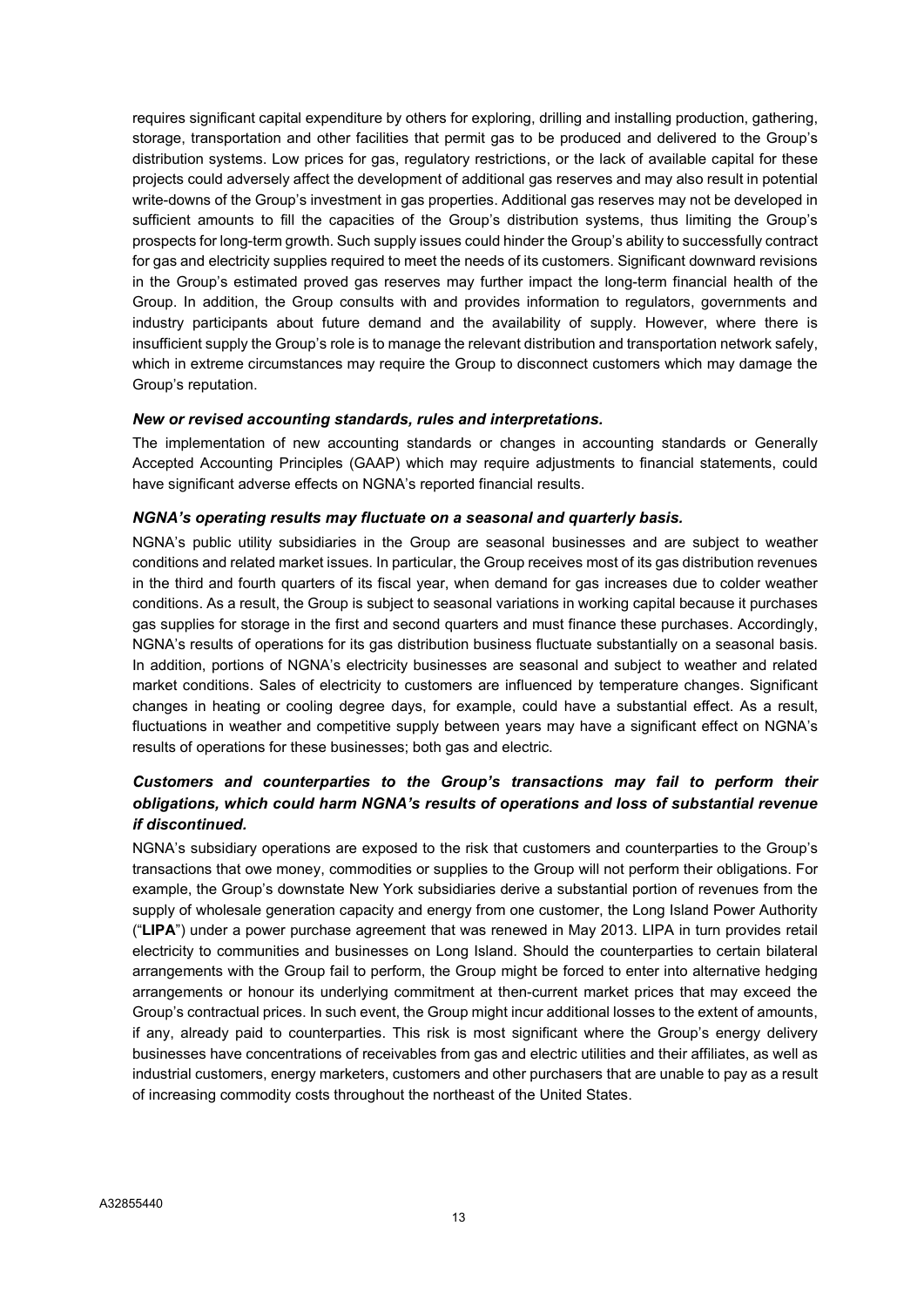# Prolonged disruptions of the Group business operations due to work stoppages or strikes could adversely affect its business.

Most of the Group's operations workforces are covered by various collective bargaining agreements, which affect its labour costs. The Group believes that it has satisfactory relations with the various unions. However, the Group cannot assure that it will reach a new agreement with the union on satisfactory terms when the collective bargaining agreement expires. Nor can the Group assure investors that it would reach a new agreement without work stoppages, strikes or similar industrial actions. If industrial actions substantially obstructed any of the Group's operations for an extended period, the Group's business and results of operations would suffer material harm. Disruptions of the business operations, strikes or similar measures at customer's or supplier's sites could also have a material adverse impact on the Group's business and results of operations.

# NGNA's financial position may be adversely affected by a number of factors including restrictions in borrowing and debt arrangements, changes to credit ratings, effective tax rates and volatility in the global credit markets.

NGNA is subject to certain covenants and restrictions in relation to its debt securities and its bank lending facilities and those of its subsidiaries. NGNA is also subject to restrictions on financing that have been imposed by state and federal regulators. These restrictions may hinder it in servicing the financial requirements of its current businesses or the financing of newly acquired or developing businesses. For the portion of NGNA's debt or the debt of its subsidiaries, that is rated by credit rating agencies, it can provide no assurances that the ratings or outlook on such debt securities will not be reduced or otherwise be negatively changed. Changes to these ratings or outlook may affect both NGNA's and its subsidiaries' borrowing capacity and the cost of those borrowings. The effective rate of tax NGNA pays may be influenced by a number of factors including changes in law and accounting standards, the results of which could increase that rate.

NGNA's businesses are partly financed through debt and the maturity and repayment profile of debt used to finance investments often does not correlate to cash flows from NGNA's assets. Accordingly, NGNA's businesses may rely on access to short-term commercial paper and money markets as a source of shortterm financing and longer-term bank and capital markets as a source of long-term financing. The global financial markets are currently experiencing extreme volatility including potential uncertainties surrounding the United Kingdom's anticipated exit from the European Union (i.e. Brexit) resulting from its 23 June 2016 vote in a national referendum to withdraw from the European Union. A shortage of liquidity, lack of funding, pressure on capital and extreme price volatility across a wide range of asset classes are putting pressure and, in certain cases, placing downward pressure on share prices and credit availability for companies. If NGNA's businesses are not able to access capital at competitive rates, their ability to finance their operations and implement NGNA's strategy will be adversely affected.

During November and December 2012, the Group launched a U.S. foundation programme relating to the development and implementation of a new enterprise resources planning system. The new system replaced two legacy systems and a number of ancillary systems used by the Group. The new system supports business processes for finance, human resources, supply chain and certain elements of the Group's operational systems such as fleet and inventory management for all of the Group. In the implementation of this programme, the Group experienced operational difficulties and other system conversion challenges that affected payroll processing and resulted in delays in the Group's financial reporting.

The Group completed the final stabilization upgrades to the new financial system, remedying errors and addressing the unsatisfactory implementation. See "Risk Factors - Operational Risk - Material weaknesses in internal controls over financial reporting" for further information.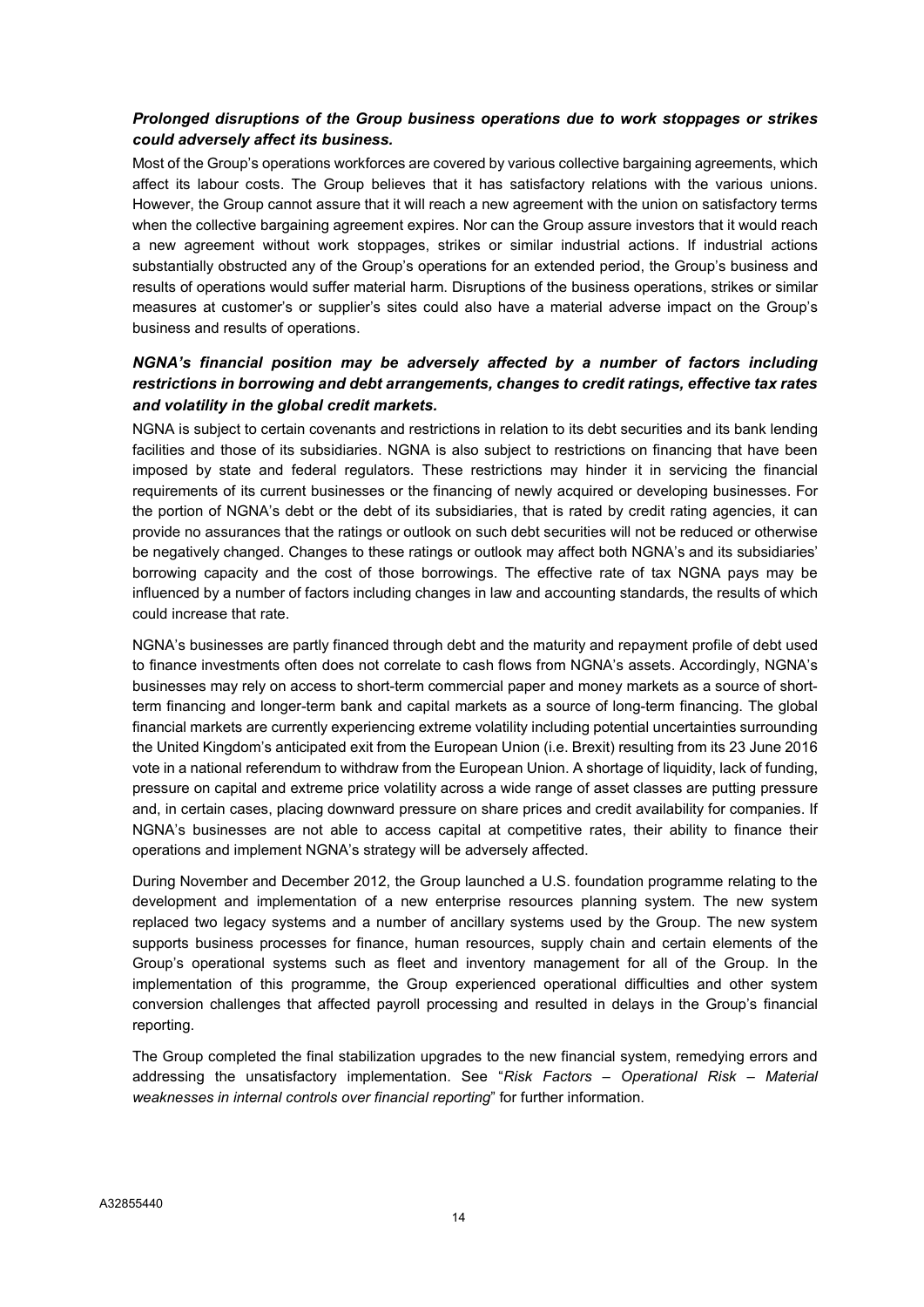NGNA's debt agreements and banking facilities contain covenants, including those relating to the periodic and timely provision of financial information by the issuing U.S. entity and financial covenants such as restrictions on the level of subsidiary indebtedness. Failure to comply with these covenants, or obtain waivers of those requirements, could in some cases trigger a right, at the lender's discretion, to require repayment of some of the Group's debt and may restrict NGNA's ability to draw upon its facilities or access the capital markets. The impact of any of these events could adversely impact the results of operations of the Group.

# Material weaknesses in internal controls over financial reporting.

During the process of preparing and issuing NGNA's financial statements as of and for the year ended 31 March 2013, NGNA's management identified a material weakness in internal controls over financial reporting. Additionally, further material weaknesses were identified as of and for the year ended 31 March 2014 relating to Plant, Revenue and Regulatory Asset/Liability Accounting. The material weaknesses remained in place as of and for the years ended 31 March 2015 and 31 March 2016 and remain in place as of the date of this Prospectus. In addition, these material weaknesses resulted in errors in NGNA's financial statements which contributed to the restatement of prior period financial statements discussed in note 2 to NGNA's audited financial statements as of 31 March 2016 and 31 March 2015 and for the years then ended. Although management has implemented a comprehensive programme to address the issues raised and strengthen internal control over NGNA's financial reporting, there is no guarantee that such programme will be effective.

The remediation plans in place or being implemented to address control weaknesses in the Group's business may not operate as expected, as a result of which the Group may be unable to provide timely regulatory reporting, which may include the provision of financial statements. This could result in the imposition of regulatory fines, penalties and other sanctions, which could impact the Group's operations, its reputation and its relationship with its U.S. regulators and other stakeholders.

Notwithstanding anything in this risk factor, this risk factor should not be taken as implying that NGNA will be unable to comply with its obligations as a company with securities admitted to the Official List.

# Factors which are material for the purpose of assessing the market risks associated with Instruments issued under the Programme

# Risks related to the structure of a particular issue of Instruments

A range of Instruments may be issued under the Programme. Certain of these Instruments may have features which contain particular risks for potential investors. Set out below is a description of certain such features:

#### Instruments subject to optional redemption by the Issuer

An optional redemption feature is likely to limit the market value of Instruments. During any period when the Issuer may elect to redeem Instruments, the market value of those Instruments generally will not rise substantially above the price at which they can be redeemed. This also may be true prior to any redemption period.

The Issuer may be expected to redeem Instruments when its cost of borrowing is lower than the interest rate on the Instruments. At those times, an investor generally would not be able to reinvest the redemption proceeds at an effective interest rate as high as the interest rate on the Instruments being redeemed and may only be able to do so at a significantly lower rate. Potential investors should consider reinvestment risk in light of other investments available at that time.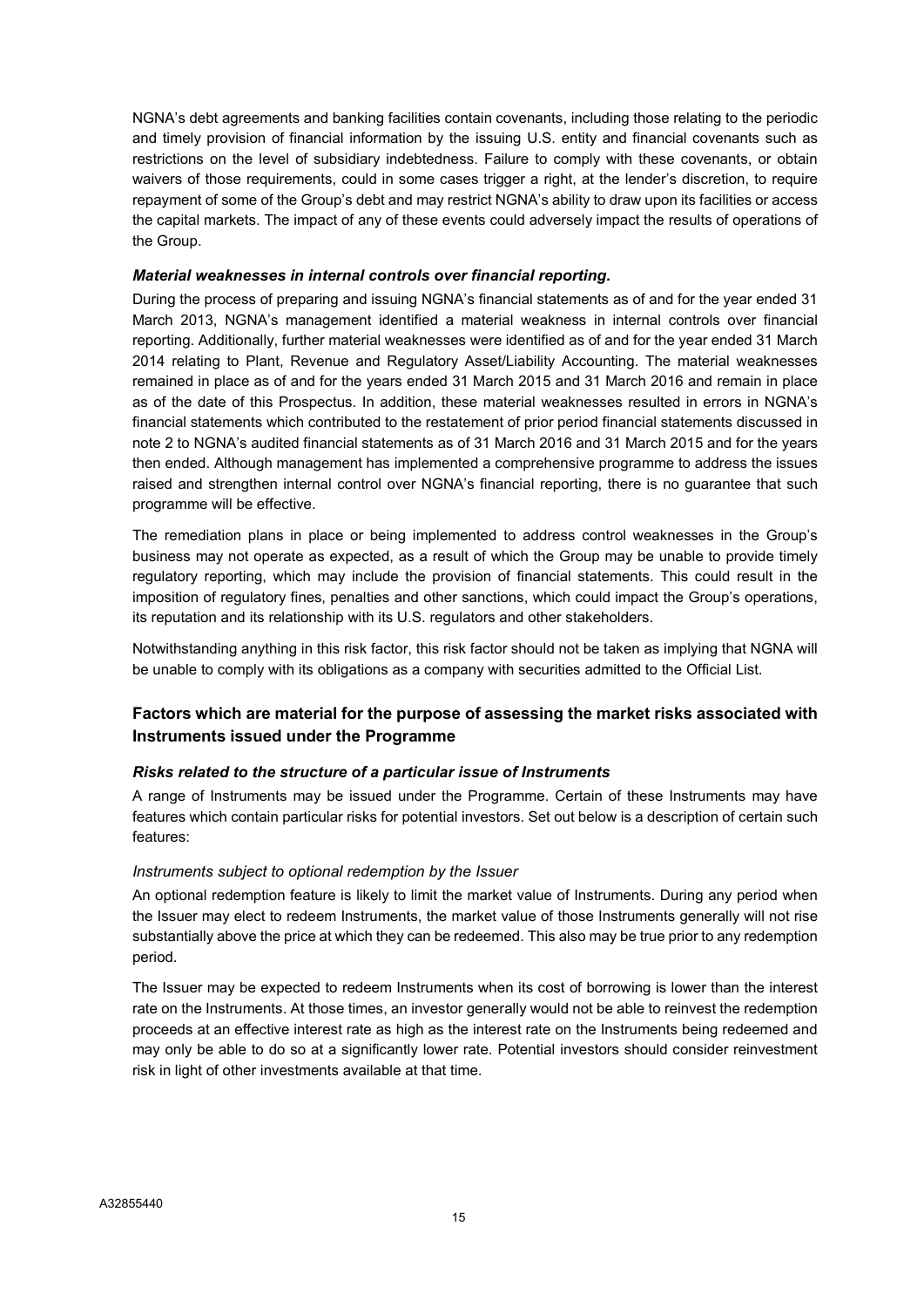# Fixed/Floating Rate Instruments

Fixed/Floating Rate Instruments may bear interest at a rate that the Issuer may elect to convert from a fixed rate to a floating rate, or from a floating rate to a fixed rate. The Issuer's ability to convert the interest rate will affect the secondary market and the market value of such Instruments since the Issuer may be expected to convert the rate when it is likely to produce a lower overall cost of borrowing. If the Issuer converts from a fixed rate to a floating rate, the spread on the Fixed/Floating Rate Instruments may be less favourable than the prevailing spreads on comparable Floating Rate Instruments tied to the same reference rate. In addition, the new floating rate at any time may be lower than the rates on other Instruments. If the Issuer converts from a floating rate to a fixed rate, the fixed rate may be lower than the prevailing rates on its Instruments.

# Instruments issued at a substantial discount or premium

The market values of securities issued at a substantial discount or premium to their nominal amount tend to fluctuate more in relation to general changes in interest rates than do prices for conventional interestbearing securities. Generally, the longer the remaining term of the securities, the greater the price volatility as compared to conventional interest-bearing securities with comparable maturities.

# Risks related to Instruments generally

Set out below is a brief description of material risks relating to the Instruments generally:

# Modification, waiver and substitution

The Terms and Conditions of the Instruments contain provisions for calling meetings of Instrumentholders to consider matters affecting their interests generally. These provisions permit defined majorities to bind all Instrumentholders including Instrumentholders who did not attend and vote at the relevant meeting and Instrumentholders who voted in a manner contrary to the majority.

The Terms and Conditions of the Instruments also provide that the Trustee may, without the consent of Instrumentholders, agree to (a) any modification of any of the provisions of the Trust Deed (as defined herein) that is of a formal, minor or technical nature or is made to correct a manifest error, (b) any other modification (except as mentioned in the Trust Deed), and any waiver or authorisation of any breach or proposed breach, of any of the provisions of the Trust Deed that is in the opinion of the Trustee not materially prejudicial to the interests of the Instrumentholders or (c) the substitution of another company as principal debtor under any Instruments in place of the Issuer, in the circumstances described in Condition 10.

# Change of law

The Terms and Conditions of the Instruments are based on English law in effect as at the date of issue of the relevant Instruments. No assurance can be given as to the impact of any possible judicial decision or change to English law or administrative practice after the date of issue of the relevant Instruments and any such change could materially adversely impact the value of any investments affected by it.

#### Risks related to the market generally

Set out below is a description of material market risks, including liquidity risk, exchange rate risk, interest rate risk and credit risk:

# The secondary market generally

Instruments may have no established trading market when issued, and one may never develop. If a market does develop, it may not be liquid. Therefore, investors may not be able to sell their Instruments easily or at prices that will provide them with a yield comparable to similar investments that have a developed secondary market. This is particularly the case for Instruments that are especially sensitive to interest rate, currency or market risks, are designed for specific investment objectives or strategies or have been structured to meet the investment requirements of limited categories of investors. These types of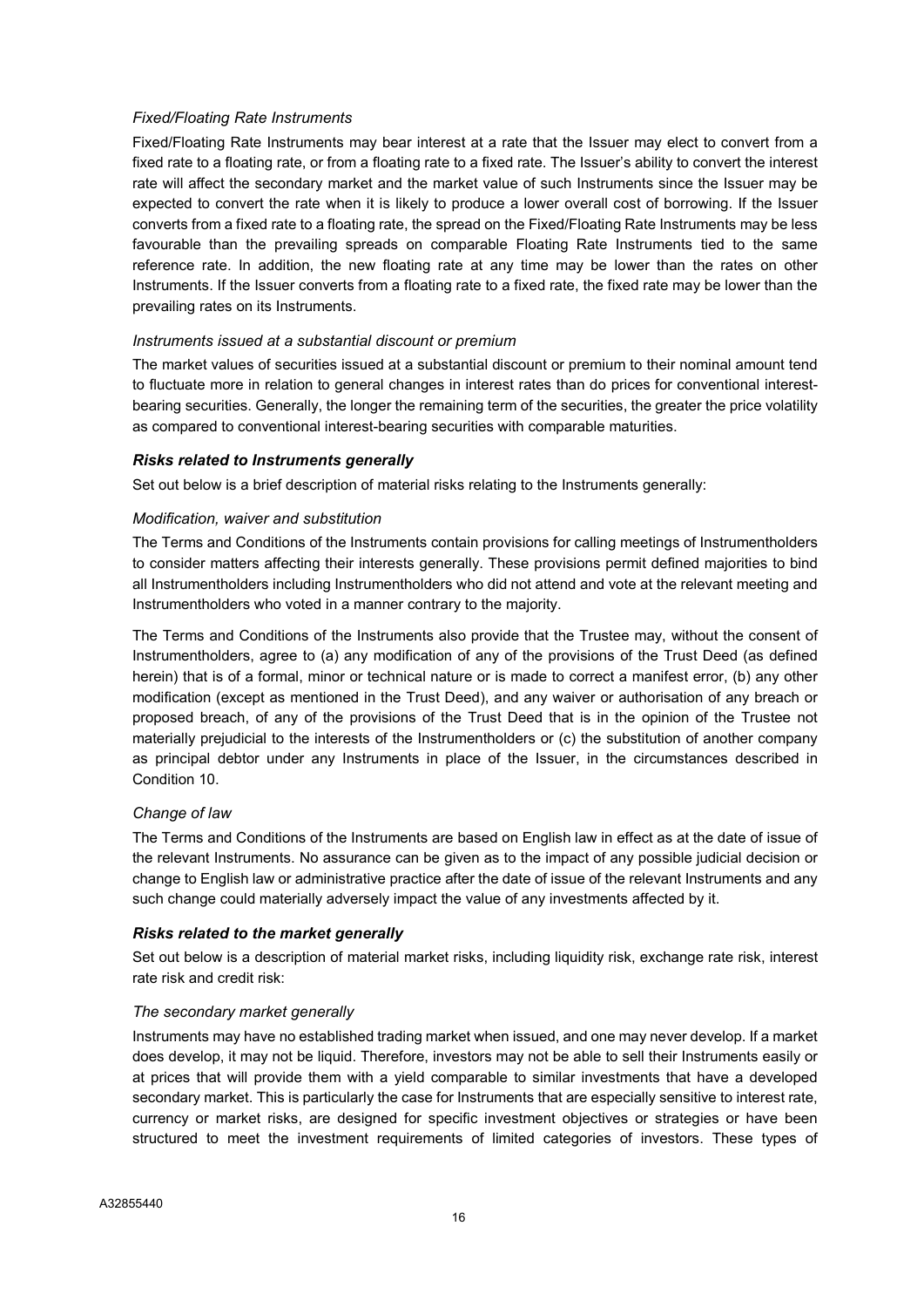Instruments generally would have a more limited secondary market and more price volatility than conventional debt securities. Illiquidity may have a severely adverse effect on the market value of Instruments.

# The Clearing Systems

The Global Certificates may be held by or on behalf of Euroclear Bank and Clearstream, Luxembourg or such other clearing system as has been agreed by the Issuer, the Issuing and Paying Agent, the Trustee and the relevant Dealer(s) and consequently investors will have to rely on their procedures for transfer, payment and communication with the Issuer. References to Euroclear and Clearstream, Luxembourg include such other clearing systems.

Instruments may be represented by one or more Global Certificates. Such Global Certificates may be deposited with the Common Depositary for Euroclear and Clearstream, Luxembourg, or, in the case of an instrument held under the NSS, to the Common Safekeeper for Euroclear and Clearstream, Luxembourg. Euroclear and Clearstream, Luxembourg will maintain records of the interests in the Global Certificates. While the Instruments are represented by one or more Global Certificates, investors will be able to trade their interests only through Euroclear or Clearstream, Luxembourg.

While Instruments are represented by one or more Global Certificates, the Issuer will discharge its payment obligations under such Instruments by making payments to the Common Depositary for Euroclear and Clearstream, Luxembourg for distribution to their account holders. A holder of an interest in Instruments represented by a Global Certificate must rely on the procedures of Euroclear and Clearstream, Luxembourg to receive payments under the relevant Instruments. The Issuer has no responsibility or liability for the records relating to, or payments made in respect of Global Certificates.

Holders of Instruments represented by a Global Certificate will not have a direct right to vote in respect of the relevant Instruments. Instead, such holders will be permitted to act only to the extent that they are enabled by Euroclear or Clearstream, Luxembourg.

#### Exchange rate risks and exchange controls

The Issuer will pay principal and interest on the Instruments in the Specified Currency. This presents certain risks relating to currency conversions if an investor's financial activities are denominated principally in a currency or currency unit (the "Investor's Currency") other than the Specified Currency. These include the risk that exchange rates may significantly change (including changes due to devaluation of the Specified Currency or revaluation of the Investor's Currency) and the risk that authorities with jurisdiction over the Investor's Currency may impose or modify exchange controls. An appreciation in the value of the Investor's Currency relative to the Specified Currency would decrease (i) the Investor's Currencyequivalent yield on the Instruments, (ii) the Investor's Currency equivalent value of the principal payable on the Instruments and (iii) the Investor's Currency equivalent market value of the Instruments.

Government and monetary authorities may impose (as some have done in the past) exchange controls that could adversely affect an applicable exchange rate or the ability of the Issuer to make payments in respect of the Instruments. As a result, investors may receive less interest or principal than expected, or no interest or principal.

#### Interest rate risks

Investment in Fixed Rate Instruments involves the risk that if market interest rates subsequently increase above the rate paid on the Fixed Rate Instrument this will adversely affect the value of Fixed Rate Instruments.

#### Credit ratings may not reflect all risks

One or more independent credit rating agencies may assign credit ratings to the Issuer or an issue of Instruments. The ratings may not reflect the potential impact of all risks related to structure, market,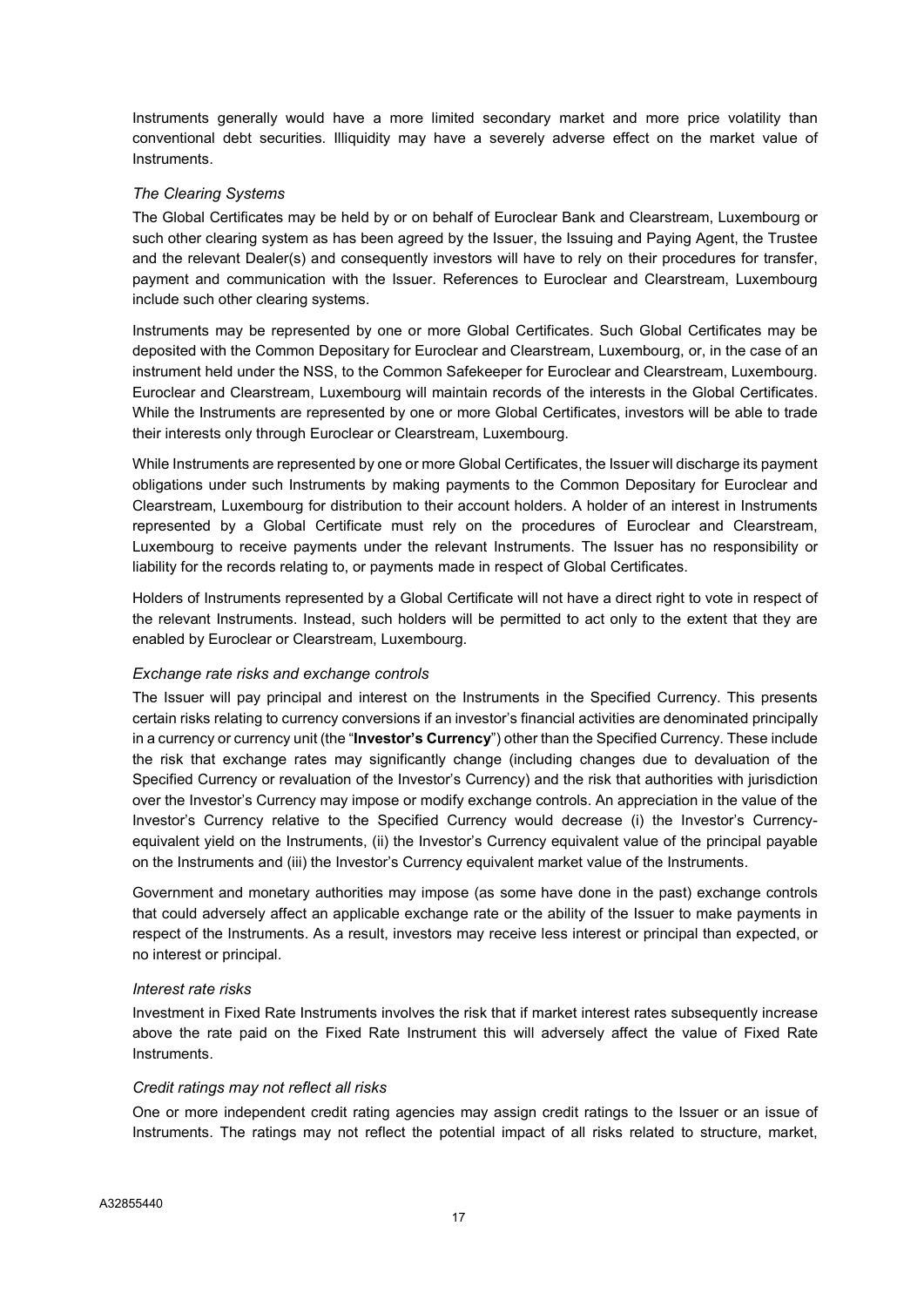additional factors discussed above, and other factors that may affect the value of the Instruments. A credit rating is not a recommendation to buy, sell or hold securities and may be revised or withdrawn by the rating agency at any time.

In general, European regulated investors are restricted from using a rating for regulatory purposes if such a rating is not issued by a credit rating agency established in the European Union and registered under the CRA Regulation (and such registration has not been withdrawn or suspended). Such general restriction will also apply in the case of credit ratings issued by non-EU credit rating agencies, unless the relevant credit ratings are endorsed by an EU-registered credit rating agency or the relevant non-EU rating agency is certified in accordance with the CRA Regulation (and such endorsement, action or certification, as the case may be, has not been withdrawn or suspended). Certain information with respect to credit rating agencies and ratings will be disclosed in the relevant Final Terms.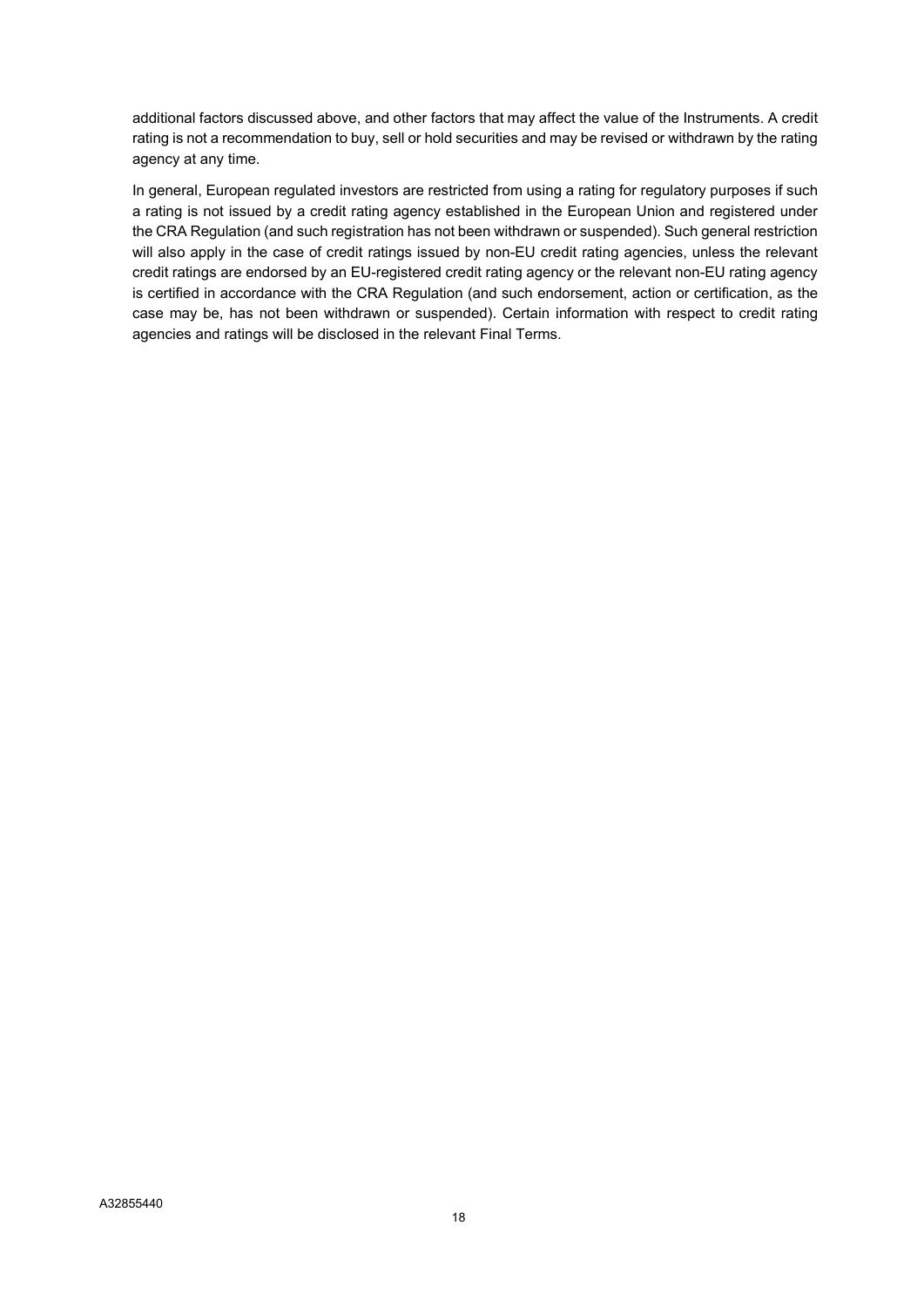# TERMS AND CONDITIONS OF THE INSTRUMENTS

The full text of these terms and conditions together with the relevant provisions of Part A of the Final Terms shall be endorsed on the Certificates relating to the Instruments. All capitalised terms which are not defined in these terms and conditions will have the meanings given to them in the Trust Deed or Part A of the relevant Final Terms. Those definitions will be endorsed on the Certificates. References in these terms and conditions to "Instruments" (as defined below) are to the Instruments of one Series only of the Issuer, not to all Instruments that may be issued under the Programme. In the case of PSM Instruments issued under the Programme, references to the Final Terms in these Conditions shall be construed as references to the Pricing Supplement.

National Grid North America Inc. ("NGNA" and, the "Issuer") has established a Euro Medium Term Note Programme (the "Programme") for the issuance of up to Euro 8,000,000,000 in aggregate principal amount of debt instruments (the "**Instruments**"). The Instruments are constituted by an amended and restated Trust Deed (as amended or supplemented from time to time, the "Trust Deed") dated 9 December 2015 between the Issuer and The Law Debenture Trust Corporation p.l.c. (the "Trustee", which expression shall include all persons for the time being the trustee or trustees under the Trust Deed) as trustee for the Instrumentholders (as defined below). These terms and conditions (the "Conditions") include summaries of, and are subject to, the detailed provisions of the Trust Deed which includes the form of the Certificates. An amended and restated Agency Agreement (as amended or supplemented from time to time, the "Agency Agreement") dated 9 December 2015 has been entered into in relation to the Instruments between the Issuer, the Trustee, The Bank of New York Mellon, London Branch as initial issuing and paying agent, The Bank of New York Mellon (Luxembourg) S.A. as the registrar and the other agent(s) named in it. The issuing and paying agent, the paying agent(s), the registrar, the transfer agents and the calculation agent(s) for the time being (if any) are referred to below respectively as the "Issuing and Paying Agent", the "Paying Agents" (which expression shall include the Issuing and Paying Agent), the "Registrar", the "Transfer Agents" (which expression shall include the Registrar) and the "Calculation Agent(s)". Copies of the Trust Deed and the Agency Agreement are available for inspection by prior appointment during usual business hours at the registered office of the Trustee (as at 9 December 2015 at Fifth Floor, 100 Wood Street, London EC2V 7EX) and at the specified offices of the Paying Agents.

#### 1 Form, Denomination and Title

The Instruments are issued in registered form in the Specified Denomination(s) specified in the relevant Final Terms and are serially numbered. Instruments of one Specified Denomination are not exchangeable for Instruments of another Specified Denomination.

This Instrument is a Fixed Rate Instrument, a Floating Rate Instrument, a Zero Coupon Instrument, or a combination of any of the preceding kinds of Instruments, depending upon the Interest and Redemption Basis specified in the relevant Final Terms.

Instruments are represented by registered certificates ("Certificates") and, save as provided in Condition 17(a), each Certificate shall represent the entire holding of Instruments by the same holder. Certificates will initially be represented by a Temporary Global Certificate. Beneficial interests in a Temporary Global Certificate will be exchangeable for a Permanent Global Certificate not earlier than 40 days after the issue date upon certification of non-U.S. beneficial ownership.

Title to the Instruments shall pass by registration in the register (the "Register") that the Issuer shall procure to be kept by the Registrar in accordance with the provisions of the Agency Agreement. Except as ordered by a court of competent jurisdiction or as required by law, the Issuer and the Paying Agents shall be entitled to treat the holder (as defined below) of any Instrument as the absolute owner of that Instrument, whether or not it is overdue and regardless of any notice of ownership, trust or an interest in it, any writing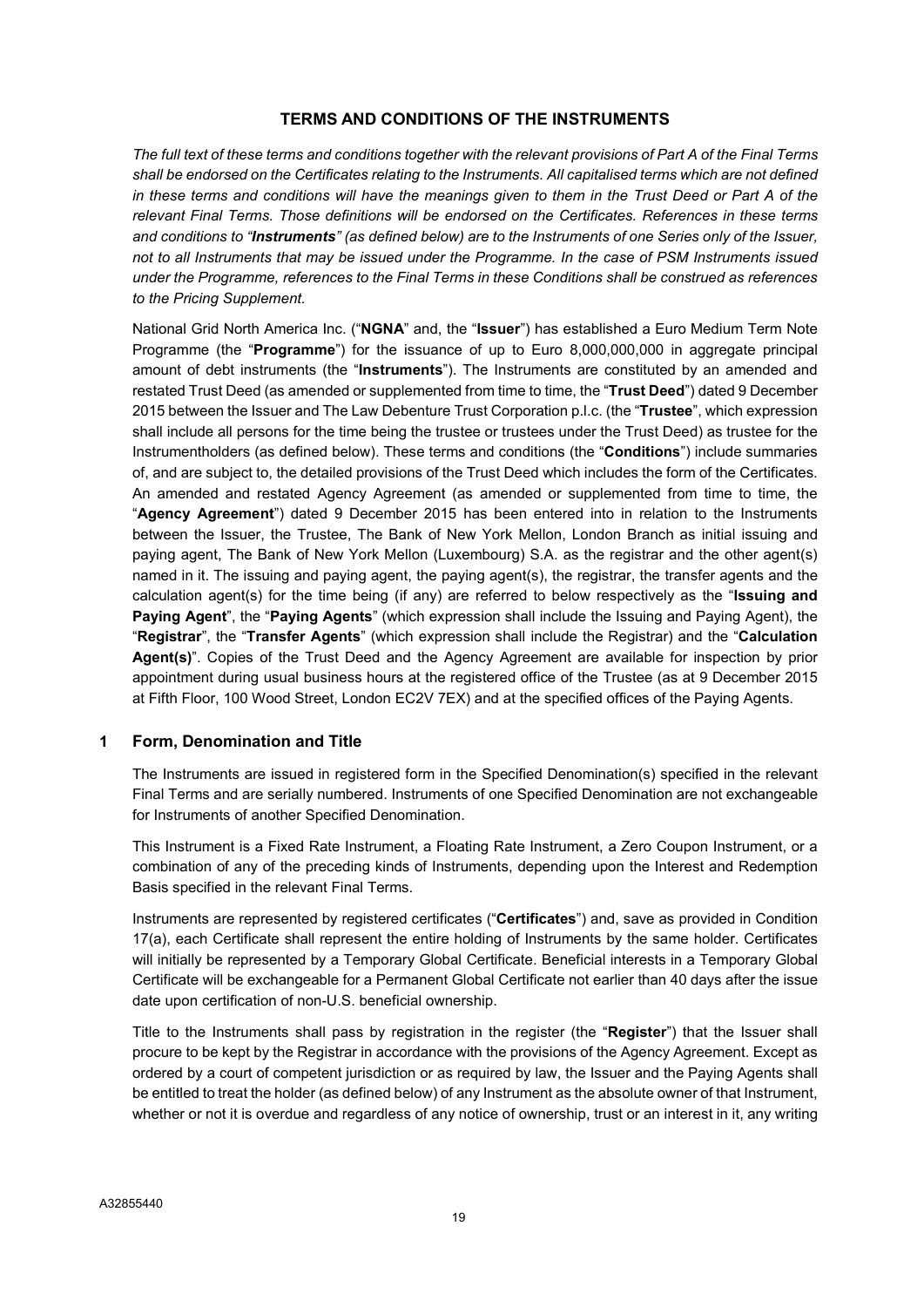on it (or on the Certificate representing it) or its theft or loss (or that of the related Certificate) and shall not be required to obtain any proof of ownership as to the identity of the holder.

In these Conditions, "**Instrumentholder**" and "**holder**" means the person in whose name an Instrument is registered and capitalised terms have the meanings given to them herein, the absence of any such meaning indicating that such term is not applicable to the Instruments.

# 2 Status and Negative Pledge

# 2.1 Status

The Instruments constitute direct, unconditional and unsecured obligations of the Issuer and rank pari passu without any preference or priority among themselves. The payment obligations of the Issuer under the Instruments shall, subject to such exceptions as are from time to time applicable under the laws of England, rank equally with all other present and future unsecured obligations (other than subordinated obligations, if any) of the Issuer.

# 2.2 Negative Pledge

So long as any Instrument remains outstanding (as defined in the Trust Deed) the Issuer will not create or permit to subsist any mortgage, charge, pledge, lien or other form of encumbrance or security interest ("Security") upon the whole or any part of its undertaking, assets or revenues present or future to secure any Relevant Indebtedness, or any guarantee of or indemnity in respect of any Relevant Indebtedness unless, at the same time or prior thereto, the Issuer's obligations under the Instruments and the Trust Deed (a) are secured equally and rateably therewith or benefit from a guarantee or indemnity in substantially identical terms thereto, as the case may be, in each case to the satisfaction of the Trustee, or (b) have the benefit of such other security, guarantee, indemnity or other arrangement as the Trustee in its absolute discretion shall deem to be not materially less beneficial to the Instrumentholders or as shall be approved by an Extraordinary Resolution (as defined in the Trust Deed) of the Instrumentholders.

For the purposes of these Conditions, "Relevant Indebtedness" means any present or future indebtedness in the form of, or represented by, bonds, notes, debentures, loan stock or other securities which are for the time being, or are intended, with the agreement of the Issuer, to be quoted, listed or ordinarily dealt in on any stock exchange.

# 3 Interest

#### 3.1 Interest on Fixed Rate Instruments

Each Fixed Rate Instrument bears interest on its outstanding nominal amount from the Interest Commencement Date at the rate per annum (expressed as a percentage) equal to the Rate of Interest, payable in arrear on each Interest Payment Date. The amount of Interest payable shall be determined in accordance with Condition 3.6.

If a Fixed Coupon Amount or a Broken Amount is specified in the relevant Final Terms, the amount of interest payable on each Interest Payment Date will amount to the Fixed Coupon Amount, or, if applicable, the Broken Amount so specified and in the case of a Broken Amount will be payable on the particular Interest Payment Date(s) specified in the relevant Final Terms.

#### 3.2 Interest on Floating Rate Instruments

#### 3.2.1 Interest Payment Dates

Each Floating Rate Instrument bears interest on its outstanding nominal amount from the Interest Commencement Date at the rate per annum (expressed as a percentage) equal to the Rate of Interest, such interest being payable in arrear on each Interest Payment Date.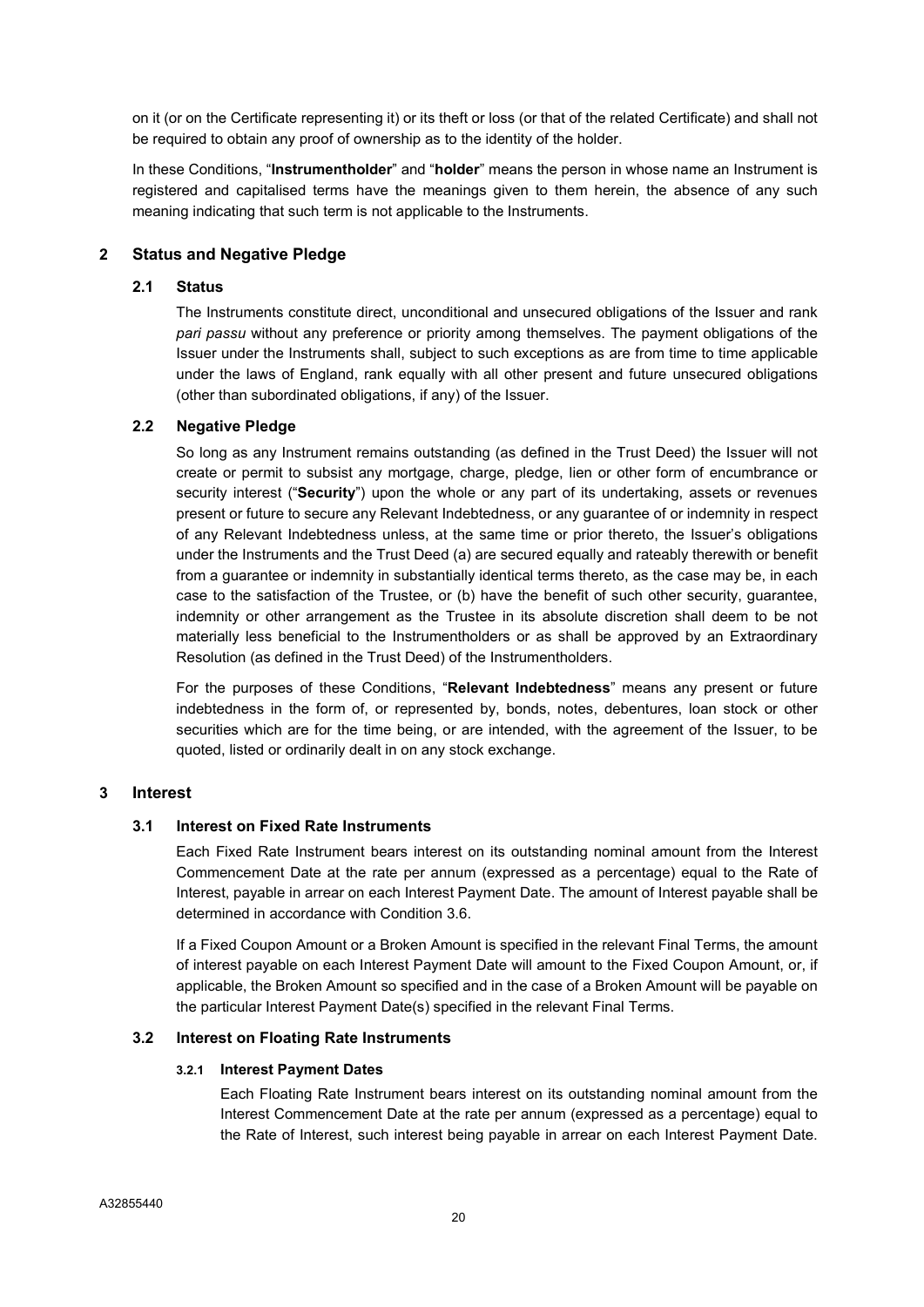The amount of Interest payable shall be determined in accordance with Condition 3.6. Such Interest Payment Date(s) is/are either specified in the relevant Final Terms as Specified Interest Payment Dates or, if no Specified Interest Payment Date(s) is/are specified in the relevant Final Terms, Interest Payment Date shall mean each date which falls the number of months or other period shown on this Instrument as the Interest Period after the preceding Interest Payment Date or, in the case of the first Interest Payment Date, after the Interest Commencement Date.

#### 3.2.2 Business Day Convention

If any date which is specified to be subject to adjustment in accordance with a Business Day Convention would otherwise fall on a day which is not a Business Day, then, if the Business Day Convention specified is (a) the Floating Rate Convention, such date shall be postponed to the next day which is a Business Day unless it would then fall into the next calendar month, in which event (x) such date shall be brought forward to the immediately preceding Business Day and (y) each subsequent such date shall be the last Business Day of the month in which such date would have fallen had it not been subject to adjustment, (b) the Following Business Day Convention, such date shall be postponed to the next day which is a Business Day, (c) the Modified Following Business Day Convention, such date shall be postponed to the next day which is a Business Day unless it would then fall into the next calendar month, in that event such date shall be brought forward to the immediately preceding Business Day or (d) the Preceding Business Day Convention, such date shall be brought forward to the immediately preceding Business Day.

#### 3.2.3 Rate of Interest for Floating Rate Instruments

The Rate of Interest in respect of Floating Rate Instruments for each Interest Accrual Period shall be determined in the manner specified in the relevant Final Terms and the provisions below relating to either ISDA Determination or Screen Rate Determination shall apply, depending upon which is specified on this Instrument.

- (a) ISDA Determination for Floating Rate Instruments: Where ISDA Determination is specified in the relevant Final Terms as the manner in which the Rate of Interest is to be determined, the Rate of Interest for each Interest Accrual Period shall be determined by the Calculation Agent as a rate equal to the relevant ISDA Rate. For the purposes of this sub-paragraph (a), "ISDA Rate" for an Interest Accrual Period means a rate equal to the Floating Rate which would be determined by the Calculation Agent under a Swap Transaction under the terms of an agreement incorporating the ISDA Definitions and under which:
	- (i) the Floating Rate Option is as specified in the relevant Final Terms;
	- (ii) the Designated Maturity is a period specified in the relevant Final Terms; and
	- (iii) the relevant Reset Date is the first day of that Interest Accrual Period unless otherwise specified in the relevant Final Terms.

For the purposes of this sub-paragraph (a), "Floating Rate", "Calculation Agent", "Floating Rate Option", "Designated Maturity", "Reset Date" and "Swap Transaction" have the meanings given to those terms in the ISDA Definitions.

- (b) Screen Rate Determination for Floating Rate Instruments:
	- (i) Where Screen Rate Determination is specified in the relevant Final Terms as the manner in which the Rate of Interest is to be determined, the Rate of Interest for each Interest Accrual Period will, subject as provided below, be either: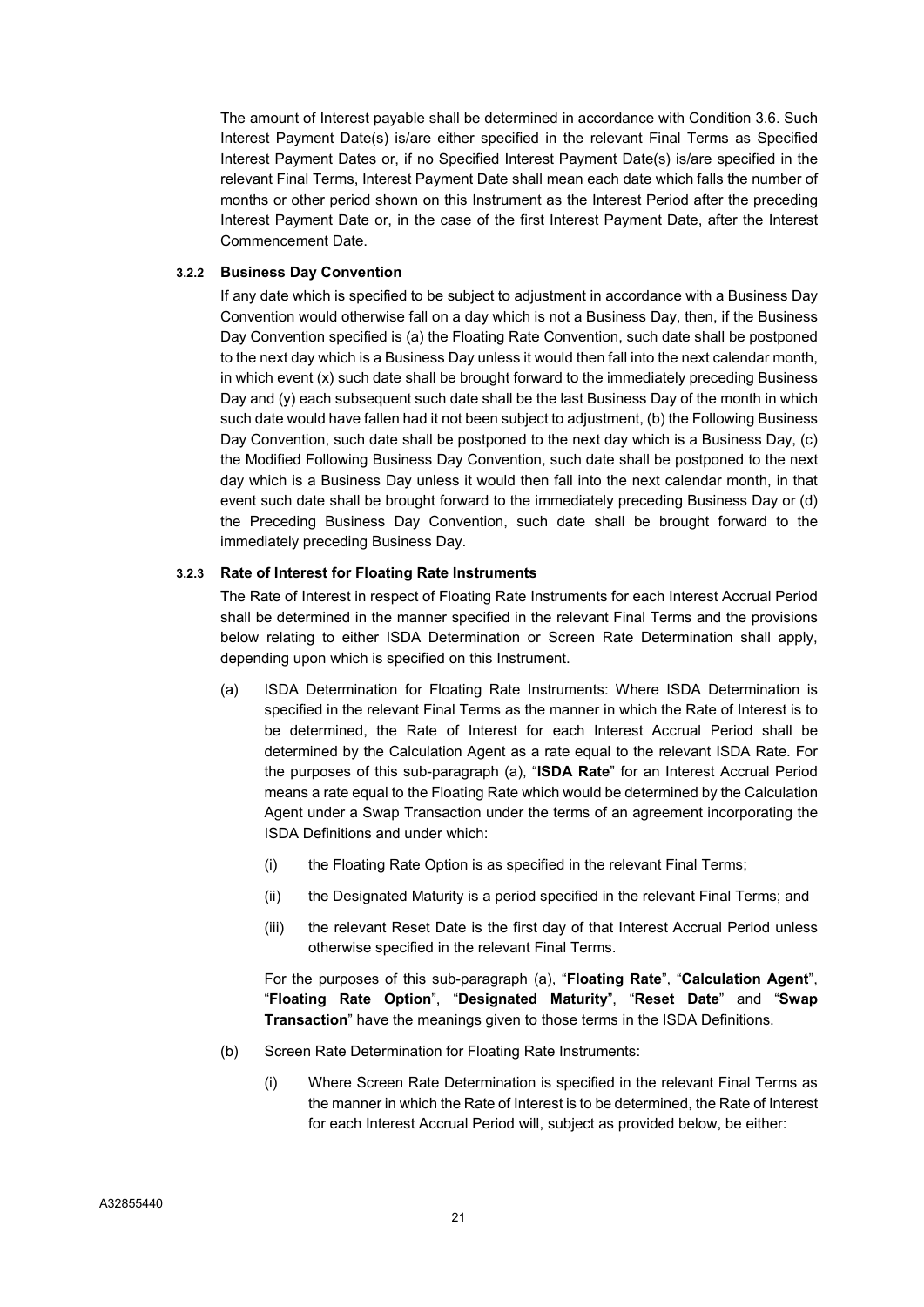- (x) the offered quotation; or
- (y) the arithmetic mean of the offered quotations,

(expressed as a percentage rate per annum) for the Reference Rate (being either LIBOR, EURIBOR or CDOR, as specified in the applicable Final Terms) which appears or appear, as the case may be, on the Relevant Screen Page (or such replacement page on that service which displays the information) as at either 11.00 a.m. (London time in the case of LIBOR or Brussels time in the case of EURIBOR) or 10:00 a.m. Toronto time, in the case of CDOR, on the Interest Determination Date in question as determined by the Calculation Agent. If five or more of such offered quotations are available on the Relevant Screen Page, the highest (or, if there is more than one such highest quotation, one only of such quotations) and the lowest (or, if there is more than one such lowest quotation, one only of such quotations) shall be disregarded by the Calculation Agent for the purpose of determining the arithmetic mean of such offered quotations.

- (ii) if the Relevant Screen Page is not available or if, sub-paragraph  $(i)(x)$  applies and no such offered quotation appears on the Relevant Screen Page or if subparagraph (i)(y) above applies and fewer than three such offered quotations appear on the Relevant Screen Page in each case as at the time specified above, subject as provided below, the Calculation Agent shall request, if the Reference Rate is LIBOR, the principal London office of each of the Reference Banks or, if the Reference Rate is EURIBOR, the principal Euro-zone office of each of the Reference Banks or, if the Reference Rate is CDOR, the principal Toronto office of each of the Reference Banks, to provide the Calculation Agent with its offered quotation (expressed as a percentage rate per annum) for the Reference Rate if the Reference Rate is LIBOR, at approximately 11.00 a.m. (London time), or if the Reference Rate is EURIBOR, at approximately 11.00 a.m. (Brussels time) or, if the Reference Rate is CDOR, at approximately 10:00 a.m. (Toronto time) on the Interest Determination Date in question. If two or more of the Reference Banks provide the Calculation Agent with such offered quotations, the Rate of Interest for such Interest Period shall be the arithmetic mean of such offered quotations as determined by the Calculation Agent; and
- (iii) if paragraph (ii) above applies and the Calculation Agent determines that fewer than two Reference Banks are providing offered quotations, subject as provided below, the Rate of Interest shall be the arithmetic mean of the rates per annum (expressed as a percentage) as communicated to (and at the request of) the Calculation Agent by the Reference Banks or any two or more of them, at which such banks were offered, (A) if the Reference Rate is LIBOR, at approximately 11.00 a.m. (London time) or, if the Reference Rate is EURIBOR, at approximately 11.00 a.m. (Brussels time) on the relevant Interest Determination Date, deposits in the Specified Currency for a period equal to that which would have been used for the Reference Rate by leading banks in, if the Reference Rate is LIBOR, the London inter-bank market or, if the Reference Rate is EURIBOR, the Euro-zone inter-bank market, as the case may be, or, if fewer than two of the Reference Banks provide the Calculation Agent with such offered rates, the offered rate for deposits in the Specified Currency for a period equal to that which would have been used for the Reference Rate, or the arithmetic mean of the offered rates for deposits in the Specified Currency for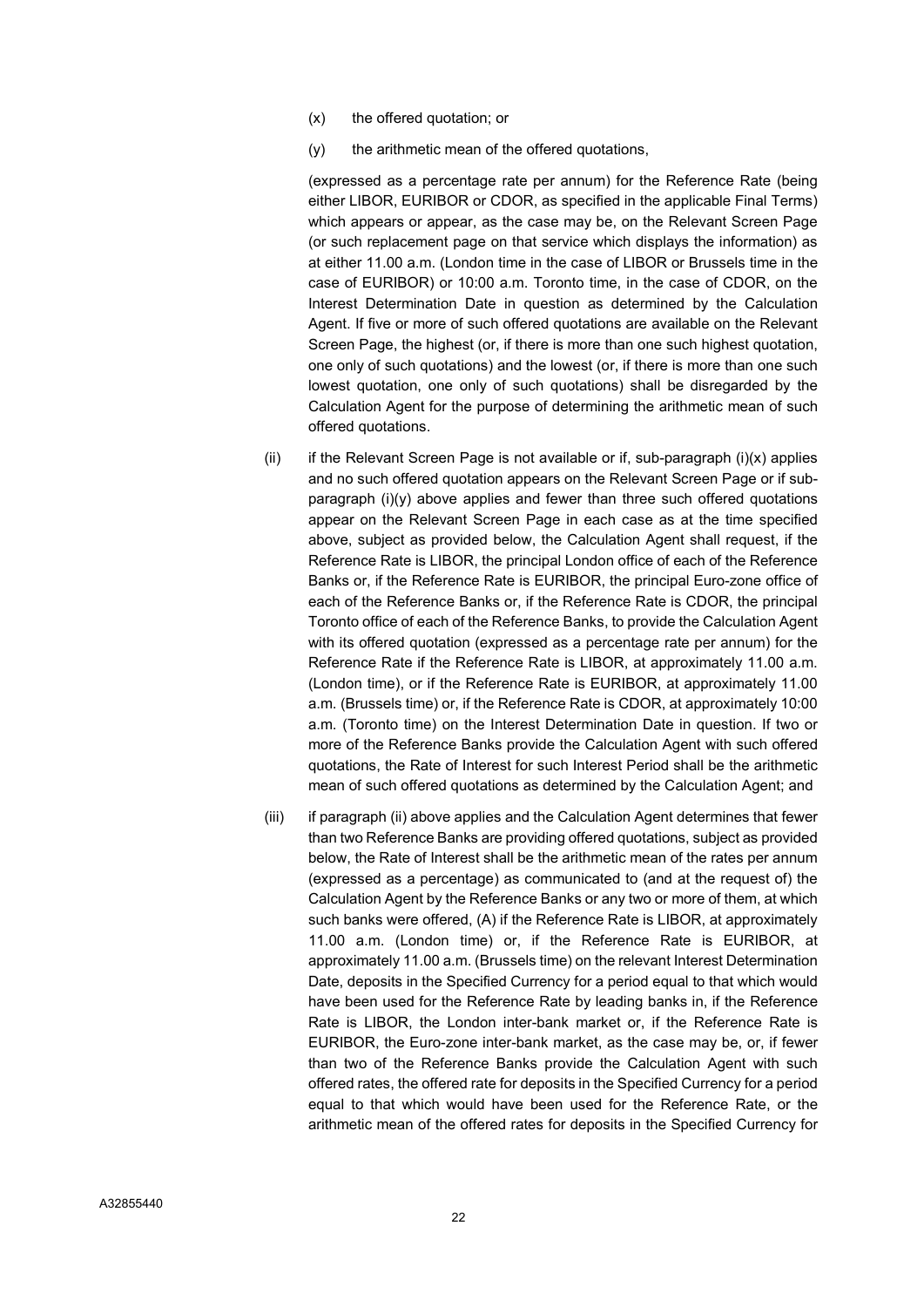a period equal to that which would have been used for the Reference Rate, at which, if the Reference Rate is LIBOR, at approximately 11.00 a.m. (London time) or, if the Reference Rate is EURIBOR, at approximately 11.00 a.m. (Brussels time), on the relevant Interest Determination Date, any one or more banks (which bank or banks is or are in the opinion of the Trustee and the Issuer suitable for such purpose) informs the Calculation Agent it is quoting to leading banks in, if the Reference Rate is LIBOR, the London inter-bank market or, if the Reference Rate is EURIBOR, the Euro-zone inter-bank market, as the case may be, or (B) if the Reference Rate is CDOR, the arithmetic mean of the bid rates as communicated to (and at the request of) the Calculation Agent by Schedule I chartered banks in Toronto, for Canadian Dollar bankers acceptances for a period of the applicable Interest Period in an amount representative for a single transaction in the relevant market at the relevant time accepted by those banks as of 10:00 a.m. (Toronto time), provided that, if the Rate of Interest cannot be determined in accordance with the foregoing provisions of this paragraph, the Rate of Interest shall be determined as at the last preceding Interest Determination Date (though substituting, where a different Margin or Maximum or Minimum Rate of Interest is to be applied to the relevant Interest Accrual Period from that which applied to the last preceding Interest Accrual Period, the Margin or Maximum or Minimum Rate of Interest relating to the relevant Interest Accrual Period, in place of the Margin or Maximum or Minimum Rate of Interest relating to that last preceding Interest Accrual Period).

(c) Linear Interpolation: Where Linear Interpolation is specified hereon as applicable in respect of an Interest Accrual Period, the Rate of Interest for such Interest Accrual Period shall be calculated by the Calculation Agent by straight line linear interpolation by reference to two rates based on the relevant Reference Rate (where Screen Rate Determination is specified hereon as applicable) or the relevant Floating Rate Option (where ISDA Determination is specified hereon as applicable), one of which shall be determined as if the Applicable Maturity were the period of time for which rates are available next shorter than the length of the relevant Interest Accrual Period and the other of which shall be determined as if the Applicable Maturity were the period of time for which rates are available next longer than the length of the relevant Interest Accrual Period provided however that if there is no rate available for the period of time next shorter or, as the case may be, next longer, then the Calculation Agent shall determine such rate at such time and by reference to such sources as it determines appropriate.

"Applicable Maturity" means: (a) in relation to Screen Rate Determination, the period of time designated in the Reference Rate and (b) in relation to ISDA Determination, the Designated Maturity.

#### 3.3 Zero Coupon Instruments

Where an Instrument, the Interest Basis of which is specified to be Zero Coupon, is repayable prior to the Maturity Date and is not paid when due, the amount due and payable prior to the Maturity Date shall be the Early Redemption Amount of such Instrument. As from the Maturity Date, the Rate of Interest for any overdue principal of such an Instrument shall be a rate per annum (expressed as a percentage) equal to the Amortisation Yield (as defined in Condition 4.4.1(b)).

#### 3.4 Accrual of Interest

Interest shall cease to accrue on each Instrument on the due date for redemption unless, upon due presentation, payment is improperly withheld or refused, in which event interest shall continue to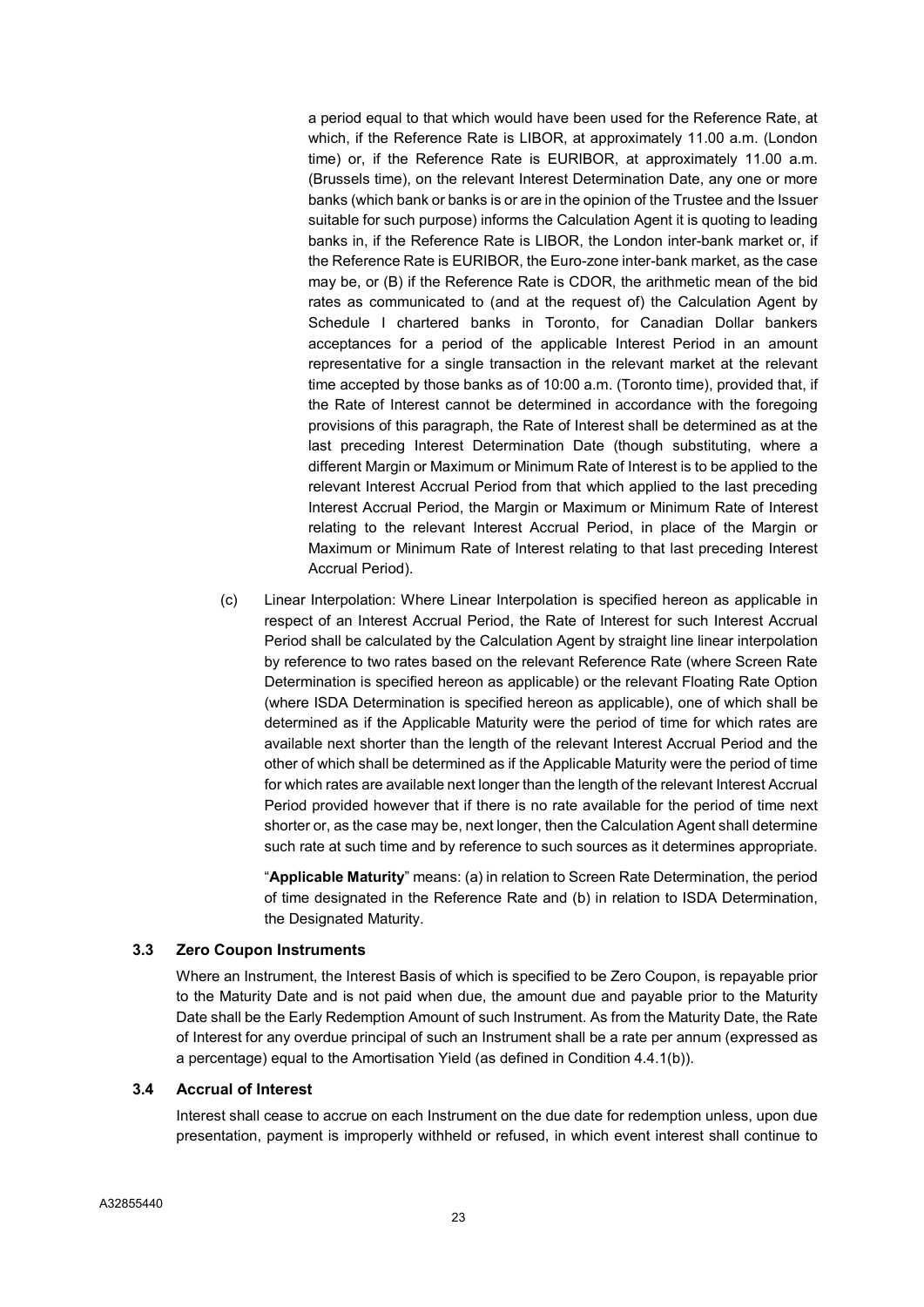accrue (as well after as before judgment) at the Rate of Interest in the manner provided in this Condition 3 to the Relevant Date (as defined in Condition 6).

# 3.5 Margin, Maximum/Minimum Rates of Interest, Redemption Amounts and Rounding

- (i) If any Margin is specified in the relevant Final Terms (either  $(x)$  generally, or  $(y)$  in relation to one or more Interest Accrual Periods), an adjustment shall be made to all Rates of Interest, in the case of (x), or the Rates of Interest for the specified Interest Accrual Periods, in the case of (y), calculated in accordance with Condition 3.2.3(b) above, by adding (if a positive number) or subtracting (if a negative number) the absolute value of such Margin, subject always to the next paragraph.
- (ii) If any Maximum or Minimum Rate of Interest, or Redemption Amount is specified in the relevant Final Terms, then any Rate of Interest, or Redemption Amount shall be subject to such maximum or minimum, as the case may be.
- (iii) For the purposes of any calculations required pursuant to these Conditions (unless otherwise specified), (x) all percentages resulting from such calculations shall be rounded, if necessary, to the nearest one hundred thousandth of a percentage point (with halves being rounded up), (y) all figures shall be rounded to seven significant figures (with halves being rounded up) and (z) all currency amounts that fall due and payable shall be rounded to the nearest unit of such currency (with halves being rounded up), save in the case of yen, which shall be rounded down to the nearest yen. For these purposes "unit" means the lowest amount of such currency which is available as legal tender in the country of such currency.

# 3.6 Calculations

The amount of interest payable per Calculation Amount in respect of any Instrument for any Interest Accrual Period shall be equal to the product of the Rate of Interest, the Calculation Amount as specified in the relevant Final Terms, and the Day Count Fraction for such Interest Accrual Period, unless an Interest Amount (or a formula for its calculation) is applicable to such Interest Accrual Period, in which case the amount of interest payable per Calculation Amount in respect of such Instrument for such Interest Accrual Period shall equal such Interest Amount (or be calculated in accordance with such formula). Where any Interest Period comprises two or more Interest Accrual Periods, the amount of interest payable per Calculation Amount in respect of such Interest Period shall be the sum of the Interest Amounts payable in respect of each of those Interest Accrual Periods. In respect of any other period for which interest is required to be calculated, the provisions above shall apply save that the Day Count Fraction shall be for the period for which interest is required to be calculated.

# 3.7 Determination and Publication of Rates of Interest, Interest Amounts, Final Redemption Amounts, Early Redemption Amounts and Optional Redemption Amounts

The Calculation Agent shall as soon as practicable on each Interest Determination Date or such other time on such date as the Calculation Agent may be required to calculate any rate or amount, obtain any quotation or make any determination or calculation, determine such rate and calculate the Interest Amounts for the relevant Interest Accrual Period, calculate the Redemption Amount, obtain such quote or make such determination or calculation, as the case may be, and cause the Rate of Interest and the Interest Amounts for each Interest Accrual Period and the relevant Interest Payment Date and, if required to be calculated, the Final Redemption Amount, Early Redemption Amount, or any Optional Redemption Amount to be notified to the Trustee, the Issuer, each of the Paying Agents, the Instrumentholders, any other Calculation Agent appointed in respect of the Instruments that is to make a further calculation upon receipt of such information and, if the Instruments are listed on a stock exchange and the rules of such exchange so require, such exchange as soon as possible after their determination but in no event later than (i) the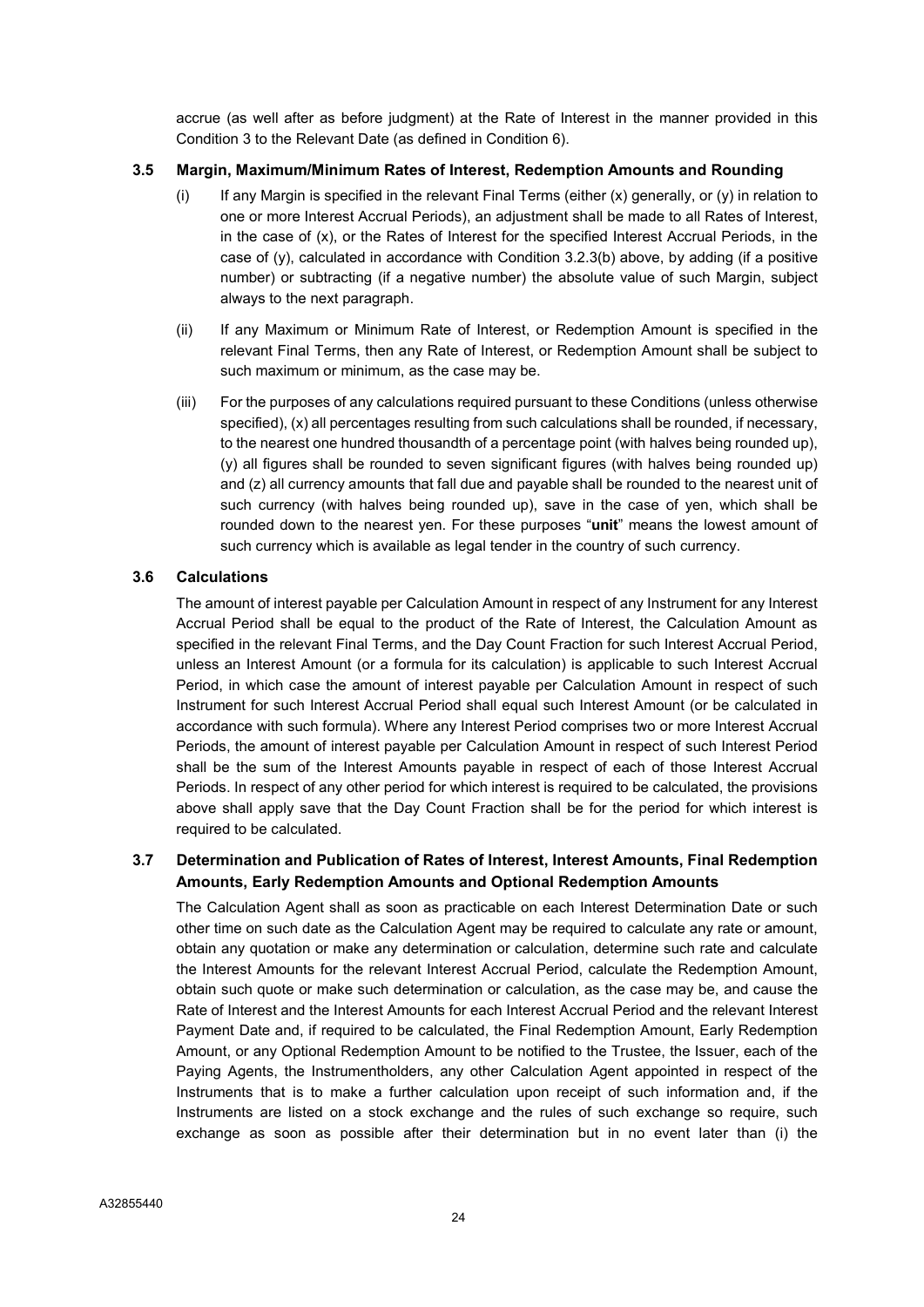commencement of the relevant Interest Period, if determined prior to such time, in the case of notification to such exchange of a Rate of Interest and Interest Amount, or (ii) in all other cases, the fourth Business Day after such determination. Where any Interest Payment Date or Interest Period Date is subject to adjustment pursuant to Condition 3.2.3(b)(ii), the Interest Amounts and the Interest Payment Date so published may subsequently be amended (or appropriate alternative arrangements made with the consent of the Trustee by way of adjustment) without notice in the event of an extension or shortening of the Interest Period. If the Instruments become due and payable under Condition 8, the accrued interest and the Rate of Interest payable in respect of the Instruments shall nevertheless continue to be calculated as previously in accordance with this Condition but no publication of the Rate of Interest or the Interest Amount so calculated need be made unless the Trustee otherwise requires. The determination of any rate or amount, the obtaining of each quotation and the making of each determination or calculation by the Calculation Agent(s) shall (in the absence of manifest error) be final and binding upon all parties.

# 3.8 Determination or Calculation by Trustee

If the Calculation Agent does not at any time for any reason determine or calculate the Rate of Interest for an Interest Accrual Period or any Interest Amount, Final Redemption Amount, Early Redemption Amount or Optional Redemption Amount the Trustee shall do so (or shall appoint an agent on its behalf to do so) and such determination or calculation shall be deemed to have been made by the Calculation Agent. In doing so, the Trustee shall apply the preceding provisions of this Condition, with any necessary consequential amendments, to the extent that, in its opinion, it can do so, and, in all other respects it shall do so in such manner as it shall deem fair and reasonable in all the circumstances.

#### 3.9 Definitions

In these Conditions, unless the context otherwise requires, the following defined terms shall have the meanings set out below:

#### "Business Day" means:

- (a) in the case of a currency other than Euro, a day (other than a Saturday or Sunday) on which commercial banks and foreign exchange markets settle payments in the principal financial centre for such currency (which in the case of Canadian dollars is Toronto, and where the Reference Rate is LIBOR, the financial centres shall be London and Toronto); and/or
- (b) in the case of Euro, a day on which the TARGET System is operating (a "TARGET Business Day"); and/or
- (c) in the case of a currency and/or one or more Business Centres as specified in the relevant Final Terms, a day (other than a Saturday or a Sunday) on which commercial banks and foreign exchange markets settle payments in such currency or, if no currency is indicated, generally in each of the Business Centres.

"Day Count Fraction" means, in respect of the calculation of an amount of interest on any Instrument for any period of time (from and including the first day of such period to but excluding the last) (whether or not constituting an Interest Period or Interest Accrual Period, the "Calculation Period"):

(a) if "Actual/Actual" or "Actual/Actual-ISDA" is specified in the relevant Final Terms, the actual number of days in the Calculation Period divided by 365 (or, if any portion of that Calculation Period falls in a leap year, the sum of (i) the actual number of days in that portion of the Calculation Period falling in a leap year divided by 366 and (ii) the actual number of days in that portion of the Calculation Period falling in a non-leap year divided by 365);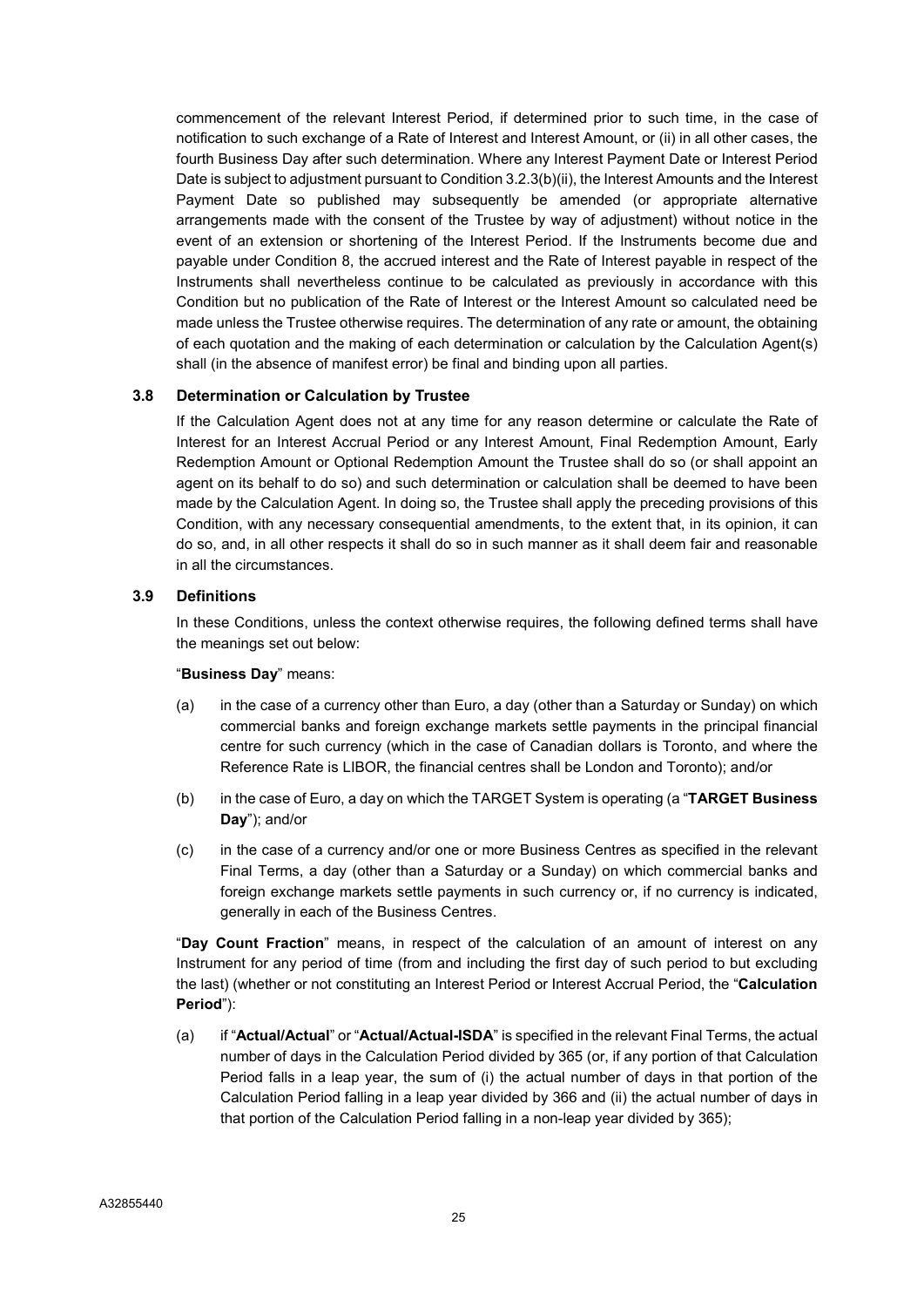- (b) if "Actual/365 (Fixed)" is specified in the relevant Final Terms, the actual number of days in the Calculation Period divided by 365;
- $(c)$  if "Actual/360" is specified in the relevant Final Terms, the actual number of days in the Calculation Period divided by 360;
- (d) if "30/360", "360/360" or "Bond Basis" is specified in the relevant Final Terms, the number of days in the Calculation Period divided by 360 calculated on a formula basis as follows:

Day Count Fraction = 
$$
\frac{[360 \times (Y_2 - Y_1)] + [30 \times (M_2 - M_1)] + (D_2 - D_1)}{360}
$$

where:

"Y1" is the year, expressed as a number, in which the first day of the Calculation Period falls;

"Y2" is the year, expressed as a number, in which the day immediately following the last day included in the Calculation Period falls;

"M1" is the calendar month, expressed as a number, in which the first day of the Calculation Period falls;

"M2" is the calendar month, expressed as a number, in which the day immediately following the last day included in the Calculation Period falls;

"D<sub>1</sub>" is the first calendar day, expressed as a number, of the Calculation Period, unless such number would be 31, in which case  $D_1$  will be 30; and

"D2" is the calendar day, expressed as a number, immediately following the last day included in the Calculation Period, unless such number would be  $31$  and  $D_1$  is greater than 29, in which case  $D_2$  will be 30:

(e) if "30E/360" or "Eurobond Basis" is specified in the relevant Final Terms, the number of days in the Calculation Period divided by 360 calculated on a formula basis as follows:

Day Count Fraction = 
$$
[360 \times (Y_2 - Y_1)] + [30 \times (M_2 - M_1)] + (D_2 - D_1)
$$

$$
360
$$

where:

"Y1" is the year, expressed as a number, in which the first day of the Calculation Period falls;

"Y2" is the year, expressed as a number, in which the day immediately following the last day included in the Calculation Period falls;

"M1" is the calendar month, expressed as a number, in which the first day of the Calculation Period falls;

"M2" is the calendar month, expressed as a number, in which the day immediately following the last day included in the Calculation Period falls;

"D1" is the first calendar day, expressed as a number, of the Calculation Period, unless such number would be 31, in which case D1 will be 30; and

"D2" is the calendar day, expressed as a number, immediately following the last day included in the Calculation Period, unless such number would be 31, in which case D2 will be 30;

(f) if "30E/360 (ISDA)" is specified in the relevant Final Terms, the number of days in the Calculation Period divided by 360, calculated on a formula basis as follows: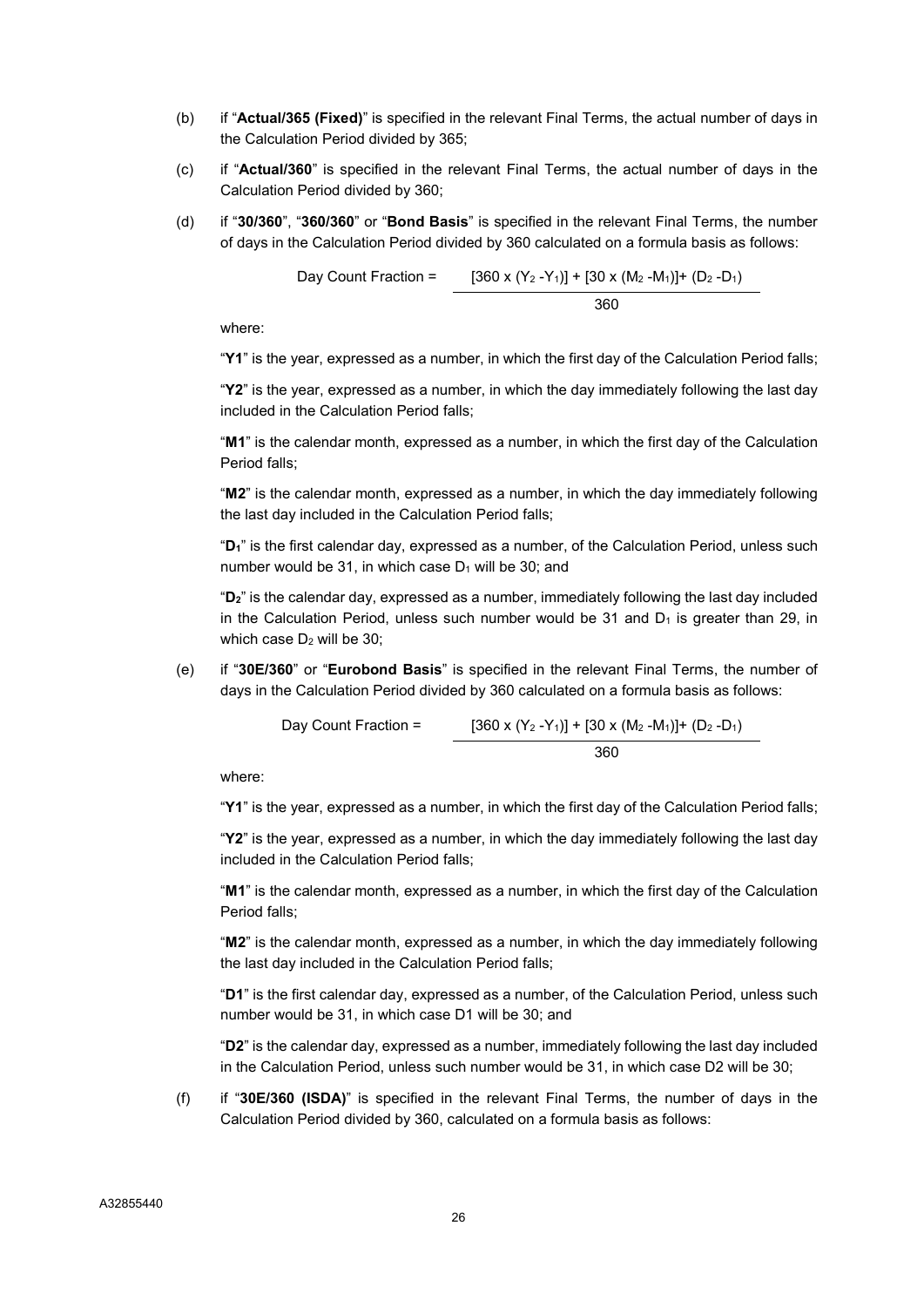Day Count Fraction = 
$$
[360 \times (Y_2 - Y_1)] + [30 \times (M_2 - M_1)] + (D_2 - D_1)
$$

$$
360
$$

where:

"Y1" is the year, expressed as a number, in which the first day of the Calculation Period falls;

"Y2" is the year, expressed as a number, in which the day immediately following the last day included in the Calculation Period falls;

"M1" is the calendar month, expressed as a number, in which the first day of the Calculation Period falls;

"M2" is the calendar month, expressed as a number, in which the day immediately following the last day included in the Calculation Period falls;

"D1" is the first calendar day, expressed as a number, of the Calculation Period, unless (i) that day is the last day of February or (ii) such number would be 31, in which case D1 will be 30; and

"D2" is the calendar day, expressed as a number, immediately following the last day included in the Calculation Period, unless (i) that day is the last day of February but not the Maturity Date or (ii) such number would be 31, in which case  $D_2$  will be 30;

- (g) if "Actual/Actual-ICMA" is specified in the relevant Final Terms:
	- (i) if the Calculation Period is equal to or shorter than the Determination Period during which it falls, the actual number of days in the Calculation Period divided by the product of (x) the actual number of days in such Determination Period and (y) the number of Determination Periods in any year; and
	- (ii) if the Calculation Period is longer than one Determination Period, the sum of:
		- (A) the actual number of days in such Calculation Period falling in the Determination Period in which it begins divided by the product of (a) the actual number of days in such Determination Period and (b) the number of Determination Periods in any year; and
		- (B) the actual number of days in such Calculation Period falling in the next Determination Period divided by the product of (a) the actual number of days in such Determination Period and (b) the number of Determination Periods in any year,

where:

"Determination Period" means the period from and including a Determination Date in any year to but excluding the next Determination Date; and

"Determination Date" means the date specified as such in the relevant Final Terms or, if none is so specified, the Interest Payment Date; and

(h) if "Actual/Actual Canadian Compound Method" is specified in the relevant Final Terms, it means, in respect of an Interest Amount other than a Fixed Coupon Amount or Broken Amount, the actual number of days in the relevant period from and including the date from which interest begins to accrue to but excluding the date on which it falls due, divided by 365.

"Euro-zone" means the region comprising of member states of the European Union that adopt the single currency in accordance with the Treaty establishing the European Community as amended.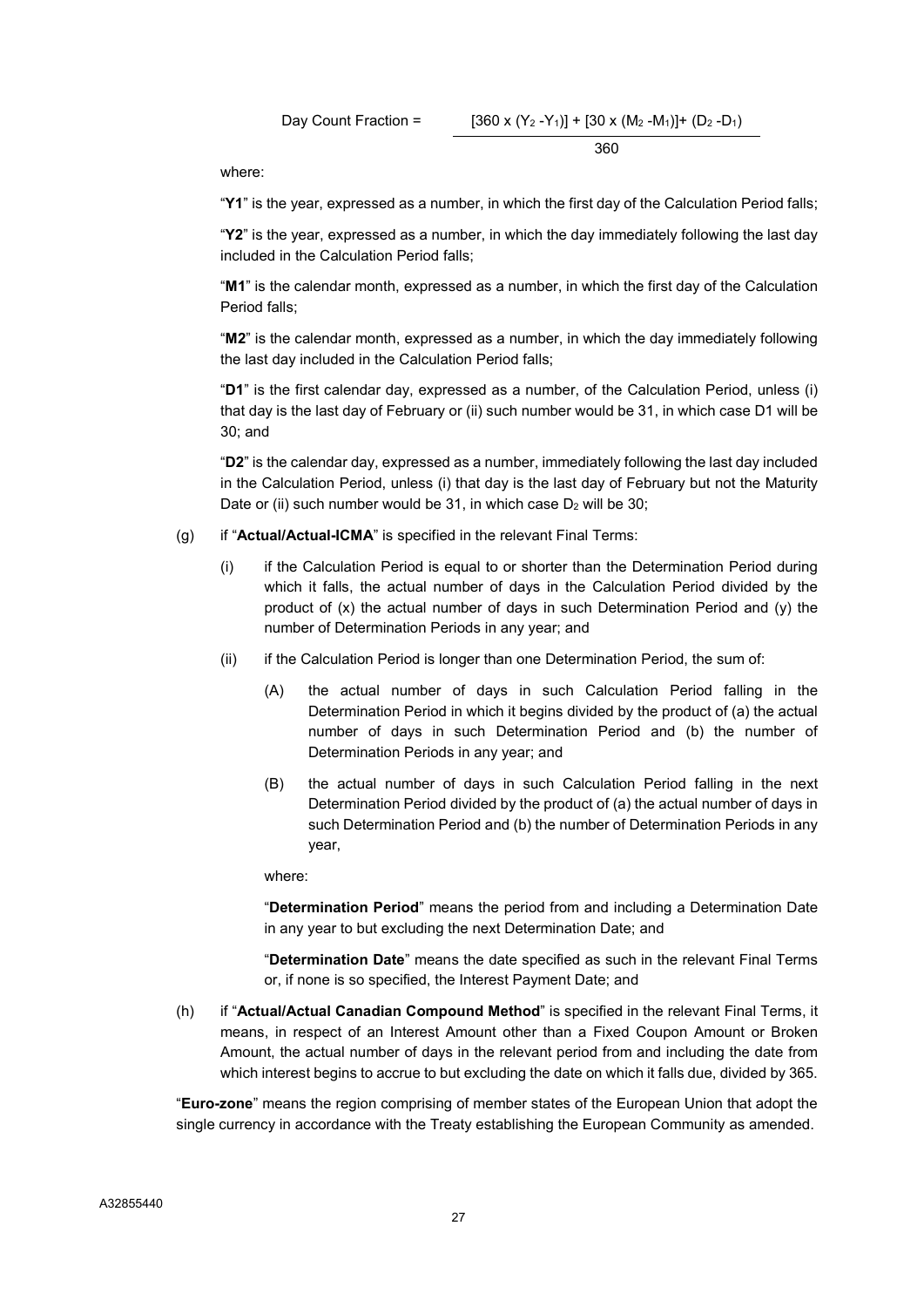"Interest Accrual Period" means the period beginning on (and including) the Interest Commencement Date and ending on (but excluding) the first Interest Period Date and each successive period beginning on (and including) an Interest Period Date and ending on (but excluding) the next succeeding Interest Period Date.

#### "Interest Amount" means:

- (a) in respect of an Interest Accrual Period, the amount of interest payable per Calculation Amount for that Interest Accrual Period and which, in the case of Fixed Rate Instruments, and unless otherwise specified in the relevant Final Terms, shall mean the Fixed Coupon Amount or Broken Amount specified in the relevant Final Terms as being payable on the Interest Payment Date ending the Interest Period of which such Interest Accrual Period forms part; and
- (b) in respect of any other period, the amount of interest payable per Calculation Amount for that period.

"Interest Commencement Date" means the Issue Date or such other date as may be specified in the relevant Final Terms.

"Interest Determination Date" means, with respect to a Rate of Interest and Interest Accrual Period, the date specified as such in the relevant Final Terms or, if none is so specified, (a) the first day of such Interest Accrual Period if the Specified Currency is Sterling or (b) the day falling two Business Days in London prior to the first day of such Interest Accrual Period if the Specified Currency is neither Sterling nor Euro or (c) the day falling two TARGET Business Days prior to the first day of such Interest Accrual Period if the Specified Currency is Euro.

"Interest Payment Date" means the date or dates specified as such in, or determined in accordance with the provisions of, the relevant Final Terms and, if a Business Day Convention is specified in the relevant Final Terms, as the same may be adjusted in accordance with the relevant Business Day Convention.

"Interest Period" means the period beginning on (and including) the Interest Commencement Date and ending on (but excluding) the first Interest Payment Date and each successive period beginning on (and including) an Interest Payment Date and ending on (but excluding) the next succeeding Interest Payment Date unless otherwise specified in the applicable Final Terms.

"Interest Period Date" means each Interest Payment Date unless otherwise specified in the relevant Final Terms.

"ISDA Definitions" means the 2006 ISDA Definitions as published by the International Swaps and Derivatives Association, Inc.

"Rate of Interest" means the rate of interest payable from time to time in respect of this Instrument and that is either specified on, or calculated in accordance with the provisions of, the relevant Final Terms.

"Redemption Amount" means, as appropriate, the Final Redemption Amount, the Early Redemption Amount (Tax), the Optional Redemption Amount (Call), the Optional Redemption Amount (Put), the Early Termination Amount or such other amount in the nature of a redemption amount as may be specified in, or determined in accordance with the provisions of the relevant Final Terms.

"Reference Banks" means, in the case of a determination of LIBOR, the principal London office of four major banks in the London inter-bank market, in the case of a determination of EURIBOR, the principal Euro-zone office of four major banks in the Euro-zone inter-bank market and in the case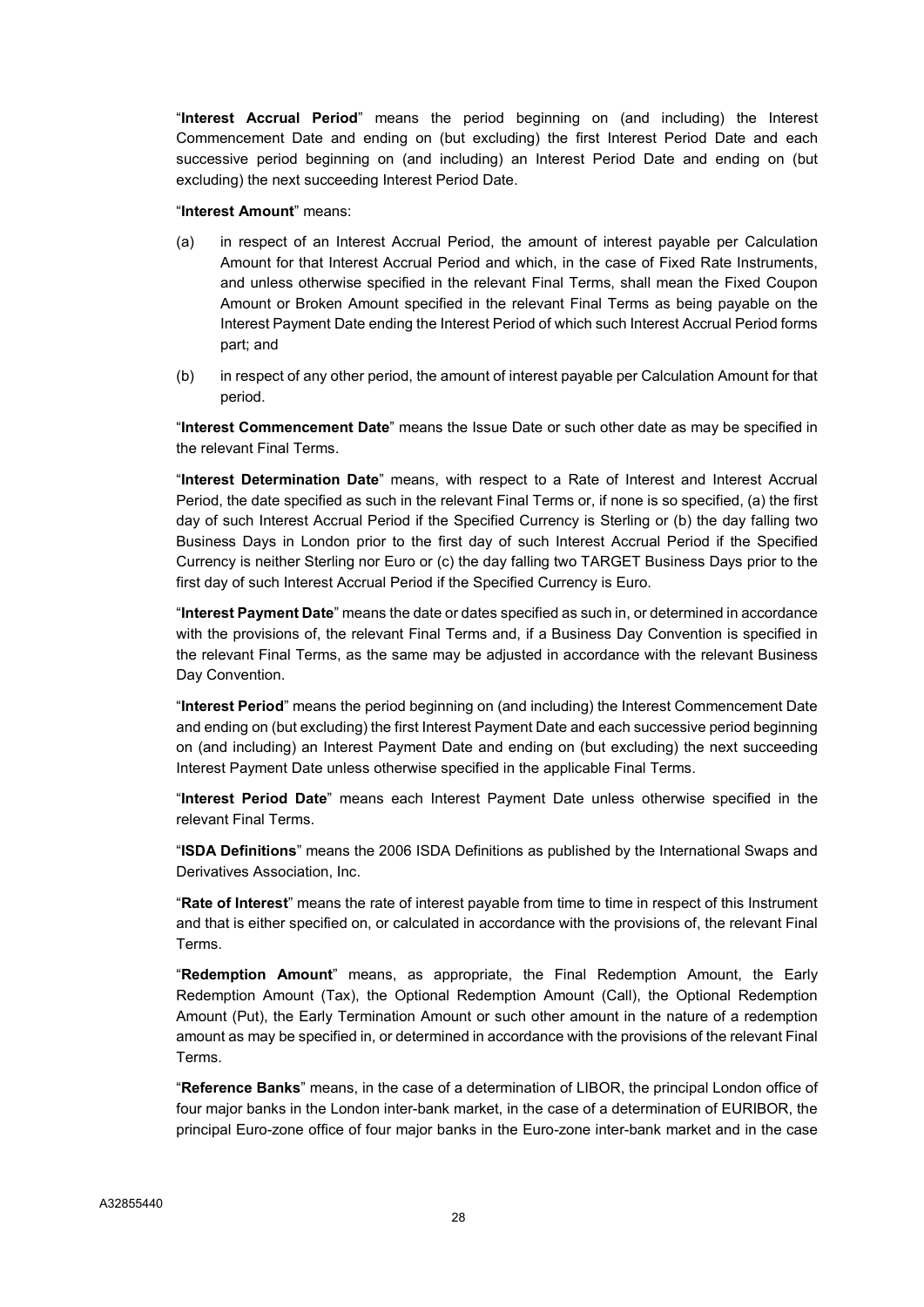of a determination of CDOR, four major Canadian Schedule I chartered banks, in each case selected by the Calculation Agent.

"Reference Rate" means the rate specified as such in the relevant Final Terms.

"Relevant Screen Page" means such page, section, caption, column or other part of a particular information service as may be specified in the relevant Final Terms.

"Specified Currency" means the currency specified as such in the relevant Final Terms or, if none is specified, the currency in which the Instruments are denominated.

"TARGET System" means the Trans-European Automated Real-Time Gross Settlement Express Transfer (known as TARGET2) System which was launched on 19 November 2007 or any successor to it.

#### 3.10 Calculation Agent

The Issuer shall procure that there shall at all times be one or more Calculation Agents if provision is made for them in the relevant Final Terms and for so long as any Instrument is outstanding. Where more than one Calculation Agent is appointed in respect of the Instruments, references in these Conditions to the Calculation Agent shall be construed as each Calculation Agent performing its respective duties under these Conditions. If the Calculation Agent is unable or unwilling to act as such or if the Calculation Agent fails duly to establish the Rate of Interest for an Interest Period or Interest Accrual Period or to calculate any Interest Amount, Final Redemption Amount, Early Redemption Amount or Optional Redemption Amount, as the case may be, or to comply with any other requirement, the Issuer shall (with the prior approval of the Trustee) appoint a leading bank or financial institution engaged in the interbank market (or, if appropriate, money, swap or over-thecounter index options market) which is most closely connected with the calculation or determination to be made by the Calculation Agent (acting through its principal London office or any other office actively involved in such market) to act as such in its place. The Calculation Agent may not resign its duties without a successor having been appointed as specified in this paragraph.

#### 4 Redemption, Purchase and Options

#### 4.1 Final Redemption

Unless previously redeemed, purchased and cancelled as provided below, this Instrument will be redeemed at its Final Redemption Amount (which, unless otherwise provided, is its nominal amount) on the Maturity Date specified in the relevant Final Terms.

#### 4.2 Redemption for Taxation Reasons

If, on the occasion of the next payment in respect of the Instruments the Issuer satisfies the Trustee immediately before the giving of the notice referred to below that it would be unable to make such payment without having to pay additional amounts as described in Condition 6, and such requirement to pay such additional amounts arises by reason of a change in the laws of the United States of America or any political sub-division of the United States of America or any authority in or of the United States of America having power to tax or in the interpretation or application of the laws of the United States of America or any political sub-division of the United States of America or any authority in or of the United States of America having power to tax or in any applicable double taxation treaty or convention, which change becomes effective on or after the date on which agreement is reached to issue the first Tranche of the Instruments, and such requirement cannot be avoided by the Issuer taking reasonable measures (such measures not involving any material additional payments by, or expense for, the Issuer), the Issuer may, at its option, at any time, having given not less than 30 nor more than 45 days' notice to the Instrumentholders in accordance with Condition 13, redeem all, but not some only, of the Instruments at their Early Redemption Amount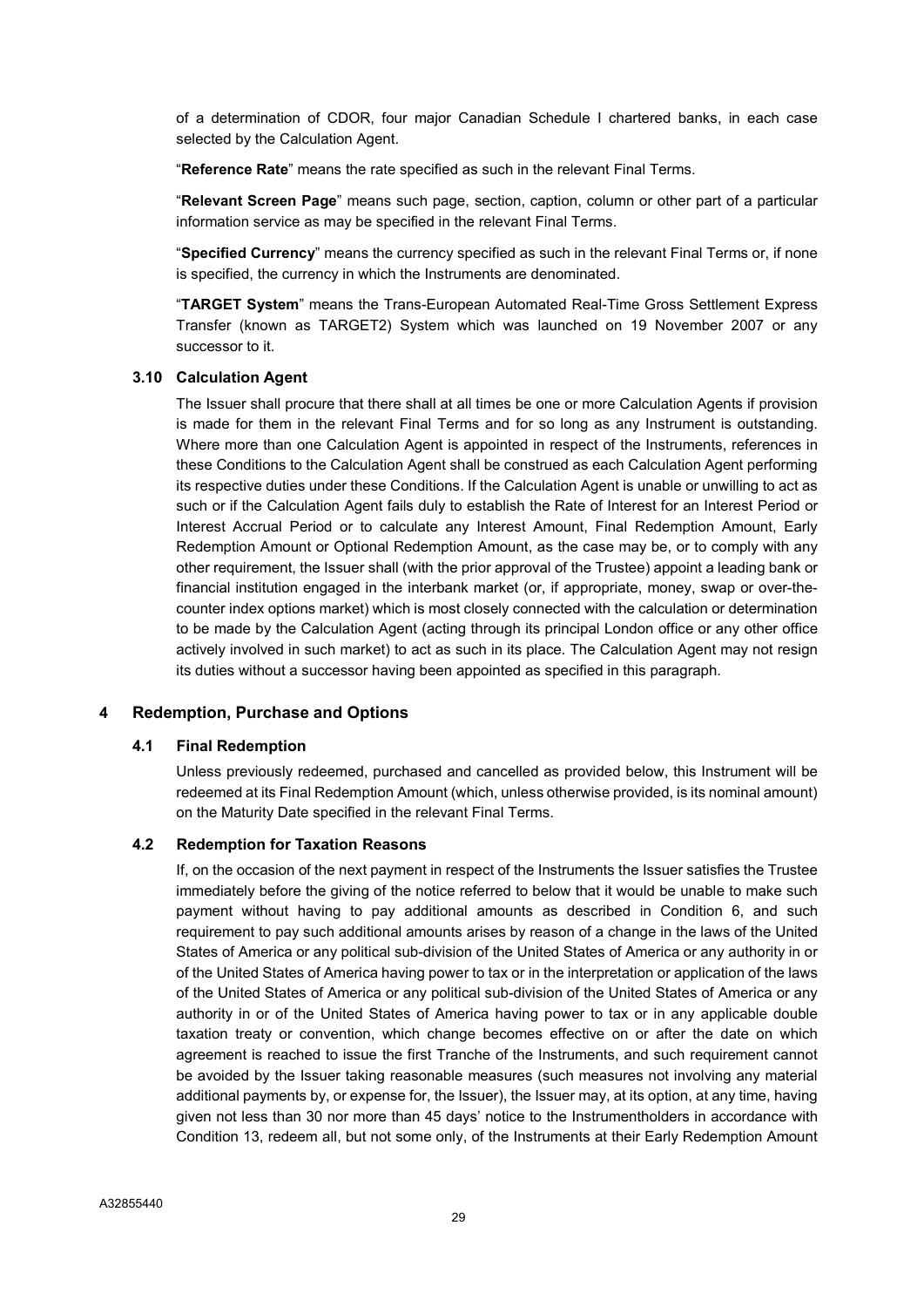together with interest accrued to the date of redemption provided that the date fixed for redemption shall not be earlier than 90 days prior to the earliest date on which the Issuer would be obliged to pay such additional amounts or make such withholding or deduction, as the case may be, were a payment in respect of the Instruments then due. Prior to the publication of any notice of redemption pursuant to this Condition 4.2, the Issuer shall deliver to the Trustee a certificate signed by two directors of the Issuer stating that the requirement referred to above cannot be avoided by the Issuer taking reasonable measures available to it and the Trustee shall be entitled to accept such certificate as sufficient evidence of the satisfaction of the condition precedent set out above in which event it shall be conclusive and binding on Instrumentholders.

# 4.3 Purchases

The Issuer and any of its Subsidiaries may at any time purchase Instruments in the open market or otherwise at any price.

"Subsidiary" means any corporation a majority of the outstanding voting stock of which is owned, directly or indirectly, by the Issuer.

# 4.4 Early Redemption

# 4.4.1 Zero Coupon Instruments

- (a) The Early Redemption Amount payable in respect of any Zero Coupon Instrument upon redemption of such Instrument pursuant to Condition 4.2 or upon it becoming due and payable as provided in Condition 8 shall be the Amortised Face Amount (calculated as provided below) of such Instrument.
- (b) Subject to the provisions of sub-paragraph (c) below, the Amortised Face Amount of any such Instrument shall be the scheduled Final Redemption Amount of such Instrument on the Maturity Date discounted at a rate per annum (expressed as a percentage) equal to the Amortisation Yield (which, if none is specified in the relevant Final Terms, shall be such rate as would produce an Amortised Face Amount equal to the issue price of the Instruments if they were discounted back to their issue price on the Issue Date) compounded annually.
- (c) If the Early Redemption Amount payable in respect of any such Instrument upon its redemption pursuant to Condition 4.2 or, if applicable, Condition 4.5 or upon it becoming due and payable as provided in Condition 8, is not paid when due, the Early Redemption Amount due and payable in respect of such Instrument shall be the Amortised Face Amount of such Instrument as defined in sub-paragraph (b) above, except that such sub-paragraph shall have effect as though the reference in that subparagraph to the date on which the Instrument becomes due and payable was replaced by a reference to the Relevant Date as defined in Condition 6. The calculation of the Amortised Face Amount in accordance with this sub-paragraph shall continue to be made (as well after as before judgment) until the Relevant Date, unless the Relevant Date falls on or after the Maturity Date, in which case the amount due and payable shall be the scheduled Final Redemption Amount of such Instrument on the Maturity Date together with any interest that may accrue in accordance with Condition 3.2.

Where such calculation is to be made for a period of less than one year, it shall be made on the basis of the Day Count Fraction specified in the relevant Final Terms.

# 4.4.2 Other Instruments

The Early Redemption Amount payable in respect of any Instrument (other than Instruments described in Condition 4.4.1), upon redemption of such Instrument pursuant to this Condition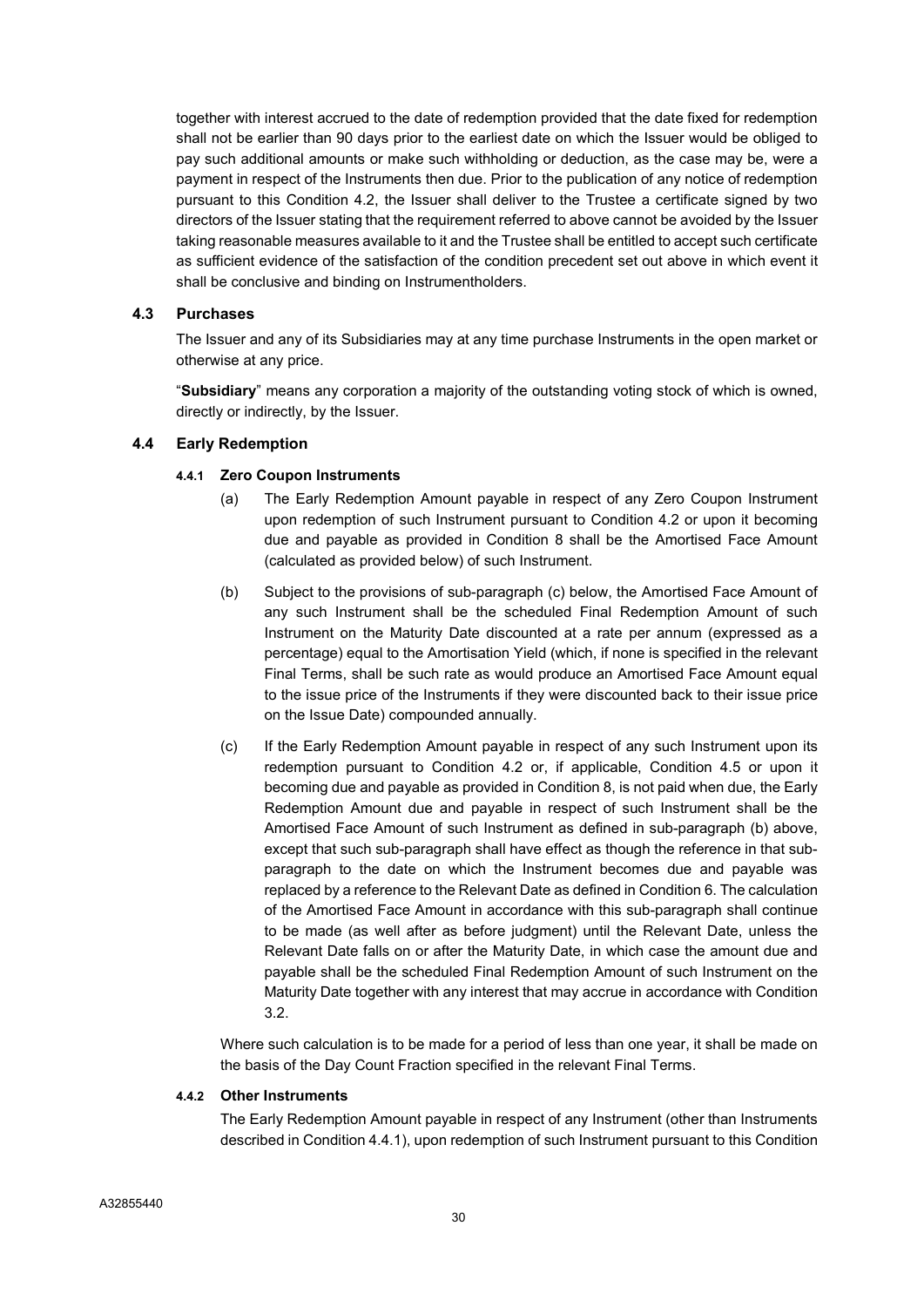4.4 or upon it becoming due and payable as provided in Condition 8, shall be the Final Redemption Amount unless otherwise specified in the relevant Final Terms.

### 4.5 Redemption at the Option of the Issuer and Exercise of Issuer's Options

- 4.5.1 If (i) Residual Holding Call Option is specified in the relevant Final Terms, and (ii) if at any time the Residual Holding Percentage or more of the aggregate nominal amount of Instruments originally issued shall have been redeemed or purchased and cancelled, the Issuer shall have the option to redeem such outstanding Instruments in whole, but not in part, at their Residual Holding Redemption Amount. Unless otherwise specified in the relevant Final Terms, the Residual Holding Redemption Amount will be calculated by the Calculation Agent by discounting the outstanding nominal amount of the Instruments and the remaining interest payments (if applicable) to the Maturity Date by a rate per annum (expressed as a percentage to the nearest one hundred thousandth of a percentage point (with halves being rounded up)) equal to the Benchmark Yield, being the yield on the Benchmark Security at the close of business on the third Business Day prior to the date fixed for such redemption, plus the Benchmark Spread. Where the specified calculation is to be made for a period of less than one year, it shall be calculated using the Benchmark Day Count Fraction. The Issuer will give not less than 15 nor more than 30 days' irrevocable notice to the Instrumentholders and the Trustee of any such redemption pursuant to this Condition 4.5.1.
- 4.5.2 If Call Option is specified in the relevant Final Terms, the Issuer may, unless an Exercise Notice has been given pursuant to Condition 4.6, on giving not less than 15 nor more than 30 days' irrevocable notice to the Instrumentholders (or such other notice period as may be specified in the relevant Final Terms), redeem, or exercise any Issuer's option in relation to, all or, if so provided, some of such Instruments on any Optional Redemption Date(s) or Option Exercise Date, as the case may be. Any such redemption of Instruments shall be at their Optional Redemption Amount together with interest accrued to but excluding the date fixed for redemption. Any such redemption or exercise must relate to Instruments of a nominal amount at least equal to the minimum nominal amount (if any) permitted to be redeemed specified in the relevant Final Terms and no greater than the maximum nominal amount (if any) permitted to be redeemed specified in the relevant Final Terms.

All Instruments in respect of which any such notice is given shall be redeemed, or the Issuer's option shall be exercised, on the date specified in such notice in accordance with this Condition.

In the case of a partial redemption or a partial exercise of the Issuer's option, the notice to Instrumentholders shall also specify the nominal amount of Instruments drawn and the holder(s) of such Instruments, to be redeemed, which shall have been drawn in such place as the Trustee may approve and in such manner as it deems appropriate, subject to compliance with any applicable laws, listing authority and stock exchange requirements.

- 4.5.3 If Make-whole Redemption Option is specified in the relevant Final Terms as applicable, the Issuer may, unless an Exercise Notice has been given pursuant to Condition 4.6, on giving not less than 15 nor more than 30 days' irrevocable notice to the Instrumentholders (or such other notice period as may be specified in the relevant Final Terms), redeem, or exercise any Issuer's option in relation to, all or, if so provided, some of such Instruments on any Makewhole Redemption Date(s). Any such redemption of Instruments shall be at an amount equal to the higher of the following, in each case together with interest accrued to but excluding the date fixed for redemption:
	- (i) the nominal amount of the Instrument; and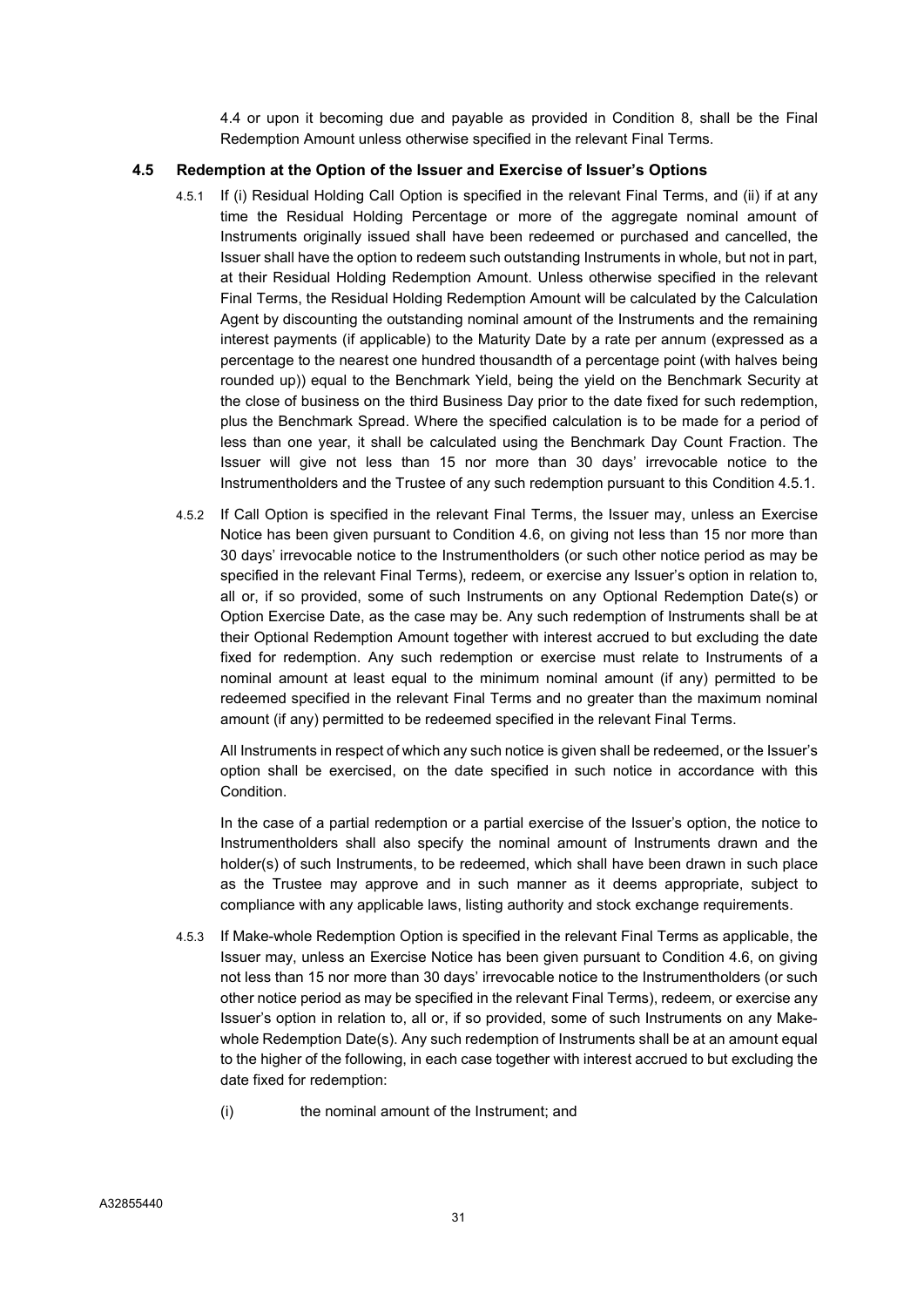(ii) the nominal amount of the Instrument multiplied by the price (as reported in writing to the Issuer and the Trustee by a financial adviser (the "Financial Adviser") appointed by the Issuer and approved by the Trustee) and confirmed in writing by the Issuer to the Trustee expressed as a percentage (rounded to the nearest five decimal places, 0.000005 being rounded upwards) at which the Gross Redemption Yield (as defined below) on the Instruments on the Determination Date specified in the Final Terms is equal to the Gross Redemption Yield at the Quotation Time specified in the relevant Final Terms on the Determination Date of the Reference Bond specified in the relevant Final Terms (or, where the Financial Adviser advises the Trustee that, for reasons of illiquidity or otherwise, such Reference Bond is not appropriate for such purpose, such other government stock as such Financial Adviser may recommend) plus any applicable Redemption Margin specified in the Final Terms.

Any such redemption or exercise must relate to Instruments of a nominal amount at least equal to the minimum nominal amount (if any) permitted to be redeemed specified in the relevant Final Terms and no greater than the maximum nominal amount (if any) permitted to be redeemed specified in the relevant Final Terms.

All Instruments in respect of which any such notice is given shall be redeemed, or the Issuer's option shall be exercised, on the date specified in such notice in accordance with this Condition.

In the case of a partial redemption or a partial exercise of an Issuer's option, the notice to Instrumentholders shall also contain the serial numbers of the Instruments to be redeemed, which shall have been drawn in such place as the Trustee may approve and in such manner as it deems appropriate, subject to compliance with any applicable laws, listing authority and stock exchange requirements.

In this Condition:

"Gross Redemption Yield" means a yield calculated in accordance with generally accepted market practice at such time, as advised to the Trustee by the Financial Adviser.

### 4.6 Redemption at the Option of Instrumentholders

If Put Option is specified in the relevant Final Terms, the Issuer shall, at the option of any Instrumentholder, upon such Instrumentholder giving not less than 15 nor more than 30 days' notice to the Issuer (or such other notice period as may be specified in the relevant Final Terms) redeem such Instrument on the Optional Redemption Date(s) (as specified in the relevant Final Terms) at its Optional Redemption Amount (as specified in the Final Terms) together with interest accrued to the date fixed for redemption.

To exercise such option (which must be exercised on an Option Exercise Date) the holder must deposit the Certificate representing the Instrument(s) with the Registrar or any Transfer Agent at its specified office, together with a duly completed option exercise notice ("Exercise Notice") in the form obtainable from any Paying Agent, the Registrar or any Transfer Agent (as applicable) within the Instrumentholders' Option Period (as specified in the Final Terms). No Instrument so deposited and option exercised may be withdrawn (except as provided in the Agency Agreement) without the prior consent of the Issuer.

### 4.7 Cancellation

All Instruments redeemed pursuant to any of the foregoing provisions will be cancelled forthwith. All Instruments purchased by or on behalf of the Issuer or any of its Subsidiaries may, at the option of the Issuer be held by or may be surrendered for cancellation, but may not be resold and when held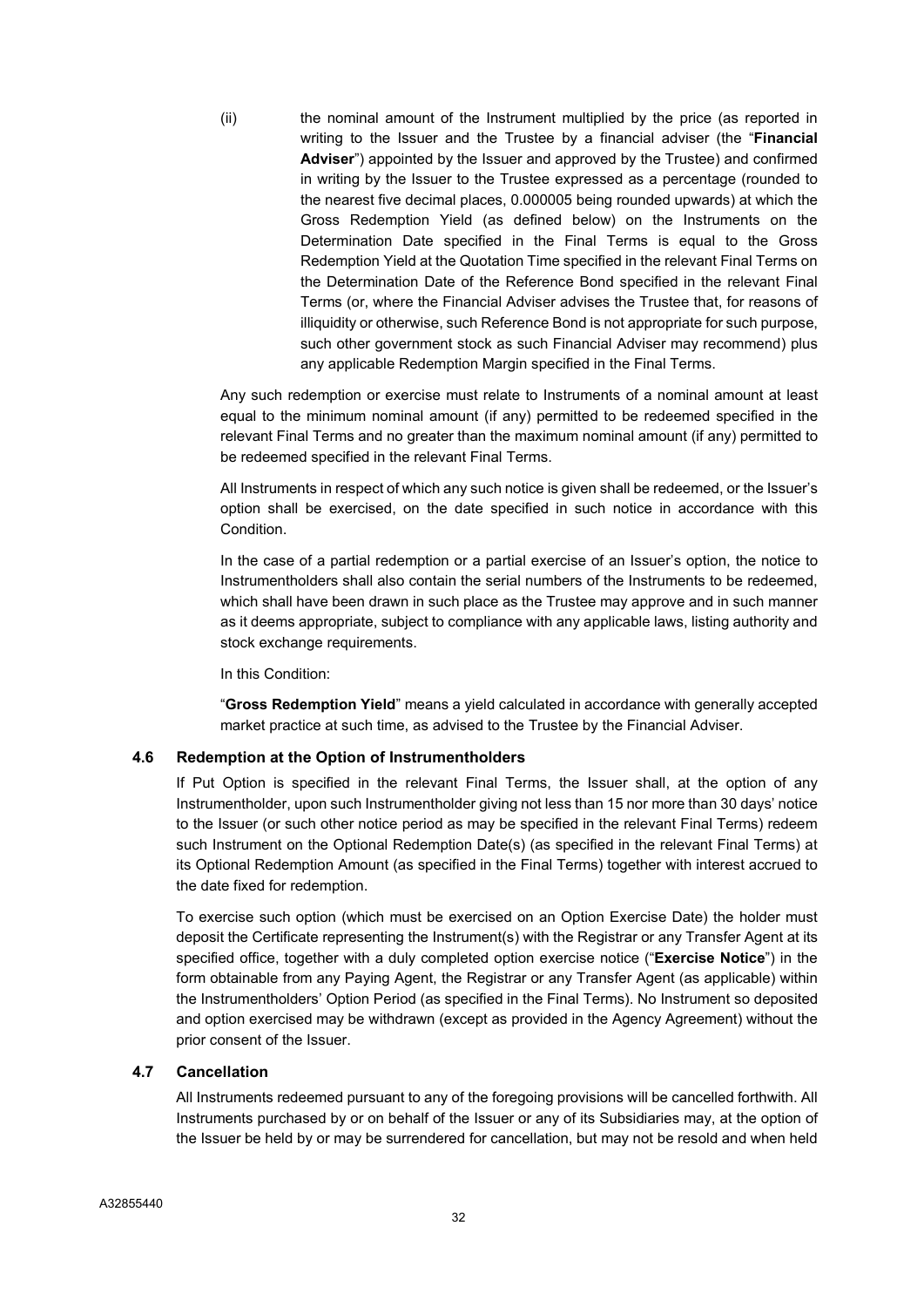by the Issuer or any of its Subsidiaries shall not entitle the holder to vote at any meeting of Instrumentholders and shall not be deemed to be outstanding for the purposes of calculating quorums at meetings of Instrumentholders or for the purposes of Condition 10. Instruments may be surrendered for cancellation by surrendering the Certificate representing such Instruments to the Registrar and, in each case, if so surrendered, shall, together with all Instruments redeemed by the Issuer, be cancelled forthwith.

### 5 Payments

### 5.1 Payments in respect of Instruments

Payments of principal in respect of Instruments shall be made against presentation and surrender of the relevant Certificates at the specified office of any of the Transfer Agents or of the Registrar and in the manner provided in paragraph (ii) below.

Interest on Instruments shall be paid to the person shown on the Register at the close of business on the fifteenth day before the due date for payment thereof (the "Record Date"). Payments of interest on each Instrument shall be made in the relevant currency by cheque drawn on a bank and mailed to the holder (or to the first named of joint holders) of such Instrument at its address appearing in the Register. Upon application by the holder to the specified office of the Registrar or any Transfer Agent before the Record Date, such payment of interest may be made by transfer to an account in the relevant currency maintained by the payee with a bank.

### 5.2 Payments subject to Fiscal Laws etc.

All payments are subject in all cases to (i) any applicable fiscal or other laws, regulations and directives, but without prejudice to the provisions of Condition 6 and (ii) any withholding or deduction required pursuant to an agreement described in Section 1471 (b) of the U.S. Internal Revenue Code 1986 (the "Code") or otherwise imposed pursuant to Sections 1471 to 1474 (inclusive) of the Code, any United States Treasury Regulations or agreements thereunder, any official interpretations thereof, any successor, substitute or similar legislation or law or any law implementing an intergovernmental approach thereto. No commission or expenses shall be charged to the Instrumentholders in respect of such payments.

# 5.3 Appointment of Agents

The Issuing and Paying Agent, the Paying Agents and the Calculation Agent initially appointed by the Issuer and their respective specified offices are listed below. The Issuing and Paying Agent, the Paying Agents, the Registrar, the Transfer Agents and the Calculation Agent act solely as agents of the Issuer and do not assume any obligation or relationship of agency or trust for or with any holder. The Issuer reserves the right at any time with the approval of the Trustee to vary or terminate the appointment of the Issuing and Paying Agent, any other Paying Agent, the Registrar, any Transfer Agent or the Calculation Agent and to appoint additional or other Paying Agents or Transfer Agents, provided that the Issuer shall at all times maintain (a) an Issuing and Paying Agent, (b) a Paying Agent having its specified office in a major European city, (c) a Calculation Agent where the Conditions so require one, (d) so long as the Instruments are listed on any stock exchange or admitted to listing by any other relevant authority, a Paying Agent having a specified office in such place as may be required by the rules and regulations of any other relevant stock exchange or other relevant authority and (e) a Registrar and a Transfer Agent. As used in these Conditions, the terms "Issuing and Paying Agent", "Calculation Agent", "Registrar", "Transfer Agent" and "Paying Agent" include any additional or replacement Issuing and Paying Agent, Calculation Agent, Registrar, Transfer Agent or Paying Agent appointed under this Condition.

Notice of any such change or any change of any specified office shall promptly be given to the Instrumentholders in accordance with Condition 13.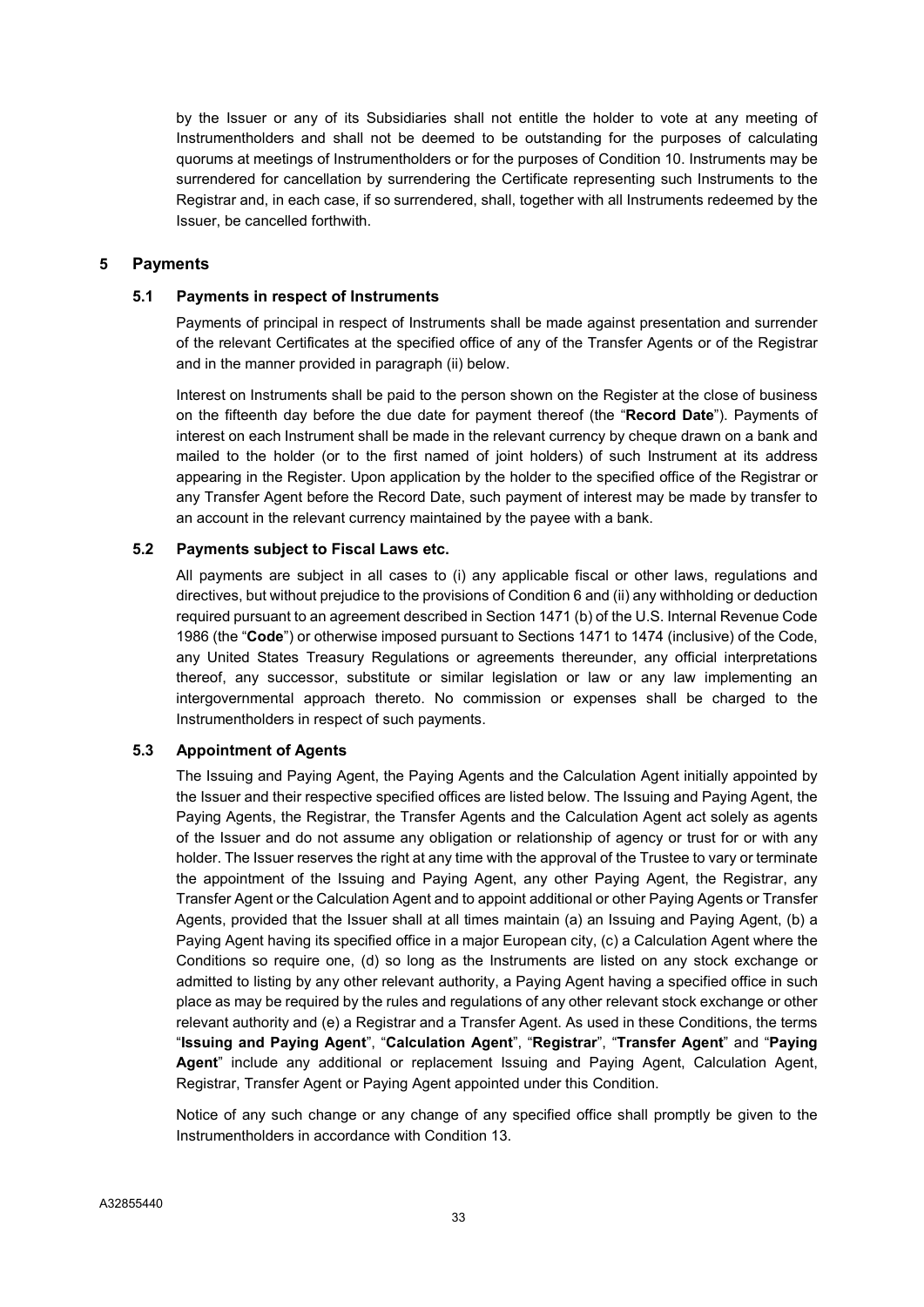### 5.4 Non-business days

If any date for payment in respect of any Instrument is not a business day, the holder shall not be entitled to payment until the next following business day nor to any interest or other sum in respect of such postponed payment. In this paragraph, "**business day**" means a day (other than a Saturday or a Sunday) on which banks and foreign exchange markets are open for business in the place in which the specified office of the Registrar is located, in such jurisdictions as shall be specified as "Financial Centres" in the relevant Final Terms and:

- 5.4.1 (in the case of a payment in a currency other than Euro) where payment is to be made by transfer to an account maintained with a bank in the relevant currency, on which foreign exchange transactions may be carried on in the relevant currency in the principal financial centre of the country of such currency; or
- 5.4.2 (in the case of a payment in Euro) which is a TARGET Business Day.

### 6 Taxation

All payments of principal and interest by or on behalf of the Issuer in respect of the Instruments will be made without withholding or deduction for or on account of, any present or future taxes or duties of whatever nature imposed or levied by or on behalf of the United States of America or any political subdivision of the United States of America or any authority in or of the United States of America having power to tax, unless such withholding or deduction is compelled by law. In that event, the Issuer will pay such additional amounts of principal and interest as will result in the payment to the Instrumentholders of the amounts which would otherwise have been receivable in respect of the Instruments had no withholding or deduction been made, except that no such additional amounts shall be payable in respect of any Instrument (or the Certificate representing it) presented for payment:

- (a) by or on behalf of, a person who is liable to such taxes or duties in respect of such Instrument (or the Certificate representing such Instrument) by reason of his having some connection with the United States of America other than the mere holding of such Instrument (or the Certificate representing such Instrument); or
- (b) by or on behalf of a person who would not be liable or subject to such deduction or withholding by making a declaration of non-residence or other claim for exemption to a tax authority; or
- (c) more than 30 days after the Relevant Date except to the extent that the holder would have been entitled to such additional amounts on presenting the same (or in respect of which the Certificate representing it is presented) for payment on such 30th day; or
- (d) by a holder which is or was a controlled foreign corporation, personal holding company or passive foreign investment company with respect to the United States or a corporation that accumulates earnings to avoid United States federal income tax; or
- (e) if such tax is an estate, inheritance, gift, sales, transfer or personal property tax or any similar tax, assessment, or governance charge; or
- (f) by or on behalf of a holder which is or has been a "10 per cent. shareholder" of the obligor of the Instruments as defined in Section 871(h)(3) of the Code or any successor provisions; or
- (g) by or on behalf of a holder who would have been able to avoid such withholding or deduction by satisfying any statutory or procedural requirements (including, without limitation, the provision of information or a United States Internal Revenue Service Form W-8 or Form W-9 (or a successor form)); or
- $(h)$  in the case of any combination of items  $(a)$  to  $(g)$  above.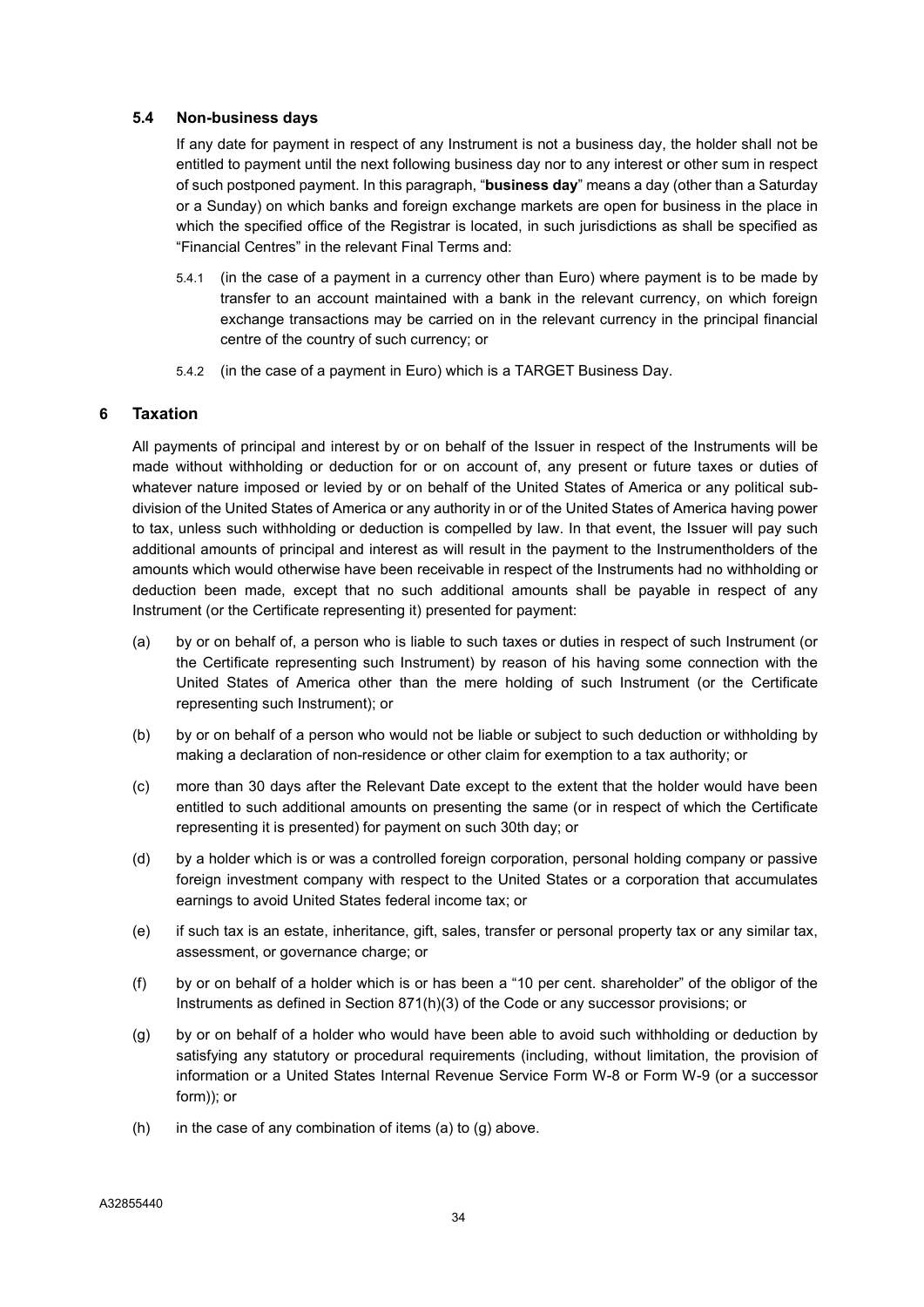Notwithstanding the foregoing, no additional amounts shall be payable for or on account of (i) any taxes, duties, assessments or governmental charges that are imposed otherwise than by deduction or withholding from payments made under or with respect to the Instruments, (ii) any taxes, duties, assessments or governmental charges that are imposed on or with respect to any payment on an Instrument to an Instrumentholder who is a fiduciary, partnership, limited liability company, or person other than the Beneficial Owner of such payment to the extent that the Beneficial Owner with respect to such payment (or portion thereof) would not have been entitled to the additional amounts had the payment (or the relevant portion thereof) been made directly to such Beneficial Owner and (iii) any deduction or withholding imposed or required pursuant to an agreement described in Section 1471(b) of the Code, or otherwise imposed pursuant to Sections 1471 through 1474 of the Code (or any regulations thereunder or official interpretations thereof) or an intergovernmental agreement between the United States of America and another jurisdiction facilitating the implementation thereof (or any fiscal or regulatory legislation, rules or practices implementing such an intergovernmental agreement). As used in clause (ii) above, "Beneficial Owner" means the person who is required by the laws of the relevant tax jurisdiction to include the payment in income for tax purposes.

As used in these Conditions, "Relevant Date" in respect of any Instrument means the date on which payment in respect of it first becomes due or (if any amount of the money payable is improperly withheld or refused) the date on which payment in full of the amount outstanding is made or (if earlier) the date on which notice is duly given to the Instrumentholders in accordance with Condition 13 that, upon further presentation of the Instrument being made in accordance with the Conditions, such payment will be made, provided that payment is in fact made upon such presentation. References in these Conditions to (a) "principal" shall be deemed to include any premium payable in respect of the Instruments, all Final Redemption Amounts, Early Redemption Amounts, Optional Redemption Amounts, Amortised Face Amounts and all other amounts in the nature of principal payable pursuant to Condition 4 or any amendment or supplement to it, (b) "interest" shall be deemed to include all Interest Amounts and all other amounts payable pursuant to Condition 3 or any amendment or supplement to it and (c) "principal" and/or "interest" shall be deemed to include any additional amounts which may be payable under this Condition or any undertaking given in addition to or in substitution for it under the Trust Deed.

### 7 Prescription

Claims against the Issuer for payment in respect of the Instruments shall be prescribed and become void unless made within 10 years (in the case of principal) or five years (in the case of interest) from the appropriate Relevant Date in respect of them.

### 8 Events of Default

If any of the following events (each an "Event of Default") occurs and is continuing, the Trustee at its discretion may, and if so requested by the holders of at least one-quarter in nominal amount of the Instruments then outstanding or if so directed by an Extraordinary Resolution shall (subject in each case to being indemnified and/or secured and/or prefunded to its satisfaction), give notice to the Issuer at its registered office that the Instruments are, and they shall accordingly immediately become due and repayable at their Redemption Amount together with accrued interest (if any) to the date of payment:

### (a) Non-Payment

there is default for more than 30 days in the payment of any principal or interest due in respect of the Instruments; or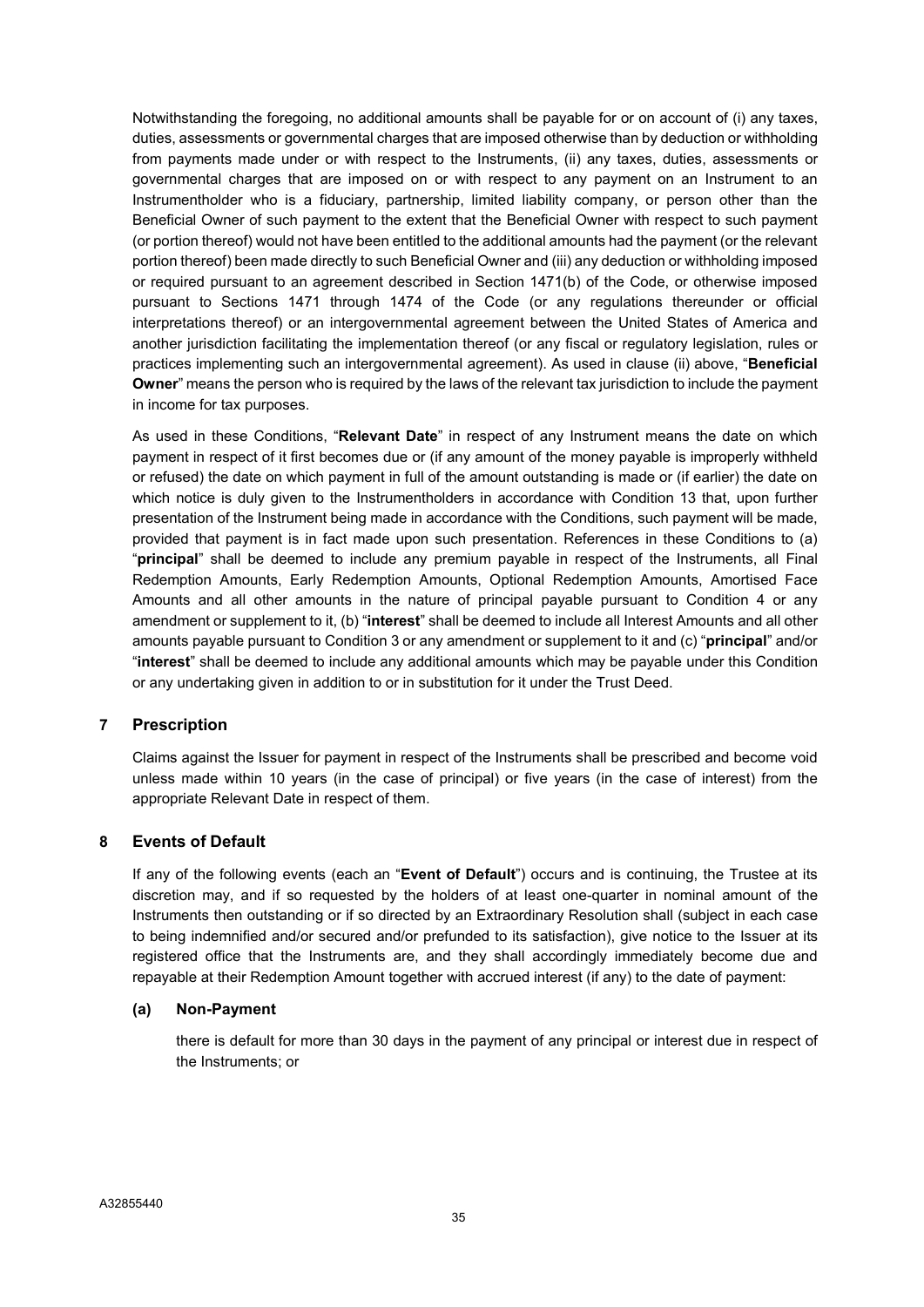### (b) Breach of Other Obligations

there is default in the performance or observance by the Issuer of any other obligation or provision under the Trust Deed or the Instruments (other than any obligation for the payment of any principal or interest in respect of the Instruments) which default is incapable of remedy or, if in the opinion of the Trustee capable of remedy, is not remedied within 90 days after notice of such default shall have been given to the Issuer by the Trustee; or

### (c) Cross-Acceleration

if (i) any other present or future Relevant Indebtedness of the Issuer or a Principal Subsidiary becomes due and payable prior to its stated maturity by reason of any actual event of default or (ii) any amount in respect of such Relevant Indebtedness is not paid when due or, as the case may be, within any applicable grace period, provided that the aggregate amount of the Relevant Indebtedness in respect of which one or more of the events mentioned above in this paragraph (c) have occurred equals or exceeds U.S.\$100,000,000 for the period up to and including 31 March 2017 and, thereafter, U.S.\$200,000,000; or

### (d) Winding-up

a resolution is passed, or a final order of a court in the United States of America is made and, where possible, not discharged or stayed within a period of 90 days, that the Issuer be wound up or dissolved; or

### (e) Enforcement Proceedings

attachment is made of the whole or substantially the whole of the assets or undertakings of the Issuer and such attachment is not released or cancelled within 90 days or an encumbrancer takes possession or an administrative or other receiver or similar officer is appointed of the whole or substantially the whole of the assets or undertaking of the Issuer or an administration or similar order is made in relation to the Issuer and such taking of possession, appointment or order is not released, discharged or cancelled within 90 days; or

### (f) Insolvency

the Issuer ceases to carry on all or substantially all of its business or is unable to pay its debts; or

### (g) Bankruptcy

the Issuer is adjudged bankrupt or insolvent by a court of competent jurisdiction in the United States of America,

provided that in the case of paragraph (b) the Trustee shall have certified that in its opinion such event is materially prejudicial to the interests of the Instrumentholders.

For the purposes of this Condition 8, "Principal Subsidiary" means KeySpan Corporation, KeySpan Energy Delivery New York, KeySpan Energy Delivery Long Island, Niagara Mohawk Power Corporation, Massachusetts Electric Company, the Narragansett Electric Company and New England Power Company, and includes any successor entity thereto or any member of the group of companies comprising NGNA and its subsidiaries (the "Group") to which all or substantially all of the assets of a Principal Subsidiary are transferred. In the event that all or substantially all of the assets of a Principal Subsidiary are transferred to a member of the Group as described above, the transferor of such assets shall cease to be deemed to be a Principal Subsidiary for the purposes of this Condition.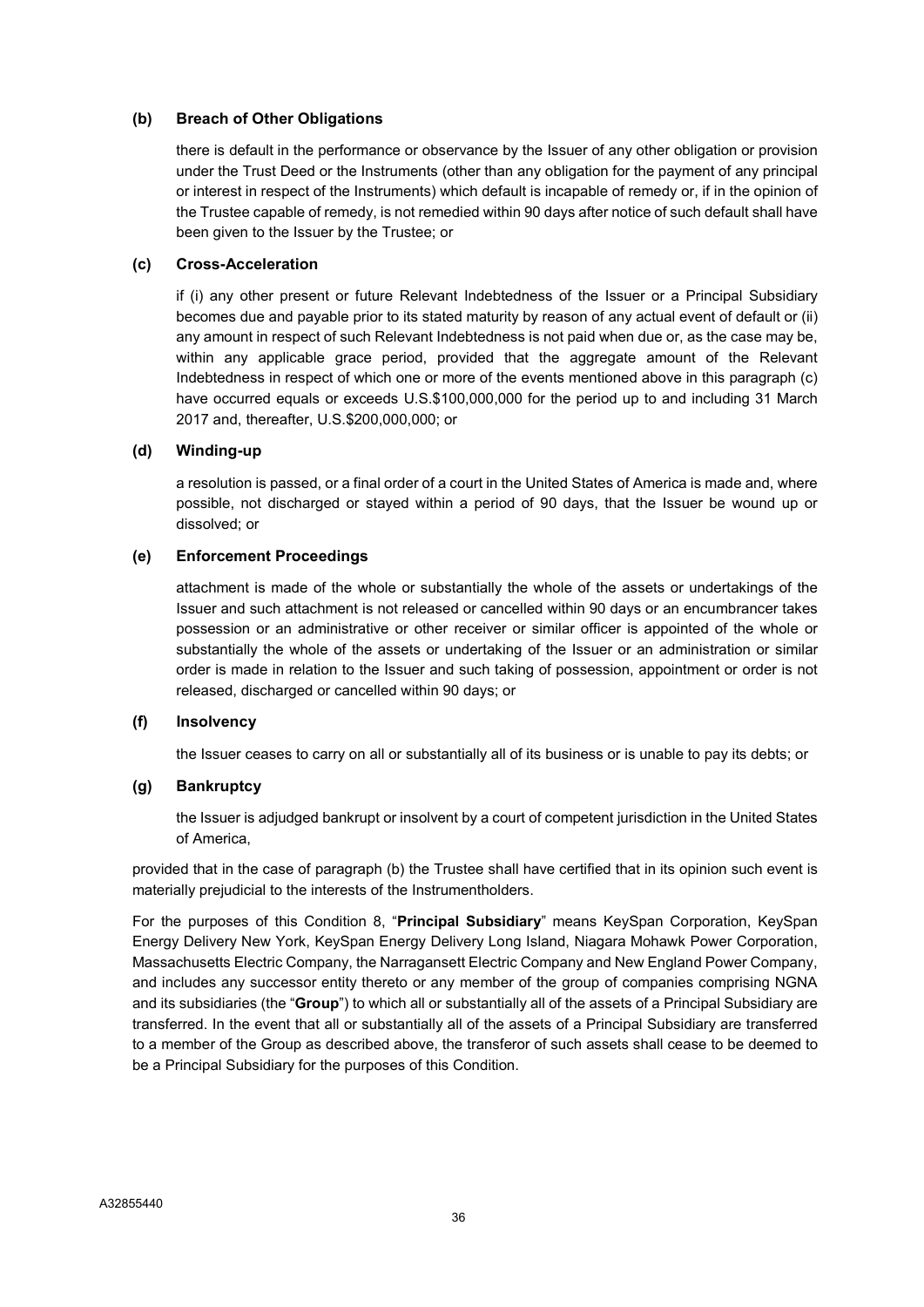### 9 Enforcement

The Trustee may, at its discretion and without further notice, institute such proceedings against the Issuer as it may think fit to enforce any obligation, condition or provision binding on the Issuer under the Instruments or under the Trust Deed, but shall not be bound to do so unless:

- (a) it has been so directed by an Extraordinary Resolution or in writing by the holders of at least onequarter of the principal amount of the Instruments outstanding; and
- (b) it has been indemnified to its satisfaction.

No Instrumentholder shall be entitled to institute proceedings directly against the Issuer unless the Trustee, having become bound to proceed as specified above, fails to do so within a reasonable time and such failure is continuing.

# 10 Meetings of Instrumentholders, Modifications and Substitution

### 10.1 Meetings of Instrumentholders

The Trust Deed contains provisions for convening meetings of Instrumentholders to consider any matter affecting their interests, including the sanctioning by Extraordinary Resolution (as defined in the Trust Deed) of a modification of any of these Conditions or any provisions of the Trust Deed. An Extraordinary Resolution duly passed at any such meeting shall be binding on Instrumentholders (whether or not they were present at the meeting at which such resolution was passed) except that any Extraordinary Resolution proposed, inter alia, (a) to amend the dates of maturity or redemption of the Instruments or any date for payment of interest on the Instruments, (b) to reduce or cancel the nominal amount of or any premium payable on redemption of the Instruments, (c) to reduce the rate or rates of interest in respect of the Instruments or to vary the method or basis of calculating the rate or rates or amount of interest or the basis for calculating any Interest Amount in respect of the Instruments, (d) if a Minimum and/or a Maximum Rate of Interest is shown on the face of the Instrument, to reduce any such Minimum and/or Maximum Rate of Interest, (e) to vary any method of calculating the Final Redemption Amount, the Early Redemption Amount or the Optional Redemption Amount, (f) to take any steps that as specified in this Instrument may only be taken following approval by an Extraordinary Resolution to which the special quorum provisions apply, and (g) to modify the provisions concerning the quorum required at any meeting of Instrumentholders or the majority required to pass the Extraordinary Resolution will only be binding if passed at a meeting of the Instrumentholders (or at any adjournment of that meeting) at which a special quorum (as defined in the Trust Deed) is present. A resolution in writing signed by the holders of not less than 95 per cent. in nominal amount of the Instruments will be binding on all Instrumentholders. The Issuer may convene a meeting of the holders of any or all Instruments issued pursuant to the Agency Agreement and not forming a single series with the Instruments to which meeting the provisions referred to above apply as if all such Instruments formed part of the same series, provided that the proposals to be considered at such meeting affect the rights of the holders of the Instruments of each series attending the meeting in identical respects (save insofar as the Conditions applicable to each such series are not identical).

### 10.2 Modification of the Trust Deed

The Trustee may agree, without the consent of the Instrumentholders to (a) any modification of any of the provisions of the Trust Deed that is of a formal, minor or technical nature or is made to correct a manifest error, and (b) any other modification (except as mentioned in the Trust Deed), and any waiver or authorisation of any breach or proposed breach, of any of the provisions of the Trust Deed that is in the opinion of the Trustee not materially prejudicial to the interests of the Instrumentholders. Any such modification, authorisation or waiver shall be binding on the Instrumentholders and, if the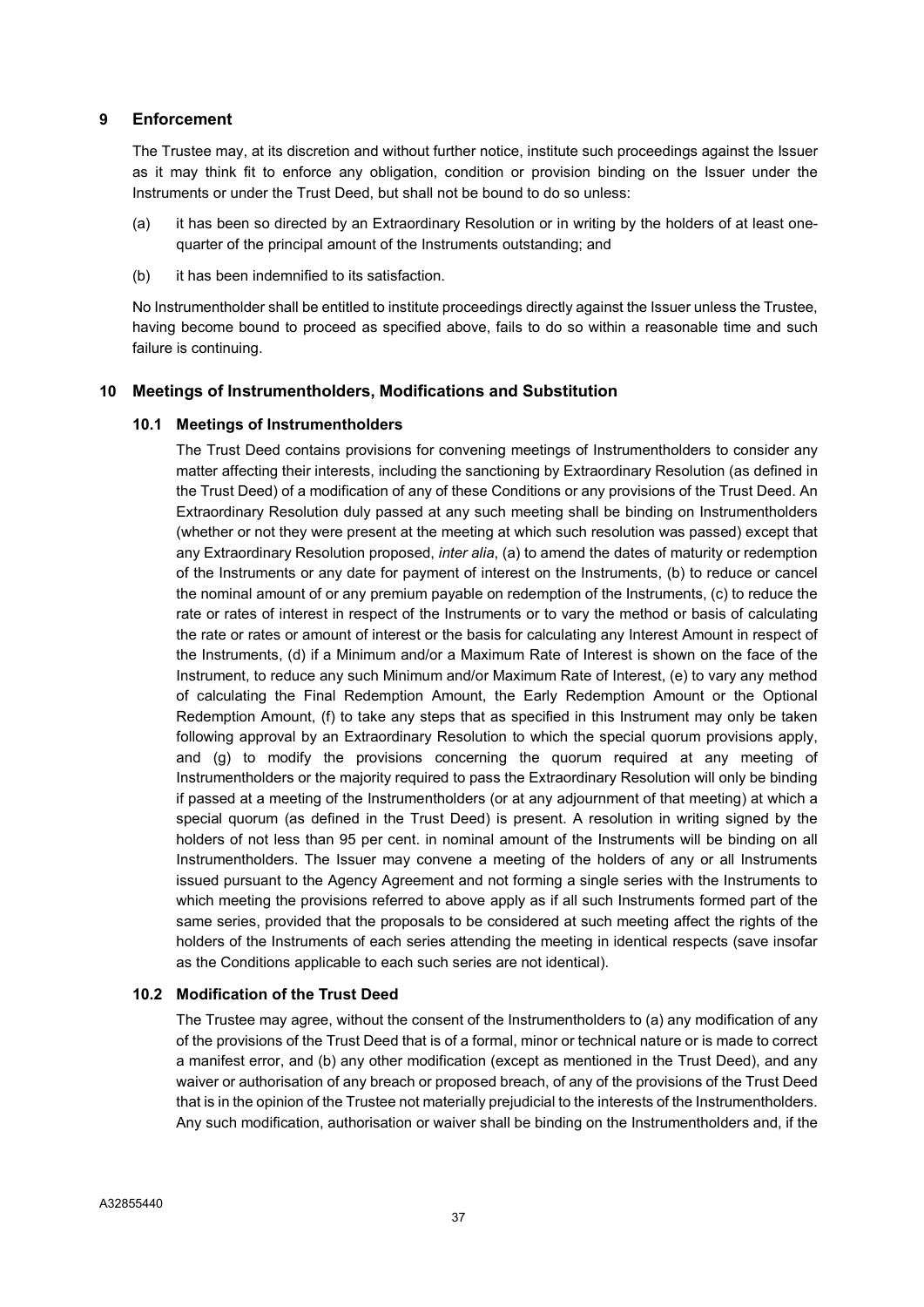Trustee so requires, such modification shall be notified to the Instrumentholders as soon as practicable.

### 10.3 Substitution

The Trust Deed contains provisions permitting the Trustee to agree, subject to such amendment of the Trust Deed and such other conditions as the Trustee may require, but without the consent of the Instrumentholders, to the substitution of any other company in place of the Issuer or of any previous substituted company, as principal debtor under the Trust Deed and the Instruments. In the case of such a substitution the Trustee may agree, without the consent of the Instrumentholders, to a change of the law governing the Instruments and/or the Trust Deed provided that such change would not in the opinion of the Trustee be materially prejudicial to the interests of the Instrumentholders.

### 10.4 Entitlement of the Trustee

In connection with the exercise of its functions (including but not limited to those referred to in this Condition) the Trustee shall have regard to the interests of the Instrumentholders as a class and shall not have regard to the consequences of such exercise for individual Instrumentholders and the Trustee shall not be entitled to require, nor shall any Instrumentholder be entitled to claim, from the Issuer any indemnification or payment in respect of any tax consequence of any such exercise upon individual Instrumentholders.

### 11 Replacement of Certificates

If a Certificate is lost, stolen, mutilated, defaced or destroyed, it may be replaced, subject to applicable laws, listing authority and stock exchange regulations, at the specified office of the Registrar or such other Paying Agent or Transfer Agent, as the case may be, as may from time to time be designated by the Issuer for the purpose and notice of whose designation is given to Instrumentholders, in each case on payment by the claimant of the fees and costs incurred in connection with that replacement and on such terms as to evidence, security and indemnity (which may provide, *inter alia*, that if the allegedly lost, stolen or destroyed Certificate is subsequently presented for payment there shall be paid to the Issuer on demand the amount payable by the Issuer in respect of such Certificates and otherwise as the Issuer may require. Mutilated or defaced Certificates must be surrendered before replacements will be issued.

### 12 Further Issues

The Issuer may from time to time without the consent of the Instrumentholders create and issue further instruments having the same terms and conditions as the Instruments and so that such further issue shall be consolidated and form a single series with such Instruments.

References in these Conditions to the Instruments include (unless the context requires otherwise) any other instruments issued pursuant to this Condition and forming a single series with the Instruments. Any such further instruments forming a single series with Instruments constituted by the Trust Deed or any deed supplemental to it shall, and any other instruments may (with the consent of the Trustee), be constituted by the Trust Deed.

The Trust Deed contains provisions for convening a single meeting of the Instrumentholders and the holders of instruments of other series if the Trustee so decides.

### 13 Notices

Notices to the Instrumentholders shall be mailed to them at their respective addresses shown in the Register and shall be deemed to have been given on the fourth weekday (being a day other than a Saturday or a Sunday) after the date of mailing.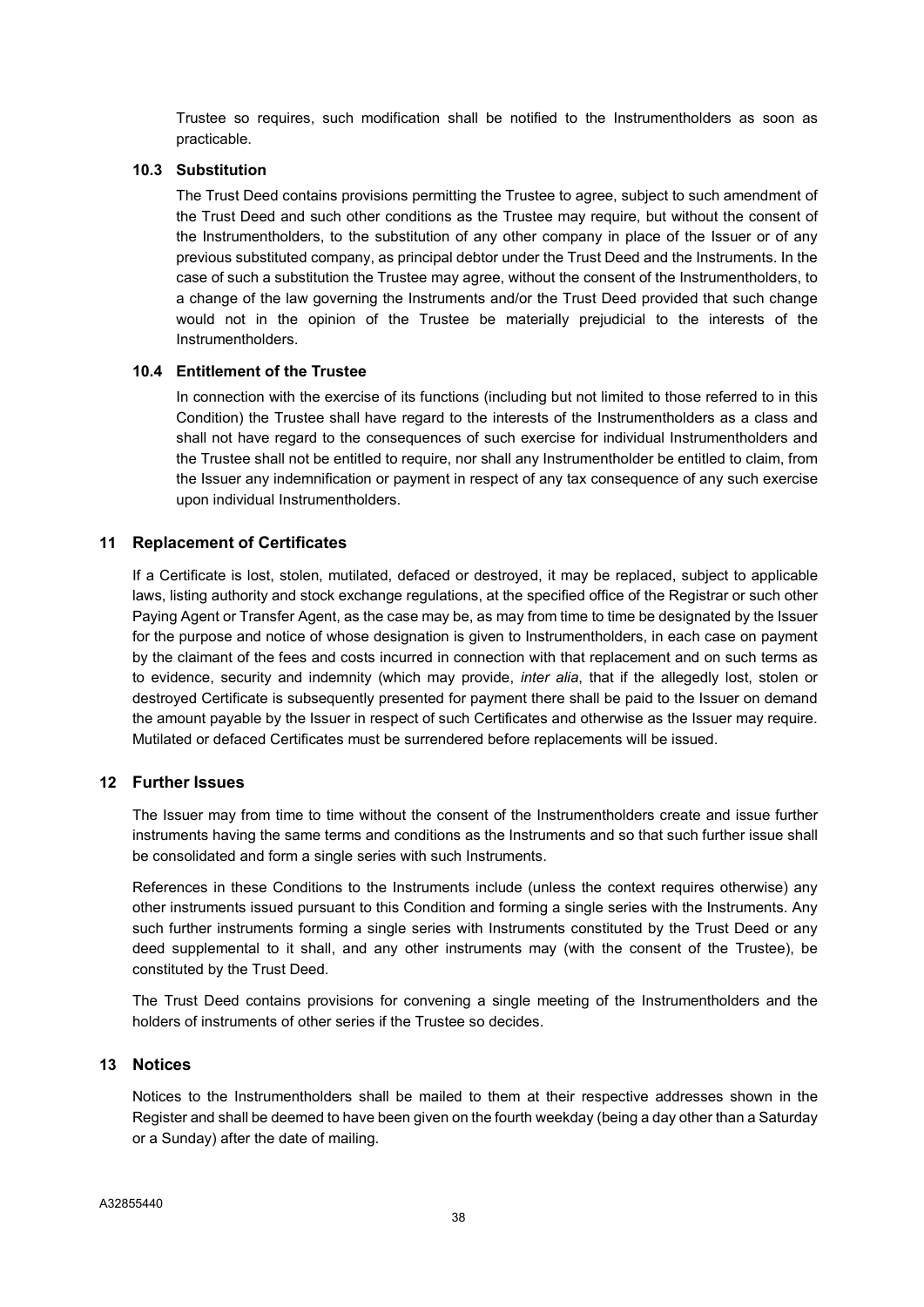### 14 Indemnification of Trustee

The Trust Deed contains provisions for the indemnification of the Trustee and for its relief from responsibility, including but not limited to provisions relieving it from any obligation to (a) appoint an independent financial adviser and (b) take proceedings to enforce repayment unless indemnified to its satisfaction. The Trustee is entitled to enter into business transactions with the Issuer or any of its subsidiary undertakings, parent undertakings, joint ventures or associated undertakings without accounting for any profit resulting from these transactions and to act as trustee for the holders of any other securities issued by the Issuer or any of its subsidiary undertakings, parent undertakings, joint ventures or associated undertakings.

# 15 Contracts (Rights of Third Parties) Act 1999

No person shall have any right to enforce any term or condition of the Instruments under the Contracts (Rights of Third Parties) Act 1999.

### 16 Governing Law and Jurisdiction

### 16.1 Governing Law

The Instruments and any non-contractual obligations arising out of or in connection with the Instruments are governed by, and shall be construed in accordance with, English law.

### 16.2 Jurisdiction

The courts of England have exclusive jurisdiction to settle any dispute (a "Dispute") arising from or connected with the Instruments. The Issuer agrees that the courts of England are the most appropriate and convenient courts to settle any Dispute and, accordingly, that it will not argue to the contrary. Nothing in this Condition 16 prevents the Trustee or any Instrumentholder from taking proceedings relating to a Dispute ("Proceedings") in any other courts with jurisdiction. To the extent allowed by law, the Trustee or Instrumentholders may take concurrent Proceedings in any number of jurisdictions.

# 16.3 Process Agent

The Issuer has irrevocably appointed National Grid plc at its registered office for the time being, currently at 1-3 Strand, London WC2N 5EH as its agent in England to receive, for it and on its behalf, service of process in any Proceedings in England. Nothing herein or in the Trust Deed shall affect the right to serve process in any other manner permitted by law.

# 17 Transfers of Instruments

# (a) Transfers of Instruments

One or more Instruments may be transferred upon the surrender (at the specified office of the Registrar or any Transfer Agent) of the Certificate representing such Instruments to be transferred, together with the form of transfer endorsed on such Certificate (or another form of transfer substantially in the same form and containing the same representations and certifications (if any), unless otherwise agreed by the Issuer), duly completed and executed and any other evidence as the Registrar or such Transfer Agent may reasonably require. In the case of a transfer of part only of a holding of Instruments represented by one Certificate, a new Certificate shall be issued to the transferee in respect of the part transferred and a further new Certificate in respect of the balance of the holding not transferred shall be issued to the transferor. All transfers of Instruments and entries on the Register will be made subject to the detailed regulations concerning transfers of Instruments scheduled to the Agency Agreement. The regulations may be changed by the Issuer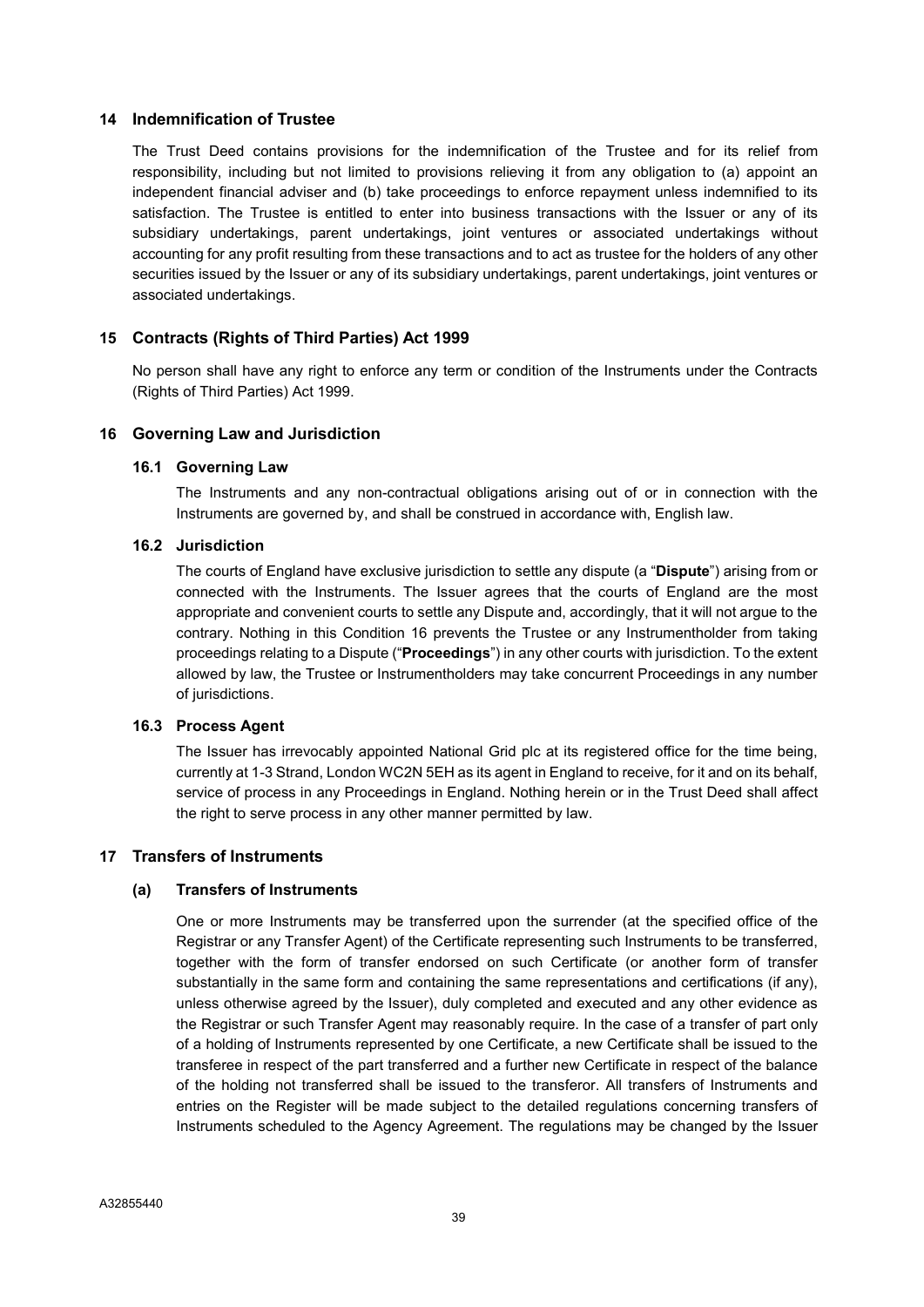with the prior written approval of the Registrar and the Trustee. A copy of the current regulations will be made available by the Registrar to any Instrumentholder upon request.

### (b) Exercise of Options or Partial Redemption

In the case of an exercise of an Issuer's or Instrumentholders' option in respect of, or a partial redemption of, a holding of Instruments represented by a single Certificate, a new Certificate shall be issued to the holder to reflect the exercise of such option or in respect of the balance of the holding not redeemed. In the case of a partial exercise of an option resulting in Instruments of the same holding having different terms, separate Certificates shall be issued in respect of those Instruments of that holding that have the same terms. New Certificates shall only be issued against surrender of the existing Certificates to the Registrar or any Transfer Agent. In the case of a transfer of Instruments to a person who is already a holder of Instruments, a new Certificate representing the enlarged holding shall only be issued against surrender of the Certificate representing the existing holding.

# (c) Delivery of New Certificates

Each new Certificate to be issued pursuant to Conditions 17(a) or (b) shall be available for delivery within three business days of receipt of the form of transfer or Exercise Notice and surrender of the Certificate for exchange. Delivery of the new Certificate(s) shall be made at the specified office of the Transfer Agent or of the Registrar (as the case may be) to whom delivery or surrender of such form of transfer, Exercise Notice or Certificate shall have been made or, at the option of the holder making such delivery or surrender as aforesaid and as specified in the relevant form of transfer, Exercise Notice or otherwise in writing, be mailed by uninsured post at the risk of the holder entitled to the new Certificate to such address as may be so specified, unless such holder requests otherwise and pays in advance to the relevant Transfer Agent the costs of such other method of delivery and/or such insurance as it may specify. In this Condition  $17(c)$ , "business day" means a day, other than a Saturday or Sunday, on which banks are open for business in the place of the specified office of the relevant Transfer Agent or the Registrar (as the case may be).

### (d) Transfers Free of Charge

Transfers of Certificates on registration, transfer, exercise of an option or partial redemption shall be effected without charge by or on behalf of the Issuer, the Registrar or any Transfer Agent, but upon payment of any tax or other governmental charges that may be imposed in relation to it (or the giving of such indemnity as the Registrar or the relevant Transfer Agent may require).

# (e) Closed Periods

No Instrumentholder may require the transfer of an Instrument to be registered (i) during the period of 15 days ending on the due date for redemption of that Instrument, (ii) during the period of 15 days prior to any date on which Instruments may be called for redemption by the Issuer at its option pursuant to Condition 4.5, (iii) after any such Instrument has been called for redemption or (iv) during the period of seven days ending on (and including) any Record Date.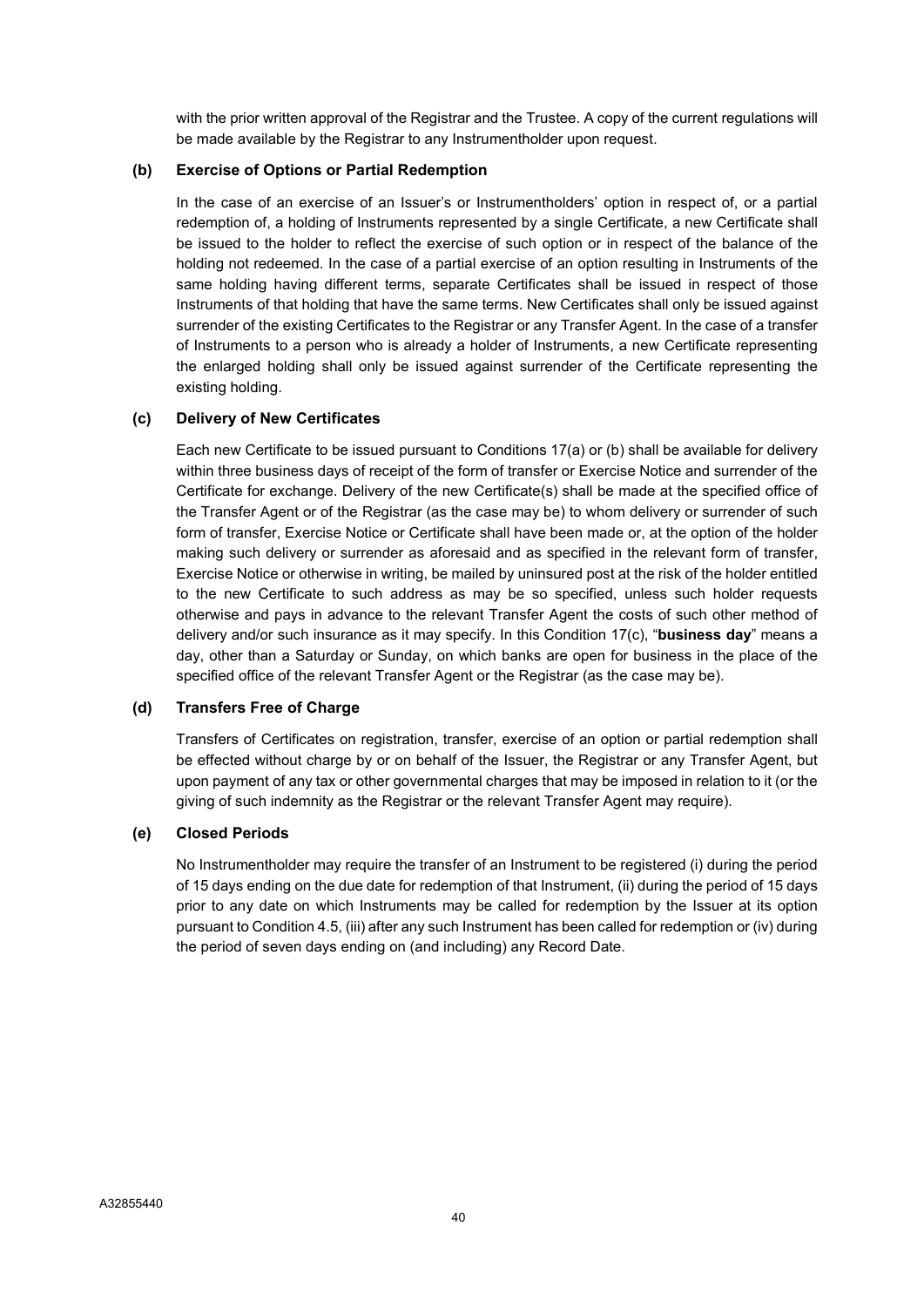# SUMMARY OF PROVISIONS RELATING TO THE INSTRUMENTS WHILE IN GLOBAL FORM

# 1 Initial Issue of Instruments

If the Global Certificates are to be held under the NSS, the Global Certificates will be delivered on or prior to the original issue date of the Tranche to the Common Safekeeper. On each issue of Instruments, the Issuer shall confirm to the Issuing and Paying Agent and to the clearing systems whether or not the Global Certificate the Global Certificate(s) are to be held under the NSS and whether or not the Global Certificate(s) are intended to be held in a manner which would allow recognition as eligible collateral for Eurosystem monetary policy and intra-day credit operations and if the relevant Global Certificate is to be deposited with one of the ICSDs as Common Safekeeper and registered in the name of a nominee of one of the ICSDs acting as Common Safekeeper. Depositing the Global Certificates with the Common Safekeeper does not necessarily mean that the Instruments will be recognised as eligible collateral for Eurosystem monetary policy and intra-day credit operations by the Eurosystem either upon issue, or at any or all times during their life. Such recognition will depend upon satisfaction of the Eurosystem eligibility criteria.

Global Certificates which are not held under the NSS may be delivered on or prior to the original issue date of the Tranche to the Common Depositary or a depositary for such other clearing system indicated in the applicable Final Terms (an "Alternative Clearing System").

Upon the registration of the Instruments in the name of any nominee for Euroclear and Clearstream, Luxembourg or any Alternative Clearing System and delivery of the relative Global Certificate to the Common Depositary or Common Safekeeper or depositary (as the case may be), Euroclear or Clearstream, Luxembourg or any Alternative Clearing System will credit each subscriber with a nominal amount of Instruments equal to the nominal amount of those Instruments for which it has subscribed and paid. Instruments which are initially deposited with the Common Depositary or Common Safekeeper or depositary (as the case may be) may also be credited to the accounts of subscribers with (if indicated in the relevant Final Terms) other clearing systems through direct or indirect accounts with Euroclear and Clearstream, Luxembourg or any Alternative Clearing System held by such other clearing systems. Conversely, Instruments that are initially deposited with any Alternative Clearing System may similarly be credited to the accounts of subscribers with Euroclear, Clearstream, Luxembourg or other clearing systems.

# 2 Relationship of Accountholders with Clearing Systems

Each of the persons shown in the records of Euroclear, Clearstream, Luxembourg or any Alternative Clearing System as the holder of an Instrument represented by a Global Certificate must look solely to Euroclear, Clearstream, Luxembourg or such Alternative Clearing System (as the case may be) for his share of each payment made by the Issuer to the holder of the underlying Instruments, and in relation to all other rights arising under the Global Certificates, subject to and in accordance with the respective rules and procedures of Euroclear, Clearstream, Luxembourg or such Alternative Clearing System (as the case may be). Such persons shall have no claim directly against the Issuer in respect of payments due on the Instruments for so long as the Instruments are represented by such Global Certificate and such obligations of the Issuer will be discharged by payment to the holder of the underlying Instruments, in respect of each amount so paid.

# 3 Exchange

3.1 Temporary Global Certificates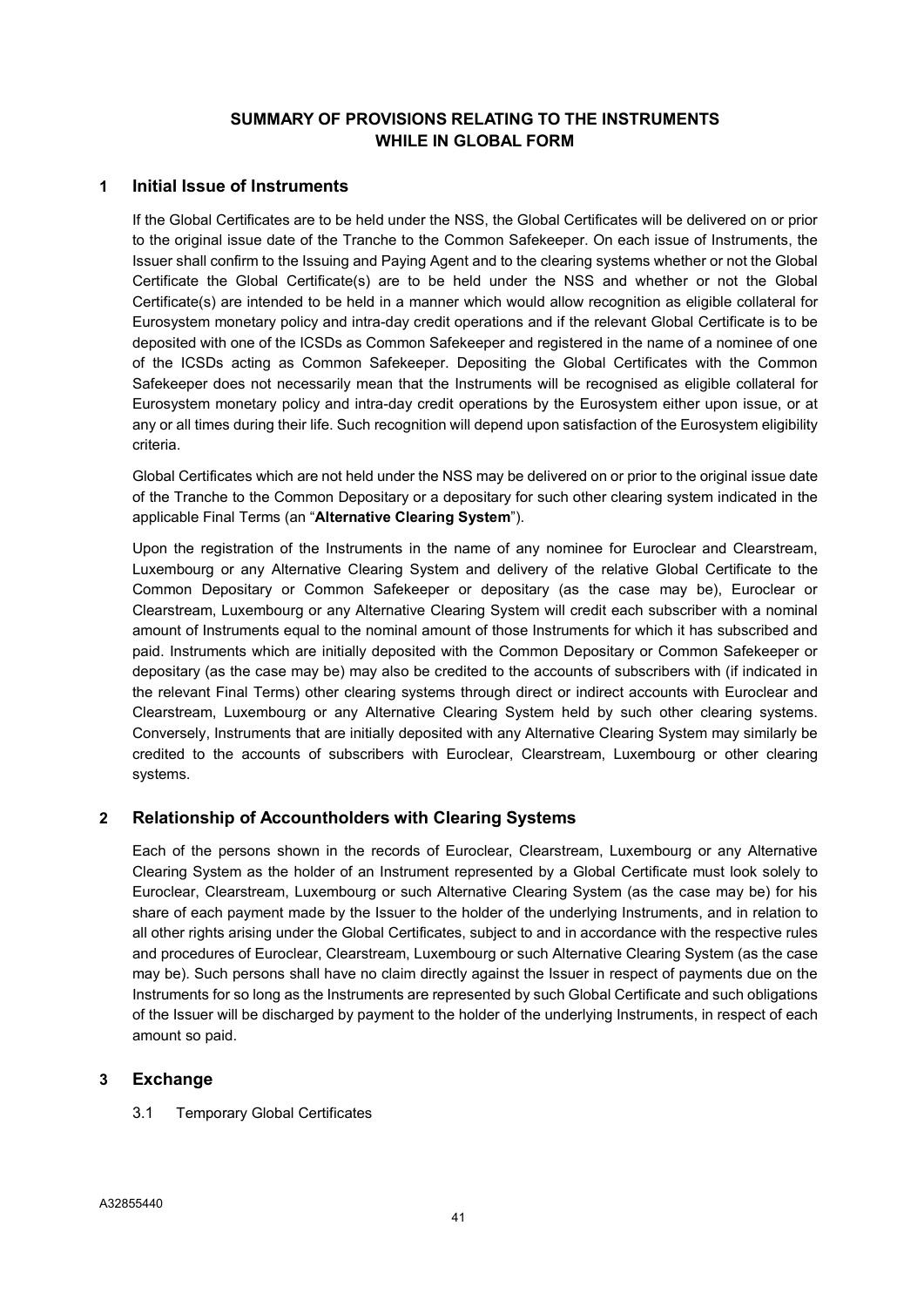Each Temporary Global Certificate will be exchangeable for interests in a Permanent Global Certificate, free of charge to the holder, on or after the day falling after the expiry of the 40 days after the relevant issue date, in whole or in part upon certification as to non-U.S. beneficial ownership.

3.2 Global Certificates

The following will apply in respect of transfers of Instruments held in Euroclear or Clearstream, Luxembourg or an Alternative Clearing System. These provisions will not prevent the trading of interests in the Instruments within a clearing system whilst they are held on behalf of such clearing system, but will limit the circumstances in which the Instruments may be withdrawn from the relevant clearing system.

Transfers of the holding of Instruments represented by any Global Certificate pursuant to Condition 17(a) may only be made in part:

- (i) if the Global Certificate is held by or on behalf of CDS Clearing & Depository Securities Inc. ("CDS") and (A) CDS has notified the Issuer that it is unwilling or unable to continue to act as a depositary for the Instruments and a successor depositary is not appointed by the Issuer within 90 working days after receiving such notice; or (B) CDS ceases to be a recognised clearing agency under applicable Canadian securities legislation and no successor clearing system satisfactory to the Trustee is available within 90 working days after the Issuer becomes aware that CDS is no longer so recognised; or
- (ii) if the relevant clearing system (other than CDS) is closed for business for a continuous period of 14 days (other than by reason of holidays, statutory or otherwise) or announces an intention permanently to cease business or does in fact do so; or
- (iii) with the consent of the Issuer,

provided that, in the case of the first transfer of part of a holding pursuant to paragraph 3(ii) above, the holder has given the Registrar not less than 30 days' notice at its specified office of the holder's intention to effect such transfer.

# 4 Amendment to Conditions

Each Global Certificate will contain provisions that apply to the Instruments which they represent, some of which modify the effect of the terms and conditions of the Instruments set out in this Prospectus. The following is a summary of certain of those provisions:

# 4.1 Payments

If the Global Certificate is held under the NSS, the Issuer shall procure that details of each such payment shall be entered *pro rata* in the records of the relevant clearing system and in the case of payments of principal, the nominal amount of the Instruments recorded in the records of the relevant clearing system and represented by the Global Certificate will be reduced accordingly. Each payment so made will discharge the Issuer's obligations in respect thereof. Any failure to make the entries in the records of the relevant clearing system shall not affect such discharge.

All payments in respect of Instruments represented by a Global Certificate will be made to, or to the order of, the person whose name is entered on the Register at the close of business on the Clearing System Business Day immediately prior to the date for payment (i.e. the "Record Date"), where Clearing System Business Day means Monday to Friday (inclusive) except 25 December and 1 January.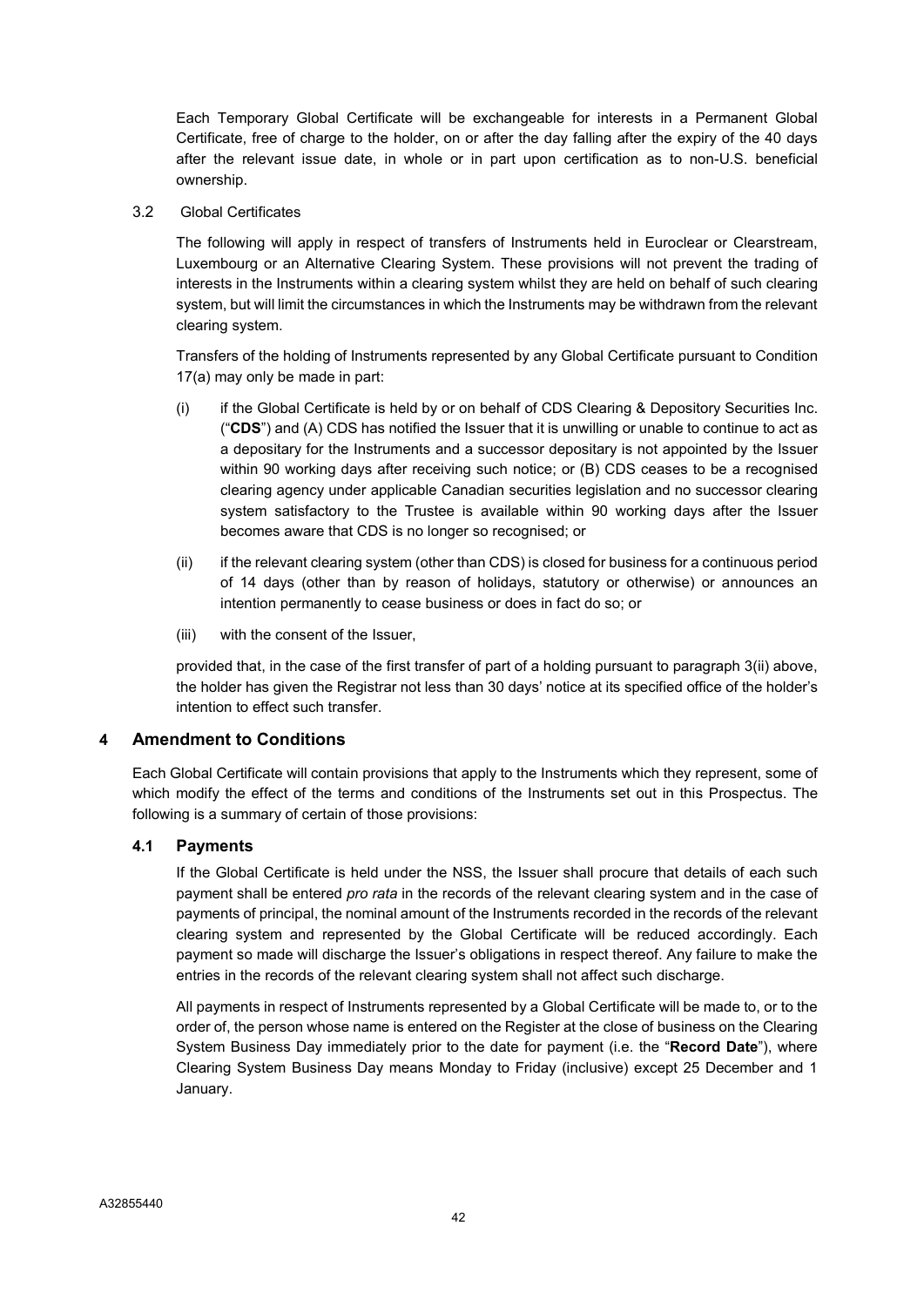# 4.2 Meetings

The holder of Instruments represented by a Global Certificate shall (unless such Global Certificate represents only one Instrument) be treated as being two persons for the purposes of any quorum requirements of a meeting of Instrumentholders and, at any such meeting, as having one vote in respect of each integral currency unit of the Specified Currency of the Instruments for which it may be exchanged in accordance with its terms.

### 4.3 Issuer's Option

In the event that any option of the Issuer is exercised in respect of some but not all of the Instruments of any Series, the rights of accountholders with a clearing system or approved intermediary in respect of the Instruments will be governed by the standard procedures of Euroclear and/or Clearstream, Luxembourg (to be reflected in the records of Euroclear and Clearstream, Luxembourg as either a pool factor or a reduction in nominal amount, at their discretion) or any other Alternative Clearing System (as the case may be).

### 4.4 Instrumentholders' Options

Any option of the Instrumentholders provided for in the Conditions of any Instruments while such Instruments are represented by a Global Certificate may be exercised by the holder of the Global Certificate giving notice to the Issuing and Paying Agent within the time limits relating to the deposit of Instruments with a Paying Agent. Where the Global Certificate is held under the NSS, the Issuer shall procure that details of such exercise shall be entered pro rata in the records of the relevant clearing system and the nominal amount of the Instruments recorded in those records will be reduced accordingly.

### 4.5 Trustee's Powers

In considering the interests of Instrumentholders while any Instruments represented by a Global Certificate are registered in the name of any nominee for, a clearing system, the Trustee may have regard to any information provided to it by such clearing system or its operator as to the identity (either individually or by category) of its accountholders with entitlements to such Instruments and may consider such interests as if such accountholders were the holders of the Instruments represented by such Global Certificate.

# 4.6 Events of Default

Each Global Certificate provides that the Trustee, at its discretion, may, and if so requested by holders of at least one-quarter in nominal amount of the Instruments then outstanding or if so directed by an Extraordinary Resolution, shall (subject in each case to being indemnified and/or secured and/or prefunded to its satisfaction) cause such Global Certificate to become due and repayable in the circumstances described in Condition 8 by stating in the notice to the Issuer the principal amount of such Instruments represented by the Global Certificate which is or are becoming due and repayable. If principal in respect of any Instrument is not paid when due, only the Trustee may enforce the rights of the Instrumentholders against the Issuer under the terms of the Trust Deed unless the Trustee, having become bound to proceed, fails to do so within a reasonable time and such failure is continuing.

### 4.7 Notices

So long as any Instruments are represented by a Global Certificate and such Global Certificate is held on behalf of a clearing system, notices to the holders of Instruments of that Series may be given by delivery of the relevant notice to that clearing system for communication by it to entitled accountholders in substitution for delivery of the relevant notice to the holder of the Global Certificate. Where a Global Certificate held by CDS is exchanged for definitive Instruments in the circumstances set out in paragraph 3 (Exchange) above, the Issuer will provide notices to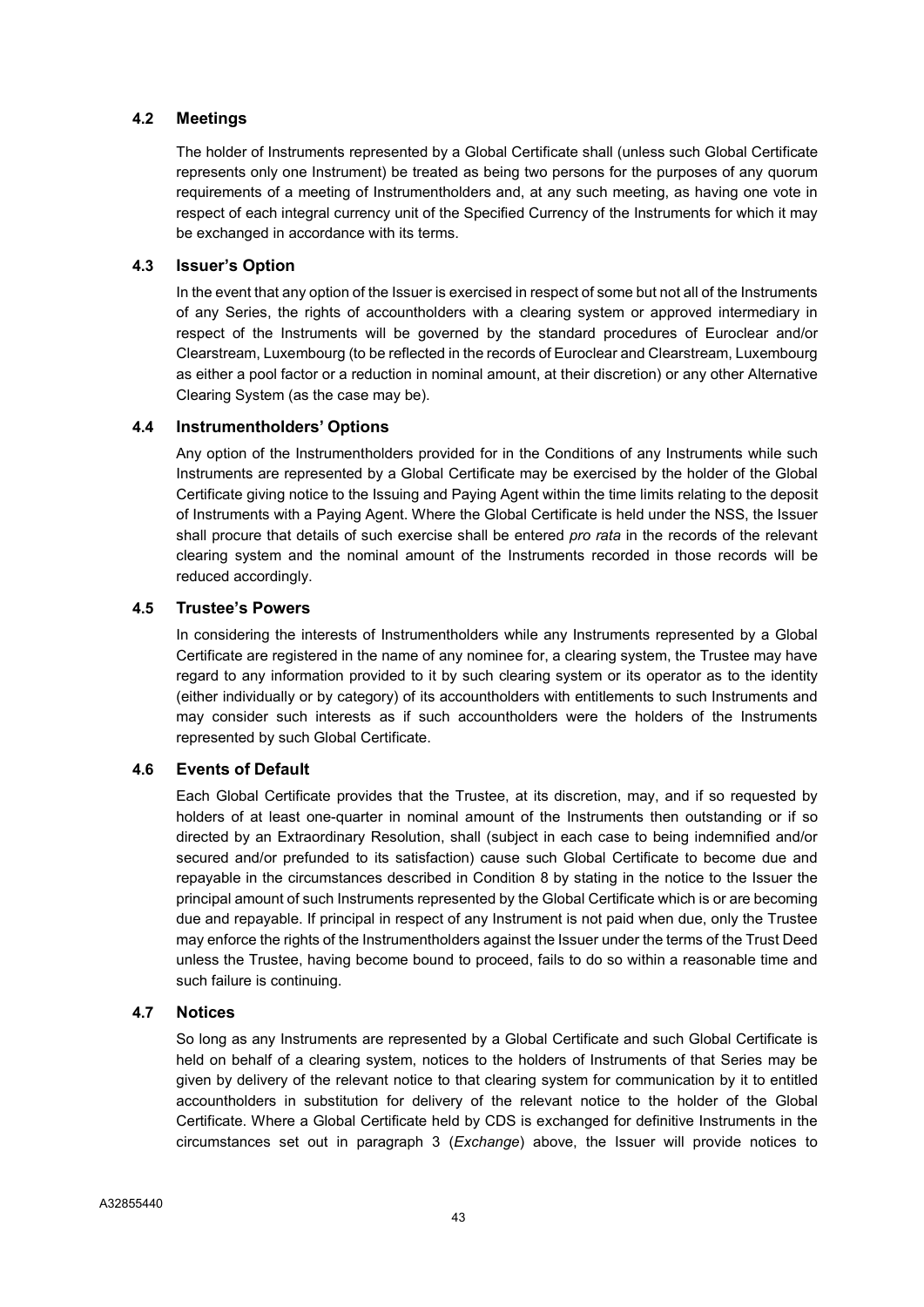Instrumentholders in accordance with the Conditions, provided however that such notices will be published in a leading daily newspaper of general circulation in Canada (which is expected to be The Globe and Mail).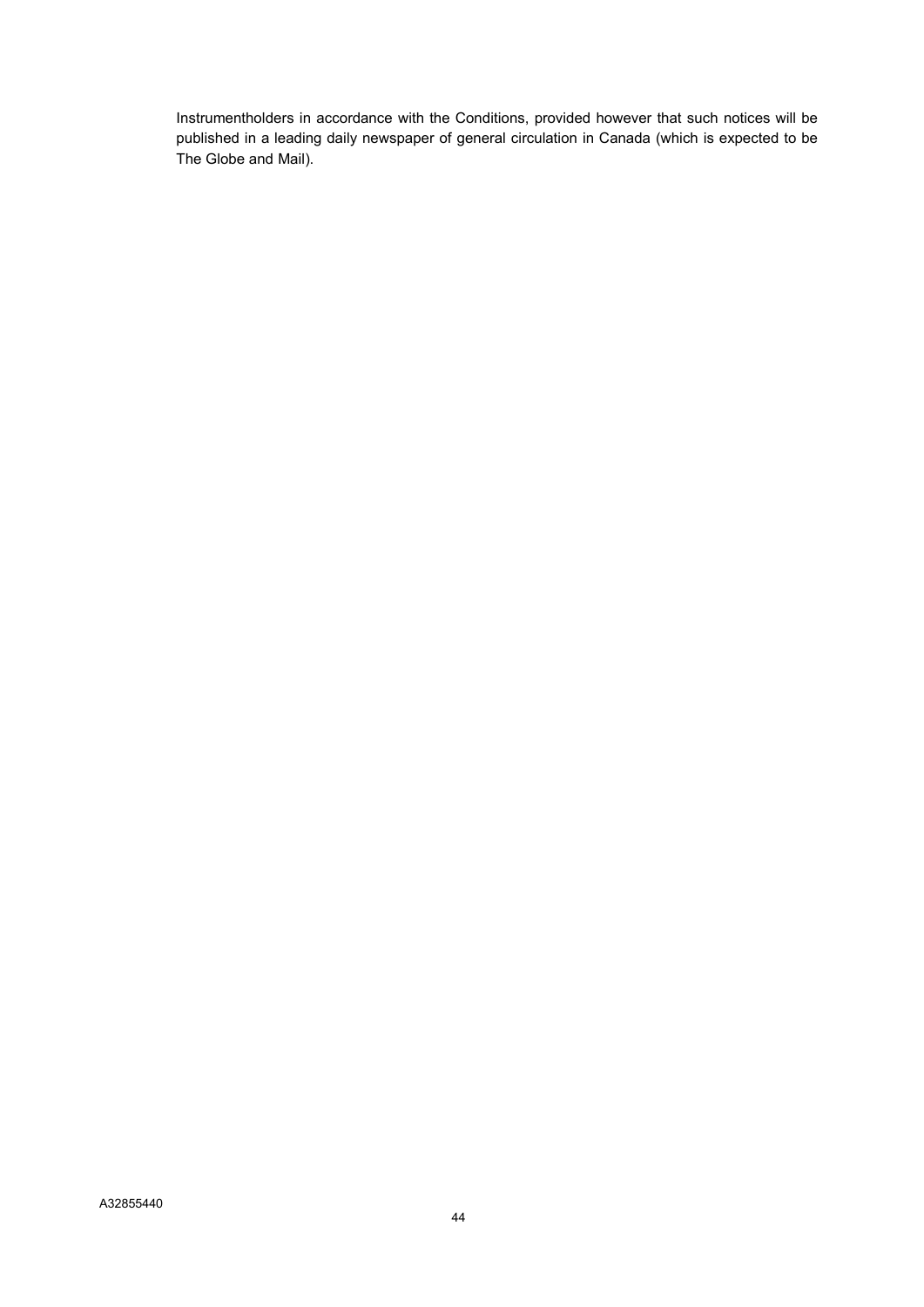# USE OF PROCEEDS

The net proceeds of the issue of each Series of Instruments will be used by the Issuer for its general corporate purposes.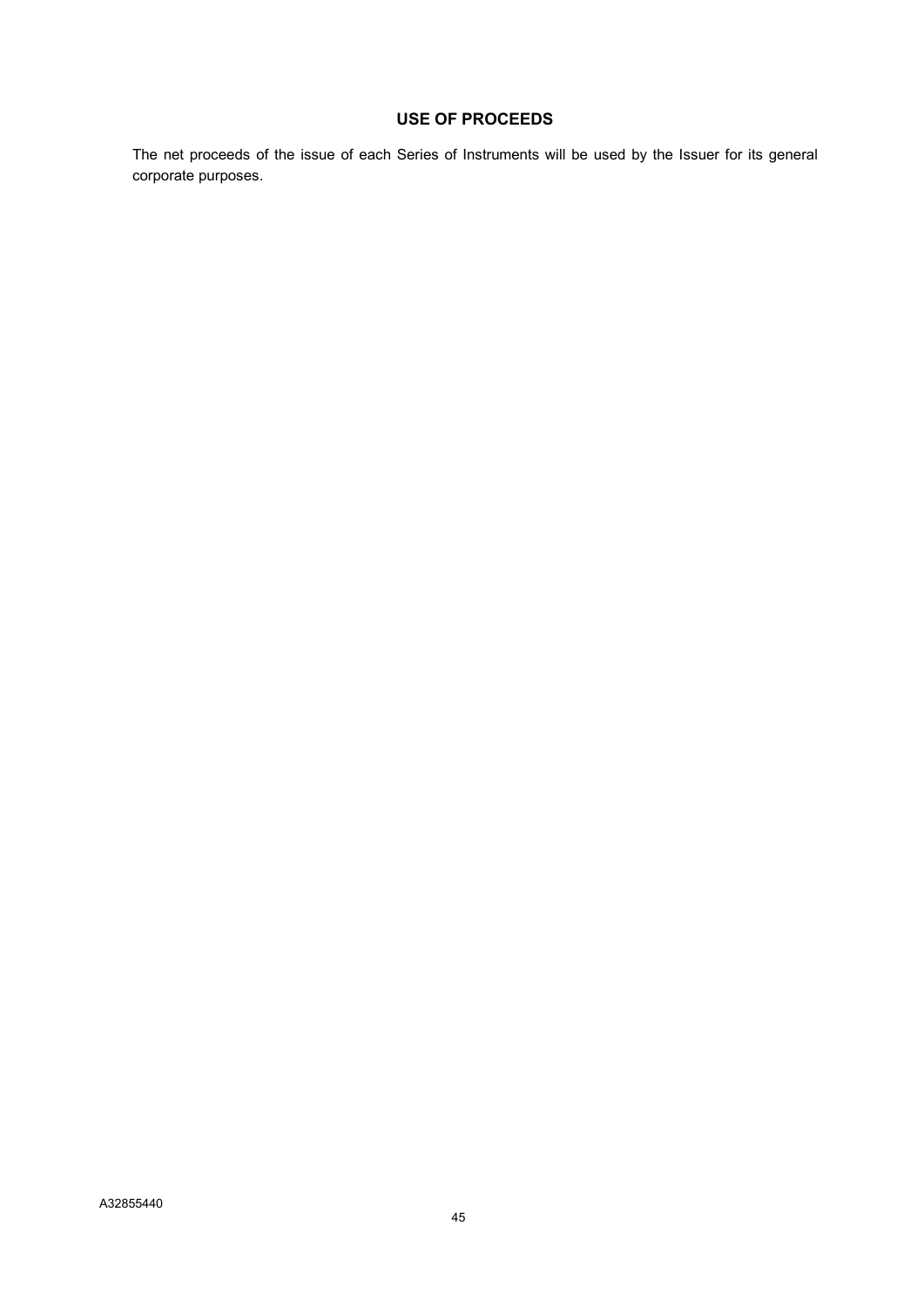# DESCRIPTION OF THE GROUP

### Overview and Organisational Structure

National Grid North America Inc. ("NGNA") is an indirect, wholly-owned subsidiary of National Grid plc and the top holding company in National Grid plc's corporate structure in the United States. NGNA acts as a treasury, finance and holding company for National Grid plc in the United States and also operates as a vehicle for acquisition financing for National Grid plc in the United States through intercompany lending arrangements. NGNA, NGUSA (as defined in the next paragraph) and other subsidiaries of NGNA have also regularly borrowed from related and unrelated third party lenders in the normal course of business in order to fund operations and settle obligations that become due on the basis of their individual published ratings from nationally recognised rating agencies in the United States.

NGNA owns all of the outstanding common stock of National Grid USA ("NGUSA"), a Delaware corporation and public utility holding company, headquartered in Waltham, Massachusetts, that primarily owns and operates, through various regulated subsidiaries, electric and natural gas transmission and distribution businesses in the north eastern United States and also has liquefied natural gas ("LNG") storage and transportation and has an equity interest in non-regulated gas transmission pipelines in the United States and a generator of electricity on Long Island New York. Since its formation, NGNA has borrowed from National Grid plc and other UK affiliates to fund various acquisitions in the U.S. including, the acquisition of (i) Niagara Mohawk Power Corporation in 2002, (ii) the gas operations of Narragansett Electric Company in 2006, and (iii) KeySpan Corporation ("KeySpan") in 2007. NGNA has also assumed intercompany debt obligations in connection with the acquisition of (iv) New England Electric System and Eastern Utilities Associates in 2000. NGNA has refinanced these debts with National Grid plc on several occasions. The intercompany debt arrangements described in (i) and (ii) were fully repaid in 2014 and 2016, respectively. The intercompany debt arrangements relating to the acquisition of New England Electric System and Eastern Utilities Associates and KeySpan are expected to be repaid in 2018 and by 2027, respectively.

NGNA was incorporated under the name "National Grid Holdings Inc." in the State of Delaware on 16 May 2001 under the General Corporation Laws of the State of Delaware with file number 3392761. On 25 September 2012, National Grid Holdings Inc. changed its name to National Grid North America Inc. by filing an amended certificate of incorporation in the State of Delaware under the General Corporations Laws of the State of Delaware with the file number noted above. The address of NGNA is 40 Sylvan Road, Waltham, MA 02451 and its telephone number is +1-781-907-1000. The address of NGNA's registered office in the State of Delaware is Corporation Service Company, 2711 Centerville Rd. Ste. 400, in the City of Wilmington, County of New Castle. The name of its registered agent at such address is Corporation Service Company.

As used in this section of the Prospectus, unless the context requires otherwise, any references to "Group" or "NGNA" shall mean National Grid North America Inc. and its principal public utility subsidiaries as appropriate in the context of the disclosure.

### Principal Activities and Markets

#### US Regulated Business

NGNA's regulated businesses are:

- Electricity transmission;
- Gas distribution;
- Electricity distribution; and
- Electricity generation.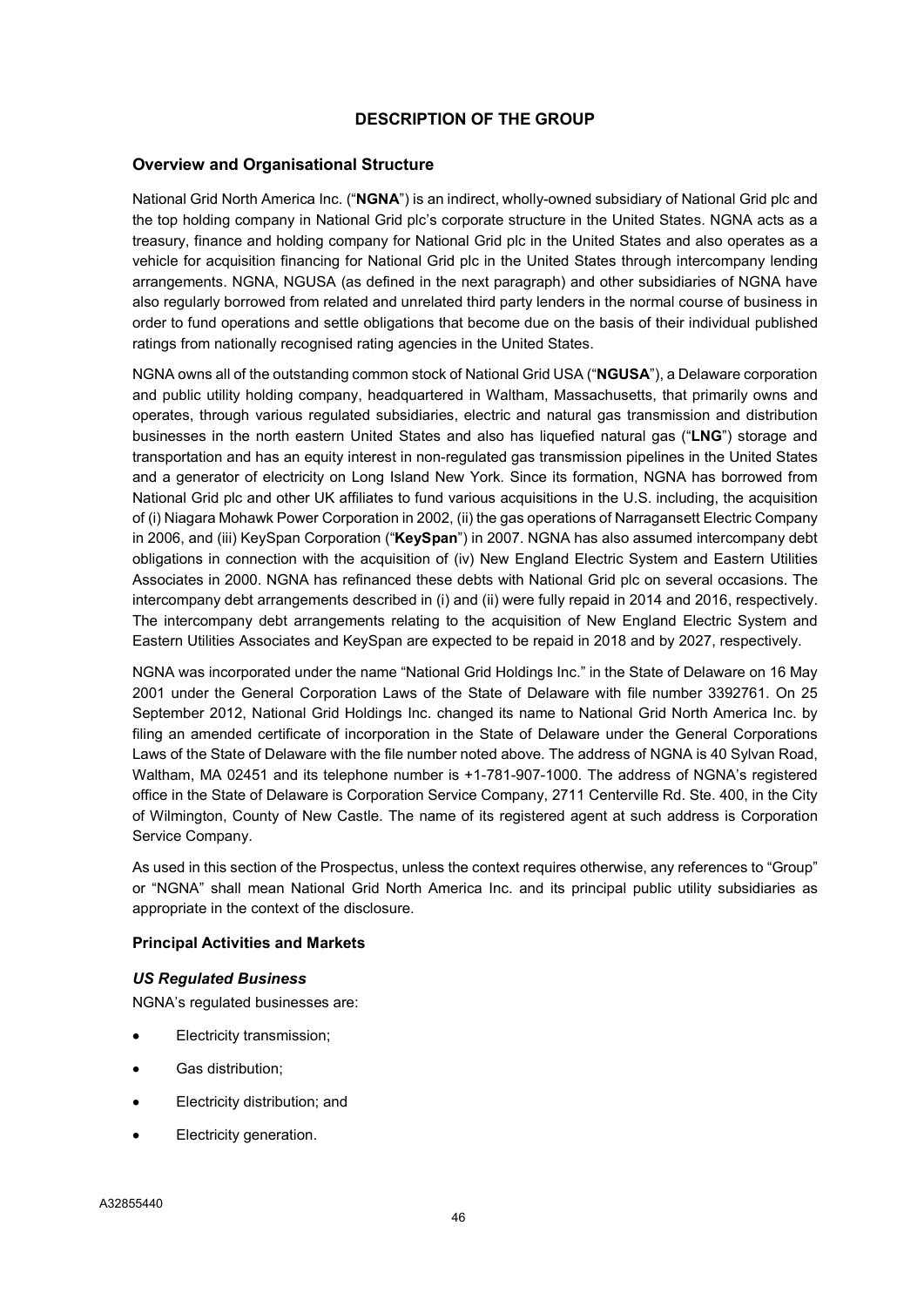# US Non-regulated Business

- LNG storage;
- LNG road transportation; and
- Equity investment Electric Transmission and natural gas pipelines.

NGNA's principal public utility subsidiaries are as follows:

| <b>Company Name</b>                                                                                                                                             | <b>Principle</b><br><b>Operations</b>                                                 | Location      | <b>Regulatory</b><br><b>Environment</b>                                                                                                      |  |  |  |
|-----------------------------------------------------------------------------------------------------------------------------------------------------------------|---------------------------------------------------------------------------------------|---------------|----------------------------------------------------------------------------------------------------------------------------------------------|--|--|--|
| Mohawk<br>Power<br>Niagara<br>$\bullet$<br>Corporation ("NMPC") (upstate<br>NY)                                                                                 | Electricity-<br>Distribution &<br>Transmission<br>Natural Gas-<br><b>Distribution</b> | New York      | New York Public<br>Service Commission<br>("NYPSC")                                                                                           |  |  |  |
| The<br>Brooklyn<br>Union<br>Gas<br>$\bullet$<br>Company ("Brooklyn Union")<br>doing business as National<br>Grid NY (formerly known as<br>KEDNY) (downstate NY) | <b>Natural Gas-</b><br><b>Distribution</b>                                            | New York      | <b>NYPSC</b>                                                                                                                                 |  |  |  |
| Gas<br>KeySpan<br>East<br>$\bullet$<br>Corporation<br>East")<br>("Gas<br>(formerly known as KEDLI)<br>(downstate NY)                                            | Natural Gas-<br><b>Distribution</b>                                                   | New York      | <b>NYPSC</b>                                                                                                                                 |  |  |  |
| Massachusetts<br>Electric<br>$\bullet$<br>Company ("MECO")                                                                                                      | $Electicity -$<br><b>Distribution</b>                                                 | Massachusetts | Mass. Dept. of Public<br>Utilities ("MADPU")                                                                                                 |  |  |  |
| Nantucket Electric Company<br>٠<br>("NEC")                                                                                                                      | $Electicity -$<br><b>Distribution</b>                                                 | Massachusetts | <b>MADPU</b>                                                                                                                                 |  |  |  |
| <b>Boston</b><br>Gas<br>Company<br>$\bullet$<br>("Boston Gas")                                                                                                  | <b>Natural Gas-</b><br><b>Distribution</b>                                            | New England   | <b>MADPU</b>                                                                                                                                 |  |  |  |
| Colonial<br>Gas<br>Company<br>$\bullet$<br>("Colonial Gas");                                                                                                    | Natural Gas-<br><b>Distribution</b>                                                   | New England   | <b>MADPU</b>                                                                                                                                 |  |  |  |
| The<br>Narragansett<br>Electric<br>$\bullet$<br>Company ("Narragansett") -<br>Rhode Island                                                                      | Electricity<br>Distribution &<br>Transmission<br>Natural Gas-<br><b>Distribution</b>  | Rhode Island  | Rhode Island Public<br><b>Utilities Commission</b><br>$("RIPUC")$ & The<br><b>Federal Energy</b><br><b>Regulatory Commission</b><br>("FERC") |  |  |  |
| New England Power Company<br>٠<br>("NEP")                                                                                                                       | Electricity<br>Transmission                                                           | New England   | <b>FERC</b>                                                                                                                                  |  |  |  |
| Hydro-<br>New<br>England<br>$\bullet$<br>Transmission<br>Electric<br>Inc.<br>Company,<br>("Mass.<br>Hydro")                                                     | Electricity<br>Transmission                                                           | Massachusetts | <b>FERC</b>                                                                                                                                  |  |  |  |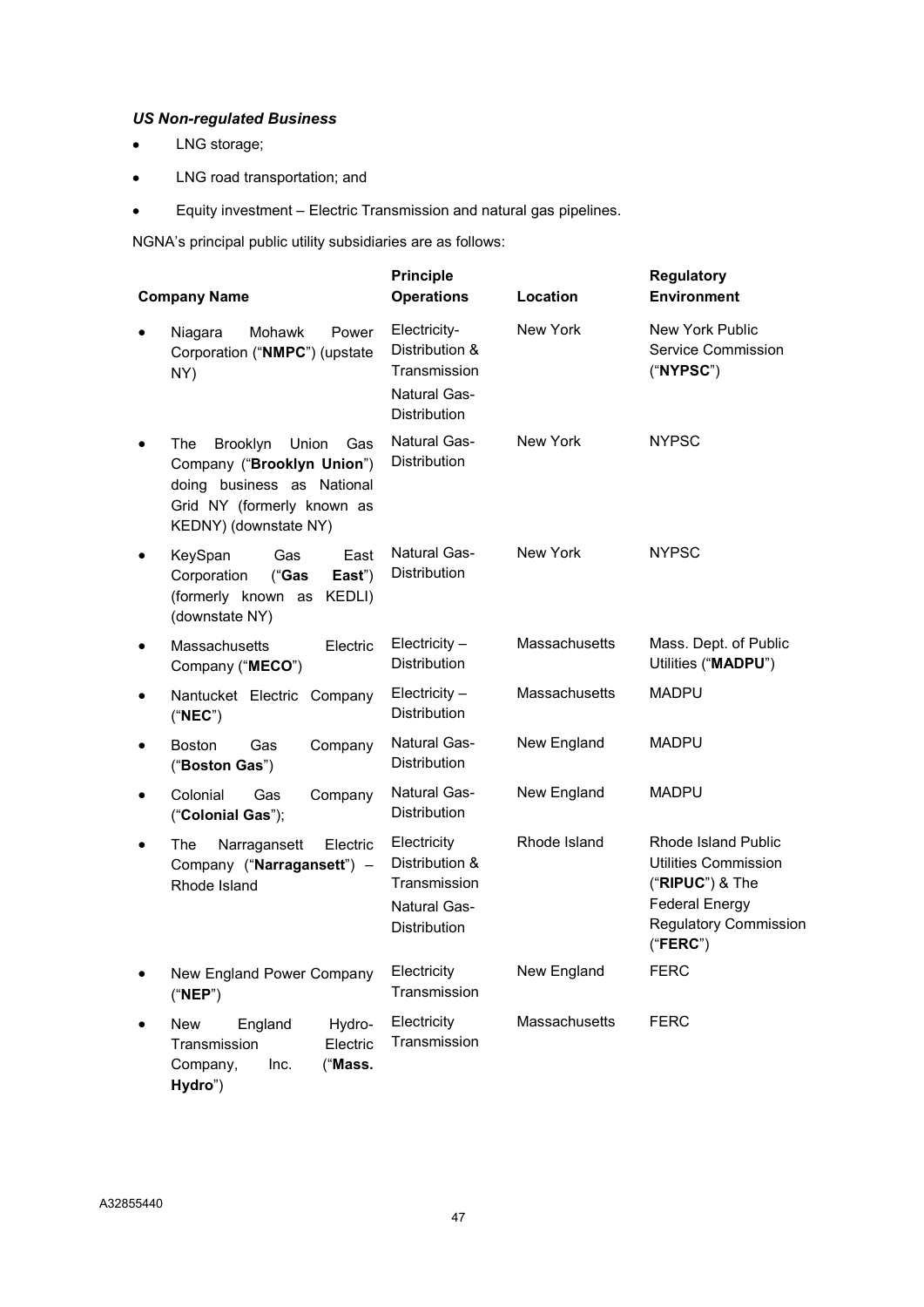| $\bullet$ | <b>New</b><br>Transmission<br>("NEET")       | England | Electric<br>Corporation | Electricity<br>Transmission | Massachusetts &<br>New Hampshire | <b>FERC</b> |
|-----------|----------------------------------------------|---------|-------------------------|-----------------------------|----------------------------------|-------------|
| $\bullet$ | <b>New</b><br>Transmission<br>("N.H. Hydro") | England | Hydro-<br>Corporation   | Electricity<br>Transmission | New Hampshire                    | <b>FERC</b> |
|           |                                              |         |                         |                             | $N = 1$ $N = 1$ .                | FFDQ 0 N    |

• National Grid Generation LLC<sup>1</sup>. ("GENCO") New York FERC & NYPSC

In order for NGNA to meet its current and expected business requirements and operational needs it (i) owns in fee or leases office buildings that comprise its principal U.S. business for its businesses located in upstate and downstate New York and New England, and (ii) owns property in fee or holds necessary property rights to operate its energy delivery networks pursuant to franchise agreements, municipal grants and/or consents, easements, or long-term leases and licenses. As at 31 March 2016, NGNA's primary operating offices consist of office space owned in upstate New York Office located in Syracuse, New York and leased office space located in Brooklyn, New York and Waltham, Massachusetts totalling 52,676 square metres (567,000 square feet) with remaining lease terms of 9 to 13 years.

### Strategy and Company Objectives

NGNA completed the reorganisation and restructuring of its US operations in September 2011 transforming its lines of business model from a global to a regional model incorporating regional 'presidents' in New York, Massachusetts and Rhode Island, and a separate president responsible for its federally regulated business, each aligned and accountable for providing safe, efficient, reliable and cost effective services to its customers and regulators and to ensure better alignment of NGNA's business operations with the local needs of its customers.

The Group's current strategy, Connect 21, can be described as a strategy to advance the U.S.'s natural gas and electricity infrastructure beyond its 20<sup>th</sup> century limitations to create a more customer-centric, resilient, agile, efficient and environmentally sound energy network. Priorities for the year ahead are focused on and include the following themes:

- Performance Excellence: Continue safety compliance and performance excellence through new ways of working, compliance improvement programmes and safety plans;
- Customer Value: deliver tangible value to customers as identified and measured by service level agreements, aligning its end-to-end processes to customer needs and working to strengthen its relationship with the communities NGNA serves and improving its financial performance through new rate filings and actions to increase the efficiency of the Group's operations;
- Future Customer Expectations: Anticipate customer needs and transform the customer experience. Leverage the jurisdictional model, digital customer experience, Connect 21 platform, New Energy Solutions and REV/GridMod filings.

As part of a corporate wide initiative to modernise its integrated information system networks to enable improvements, greater operational efficiencies and cost savings, NGNA developed and implemented a new US enterprise resource planning system. These integrated multiple information systems and improved

 $\overline{a}$ 

<sup>1</sup> GENCO is a New York limited liability company that owns and operates 50 electric generation units with approximately 3,800 megawatts of electric generation capacity located in Long Island. GENCO, together with its wholly-owned subsidiaries, National Grid Glenwood Energy Center LLC ("Glenwood") and National Grid Port Jefferson Energy Center LLC ("Port Jefferson"), sell capacity, energy conversion, and ancillary services to the Long Island Power Authority ("LIPA") (see discussion under the section entitled "Principle Operations" and "Other Activities").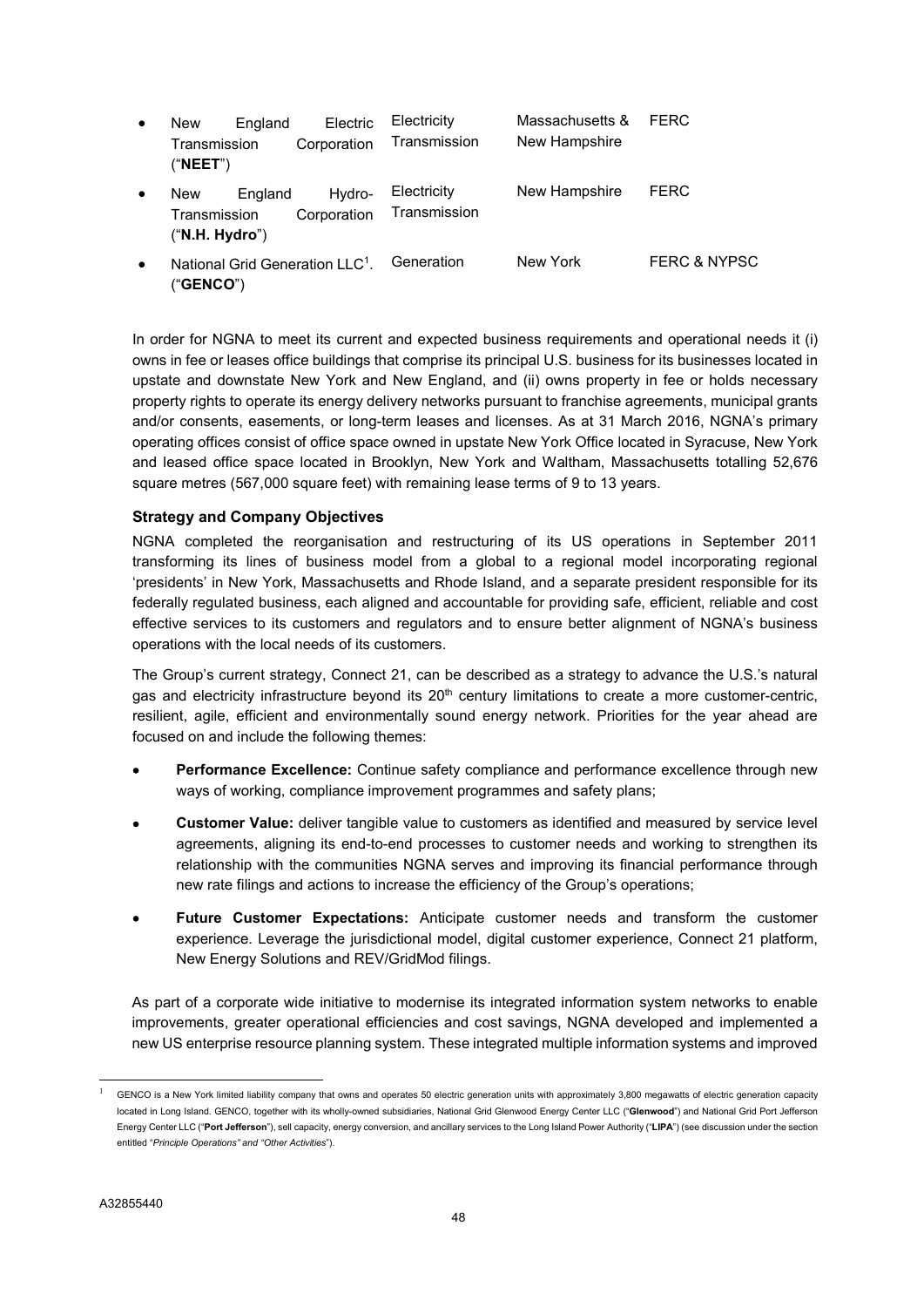control processes have the objective of delivering a single financial system, a single cost allocation methodology and enhanced jurisdictional and functional reporting.

### Business Activities and Description – Overview

### Energy Delivery in the north eastern United States

In the north eastern United States, electricity supply is transported either directly from generators or independent suppliers into local electricity distribution networks or via electricity transmission networks similar to the ones owned and operated by NGNA, while natural gas is obtained from importation terminals, natural gas producers or independent suppliers transported on natural gas transmission pipelines and then transported through local natural gas distribution networks referred to as local distribution companies ("LDC") such as those owned and operated by NGNA. There are more than 25 companies and organisations that own or operate energy delivery infrastructure in the north eastern United States, including but not limited to NGNA, Consolidated Edison, Eversource Energy and Iberdrola.

Over the last several years, the utility industry has undergone significant change as market forces moved towards replacing or supplementing rate regulation through the introduction of competition regarding the supply of electricity and natural gas commodity to public utility customers. In most states in the north eastern United States, including those states where NGNA owns and operates energy delivery networks, with the exception of residential gas customers in Rhode Island, customers are able to purchase their energy commodities either from the local public utilities (i.e. providers of last resort ("POLR")) or through independent energy suppliers or marketers participating in regulatory sanctioned state "customer retail choice" or "retail unbundling" type programs. NGNA has taken a leadership position by advocating a wellmanaged energy delivery system as the key to enabling robust, competitive electricity markets that offer customers choice, savings and other benefits and supports regulatory approved retail choice initiatives/unbundling programmes. However, while a number of larger commercial customers have chosen to receive their energy commodity needs from independent energy suppliers, the majority of residential and small commercial customers still purchase their energy commodity from NGNA as the designated POLR under the applicable state public service laws regulating public utilities. If a customer opts to purchase energy commodities from an independent energy supplier, those suppliers are then responsible for sourcing that energy commodity from electricity generators or from natural gas extractors or importer as appropriate, as well as arranging for energy to be delivered through physical energy delivery networks such as those owned and operated by a regulated public utility (e.g. NGNA) in the service territory.

In light of the renewed interest in public policy debate about restructuring the electricity industry in the U.S., state regulators continue to strongly support current recovery of power supply costs. NGNA continues to collaborate with regulators, policy makers, and customers to advance the development of the competitive electricity marketplace. In the U.S., there is a desire to tackle the issues around climate change and security of supply and the power grid in general. In addition, the state regulators in those states where NGNA and its subsidiaries operate energy delivery networks actively continue to promote and explore ways to reform the energy industry and regulatory practices, and drive regulatory change intended to promote increases in energy efficiency. Some of the policy initiatives include development of smart grid technologies, more efficient use of the transmission and distribution power grids, lower line losses, greater use of renewables and the provision of information to utilities and their customers that will lead to greater investment in transmission, energy efficiency reduced peak load demands and renewable generation (see "Regulatory Initiatives and Programmes - Reforming the Energy Vision ("REV") Proceeding" below for further information).

# Principal Operations

NGNA owns, operates and maintains regulated electricity and gas infrastructure (i.e. energy delivery networks) located in the north eastern U.S. NGNA owns and operates electricity distribution networks in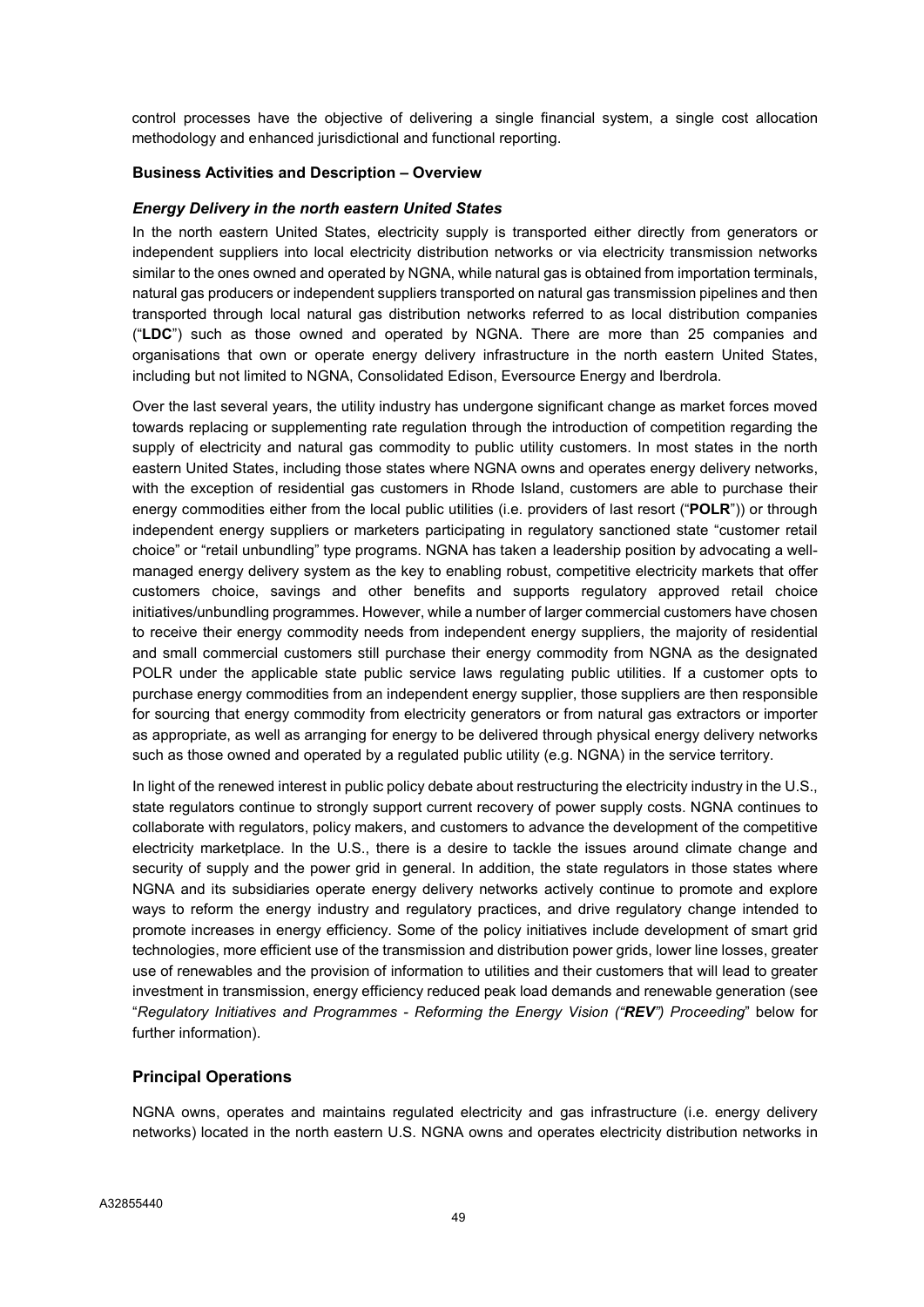upstate New York, Massachusetts, and Rhode Island. Through these networks, the Group serves approximately 3.5 million electricity consumers in New England and upstate New York. NGNA's U.S. natural gas LDCs provide services to around 3.6 million consumers across the North-Eastern U.S., located in service territories in upstate New York, New York City, Long Island, Massachusetts and Rhode Island. NGNA added approximately 24,341 new gas heating customers in these areas in 2015/16.

NGNA owns and operates, through its subsidiaries, an electricity transmission system of approximately 14,145 kilometres (8,789 miles) of overhead lines spanning upstate New York, Massachusetts, Rhode Island, New Hampshire and Vermont operating approximately 174 kilometres (108 miles) of underground cable and approximately 491 transmission substations.

NGNA owns and operates, through its subsidiaries, natural gas LDC networks consisting of approximately 59,491 kilometres (35,102 miles) of gas pipeline serving an area of approximately 25,597 square kilometres (9,883 square miles) which includes portions of upstate New York, Massachusetts, and Rhode Island, and approximately 790 kilometres (491 miles) of natural gas transmission pipe, as defined by the US Department of Transportation.

NGNA's subsidiary, GENCO, also owns and operates 50 fossil-fuel powered units on Long Island that together provide approximately 3,800 megawatts ("MW") of power under contract to the Long Island Power Authority ("LIPA"). A 15 year power supply agreement with LIPA was renewed in May 2013 for 3,634 MW of capacity, comprising eight dual fuel (gas/oil-fired) steam units at three sites, 11 dual fuel combustion turbine units, and 27 oil-fired combustion turbine/ diesel units. Under a separate contract with LIPA, four dual fuel combustion turbine units provide an additional 160 MW of capacity. NGNA is responsible for billing, customer service and supply services. NGNA forecasts, plans for and procures approximately 16.5 billion standard cubic metres of gas and 27.5 TWh of electricity annually across three states.

NGNA's operation of its energy delivery networks within its assigned service territory within each state is authorised, operated and governed by a mixture of statutory authority, legislative charters, tariff provisions and municipal grants and agreements (for example, franchise agreements) all of which allow NGNA to locate and operate its businesses within and across public ways including right-of-way corridors for its distribution network within privately owned land acquired in fee or by grants of perpetual easements and transmission and sub-transmission substation networks principally located on properties that are owned in fee.

As described under "Overview" above, the supply of electricity and gas is competitive in that consumers can choose their energy supplier. NGNA's energy delivery networks, however, are generally considered natural monopolies in their designated local service territories as, for the majority of customers, there are no alternative methods of receiving electricity and natural gas. As such, NGNA's utility operations are subject to various state and federal regulatory agencies charged with the responsibility to oversee NGNA's utility service to ensure that its utility customers are charged just and reasonable rates for utility services provided.

# Electricity Transmission

- NMPC Bundled electricity transmission and distribution services and operations in upstate New York; and
- NEP New England principally through NEP.

Electricity transmission and distribution networks, including the ones NGNA owns and operates, are members of regional transmission organisations or independent system operators (i.e., "RTO" or "ISO") that have the responsibility for balancing electricity supply and demand to maintain reliability of the transmission network. NGNA transmission and distribution networks are members of the New England and New York ISOs which are responsible for (i) operating organised wholesale markets for energy,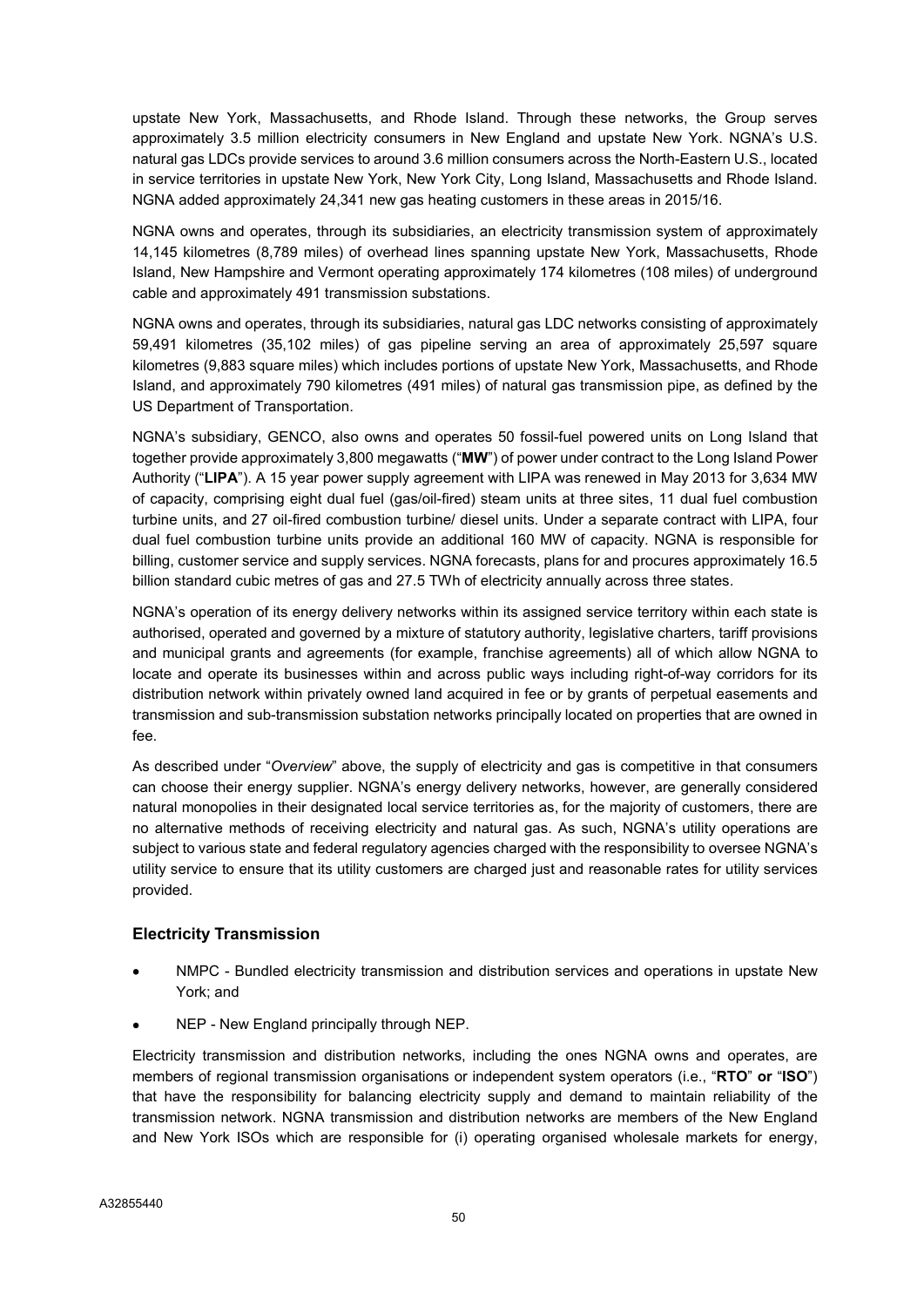operating reserves and capacity, (ii) maintaining the operating reliability of the New England and New York transmission networks, (iii) co-ordinating the activities of the transmission owners, and (iv) managing transparent transmission expansion planning processes.

The Group purchases electricity through the New York ISO and New England ISO day-ahead and spot markets for transmission and distribution to those customers that are purchasing energy commodity from the Group. The Group also supplements its ISO purchases with electricity purchased under various bilateral power purchase contracts directly with generators.

As of 31 March 2016, NGNA owns and operates an electricity transmission network of approximately 14,145 kilometres (8,789 miles) that spans upstate New York, Massachusetts, Rhode Island, New Hampshire and Vermont located within rights-of-way corridors that traverse both public and private property consisting. In addition, it owns and operates approximately 224 kilometres (139 miles) of transmission interconnector including underground cable between New England and Canada.

# Electricity Distribution

- NMPC Upstate New York;
- MECO New England; and
- Narragansett and NEC New England and Rhode Island.

NGNA's electricity distribution networks owned and operated in upstate New York through NMPC, Massachusetts through MECO and NEC and Rhode Island through Narragansett, provide energy delivery services to customers that include domestic homes and small and large commercial and industrial enterprises. As at 31 March 2016, NGNA's electricity distribution networks serve approximately 3.5 million electricity consumers in New England and upstate New York.

# Natural Gas Distribution (LDCs)

- NMPC LDC for the central and eastern portion of upstate New York;
- Brooklyn Union ("KEDNY") and Gas East ("KEDLI") LDCs for portions of New York City and Long Island, respectively;
- Narragansett LDC for Rhode Island; and
- Boston Gas and Colonial Gas LDC for a portion of Massachusetts.

LDCs owned and operated by NGNA are each responsible for balancing natural gas supply with demand within their respective distribution areas. They purchase natural gas under long and short-term firm contracts, as well as on the spot market for its customers from domestic and Canadian supply basin gas producers and gas transporters and then transport this natural gas under long term contracts with interstate pipeline companies on the independent FERC regulated interstate pipeline system and then into state regulated utilities' natural gas distribution networks owned and operated by the LDCs for delivery to customers. The NGNA LDCs receive natural gas from the interstate pipeline system at various city gate stations owned and operated by NGNA's LDCs. The interstate pipeline system and local natural gas distribution networks are also used to deliver natural gas on behalf of customers who have purchased natural gas from independent suppliers or direct from natural gas producers. In addition, the NGNA LDCs manage gas assets such as natural gas transportation and storage capacity to ensure that commodity supply is adequate for delivery to customers. The NGNA LDCs also may elect to supplement gas from the interstate pipeline system with LNG and propane facilities in a number of locations where it is cost effective to do so.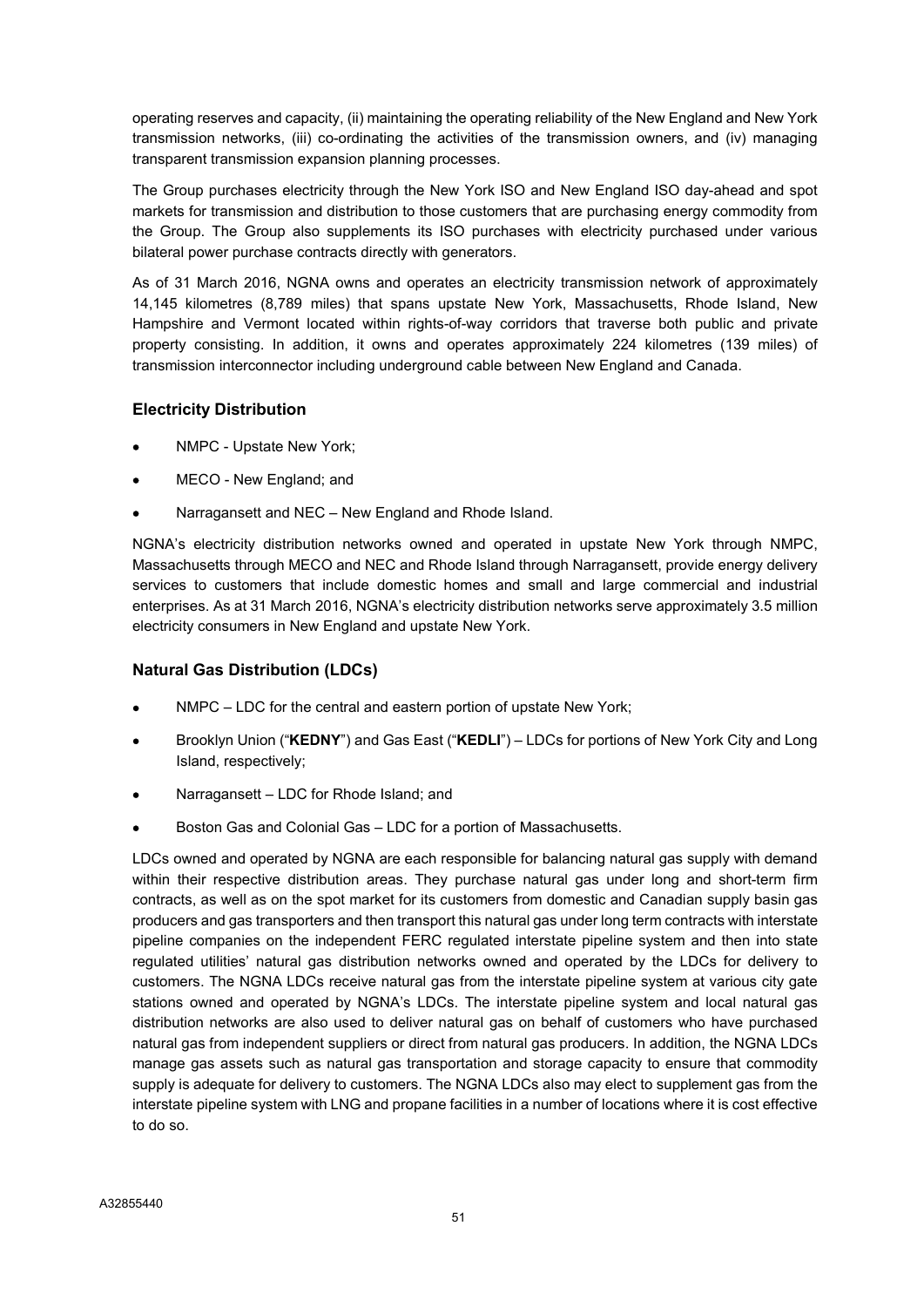The majority of natural gas supplied to customers in the United States is still sold by NGNA's LDCs (i.e. as a POLR) which is also responsible for transportation and delivery of natural gas to customers located within the LDCs service distribution territory.

### Other Activities

### LIPA

LIPA Amended and Restated Power Supply Agreement ("A&RPSA"): NGNA through its generation subsidiary, GENCO, owns, operates and manages a number of power plants on Long Island, with a generation capacity of 3,800 MW. It supplies wholesale capacity and energy to LIPA under an agreement with LIPA that was renewed in May 2013. LIPA appointed Public Service Electric & Gas of New Jersey ("PSEG") to manage the Long Island electric distribution system, with the appointment effective from 31 December 2013, and through PSEG currently provides retail electricity to communities and businesses on Long Island.

On 23 May 2013, the FERC approved the A&RPSA which expires on 30 April 2028 and replaces the original Power Supply Agreement ("PSA") that was effective from May 1998 to May 2013. LIPA may terminate the agreement as early as 30 April 2025 upon two years' advance notice. The A&RPSA became effective on 28 May 2013. The agreement resulted in a rate decrease of U.S.\$27.4 million annually compared with the rate in effect for the final year of the previous PSA. The agreement sets a ROE of 9.75 per cent. and a capital structure with an equity component of 50 per cent. The A&RPSA continues certain annual rate adjustments, such as pension and other post-retirement benefit expenses, property tax trueup, adjustments for new plant in service, and certain inflationary increases. The A&RPSA allows both parties a ROE re-opener in contract years four to six depending on financial market changes, and NGNA a one-time rate re-opener in contract year six. The A&RPSA also contains new options for modernising the power plants through retirement or repowering existing facilities to reduce energy costs and improve environmental performance.

# Solar initiative in Massachusetts

NGNA's Solar Phase II initiative in Massachusetts installs large solar systems on sites it believes will bring the most benefit to the electric distribution system, regardless of the construction challenges it may pose. Approved by MADPU in 2014, the initiative allows us to install up to 20 MW of utility-owned solar capacity. During 2015/16 NGNA partnered with local solar developers and municipalities to secure 18 sites in 12 municipalities across Massachusetts for projects ranging from 650 kW to 1 MW. So far, NGNA has constructed and connected four sites, providing 3.3 MW of solar capacity to the electric transmission grid. For solar generation, NGNA recovers its costs and a reasonable return from customers in Massachusetts through a solar cost-adjustment factor. This is added to the electricity rate, net of revenues earned from the solar assets. Currently NGNA has approximately 7.9 MW of solar capacity consisting of 3.3 MW under the current initiative and 4.6 MW under the original legislation.

# U.S. Non-regulated Businesses and Investments

Some of NGNA's U.S. businesses are not subject to state or federal rate-making authority. These include interests in some of NGNA's LNG road transportation, some gas transmission pipelines (NGNA's minority equity interests in these are not regulated) and certain commercial services relating to solar installations, fuel cells and other new technologies that are an important part of NGNA's future.

# LNG Facilities

NGNA operates three LNG storage facilities in Dorchester, Salem, and Lynn, Massachusetts. These facilities provide NGNA's gas operation with a local store of gas which can be vaporised into NGNA's natural gas distribution system to supplement pipeline gas in periods of high demand. NGNA owns the Dorchester facility and the real property at the Salem and Lynn facilities. The Salem and Lynn facilities were previously operated under a long-term lease arrangement. In 2014, NGNA, under the long term lease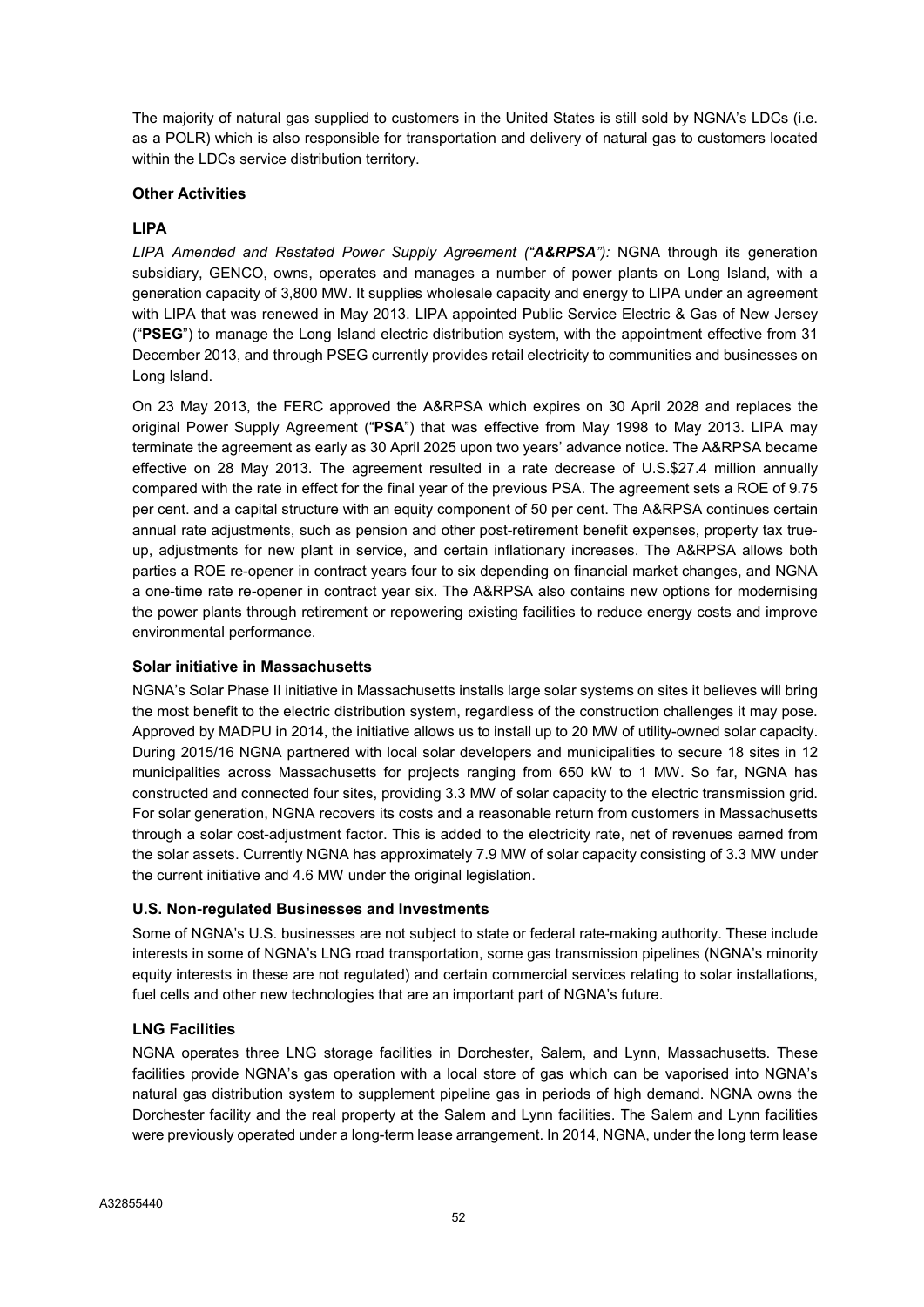arrangement, exercised its rights to purchase the Salem and Lynn facilities. In addition, NGNA owns propane air facilities at various locations throughout its service territory.

### Interconnection Facilities

NEET, in which the NGNA holds 100 per cent. of the common stock, owns and operates the first phase of the Hydro-Quebec and New England interconnection (the "Interconnection"), consisting of six miles of high-voltage direct current transmission line and related facilities in New Hampshire. N.H. Hydro, in which NGNA holds 54 per cent. of the common stock, owns and operates 121 miles of high-voltage direct current transmission line in New Hampshire for the second phase of the Interconnection, extending to the Massachusetts border. Mass. Hydro, in which NGNA holds 54 per cent. of the common stock, owns and operates an alternating current/direct current terminal and related facilities for the second phase of the Interconnection and 12 miles of high-voltage direct current transmission line in Massachusetts. These facilities are made available to customers under the New England ISO's Open Access Transmission Tariff, and are subject to New England ISO operational control.

### Investments

NGNA invests and participates in the development of natural gas pipelines and currently has a 26.25 per cent. interest in the Millennium Pipeline Company LLC.

NGNA also owns a minority interest in three regional nuclear generating companies Yankee Atomic Electric Company, Connecticut Yankee Atomic Power Company and Maine Yankee Atomic Power Company whose facilities have been permanently retired and physical decommissioning of the units. NGNA recently completed a U.S.\$40 million investment in Clean Line Energy Partners LLC, a developmental state-entity engaged in the development of long distance, high voltage direct current ("HVDC") transmission projects to move renewable energy to market. At the end of 31 March 2015 NGNA recognized a \$22 million impairment in the carrying value of its investment in Clean Line.

In September 2015, NGNA completed an exchange of its 20.4 per cent. interest in Iroquois Gas Transmission System to Dominion Midstream Partners, LP ("DM") in exchange for approximately 6.8 million common units (representing approximately a 15 per cent. interest) in DM. DM owns, operates, develops and acquires natural gas import, storage, regasification, transportation and related assets.

Additionally, National Grid Generation Ventures LLC owns a 50 per cent. interest in four LLCs (LI Solar Generation LLC, LI Energy Storage System LLC, Island Park Energy Center and Clean Energy Generation LLC (f/k/a LI Peaker Generation LLC)). These LLCs were formed to jointly respond to LIPA's Request for Proposals ("RFP's") for Generation, Energy Storage and Demand Response Resources, and to jointly develop, construct, install, hold, own, protect, finance, manage, operate and maintain the respective RFP projects (none were awarded) or future proposals for similar projects.

Grid NY LLC, a direct wholly-owned subsidiary of KeySpan Corporation, was formed pursuant to the articles of organization filed on October 10, 2014 to own a 28.261 per cent. equity interest in New York Transco LLC ("NY Transco LLC"), a New York limited liability company, which was formed pursuant to the articles of organization filed on November 14, 2014 for the purpose of planning, construction, owning, operating, maintaining and expanding transmission facilities in the state of New York.

Through a NGNA wholly-owned subsidiary, National Grid Algonquin LLC ("NGA"), NGNA entered into an agreement in September 2015 to participate in a project ("Access Northeast") with Eversource Energy and Spectra Energy Corporation to enhance the Algonquin and Maritimes & Northeast pipeline systems and construct new LNG storage tanks and vaporization facilities in Acushnet, Massachusetts that will be connected to the Algonquin gas pipeline.

### US Divestiture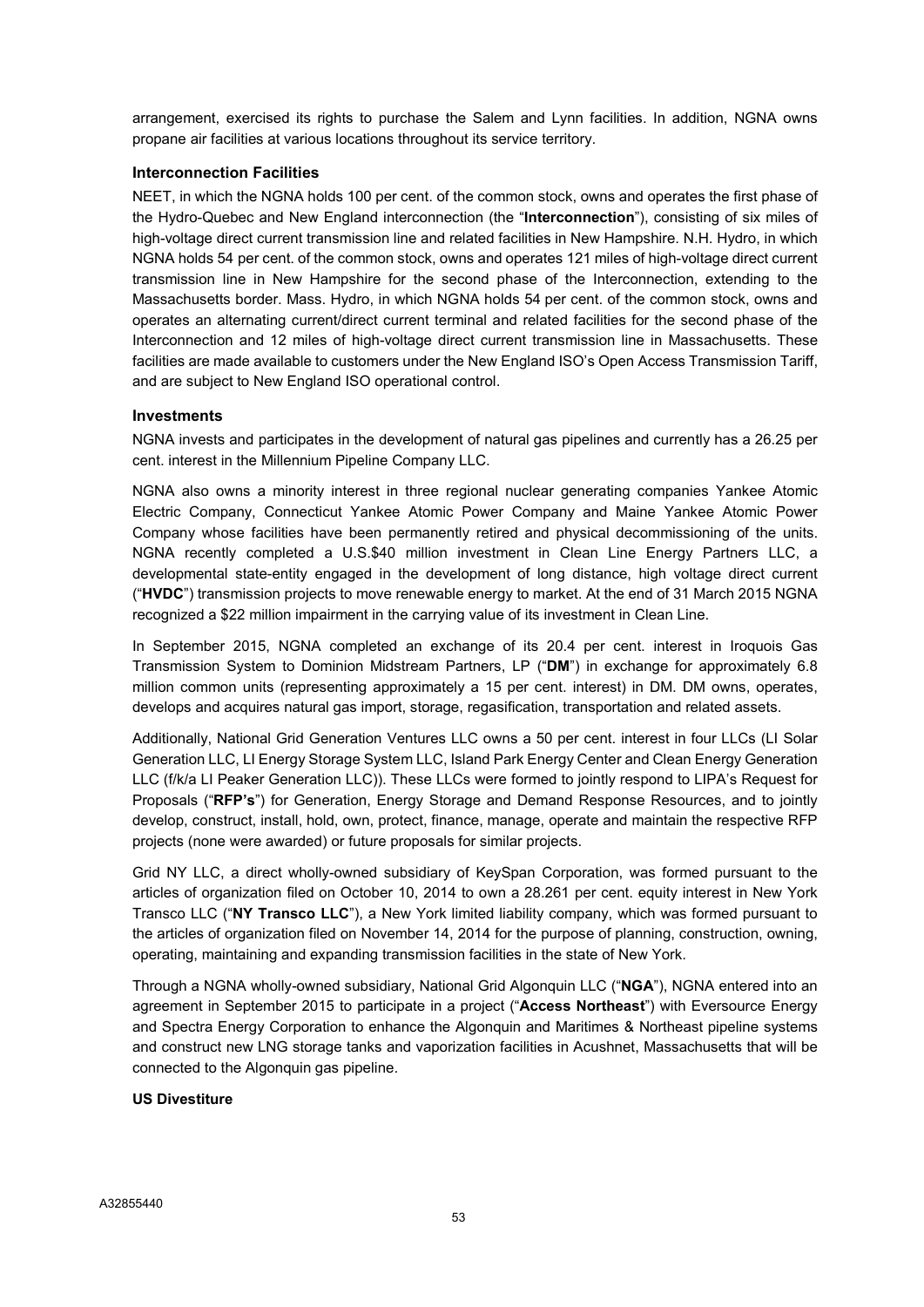The business divestiture activities described herein are part of NGNA's ongoing programme to focus the business primarily on its core regulated gas and electricity transmission business and electric and gas transportation and delivery operations and related activities. Where an individual business is not expected to exhibit the range of characteristics within a reasonable timeframe, or where value offered for a business is higher than the value placed on it, then the sale of a business will be considered.

# Regulatory Environment

### **Overview**

In the US, NGNA's public utilities' retail transactions are regulated by state utility commissions, which include the New York Public Service Commission ("NYPSC") for NMPC, Brooklyn Gas, and Gas East, the Massachusetts Department of Public Utilities ("MADPU") for MECO and NEC and the Rhode Island Public Utilities Commission ("RIPUC") for Narragansett. Utility commissions serve as economic regulators in approving cost recovery and authorised rates of return. The state commissions establish the retail rates to recover the cost of transmission and distribution services, and focus on services and costs within their respective jurisdictions. The FERC regulates the wholesale utility transactions of public utilities, such as interstate transmission and electricity generation, and provides for the cost recovery of these services.

State and Federal utility commissions regulating utility services of NGNA's utility subsidiaries in the U.S. are also charged with serving the public interest by ensuring utilities provide safe and reliable service at just and reasonable prices. They establish service standards and approve mergers and acquisitions of public utilities. The FERC also regulates public utility holding companies and centralised service companies, including those of NGNA.

As discussed earlier, except for residential and small commercial consumers in Rhode Island, NGNA's customers in all the other states in which NGNA operates have deregulated the commodity or supply component of electricity and gas utility services. Customers in deregulated states have the option to purchase electricity or gas services from competitive or independent suppliers. (See "Business Activities" and Description – Overview").

### Rate Plans and Allowed ROE in context

Rate plans are designed to produce a specific allowed return on equity ("ROE"), by reference to an allowed operating expense level and rate base. Some rate plans include earnings sharing mechanisms that allow utilities to retain a proportion of the earnings above the allowed ROE it achieves through improving efficiency, with the balance benefiting customers. In addition, utilities' performance under certain rate plans is subject to service performance targets, and may be subject it to monetary penalties in cases where it does not meet those targets.

One measure used to monitor the performance of a regulated utility's business is by a comparison of achieved ROE to allowed ROE, with a target that the achieved should be equal to or above the allowed. However, this measure cannot be used in isolation, as there are a number of factors that may prevent a utility from achieving that target which include the following:

- Regulatory Lag in the years following the rate year, costs may increase due to inflation or other factors. If the cost increases cannot be offset by productivity gains, the total cost to deliver will be higher as a proportion of revenue and therefore achieved ROE will be lowered.
- Cost disallowances a cost disallowance is a decision by the regulator that a certain expense should not be recovered in rates from customers. The regulator may do this for a variety of reasons. A utility can respond to some disallowances by choosing not to incur those costs, others may be unavoidable. As a result, unless offsetting cost reductions can be found, the achieved ROE will be lowered.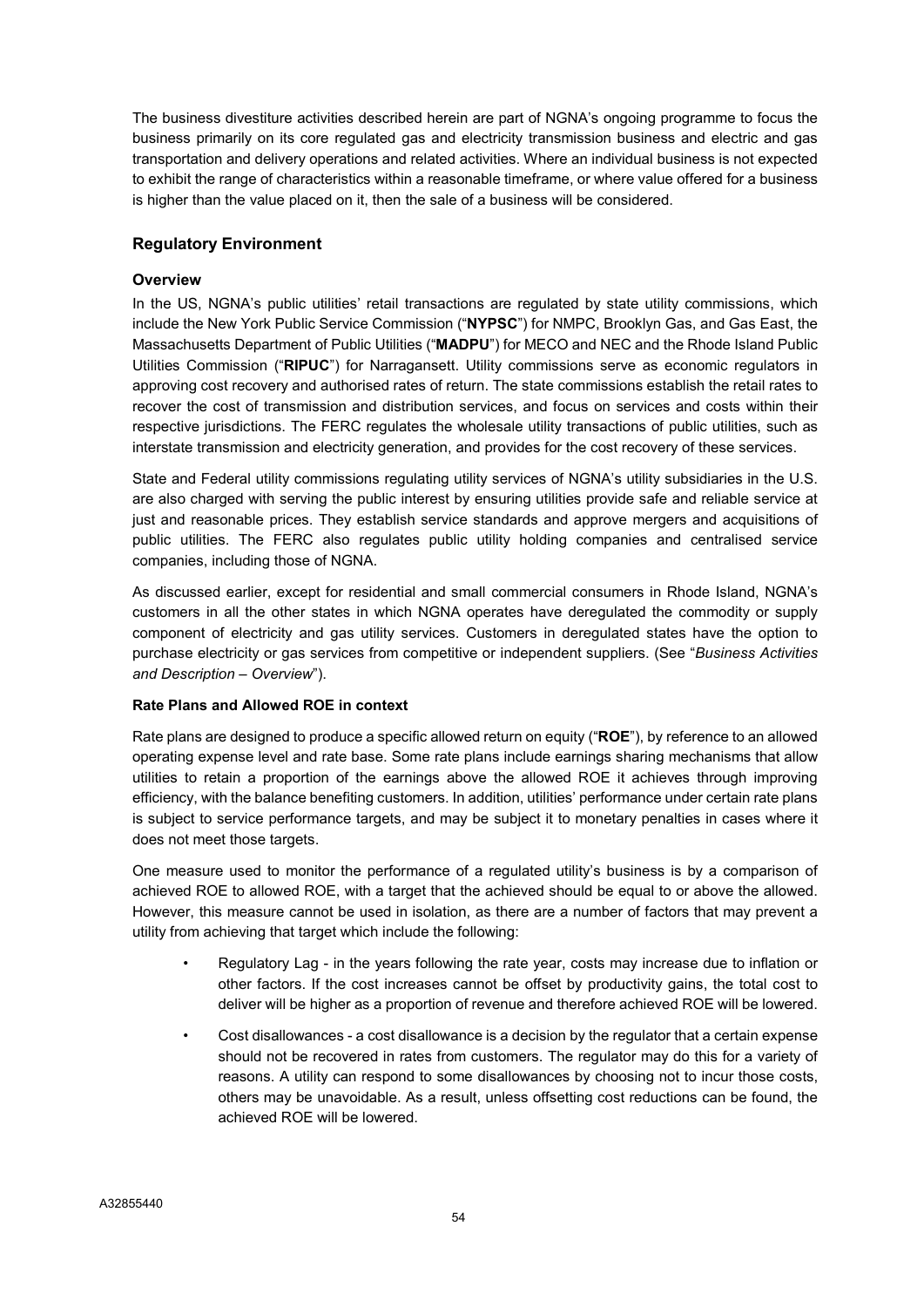• Market Conditions - if a utility files a new rate case, the new allowed ROE may be below the current allowed ROE as financial market conditions may have changed. As such, a utility that appears to be underperforming the allowed ROE and files a new rate case may not succeed in increasing revenues.

Under most rate plans, to the extent that a utility (i.e. NGNA) earns a ROE in excess of the allowed return, the excess earnings are shared with customers by a specified ratio. Performance under certain rate plans is subject to service performance type targets (e.g. service quality standards including among other things reliability levels, customer satisfaction levels and safety etc.) that vary among various rate plans. Many of these service standards have penalties associated with them if certain specified minimum standards are not met.

Generally, utilities work to increase achieved ROEs through productivity improvements; positive performance against incentives or earned savings mechanisms such as energy efficiency programmes, where available; and filing a new rate case when achieved returns are lower than the utility could reasonably expect to attain through a new rate case.

# Features of NGNA's Rate Plans

The objectives of NGNA's rate case filings are to make sure that NGNA has the right cost of service with the ability to earn a fair and reasonable rate of return, while providing safe, reliable and economical service to its customers. In order to achieve these objectives and to reduce regulatory lag, NGNA has been requesting structural changes, such as revenue decoupling mechanisms, capital trackers, commodityrelated bad debt true-ups, and pension and other post-employment benefit ("OPEB") true-ups, separately from base rates. These terms are explained below in the summary rate table under the heading "Summary of U.S. price controls and rate plans as at March 2015".

The U.S. regulatory regime is premised on allowing the utility the opportunity to recover its cost of service and earn a reasonable return on its investments as determined by the applicable state and federal regulatory commissions. Utilities submit formal rate filings ("rate cases") to the relevant state regulator when additional revenues are necessary to provide safe, reliable services to customers. Utilities can be compelled to file a rate case due to complaints filed with the commission or at the commission's own discretion. The rate case is litigated with parties representing customers and other interests. In the states in which NGNA operates, a rate case proceeding can take 9 to 13 months for the state regulatory commission to render a final rate decision. The utility is required to prove that the requested rate change is prudent and reasonable, and the requested rate plan can span multiple years. Even in such cases where a multi-year plan has been approved, once the plan expires, rates typically remain in effect until a request is made to change them. Unlike the state processes, at the FERC there is no specified timeline or defined process for adjudicating a rate case. The FERC allows rates to be put in place before a final decision is reached, but typically makes a final decision retroactively when the case is completed, however, a refund may be required if the outcome is unfavourable.

NGNA has three electric distribution operations (upstate New York, Massachusetts, and Rhode Island) and six gas distribution networks (upstate New York, New York City, Long Island, two in Massachusetts, and Rhode Island). Each operating company has a set of distribution rates for service and transmission rates for its transmission operations, NGNA currently has four sets of electricity rates covering its electric distribution operations and six sets of gas rates covering its natural gas distribution operations. Transmission electricity services in upstate New York continue to be subject to a bundled or combined rate (i.e. transmission and distribution) that is billed to end use customers. In New England, retail transmission rates reflect the recovery from NGNA's end use customers of wholesale transmission charges assessed to NGNA's electricity distribution companies. Wholesale rates for NGNA electricity transmission network in New England and New York for its Long Island generation business are subject to the FERC approval.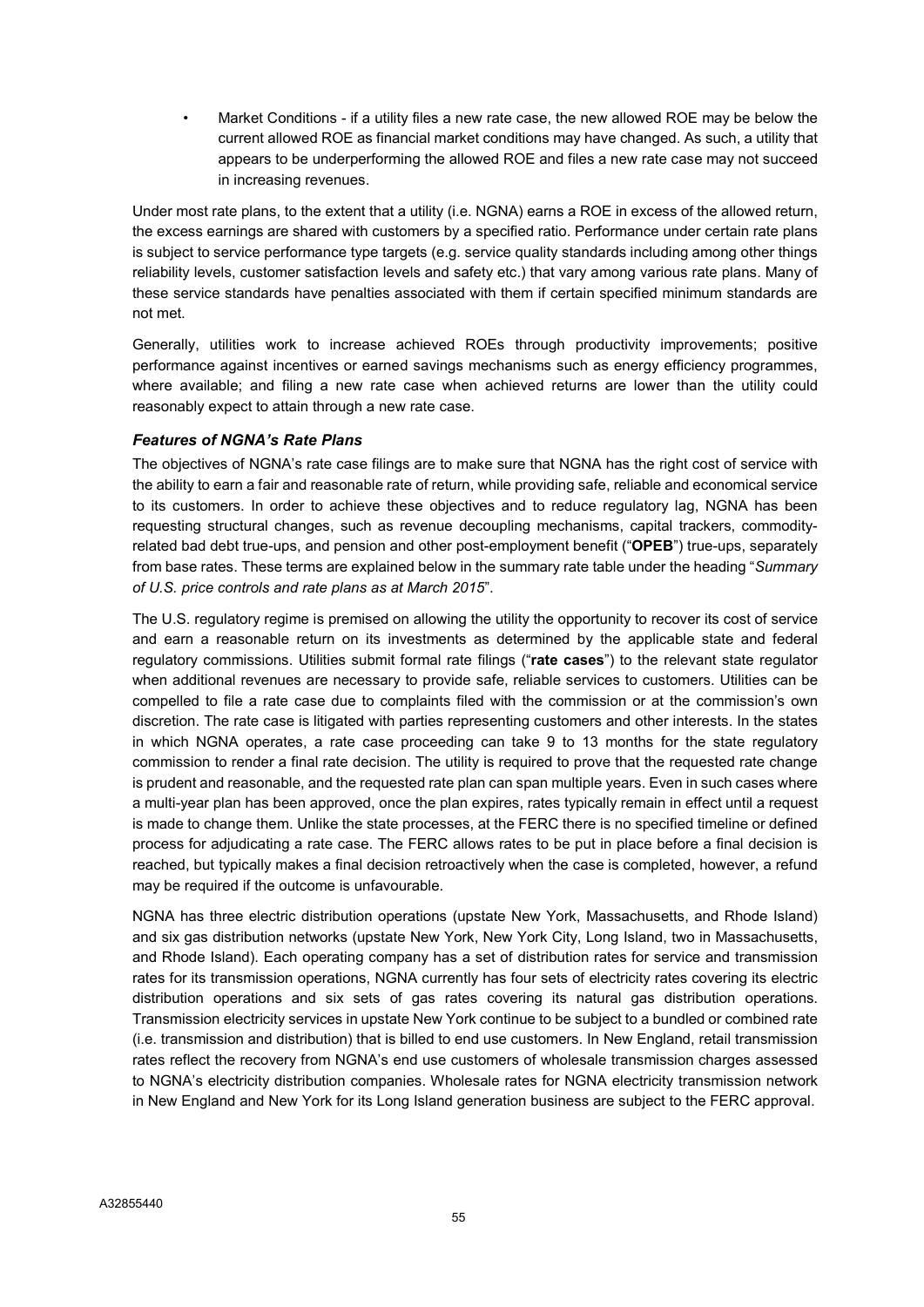NGNA bills its customers for their use of electricity and gas transportation and delivery services. In addition to the customer transportation and delivery service charges, the customer bills typically comprise a commodity charge (i.e. electricity and or natural gas commodity costs). With the exception of residential gas customers in Rhode Island, NGNA customers are allowed to select an unregulated competitive supplier for the supply component of electricity and gas utility services. A substantial proportion of NGNA's costs, in particular electricity and gas commodity purchases for its customers, are pass-through costs, meaning they are fully recoverable from its customers. These pass-through costs are recovered through separate charges to customers which are designed to recover those costs with no profit. Rates are adjusted from time to time to make sure that any over or under-recovery of these costs is returned to, or recovered from, NGNA's customers.

Gas and electricity rates are established from a revenue requirement or cost of service equal to the utility's total cost of providing distribution or delivery service to its customers as approved by the commission in the rate case. This revenue requirement includes operating expenses, depreciation, taxes and a fair and reasonable return on shareholder capital invested in certain components of the utility's regulated asset base, typically referred to as its rate base. The final revenue requirement and rates for service are ultimately approved in the rate case decision. The revenue requirement is derived from a comprehensive study of the utility's total costs during a recent 12 month period of operations, referred to as a test year.

Each state regulatory commission has its own rules and standards for adjustments to the rate case test year and may include forecasted capital investments. These adjustments are intended to arrive at the total costs expected in the first year new rates will be in effect.

NGNA's FERC-regulated transmission companies use formula rates (instead of rate cases) to set rates annually to recover their cost of service. Through the use of annual true-ups, formula rates recover the Group's actual costs incurred and the allowed ROE based on the actual transmission rate base each year. NGNA must make annual formula rate filings documenting the revenue requirement, which customers can review and challenge.

Revenue for the Group's wholesale transmission businesses in New England and New York is collected from wholesale transmission customers, who are typically other utilities and include the Group's own New England electricity distribution businesses. With the exception of NGNA's upstate New York utility, which continues to combine retail transmission and distribution rates to end use customers, these wholesale transmission costs are incurred by distribution utilities on behalf of their customers and are fully recovered as a pass-through from end use customers as approved by each state commission.

The Group's Long Island generation plants sell capacity to LIPA under a power supply agreement and within wholesale tariffs approved by FERC. Through the use of cost based formula rates, these long-term contracts provide a similar economic effect to cost of service rate regulation.

# Regulatory Matters Summary of U.S. price controls and rate plans as at 31 March 2016<sup>2</sup>

The chart below provides a summary of NGNA's current rate plans as at 31 March 2016 and the progress that businesses have made on these regulatory principles. NGNA continues to work towards implementing these regulatory principles across its U.S. business. See footnote 2 below for recent updates for MECO and KEDNY and KEDLI rate plans

See the section entitled "Regulatory Matters and Rate Plan Summaries" above for recent developments and updates to the summary of U.S. price controls and rate plans for MADPU order for MECO issued in October 2016 and the joint settlement proposal of KEDNY and KEDLI currently under review by the NYPSC with a final order expected by the end of 2016.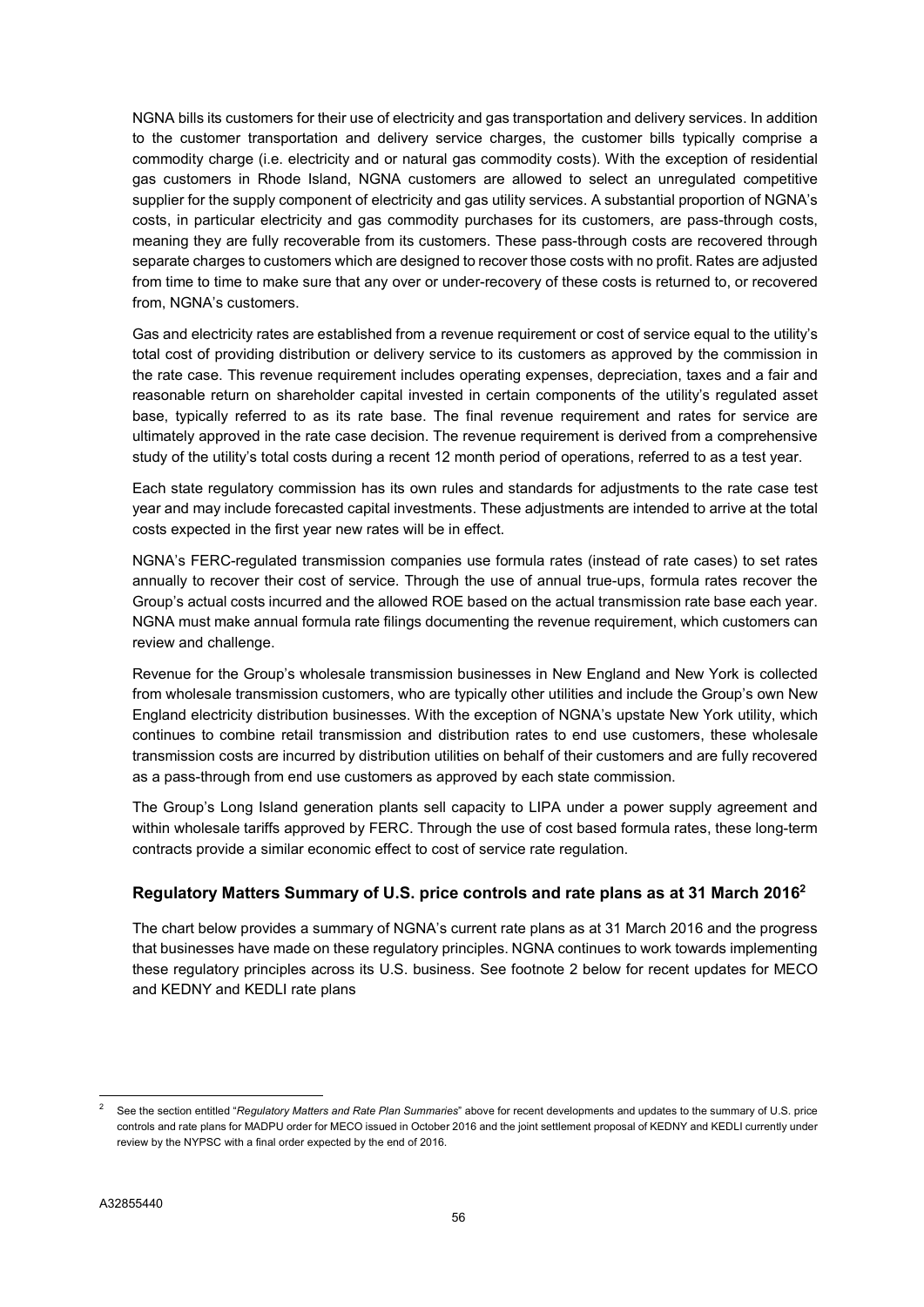|                                                                                                                                                                                                                                                                                                                                                                                                  | Rato plan                                                                                                                                                                                                           | 2013 | 2014 | 2015 | 2016 | 2017 | 2018 | Rate base<br>(31 Mar 2016)                                               | Equity to debt<br>ratio                       | Allowed return | Achieved<br>return<br>cin equity<br>cit Dec 2015) | Revenue<br>decoupling? | Capital<br>tracker <sup>e</sup> | Commodity-<br>related bad<br>debt true up! | Persion/<br>OPEB true-up |                                                                                                                                                                                                                                                                                             |
|--------------------------------------------------------------------------------------------------------------------------------------------------------------------------------------------------------------------------------------------------------------------------------------------------------------------------------------------------------------------------------------------------|---------------------------------------------------------------------------------------------------------------------------------------------------------------------------------------------------------------------|------|------|------|------|------|------|--------------------------------------------------------------------------|-----------------------------------------------|----------------|---------------------------------------------------|------------------------|---------------------------------|--------------------------------------------|--------------------------|---------------------------------------------------------------------------------------------------------------------------------------------------------------------------------------------------------------------------------------------------------------------------------------------|
| <b>New York</b><br><b>Public Service</b>                                                                                                                                                                                                                                                                                                                                                         | Niagara Mohawk <sup>+</sup><br>(upstate, electricity)                                                                                                                                                               |      |      |      |      |      |      | \$4,621m 48:52                                                           |                                               | 9.3%           | 8.1%                                              |                        | F                               | p                                          | ✓                        |                                                                                                                                                                                                                                                                                             |
| Commission                                                                                                                                                                                                                                                                                                                                                                                       | Niagara Mohawk<br>(upstate, gas)                                                                                                                                                                                    |      |      |      |      |      |      | \$1,160m 48:52                                                           |                                               | 9.3%           | 8.4%                                              |                        | F                               | P                                          |                          |                                                                                                                                                                                                                                                                                             |
|                                                                                                                                                                                                                                                                                                                                                                                                  | KEDNY (downstate)?                                                                                                                                                                                                  |      |      |      |      |      |      | \$2,525m 48:52                                                           |                                               | 9.4%           | 7.1%                                              | p                      | P                               | P                                          |                          |                                                                                                                                                                                                                                                                                             |
|                                                                                                                                                                                                                                                                                                                                                                                                  | KEDLI (downstate) <sup>®</sup>                                                                                                                                                                                      |      |      |      |      |      |      | \$2,176m 45:55                                                           |                                               | 9.8%           | 7.3%                                              | P                      | P                               | P                                          |                          |                                                                                                                                                                                                                                                                                             |
| <b>Massachusetts</b><br>Department of                                                                                                                                                                                                                                                                                                                                                            | Massachusetts Electric/<br>Nantucket Electric                                                                                                                                                                       |      |      |      |      |      |      | \$2,156m 50:50                                                           |                                               | 10.35%         | 3.4%                                              | ✓                      | P                               |                                            |                          |                                                                                                                                                                                                                                                                                             |
| <b>Public Utilities</b>                                                                                                                                                                                                                                                                                                                                                                          | Boston Gas                                                                                                                                                                                                          |      |      |      |      |      |      | \$1,595m 50:50                                                           |                                               | 9.75%          | 8.7%                                              | ✓                      | P                               |                                            |                          |                                                                                                                                                                                                                                                                                             |
|                                                                                                                                                                                                                                                                                                                                                                                                  | Colonial Gas                                                                                                                                                                                                        |      |      |      |      |      |      | \$351m                                                                   | 50:50                                         | 9.75%          | 7.9%                                              | ✓                      | p                               |                                            |                          |                                                                                                                                                                                                                                                                                             |
| Rhode Island<br><b>Public Utilities</b>                                                                                                                                                                                                                                                                                                                                                          | Narragansett Electric                                                                                                                                                                                               |      |      |      |      |      |      | \$657m                                                                   | 49:51                                         | 9.5%           | 10.5%                                             |                        |                                 | p                                          |                          |                                                                                                                                                                                                                                                                                             |
| Commission                                                                                                                                                                                                                                                                                                                                                                                       | Narragansett Gas                                                                                                                                                                                                    |      |      |      |      |      |      | \$577m                                                                   | 49:51                                         | 9.5%           | 9.8%                                              |                        |                                 | P                                          |                          |                                                                                                                                                                                                                                                                                             |
| <b>Federal Energy</b><br>Regulatory                                                                                                                                                                                                                                                                                                                                                              | Narragansett                                                                                                                                                                                                        |      |      |      |      |      |      | \$608m                                                                   | 50:50                                         | 10.57%         | 11.2%                                             | n/a                    | ✓                               | n/a                                        |                          |                                                                                                                                                                                                                                                                                             |
| Commission                                                                                                                                                                                                                                                                                                                                                                                       | Canadian<br>Interconnector                                                                                                                                                                                          |      |      |      |      |      |      | \$11m                                                                    | 72:28                                         | 13.0%          | 13.0%                                             | n/a                    |                                 | n/a                                        |                          |                                                                                                                                                                                                                                                                                             |
|                                                                                                                                                                                                                                                                                                                                                                                                  | New England Power                                                                                                                                                                                                   |      |      |      |      |      |      | \$1,405m                                                                 | 64:36                                         | 10.57%         | 11.0%                                             | n/a                    |                                 | n/a                                        |                          |                                                                                                                                                                                                                                                                                             |
|                                                                                                                                                                                                                                                                                                                                                                                                  | Long Island Generation                                                                                                                                                                                              |      |      |      |      |      |      | \$420m                                                                   | 46:54                                         | 9.9%           | 12.5%                                             | n/a                    |                                 | n/a                                        |                          |                                                                                                                                                                                                                                                                                             |
|                                                                                                                                                                                                                                                                                                                                                                                                  | 1. Both transmission and distribution, excluding stranded costs.<br>2. KeySpan Energy Delivery New York (The Brooklyn Union Gas Company).<br>3. KeySpan Energy Delivery Long Island (KeySpan Gas East Corporation). |      |      |      |      |      |      | - Rate filing made<br>Rate plan ends<br>---- Rates continue indefinitely | New rates effective<br>- Multi-year rate plan |                |                                                   | ✔ Feature in place     | P Feature partially in place    | F Feature requested in pending filing      |                          |                                                                                                                                                                                                                                                                                             |
| <b>†Revenue decoupling:</b> A mechanism that removes the link between<br>a utility's revenue and sales volume so that the utility is indifferent to<br>changes in usage. Revenues are reconciled to a revenue target, with<br>differences billed or credited to customers. Allows the utility to<br>support energy efficiency.<br>§Commodity related bad debt true up: A mechanism that allows a |                                                                                                                                                                                                                     |      |      |      |      |      |      |                                                                          |                                               |                | a return on the incremental investment.           |                        |                                 |                                            |                          | <b>‡Capital tracker:</b> A mechanism that allows for the recovery of the<br>revenue requirement of incremental capital investment above that<br>embedded in base rates, including depreciation, property taxes and<br><b> ◆Pension/OPEB true up:</b> A mechanism that reconciles the actual |
| utility to reconcile commodity related bad debt to either actual<br>commodity related bad debt or to a specified commodity related bad                                                                                                                                                                                                                                                           | debt write-off percentage. For electricity utilities, this mechanism also                                                                                                                                           |      |      |      |      |      |      |                                                                          |                                               |                |                                                   |                        |                                 |                                            |                          | non capitalised costs of pension and other post-employment<br>benefits and the actual amount recovered in base rates. The<br>difference may be amortised and recovered over a period or                                                                                                     |

# Regulatory Matters and Rate Plans

The objectives of NGNA's rate case filings are to ensure that NGNA's businesses have the right cost of service with the ability to earn a fair and reasonable rate of return, while providing a safe and reliable service to customers. In order to achieve these objectives and to reduce regulatory lag, NGNA has been requesting structural changes to its rate plans, such as revenue decoupling mechanisms, capital investment recovery mechanisms, commodity related bad debt true ups, and pension and OPEB true ups, separately from base rates. These terms are more fully explained above under the heading "Summary of U.S. price controls and rate plans as at 31 March 2016".

deferred for a future rate case.

### **Massachusetts**

includes working capital.

Massachusetts electric rate case (including Nantucket): On 6 November 2015, NGNA filed a one-year rate plan for its Massachusetts electric business to take effect from 1 October 2016, which was updated during the course of the proceeding. The updated rate case filing requests an annualised net increase in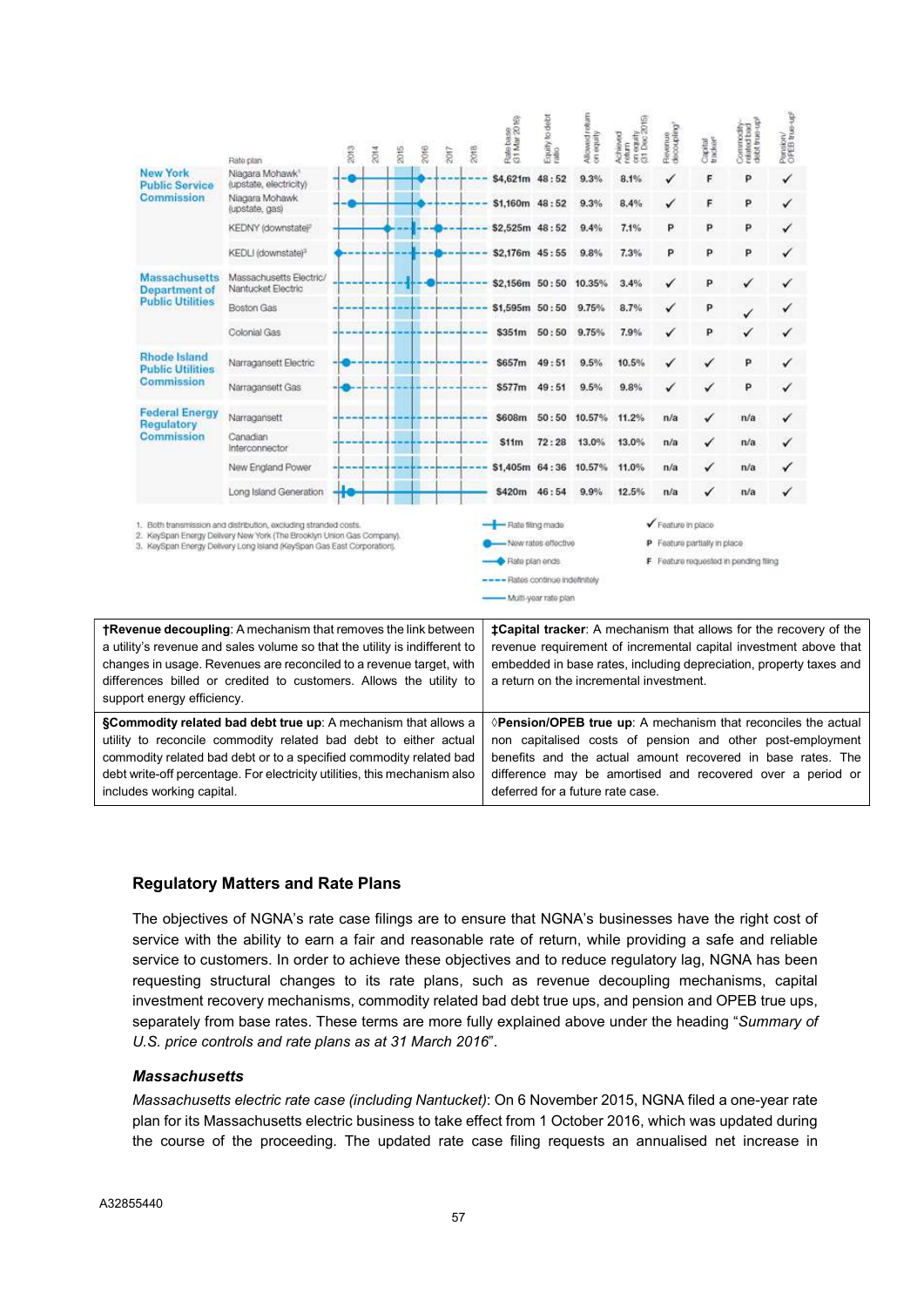distribution revenue of approximately \$130 million. The filing included a request to increase annual capital investment subject to the capital investment recovery mechanism from \$170 million to \$285 million, and to include property tax recovery on incremental capital placed in service. The filing also requested an increase in annual base rate funding of the storm fund mechanism from \$4.3 million to \$14 million, and a 14-month extension of the incremental funding to address the storm fund's deficit, created by weather events occurring through February 2015. The filing was based on a ROE of 10.5 per cent. and a capital structure of 52 per cent. equity and 48 per cent. debt. On 30 September 2016 the MADPU issued a rate order for MECO which supplies utility service to approximately 1.3 million of NGNA's New England electricity distribution customers. The order provided that the new distribution rates for MECO will increase for the first time since 2010 and became effective 1 October 2016. The key elements of the order are as follows:

- allowed ROE of 9.9 per cent. on a 50.7 per cent. equity capital structure;
- revenue increase of \$101m, which compares to NGNA's original petition seeking \$130m (after adjustments to the original request of \$143m to reflect lower cost of debt and updated information);
- estimated that the allowed ROE will result in an approximate 7 per cent. bill increase for residential customers;
- updated rate base to include all previously unremunerated investments;
- annual capex investment recovery mechanism increased to \$249 million from \$170 million;
- annual storm fund contribution increased to \$10.5 million from \$4 million:
- amortisation and recovery of protected accounts receivable >360 days (\$40.6 million to be collected over five years); and
- allows for collection of property taxes on capital investments.

Massachusetts Gas Businesses (including Boston and Colonial) – NGNA's Massachusetts gas business is currently operating under rates that became effective in November 2010. In 2015, National Grid agreed to increase its level of investment in leak prone pipe up to \$219 million, allowing the business to earn a return on an increased investment. In the calendar year 2015 NGNA's Massachusetts gas business earned a return on equity of 8.4 per cent.. National Grid plans to file a full rate case for Massachusetts Gas in 2017. For more detailed information regarding Boston and Colonial's current rate plans see the section above entitled "Summary of U.S. price controls and rate plans as at 31 March 2016".

Capital investment programmes – Electricity and Gas: Most recently, on the electric side, MADPU allowed approximately \$12 million into rates effective from 1 March 2015, related to \$170 million of plant investments made in 2013. The cap on the annual capital investment recovery mechanism for the electricity business was increased from \$170 million to \$249 million, effective from 1 October 2016 per the MADPU rate order described above. With respect to the Massachusetts gas business, legislation in Massachusetts grants NGNA greater ability to cost-effectively accelerate the replacement of leak prone pipe by receiving concurrent cost recovery for eligible capital investments. On 30 October 2015, NGNA filed the second plan of its 20-year programme to replace leak prone pipe. On 29 April 2016, MADPU approved NGNA's proposal to place an additional \$28.9 million into rates effective from 1 May 2016, related to \$219 million of anticipated investments in 2016 under this programme. On 29 April 2016, NGNA filed the reconciliation of its 2015 investments, which included a proposal to credit \$3.31 million to customers in rates effective 1 November 2016. On 31 October 2016, the MADPU issued an order approving the proposal. Additionally, NGNA continues to recover costs associated with its pre-existing leak prone pipe replacement programme outside of base rates until the next rate case, including the submittal of a proposal to recover an additional \$4.1 million of incremental revenue requirement associated with eligible capital investments made in 2015 effective from 1 November 2016.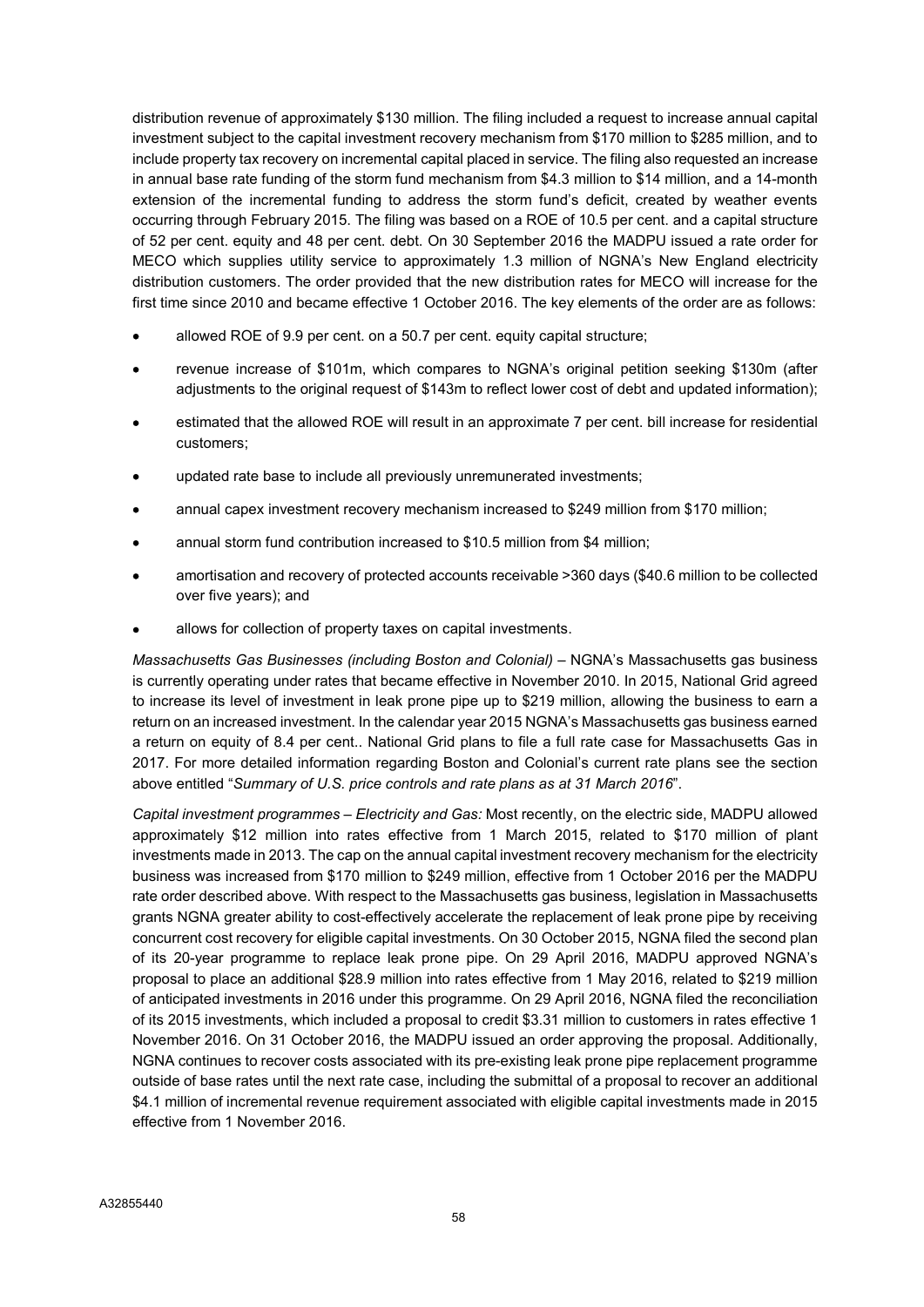Service quality: MADPU issued its final order and service quality quidelines for all gas and electricity companies on 22 December 2014. The order shifted the goal of the service quality guidelines from preventing the deterioration of performance to improved service quality and made changes to the current service quality structure, including removing financial offsets to penalties, setting state-wide benchmarks and changing the calculation of benchmarks and penalties. On 18 December 2015, MADPU issued an order and revised guidelines in response to a motion for clarification and reconsideration. The new guidelines were effective as of 1 January 2016, and allow the use of company-specific data rather than state-wide data to calculate benchmarks, and made other metric calculation changes.

### New York

NGNA's Upstate New York Utility rate plan and 2015 petition to use deferred credits to fund capital expenditures: The original term of NMPC's three-year rate plan for the upstate New York electricity and gas businesses was effective from 1 April 2015 through 31 March 2016. The rate plan provided for an increase in the electricity delivery revenue requirement of \$28.3 million for rate year three. For the gas operations, the three-year rate plan provides an increase of \$ 6.3 million in rate year three. With the threeyear rate plan for NMPC's electricity and gas businesses expiring on 31 March 2016, NMPC filed a petition in December 2015 with the NYPSC seeking authorization to recover up to \$150 million, consisting of \$124 million and \$26 million of deferred credits associated with its electricity and gas operations, respectively, to fund its proposed two year \$1.4 billion capital spending programme for NMPC's businesses in fiscal years 2017 and 2018. The petition proposed that the capital expenditures be fully funded by existing regulatory deferrals and proposed no increase in customer rates. The petition also proposed a two-year extension of the existing rate plan, which expired in March 2016, through to March 2018. On 19 May 2016, the NYPSC granted approval of the capital investment petition, approving a two-year capital programme worth approximately \$1.3 billion and funding of the incremental portion of that investment through the use of \$140 million in regulatory liabilities (i.e. deferrals) due to customers over 24 months and extending the rate plan through to March 2018.

NGNA's Downstate New York Utilities rate plan filings – KEDNY and KEDLI: The original rate case filings by KEDNY and KEDLI in January 2016 were for a one-year rate plan. However, two additional years of data were also submitted to facilitate a multi-year settlement. The original filings were based on a ROE of 9.94 per cent. (plus 50 basis points for a stay-out premium for a multi-year rate plan) and a 48 per cent. equity ratio. In September 2016, KEDNY and KEDLI filed a Joint Proposal (the "Joint Proposal") with the NYPSC that would, if approved, provide a three-year rate plan for the downstate New York gas companies, effective January 1, 2017. The Joint Proposal includes revenue increases over each of the three years of the rate plan, an allowed 9 per cent. ROE for both companies, a 48 per cent. equity ratio and a significant capital programme of \$3 billion in total. The key elements of the Joint Proposal include:

- KEDNY revenues under the Joint Proposal would increase by \$272 million in 2017 which compares to NGNA's initial request of \$331 million, after including \$86 million of Site Investigation and Remediation ("SIR") and other pass-through costs. For 2018 and 2019, incremental year-onyear revenue increases would be \$41 million and \$49 million, respectively.
- KEDLI revenues under the Joint Proposal would increase by \$112 million in 2017 which compares to NGNA's initial request of \$180 million, after including \$38 million of SIR and other pass-through costs. For 2018 and 2019, incremental year-on-year revenue increases would be \$20 million and \$27 million, respectively.

The final decision from the NYPSC is expected in late 2016 with new rates effective January 2017. In addition to the revenue increases, the rate case filings include funding for 380 new positions and maintains tracker and true-up mechanisms for property taxes, commodity-related bad debt, and pension/OPEBs, reconciling mechanisms, for city/state construction-related costs and SIR recovery surcharge/tracker mechanisms, a gas safety and reliability surcharge to recover the costs of incremental leak prone pipe ("LPP") replacement and leak repairs, and incentive opportunities. The customer bill increases, however,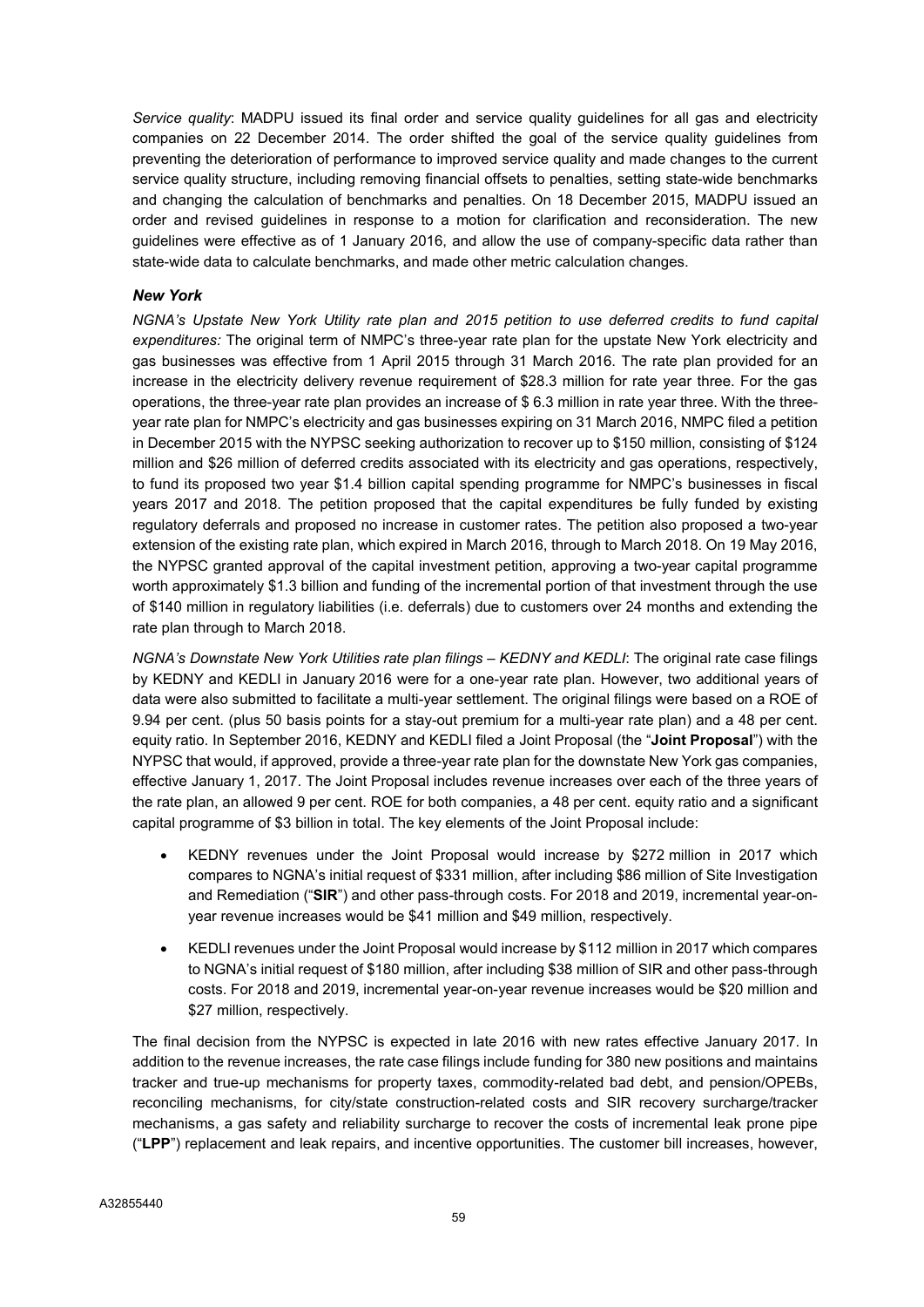will be more evenly phased across the three years, with a smaller increase in the first year and higher increases in the subsequent two years. In addition, under the Joint Proposal, a significant capital programme is expected to be invested over the three-year period, totalling \$3 billion fully funded across 3 years. This comprises \$1.9 billion in KEDNY and \$1.1 billion in KEDLI to modernise gas infrastructure and enhance safety and reliability with accelerated LPP replacement.

# Rhode Island

Rhode Island FY2017 electricity and gas infrastructure, safety, and reliability ("ISR") plans: State law provides NGNA's Rhode Island gas and electricity operating divisions within RIPUC (the "Division") with rate mechanisms that allow for recovery of capital investment, including a return, and certain expenses outside base rate proceedings through the submission of annual ISR plans.

The RIPUC approved a settlement agreement among the Division, the Department of the Navy, and Narragansett which provided for an increase in electric base distribution revenue of \$21.5 million and an increase in gas base distribution revenue of \$11.3 million based on a 9.5 per cent. allowed return on equity and a common equity ratio of approximately 49.1 per cent., effective 1 February 2013. The settlement also included reinstatement of base rate recovery of storm fund contributions and implementation of a Pension Adjustment Mechanism for pension and PBOP expenses for the electric business identical to the mechanism in place for the gas business.

RIPUC approved the fiscal year 2017 ISR plans on 25 February 2016. The electricity ISR plan encompasses an \$83.4 million spending programme for capital investment and \$10 million for operating and maintenance expenses for vegetation management and inspection and maintenance. The gas ISR plan encompasses \$86.05 million for capital investment and incremental operation and maintenance expense for the hiring and training of additional personnel to support increases in leak-prone pipe replacement.

### **FERC**

NGNA's FERC-regulated transmission companies use formula rates (instead of rate cases) to set rates annually to recover their cost of service. Through the use of annual true-ups, formula rates recover the Group's actual costs incurred and the allowed ROE based on the actual transmission rate base each year. NGNA must make annual formula rate filings documenting the revenue requirement, which customers can review and challenge.

Complaint on New England transmission allowed ROE: In September 2011, December 2012 and July 2014 complaints were filed with the FERC against certain transmission owners, including NGNA's New England electricity transmission business, to lower the base ROE from the FERC approved rate of 11.14 per cent. In orders addressing the September 2011 complaint issued in June 2014, October 2014 and March 2015, FERC set the base ROE for the first complaint's 15 month historical refund period and for a prospective period beginning in October 2014 at 10.57 per cent. In these orders, FERC also found that the total or maximum ROE for the Group's New England transmission business, including various ROE incentive adders authorised by FERC, cannot exceed 11.74 per cent. during these periods. FERC had hearings on the December 2012 and July 2014 New England ROE complaints in late June 2015, with non-binding preliminary findings due by the end of 2015. A FERC order acting on these preliminary findings is not expected until the end of 2016. In April and May 2015 a number of parties, including the NGNA, appealed FERC's orders on the first complaint to US federal court. A US federal court decision on these appeals is expected no earlier than late 2016.

On 22 March 2016, a FERC administrative law judge issued a decision with non-binding preliminary findings in the second and third complaint cases, setting the prospective base ROE at 10.9 per cent., with a maximum ROE of 12.19 per cent.. A FERC order acting on these preliminary findings is not expected until the end of 2016 or early 2017.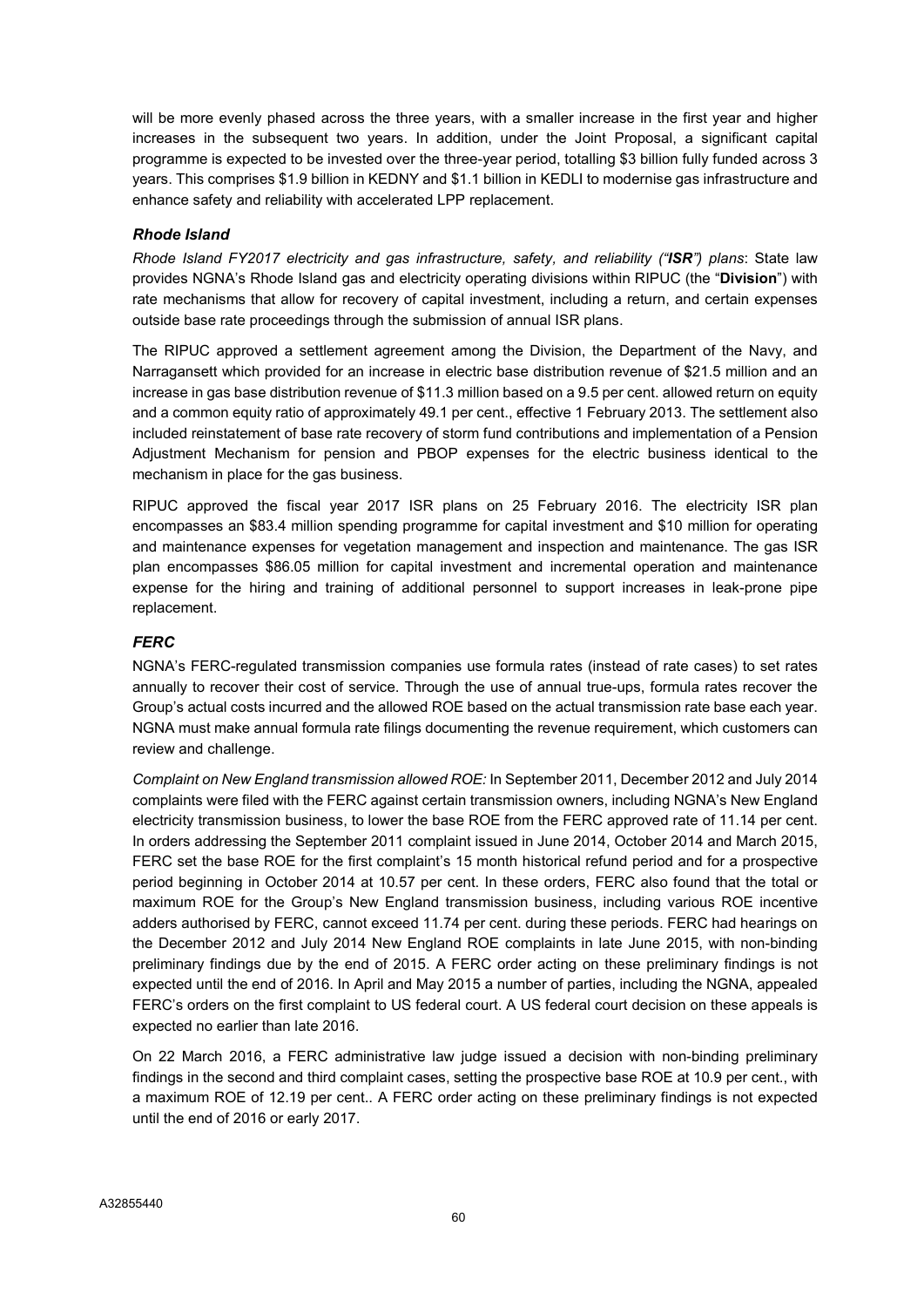On 29 April 2016, a fourth complaint was filed against the NGNA's New England electricity transmission businesses seeking to reduce their base ROE and maximum ROE to 8.61 per cent. and 11.24 per cent. respectively. Resolution by FERC of this latest complaint may take two years or longer.

New York Transco: On 14 November 2014, the four New York investor-owned utilities ("IOUs"), including Niagara Mohawk Power Corporation, formed NY Transco LLC ("NY Transco"), a New York company whose sole business will be to plan, develop, construct and own major new high voltage electricity transmission projects across New York State. In early December 2014, the four IOUs and NY Transco filed on behalf of NY Transco an application with FERC to establish a formula rate, rate incentives and cost allocation for a portfolio of five new transmission projects with a combined estimated total cost of over U.S.\$1.7 billion. A number of entities intervened in the docket and challenged various aspects of the application. In April 2015, FERC approved certain elements of the filing (including some rate incentives), rejected others, and set the remainder for hearing and settlement. In November 2015, New York Transco reached a negotiated settlement on formula rate issues for the first three transmission projects under construction with an estimated cost of approximately \$230 million. The settlement included a ROE of 10 per cent. inclusive of 0.50 per cent. incentives. FERC approved the settlement without modification on 17 March 2016. The three initial transmission projects were placed into service and ownership transferred to NY Transco in May 2016. National Grid's ownership interest in New York Transco is 28 per cent..

National Grid LNG LLC: On 1 April 2016, NGNA filed an application seeking FERC approval of a planned \$180 million liquefaction facility at the Providence, Rhode Island, LNG plant, with a FERC decision expected by April 2017. The expected in-service date is early 2019. Rates for the new liquefaction service will be cost-based formula rates charged to customers who opt to take liquefaction service.

# Regulatory Audits

Under the various state and federal laws, the regulators are permitted to conduct routine audits of various aspects of public utility's activities. NGNA is subject to these operational audits on a regular basis including the following audit proceedings for its utility subsidiaries:

# **Massachusetts**

Storm fund recovery: The Massachusetts electricity business collects \$4.3 million in base rates, increased to \$10.5 million effective 1 October 2016 under the new rate order more fully described above, to credit towards a storm fund devoted to fund major storm restoration efforts. The severity and frequency of storms in Massachusetts between February 2010 and February 2016 resulted in approximately \$252 million of incremental storm-related costs as of 31 March 2016. On 3 May 2013, MADPU allowed NGNA to begin collecting \$40 million annually for three years or \$120 million (i.e., the Storm Fund Replenishment Factor ("SFRF")) and an additional \$7.6 million annually from 1 July 2014, towards the replenishment of the storm fund, subject to a review of the prudency of the underlying costs. MADPU twice extended the SFRF while the prudency review of the approximately \$213 million in costs related to sixteen storms occurring between February 2010 and March 2013 was ongoing. On 30 September 2016, MADPU issued its order relative to NGNA's Massachusetts electricity business' request to recover the approximately \$213 million in costs. In its order, MADPU disallowed approximately \$5 million of the \$213 million of requested costs primarily on the basis of unclear and/or insufficient documentation. To address the remaining deficit, as part of the MA Electric Rate Case Filing, NGNA's Massachusetts electricity business proposed a further extension of the approximately \$47 million in total SFRF recoveries to August 2019, or fourteen months beyond the June 2018 date proposed and approved in the 2010-2013 storm cost proceeding. This request was approved in the rate case order on 30 September 2016, subject to a review of the prudency of the remaining underlying costs.

Storm management audit: MADPU's December 2012 order regarding NGNA's performance during Tropical Storm Irene and the October 2011 snowstorm required it to undergo an independent audit regarding its storm management. MADPU adopted the auditor's 30 recommendations, which included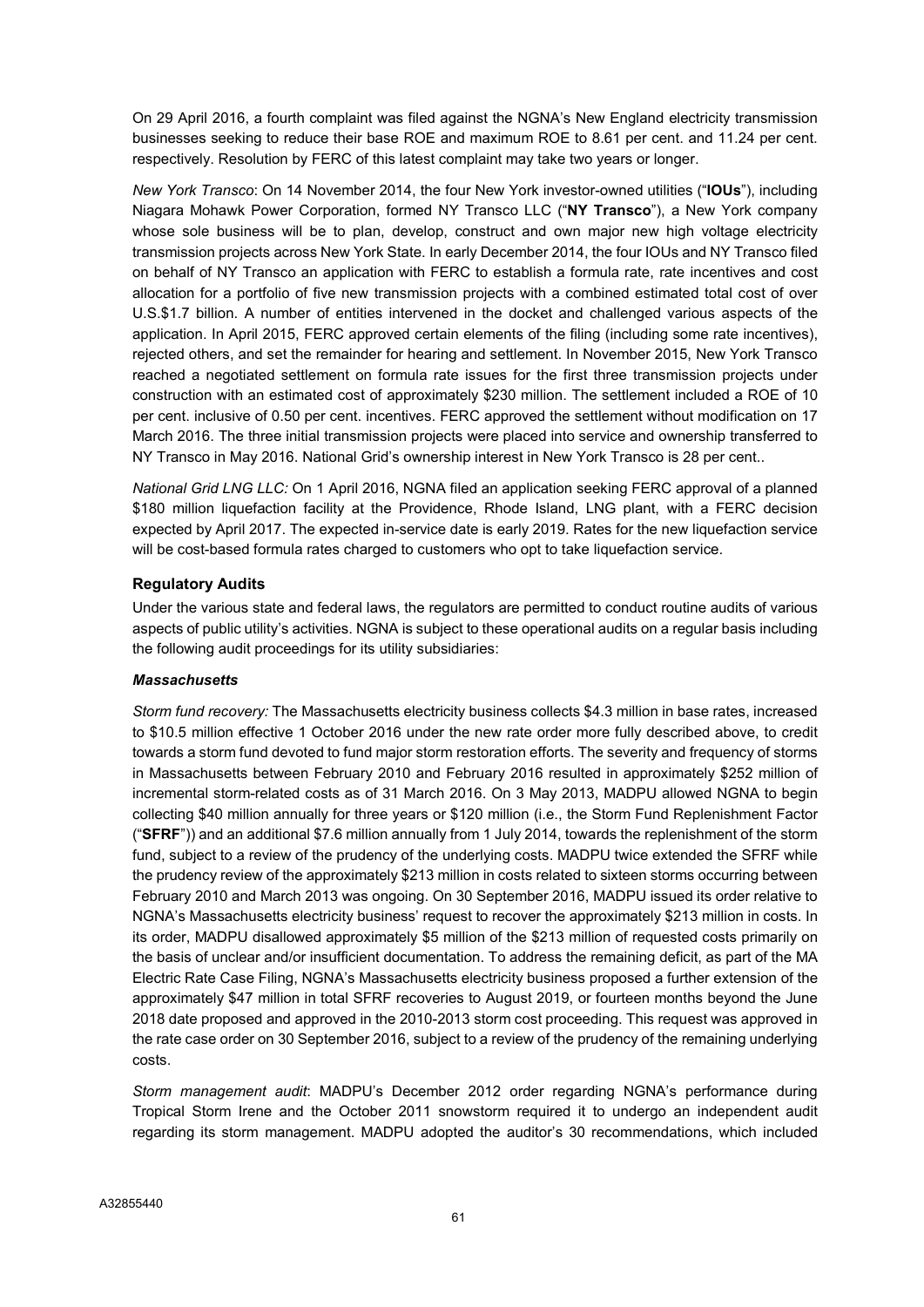items such as improving emergency response training and tracking of training, designating additional personnel for storm roles, and considering the expanded use of technology and communication tools. NGNA has already implemented 28 of the 30 recommendations and is in the process of implementing the remaining two recommendations.

2009 Capital Investment Audit: The MADPU approved a rate de-coupling mechanism ("RDM") (i.e. capital investments) arising from the 2009 distribution rate case filed by NGNA's MECO. The MADPU, as requested by the state attorney general's office, opened a proceeding in March 2011 for an independent audit of MECO's 2009 capital investments which, in part, formed the MECO RDM rate adjustment. On 21 August 2014 MECO submitted a revised work plan and final contract for the audit to the MADPU. The MADPU will issue a final order, after an applicable comment period, which will determine next steps for the audit which is currently underway. MECO cannot predict the outcome of this proceeding. The auditor issued its final audit report on 5 August 2015, certifying that the capex filing and supporting documentation demonstrated that the costs requested for recovery were supported by source documents and were properly allocable to the MECO. On 28 February 2016, the MADPU issued an order generally accepting the auditor's audit report and certification and directing the MECO to implement a series of recommendations. MECO has completed the first recommendation and is currently on track to implement the remaining recommendations by January 2017.

### New York

2013 New York Gas Management Audit: In October 2014, the NYPSC issued a report on the results of the comprehensive management and operations audit of the Group's gas operations, along with the Group's three other New York gas distribution utilities. New York law requires periodic management audits of all utilities at least once every five years. NGNA last underwent a management audit in 2009 when the NYPSC audited the electricity business. The final report was provided to the NYPSC and was released to NGNA on 2 October 2014. The audit report found that NGNA's operations performed well in providing reliable gas service and noted strength in operations, network planning, project management, work management, load forecasting, supply procurement and customer systems support. The audit report offered 31 recommendations aimed at promoting improvement in the performance of the Group's New York gas businesses, including recommendations around strengthening of the Group's U.S. jurisdictional operating model, enhancing the service level agreements between the operating companies and supporting functions and corporate governance. In November 2014, NGNA's New York gas businesses filed joint audit implementation plans addressing each of the audit recommendations. On 14 May 2015, the NYPSC issued an order accepting without modifications the joint implementation plans and directing NGNA's New York gas businesses to execute the plans. The Group is currently working to implement the recommendations in a manner that will deliver the greatest value to its gas customers.

Operations Audit: In August 2013, the NYPSC initiated an operational audit to review the accuracy of the customer service, electric reliability and gas safety data reported by the investor-owned electric and gas utilities operating in New York, including NGNA's other New York-regulated businesses. On 19 December 2013, the NYPSC selected Overland Consulting to conduct the audit, which commenced in February 2014. On 20 April 2016, the NYPSC released Overland's audit report publicly and adopted the majority of recommendations in the report. The audit report found that NGNA, in general, is meeting its obligations to supply self-reported data. The report contains recommendations to improve internal controls and allow for greater consistency in reporting among the New York utilities. The recommendations do not affect current rate case performance targets or mechanisms and may be considered for potential implementation in future rate plans. NGNA filed its plan to implement the audit recommendations with the NYPSC on 19 May 2016. On 26 May 2016, the NYPSC issued a Notice Seeking Comments on the draft customer service recommendations that were not addressed in the previous order. NGNA filed comments on the draft recommendations on 20 July 2016.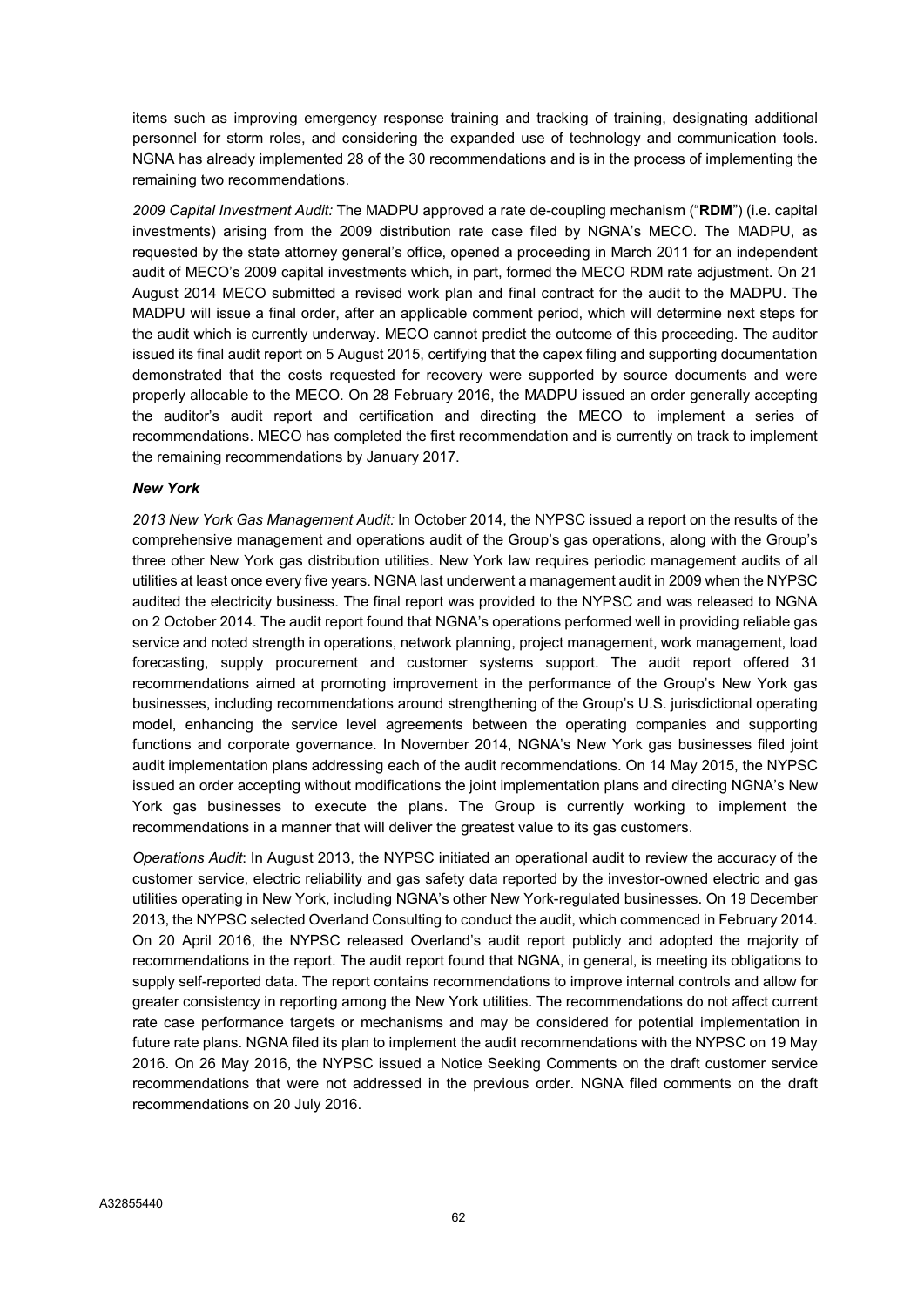Staffing Audit: In January 2014, the NYPSC initiated an operational audit to review internal staffing levels and the use of contractors for the core utility functions of the investor owned electric and gas utilities operating in New York, including NGNA's other New York-regulated businesses. The focus of the audit is on electricity and gas operations and network strategy functions, and includes a review of staffing levels, resource planning, work management, overtime levels, contractor use and succession planning. The final report is expected to be issued in December 2016.

### **FERC**

FERC financial audit of National Grid USA and affiliates; On 24 November 2015, FERC commenced a financial audit of National Grid USA, including its service companies and other affiliates, which covers the period from 1 January 2013 to the present. The audit will evaluate compliance with the FERC's accounting, record keeping and reporting requirements as well as interactions among the service companies and affiliated operating companies. Based on past audits, NGNA expects the audit to last about 18 months.

### Regulatory Initiatives and Programmes

### **Massachusetts**

Grid modernisation: MADPU is increasingly focused on improving service and reliability to customers, with a focus on greater choice for customers and integrating distributed energy resources. In response to a 2014 regulatory requirement, NGNA filed a Massachusetts electricity grid modernisation plan on 19 August 2015 that proposed multiple investment options that would further MADPU's goals of reducing the effect of outages, optimising demand, integrating distributed resources, and improving workforce and asset management. The grid modernisation plan represents a new capital investment opportunity for NGNA. NGNA presented a range of investment options for MADPU to consider, with investment levels over five years ranging from \$239 million to \$793 million. MADPU established criteria that, if met, would allow the capital costs from the plan to be recovered through a separate capital recovery mechanism. MADPU initiated its review of NGNA's plan in April 2016 which review is currently ongoing and evidentiary hearings are scheduled for May 2017.

Solar investment legislation: Legislation enacted in April 2016 extended NGNA's ability to construct, own and operate a total of up to 35 MW of solar facilities within its electricity service territory if the facilities are constructed by 30 June 2016. On 28 June 2014, MADPU approved NGNA's proposal for up to 20 MW of solar facilities, in addition to the 4.6 MW of solar generation that it already owns and operates under the same legislation. MADPU also pre-approved an amount not to exceed \$97.6 million for ownership costs, lease expenses and property tax expenses associated with the solar facilities. NGNA has entered into contracts with developers to deliver constructed solar generation facilities by 2015, and has petitioned MADPU for cost recovery in 2016 as the solar facilities have become operational. To help meet the Commonwealth of Massachusetts' clean energy goals of attaining 20 per cent. of the state's electricity through renewables by 2020, NGNA is developing solar generation through multiple phases. Phase 1 consisted of 5MW across 5 sites and was completed in 2011. Phase 2, which is underway, will add 16 MW and is scheduled to be completed in 2016. National Grid has proposed a third programme to add a further 14 MW of capacity. If approved, NGNA plans to purchase the fully constructed solar arrays during 2017.

### New York

Reforming the Energy Vision (" $REV$ "): In April 2014, the NYPSC instituted the REV proceeding, which considers options for a new regulatory and operational model for electricity utilities that includes a greater emphasis on incorporating distributed energy resources ("DER") via market mechanisms. The NYPSC envisions a new role for utilities as distributed system platform ("DSP") providers who create markets for DER and more fully integrate DER in distribution system operations and planning. The REV proceeding's objectives include: enhanced customer energy choices and control; improved electricity system efficiency, reliability, and resiliency; and cleaner more diverse electricity generation. In February 2015, the NYPSC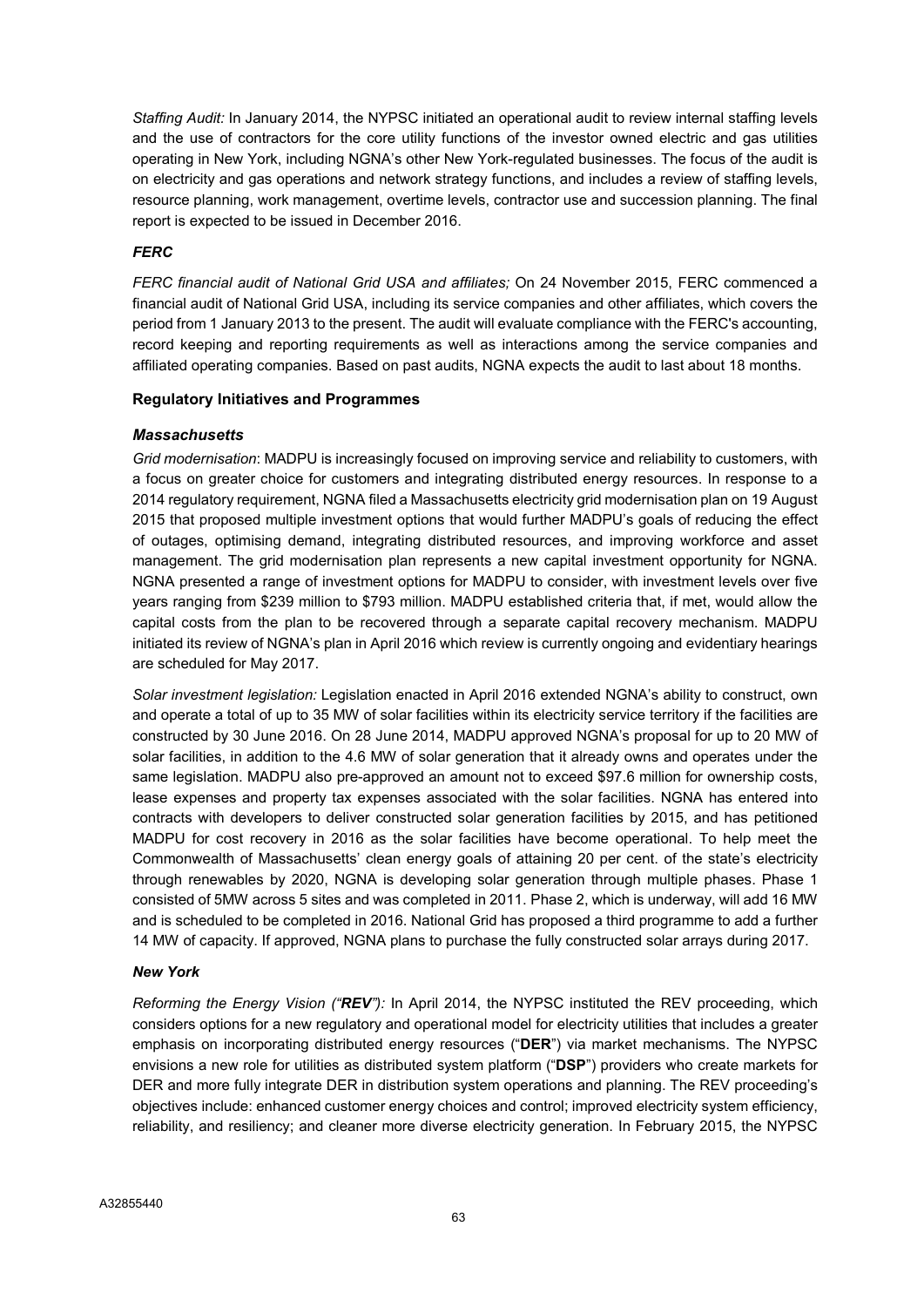issued an order addressing various technical, policy, and market design issues. NYPSC is expected to issue an order in 2016 to address rate-making issues under REV, including opportunities for outcomebased shareholder incentive mechanisms, market-based earnings, changes to rate design, DER compensation and the rate-making process. NGNA's first five-year distributed system implementation plan was filed in July 2016 and identifies incremental investments in utility infrastructure necessary for implementation of the DSP role and greater DER integration.

# Rhode Island

Rhode Island Renewable Energy Growth Programme ("RE Growth Programme"): In June 2014, the Rhode Island legislature enacted legislation pursuant to the Rhode Island General Laws under the Clean Energy Jobs Programme known as the RE Growth Programme to facilitate and promote installation of distributed renewable energy generation. The RE Growth Programme is available to eligible renewable distributed generation ("DG") projects, and enables customers to sell their generation output under longterm tariffs at fixed prices. In November 2014, NGNA filed with RIPUC a proposal to implement the RE Growth Programme, which replaces the DG standard contracts programme and will create a long-term feed-in-tariff-based ("FIT") programme to support a total of 160 MW of renewable distributed generation projects over a five-year period. The tariff payments for the RE Growth programme projects are governed by the ceiling prices, which are set by the RI Distributed Generation Board and approved by the RIPUC. Large projects are selected through competitive solicitations, and smaller projects are selected through applications on a first-come-first-served basis. The current programme provides payments to renewable energy projects under long-term tariffs for terms of 15 or 20 years. RIPUC approved the new programme on 31 March 2015. Under Rhode Island law, NGNA can recover the incremental costs associated with the programme and is entitled to earn incentives equal to 1.75 per cent. of the gross payments made under the FIT.

Rhode Island Long-Term Contracting Standard: State law requires NGNA to annually solicit for up to 90 MW of long-term contracting capacity from newly developed, renewable energy resources. On 3 August 2015, NGNA filed a Power Purchase Agreement ("PPA") with the RIPUC for the purchase of renewable energy from Copenhagen Wind, LLC. The PPA has a purchase price of \$78.75 per MWh, escalating by 2 per cent. per year for a term of 15 years. NGNA selected the Copenhagen Wind Farm Project, a 79.9 MW nameplate capacity land-based wind project located in Denmark, NY, in its fourth competitive solicitation for long-term contracts for newly developed renewable energy projects. The project is projected to reach commercial operation by 31 December 2017. The RIPUC approved the PPA by written order on 6 November 2015. Approval of the PPA enables the Group to satisfy the minimum long-term contracting capacity requirement. Once the project achieves commercial operation, NGNA will be entitled under Rhode Island law to receive financial remuneration equal to 2.75 per cent. of the actual annual contract payments.

Changing distribution system and modernisation of rates - On 3 March 2016, RIPUC opened a docket to investigate the modernisation of rates in light of the changing electric distribution system, including the costs and benefits of distributed energy resources. The RIPUC conducted an RFP process to retain a consultant for this docket and selected Raab Associates to facilitate the stakeholder working group process. The consultant, with input from the stakeholder group will develop a final report including a series of recommendations to the RIPUC for its review to inform its decisions in the future. The recommendations adopted by the RIPUC in this docket will affect the interests of the Company and its RI electric customers, as well as other stakeholders, including developers of renewable energy facilities, in future proceedings before the RIPUC.

# **FERC**

FERC Order 1000: Issued in 2011, Order 1000 was FERC's major policy order intended to foster regional and inter-regional transmission planning, address transmission needs driven by public policy requirements and increase competition in the electric transmission industry. In 2014 and 2015, FERC issued orders on filings made by the New York and New England system operators (i.e. ISOs) to comply with Order 1000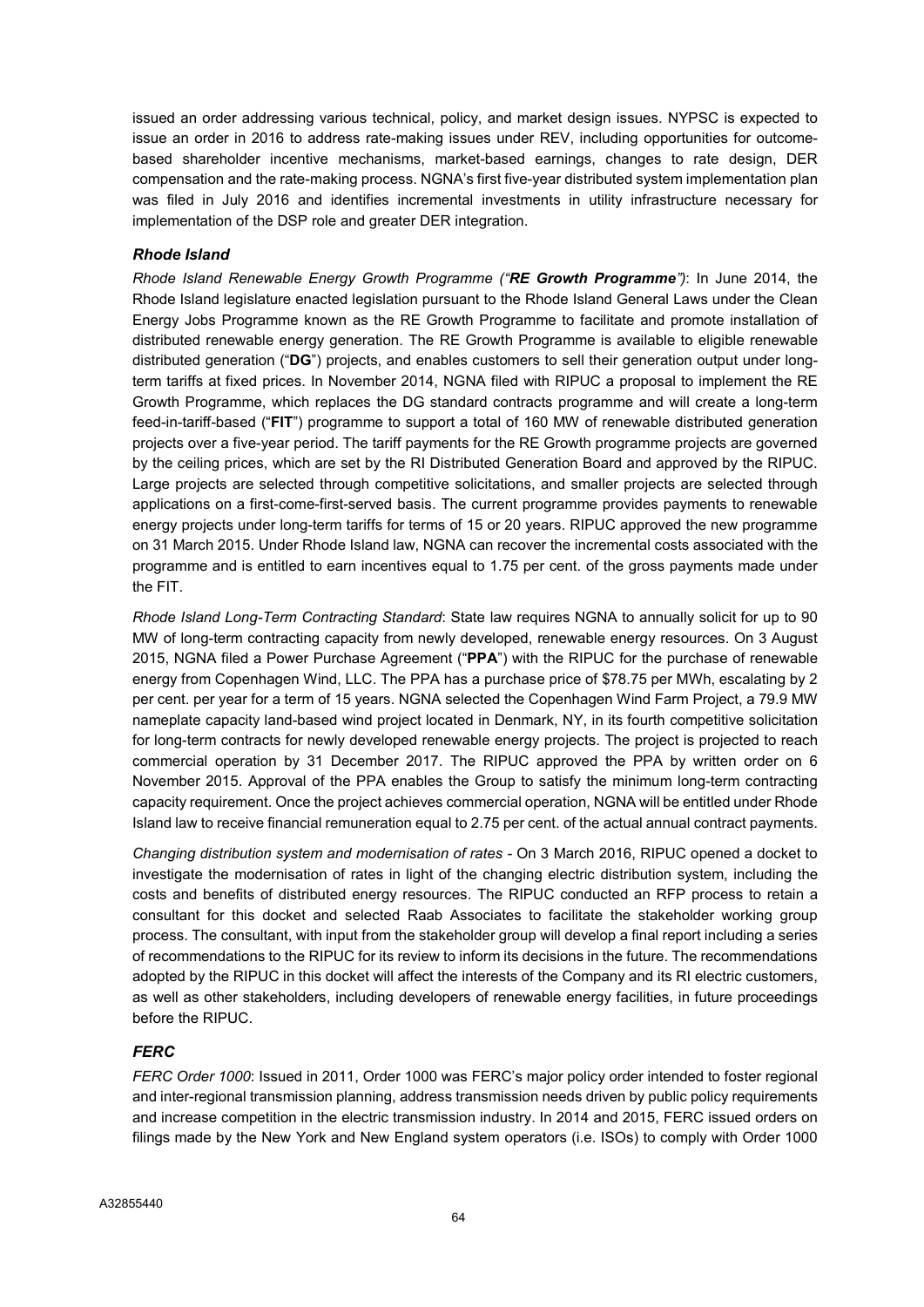and continue to implement a package of reforms addressing transmission planning and cost allocation. A federal court upheld key provisions of Order 1000 against legal challenges in an August 2014 decision. Policies to comply with Order 1000 have been in effect in New York since January 2014 and became effective in New England in May 2015. The competitive transmission planning processes instituted under Order 1000 have opened NGNA's service territory to competition from non-incumbent transmission developers and also created opportunities for NGNA to compete for transmission projects outside of NGNA's current geographic footprint.

In the first applications of the Order 1000 planning and competitive solicitation processes in New York or New England, NYPSC has identified two transmission needs in New York driven by public policy goals. The first, in western New York, is intended to relieve congestion and to maximise hydropower and Ontario imports. In December 2015, NGNA submitted two competitive transmission proposals for projects to address the need in western New York. In addition, NYPSC identified a transmission need to allow greater flow of power from upstate to downstate New York. Competitive proposals to meet this transmission need were solicited in February 2016. NGNA submitted a competitive transmission proposal in April 2016, with project selection expected in 2017.

New England gas and electricity interdependency: New England's electricity and gas systems have become increasingly interdependent as the region's reliance on gas-fired electricity generation has grown without commensurate pipeline infrastructure expansion, resulting in severe constraints at certain times of the year. These constraints have restricted gas availability for generation and decreased electricity reliability. They have also resulted in significant increases to spot gas prices for electricity generation, driving significant increases to the region's wholesale and retail electricity costs. To address this challenge, New England's governors have established an initiative envisaging coordinated strategic infrastructure investments focused on expanding the region's energy portfolio. Working with state representatives and NGNA's peer utilities, NGNA's Massachusetts and Rhode Island electricity distribution companies issued a multi-state solicitation for proposals for clean energy and associated transmission infrastructure to increase the ability to deliver low-carbon energy. Proposals were submitted on 28 January 2016, including a proposal comprised of the Vermont Green Line being developed by Anbaric and National Grid paired with renewable energy generation, which was not ultimately selected.

A multi-year effort in coordination with representatives from several states, other regional utilities, interstate gas pipelines, state regulators and FERC led to a filing in January 2016 in Massachusetts by NGNA's electricity distribution companies for approval of precedent agreements to enter into gas interstate pipeline and storage capacity contracts with the Access Northeast pipeline project sponsored by Spectra Energy. However, on 17 August 2016, the Massachusetts Supreme Judicial Court held that (1) the MADPU does not have the authority under current Massachusetts law to approve electric distribution company contracts for gas pipeline capacity, and (2) approving such contracts would violate Massachusetts' 1997 Restructuring Act. The MADPU granted NGNA's subsequent motion to withdraw its filing, without prejudice, which would allow NGNA to re-file a similar proposal if the law should change.

In June 2016, NGNA submitted a proposal to the RIPUC for a pipeline solution to address natural gas constraints in New England that included a contract with Access Northeast ("ANE") gas pipeline project. RIPUC began a review of that proposal. On 22 August, Conservation Law Foundation ("CLF") filed a motion to dismiss the filing and to close the docket based on the Massachusetts Supreme Judicial Court's decision. At its 29 September Open Meeting, the RIPUC voted unanimously (2-0) to deny CLF's motion to dismiss without prejudice, stay the proceeding and order National Grid to file a progress report by 13 January 2017 on the status of the ANE in Massachusetts and the other New England states. On 28 November, CLF filed a motion to reopen the docket and reconsider its motion to dismiss based on New Hampshire's and Connecticut's decision not to proceed with the project. The deadline to respond to CLF's motion is 8 December.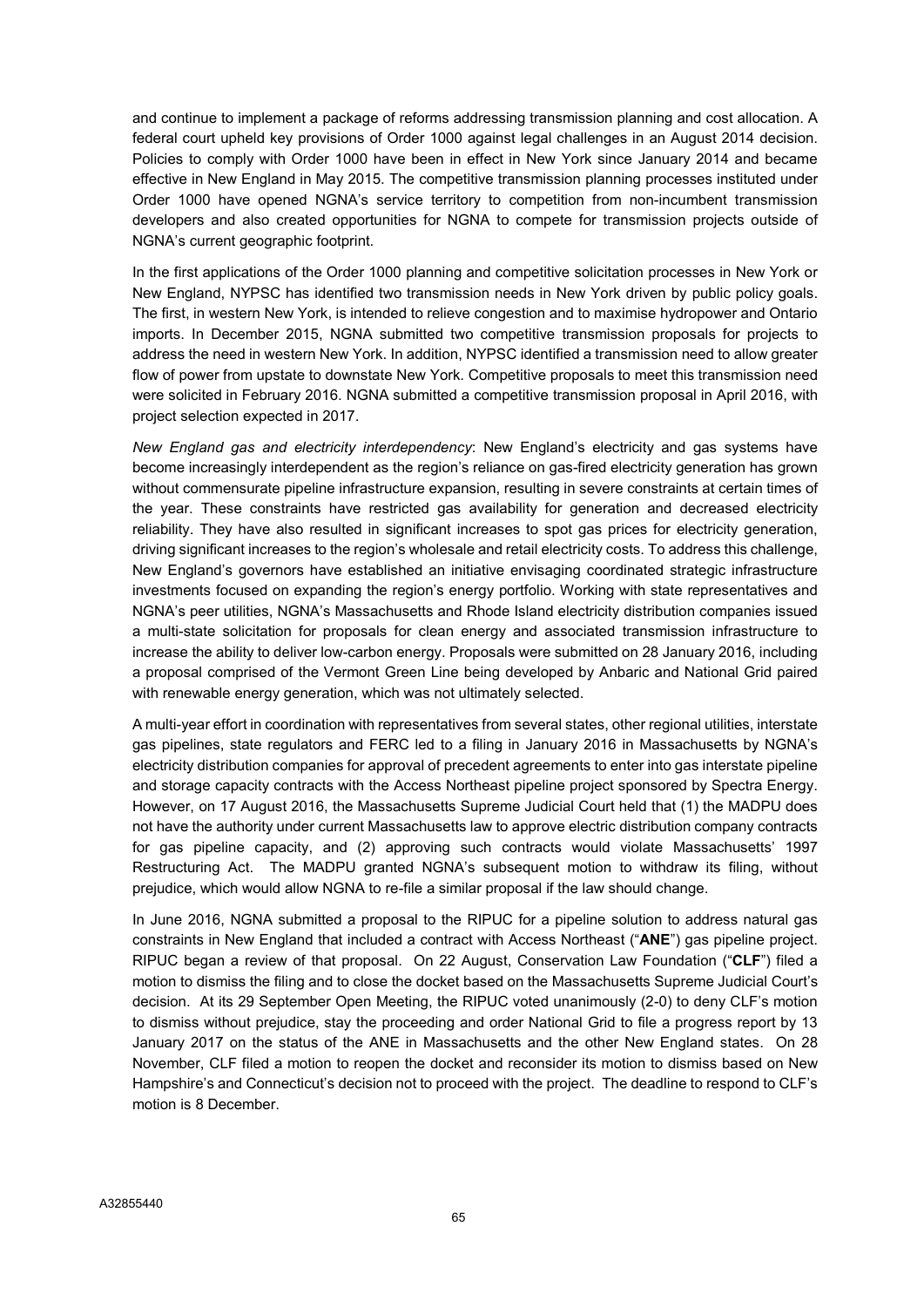If approved, NGNA's Rhode Island electricity distribution companies will secure incremental pipeline capacity to release to electricity generators that will both improve electricity reliability and lower electricity costs for customers. NGNA is a co-developer, with a 20 per cent. stake, of the Access Northeast project.

Formula rate transparency 206 proceeding: On 28 December 2015, FERC initiated a proceeding against NEP (NGNA's electricity transmission subsidiary in New England) and other New England transmission owners under Section 206 of the Federal Power Act. FERC found that the tariff governing electricity transmission service in New England lacks adequate transparency and challenge procedures with regard to the formula rates through which NEP recovers its costs and that the formula rates appear to lack sufficient detail regarding certain costs recovered. The parties are currently involved in settlement negotiations to develop formula rate protocols and to address FERC's concerns about specific elements of the formula rate.

### Recent Developments

### Material Weakness – Internal controls

During November and December 2012, the Group launched a U.S. foundation programme relating to the development and implementation of a new enterprise resources planning system. The new system replaced two legacy systems and supports business process for finance, human resources, supply chain and certain elements of the Group's operational systems such as fleet and inventory management for all of the Group. In the implementation of this programme, the Group experienced operational difficulties and other system conversion challenges that affected payroll processing and resulted in delays in the Group's financial reporting.

During the process of preparing and issuing NGNA's financial statements as of and for the year ended 31 March 2013, NGNA's management identified a material weakness in internal controls over financial reporting. Additionally, further material weaknesses were identified as of and for the year ended 31 March 2014 relating to Plant, Revenue and Regulatory Asset/Liability Accounting. The material weaknesses remained in place as of and for the years ended 31 March 2015 and 31 March 2016 and remain in place as of the date of this Prospectus. In addition, these material weaknesses resulted in errors in our financial statements which contributed to the restatement of prior period financial statements discussed in note 2 to NGNA's audited financial statements as of 31 March 2016 and 31 March 2015 and for the years then ended. Although management has implemented a comprehensive programme to address the issues raised and strengthen internal control over NGNA's financial reporting, there is no guarantee that such programme will be effective. Environmental Regulation.

The ongoing operations and historical activities of NGNA's public utility subsidiaries are subject to various federal, state and local environmental laws and regulations. NGNA's subsidiaries' businesses generate some hazardous and potentially hazardous waste and by-products. Under federal and state laws, potential liability for the historical contamination of property may be imposed on responsible parties jointly and severally, without fault, even if the activities were lawful when they occurred.

The federal Environmental Protection Agency ("EPA"), various state environmental protection agencies like the New York State Department of Environmental Conservation, the Massachusetts Department of Environmental Protection, as well as private entities have alleged that certain of NGNA's subsidiaries are a potentially responsible party under state or federal law for a number of sites at which hazardous waste is alleged to have been released. NGNA's public utility subsidiaries are generally responsible for on-site liabilities, and in some cases off-site liabilities, associated with the environmental condition of their current and former assets, regardless of when the liabilities arose and whether they were known or unknown. The most significant liabilities relate to former MGP facilities. As required by the EPA, or an applicable state environmental protection agency, those MGP sites and certain other properties are currently being investigated and remediated, as necessary. Some of NGNA s utility subsidiaries have rate plans generally allowing for recovery of the costs of investigation and remediation of MGP sites.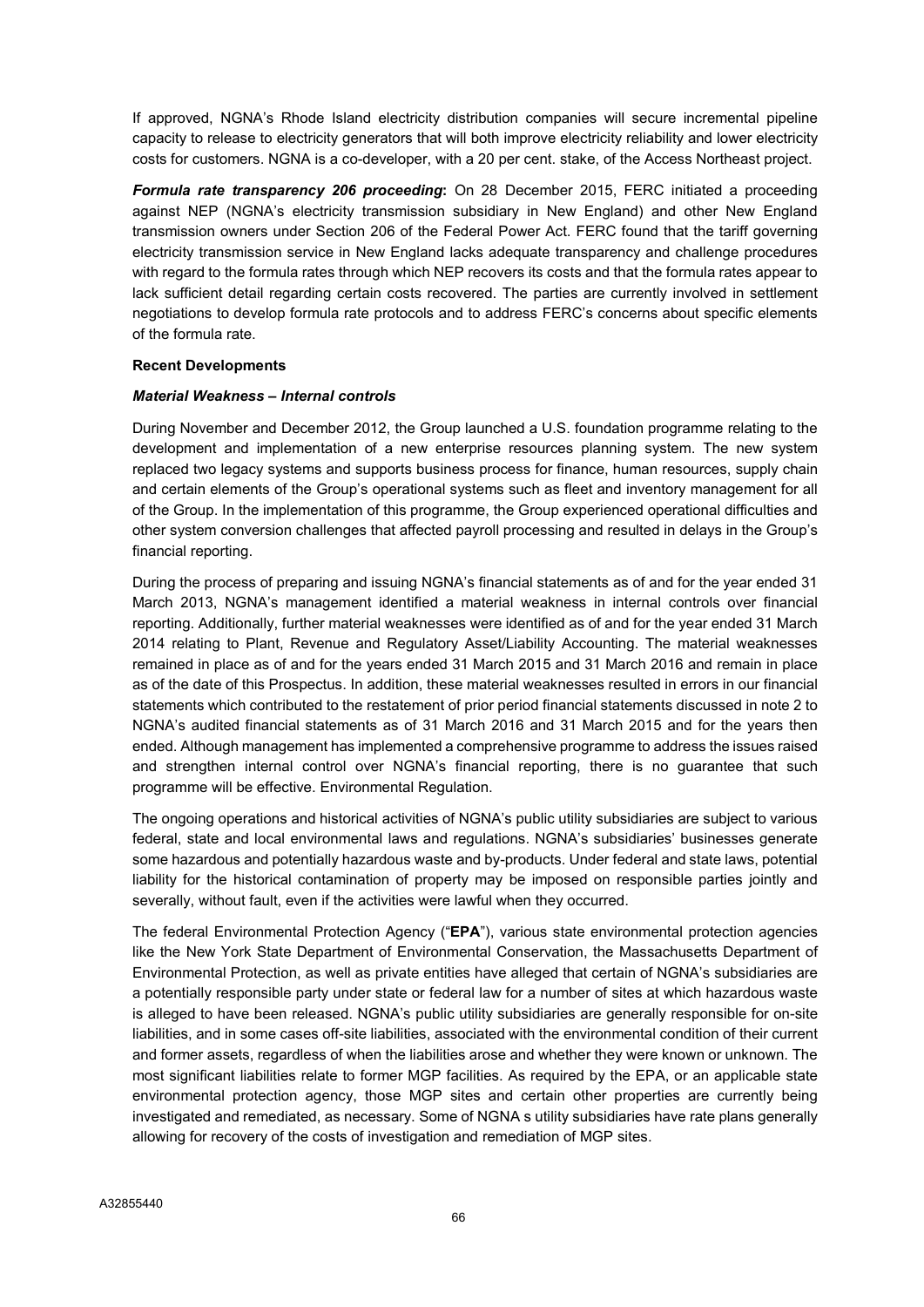NGNA believes that the ongoing operations of the subsidiaries, and their approach to addressing conditions at historical sites, are in substantial compliance with all applicable environmental laws and that the obligations imposed on it because of the environmental laws will not have a material impact on its results of operations or financial position because environmental expenditures prudently incurred by NGNA and its subsidiaries are generally recoverable from its customers through a rate recovery mechanism.

## Litigation

Through the ordinary course of operations, NGNA and its subsidiaries are party to various litigation, claims and investigations. NGNA does not expect the ultimate resolution of any of these proceedings to have a material adverse effect on NGNA's or the Group's results of operations, cash flows or financial position.

# Board of Directors

The Directors of NGNA and their principal activities outside NGNA, are as follows:

| Name                 | Title           | <b>Principal activities outside</b><br><b>NGNA</b>                                  | <b>Business Address</b>                                      |
|----------------------|-----------------|-------------------------------------------------------------------------------------|--------------------------------------------------------------|
| Ronald Macklin       | <b>Director</b> | Senior Vice President U.S.<br>General Counsel, and Director of<br>National Grid USA | 40 Sylvan Road<br>Waltham, MA 02451,<br><b>United States</b> |
| Margaret M.<br>Smyth | Director        | Chief Financial Officer of NGUSA                                                    | 40 Sylvan Road<br>Waltham, MA 02451,<br><b>United States</b> |
| Chris<br>McConnachie | Director        | New York Controller of the various<br>New York Group subsidiaries                   | 40 Sylvan Road<br>Waltham, MA 02451.<br><b>United States</b> |

There are no potential conflicts of interest between the duties to National Grid North America Inc. of each of the Directors listed above and his or her private interests or other duties.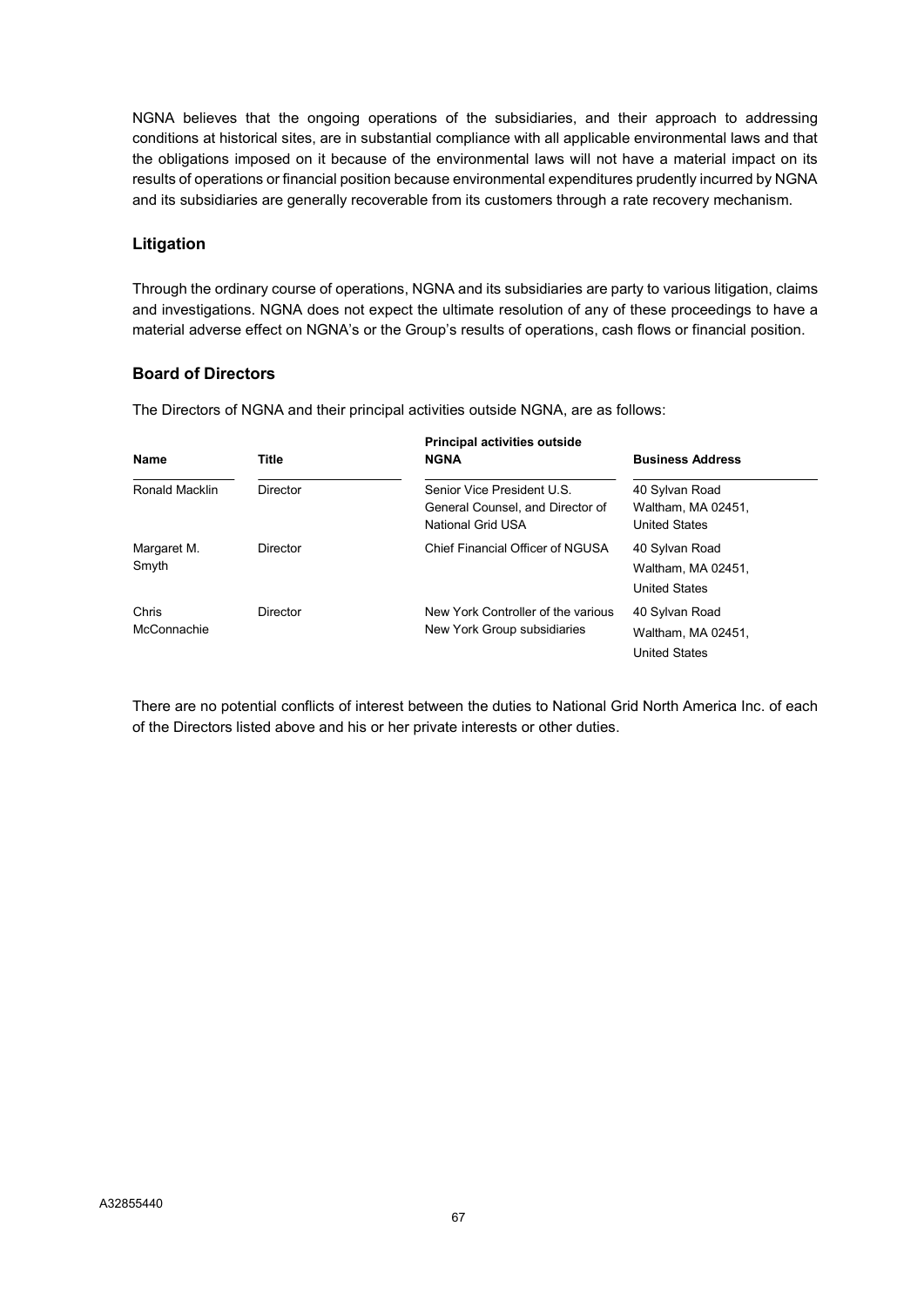## TAXATION

#### United States Taxation

The following is a summary of certain U.S. federal tax considerations that may be relevant to a holder who is a beneficial owner of Instruments and is a non-resident alien individual, a non-U.S. corporation, or any other person, other than an entity treated as a partnership for U.S. federal income tax purposes or a partner therein, that is not subject to U.S. federal income tax on a net income basis in respect of such Instruments (any such person, a "United States Alien"). If an entity treated as a partnership for U.S. federal income tax purposes holds Instruments, the tax treatment of a partner therein will generally depend on the status of the partner and the activities of the partnership. Prospective purchasers that are entities treated as partnerships for U.S. federal income tax purposes should consult their tax advisers concerning the U.S. federal income tax consequences applicable to them and their partners. This summary is based on the tax laws of the United States, including the Internal Revenue Code of 1986, as amended (the "Code"), its legislative history, existing and proposed regulations thereunder, published rulings and court decisions, all as of the date hereof and all subject to change at any time, possibly with retroactive effect. This summary does not cover all aspects of U.S. federal taxation that may be relevant to the acquisition, ownership or disposition of Instruments by particular United States Alien investors and does not address state, local non-U.S. or other tax laws.

This summary addresses only Instruments that will be treated as debt for U.S. federal tax purposes and does not address Instruments with special features such as a maturity of 30 years or more.

THE SUMMARY OF U.S. FEDERAL INCOME AND ESTATE TAX SET FORTH BELOW IS INCLUDED FOR GENERAL INFORMATION ONLY. ALL PROSPECTIVE PURCHASERS ARE URGED TO CONSULT THEIR OWN TAX ADVISERS AS TO THE PARTICULAR TAX CONSEQUENCES TO THEM OF OWNING INSTRUMENTS, INCLUDING THE APPLICABILITY AND EFFECT OF STATE, LOCAL, NON-U.S. AND OTHER TAX LAWS AND POSSIBLE CHANGES IN TAX LAW.

Under current U.S. federal income and estate tax law, and subject to the discussion of backup withholding and information reporting and FATCA withholding in the following sections:

- (a) Payments of principal, original issue discount ("OID"), and interest by the Issuer or any paying agent to any holder of an Instrument who is a United States Alien will not be subject to U.S. federal withholding tax, provided that, in the case of amounts treated as interest or OID with respect to Instruments with a maturity of more than 183 days, (i) the amount of the payment is not determined by reference to any receipts, sales or other cash flow, income or profits, change in value of any property of, or dividend or similar payment made by, the Issuer or a person related to the Issuer (a "Contingent Payment"), (ii) the holder does not actually or constructively own 10 per cent. or more of the total combined voting power of all classes of stock of the Issuer entitled to vote, (iii) the holder is not for U.S. federal income tax purposes a controlled foreign corporation related to the Issuer through stock ownership, (iv) the holder is not a bank receiving interest described in Section 881(c)(3)(A) of the Code and (v) the beneficial owner provides a properly completed U.S. Internal Revenue Service ("IRS") Form W-8 to the Issuer or its designated agent.
- (b) A United States Alien holder of an Instrument generally will not be subject to U.S. federal income tax on any gain or income realised upon the sale, exchange, retirement or other taxable disposition of an Instrument, provided that (i) the conditions set forth in (a) above are satisfied and (ii) neither the holder, nor a partner, fiduciary, settler or beneficiary of the holder if the holder is an entity treated as a partnership for U.S. federal income tax purposes or an estate or trust, or a person holding a power over an estate or trust administered by a fiduciary holder, is considered as: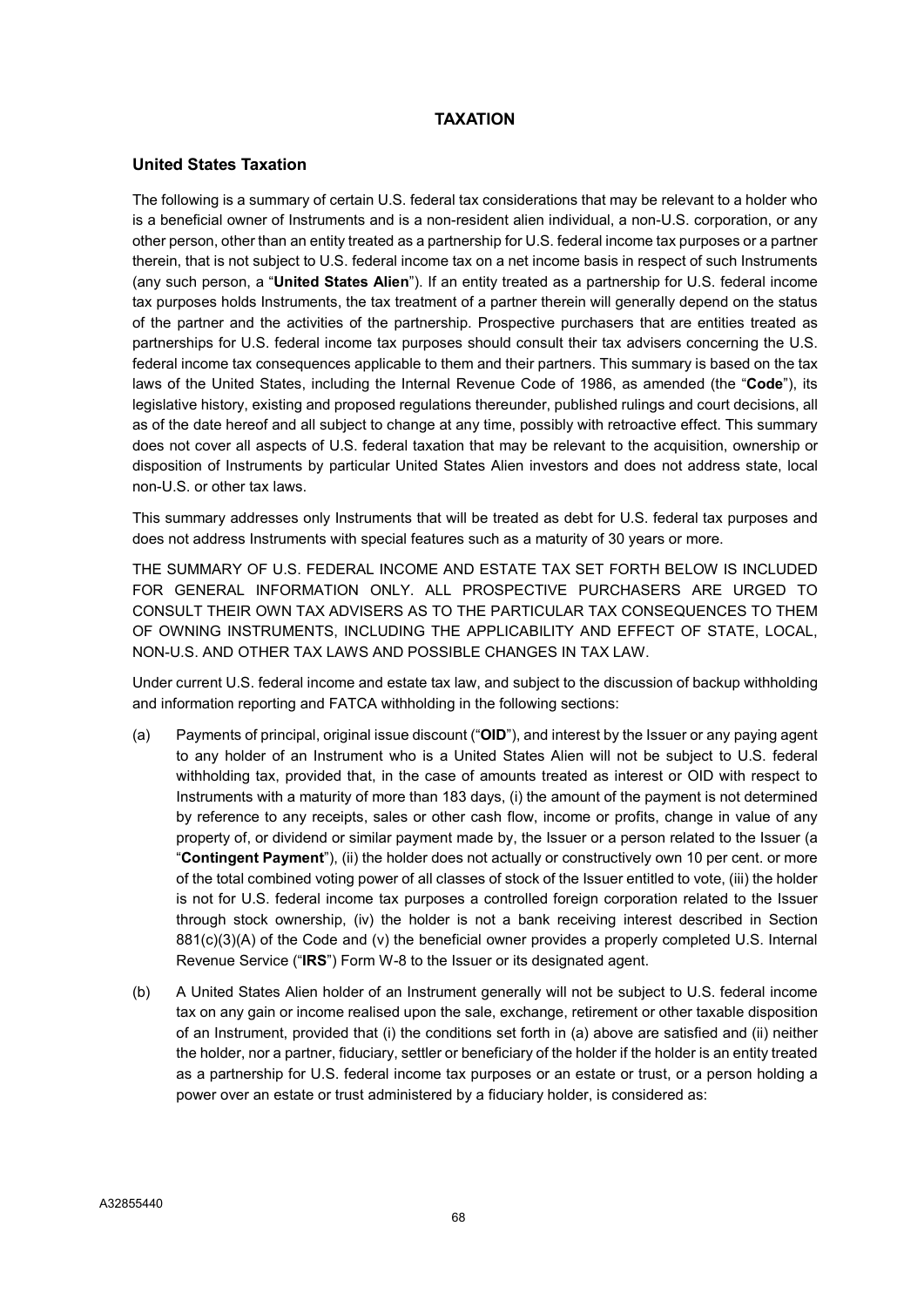- (i) being or having been present or engaged in a trade or business within the United States or having or having had a permanent establishment therein; or
- (ii) having a current or former relationship with the United States, including a relationship as a citizen or resident thereof.
- (c) An Instrument held by an individual who is a United States Alien at the time of death will not be subject to U.S. federal estate tax as a result of the individual's death if (i) at the time of the individual's death payments with respect to the Instrument would not have been effectively connected with a U.S. trade or business of the individual, and (ii) with respect to Instruments with a maturity of more than 183 days, (A) the holder did not own, actually or constructively, 10 per cent. or more of the total combined voting power of all classes of stock of the Issuer entitled to vote, and (B) the Instrument does not provide for any Contingent Payments.

#### Backup Withholding and Information Reporting

Unless the Issuer or the paying agent has actual knowledge or reason to know that the holder or beneficial owner, as the case may be, is a United States person (as defined in the Code), payments of principal, OID, and interest on Instruments made to a United States Alien will not be subject to backup withholding, provided the United States Alien provides the payor with a valid IRS Form W-8, but interest and OID paid on Instruments with a maturity of more than 183 days will be reported to the IRS as required under applicable regulations. Any amounts withheld under the backup withholding rules may be allowed as a credit against the holder's U.S. federal income tax liability, and may entitle the holder to a refund, provided that the required information is furnished to the IRS in a timely manner.

Holders should consult their tax advisers regarding the application of information reporting and backup withholding to their particular situations, the availability of an exemption therefrom, and the procedure for obtaining an exemption, if available.

#### FATCA Withholding

Certain provisions of U.S. law commonly referred to as "FATCA" impose U.S. federal withholding tax at a rate of 30 per cent. on payments of (i) U.S. source interest (including interest paid on the Instruments) and (ii) the gross proceeds from the sale or other disposition of an obligation that produces U.S. source interest (including the sale, exchange, redemption, retirement or other taxable disposition of the Instruments) after 31 December 2018, in each case, to certain non-U.S. entities, either as beneficial owners or as intermediaries, that fail to meet certain certification, reporting, or related requirements. Accordingly, the status and actions of entities through which a holder holds the Instruments will affect whether such withholding is required. Future U.S. Treasury regulations or other guidance may modify these requirements. If an amount were to be deducted or withheld from interest, principal or other payments on the Instruments as a result of FATCA, none of the Issuer, any paying agent or any other person would, pursuant to the Terms and Conditions of the Instruments be required to pay additional amounts as a result of the deduction or withholding. As a result, investors may receive less interest or principal than expected.

# FATCA IS PARTICULARLY COMPLEX AND ITS APPLICATION TO THE ISSUER, THE INSTRUMENTS AND THE HOLDERS IS SUBJECT TO CHANGE. EACH HOLDER OF INSTRUMENTS SHOULD CONSULT ITS OWN TAX ADVISER TO OBTAIN A MORE DETAILED EXPLANATION OF FATCA AND TO LEARN HOW FATCA MIGHT AFFECT EACH HOLDER IN ITS PARTICULAR CIRCUMSTANCE.

#### The Proposed Financial Transactions Tax ("FTT")

On 14 February 2013, the European Commission published a proposal (the "Commission's Proposal") for a Directive for a common FTT in Belgium, Germany, Estonia, Greece, Spain, France, Italy, Austria,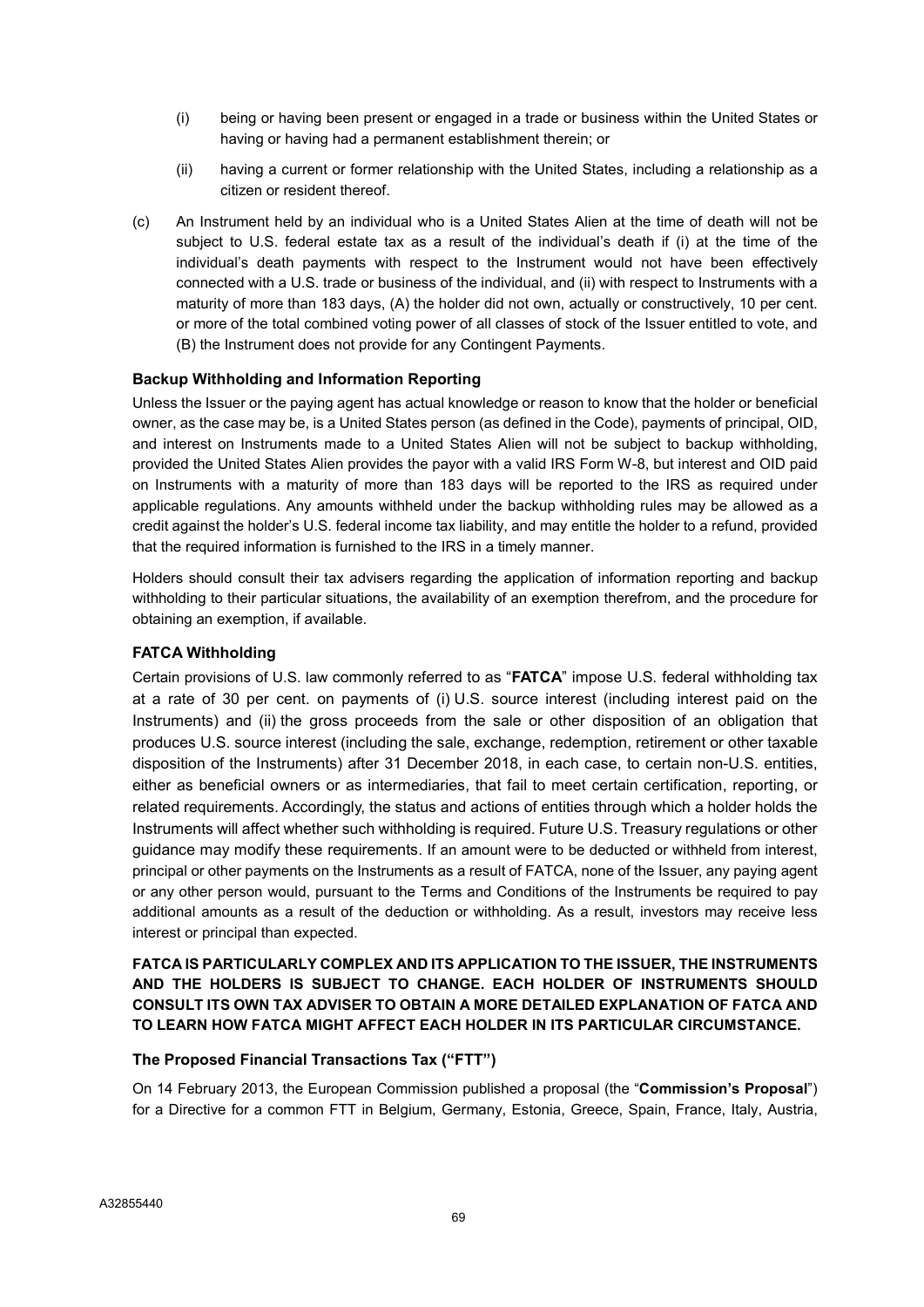Portugal, Slovenia and Slovakia (the "participating Member States"). However, Estonia has since stated that it will not participate.

The Commission's Proposal has very broad scope and could, if introduced, apply to certain dealings in Instruments (including secondary market transactions) in certain circumstances. The issuance and subscription of Instruments and other primary market transactions referred to in Article 5(c) of Regulation (EC) No 1287/2006 should, however, be exempt.

Under the Commission's Proposal, the FTT could apply in certain circumstances to persons both within and outside of the participating Member States. Generally, it would apply to certain dealings in Instruments where at least one party is a financial institution, and at least one party is established in a participating Member State. A financial institution may be, or be deemed to be, "established" in a participating Member State in a broad range of circumstances, including (a) by transacting with a person established in a participating Member State or (b) where the financial instrument which is subject to the dealings is issued in a participating Member State.

However, the proposed FTT remains subject to negotiation between participating Member States. It may therefore be altered prior to any implementation, the timing of which remains unclear. Additional European Union Member States may decide to participate. Prospective holders of Instruments are advised to seek their own professional advice in relation to the FTT.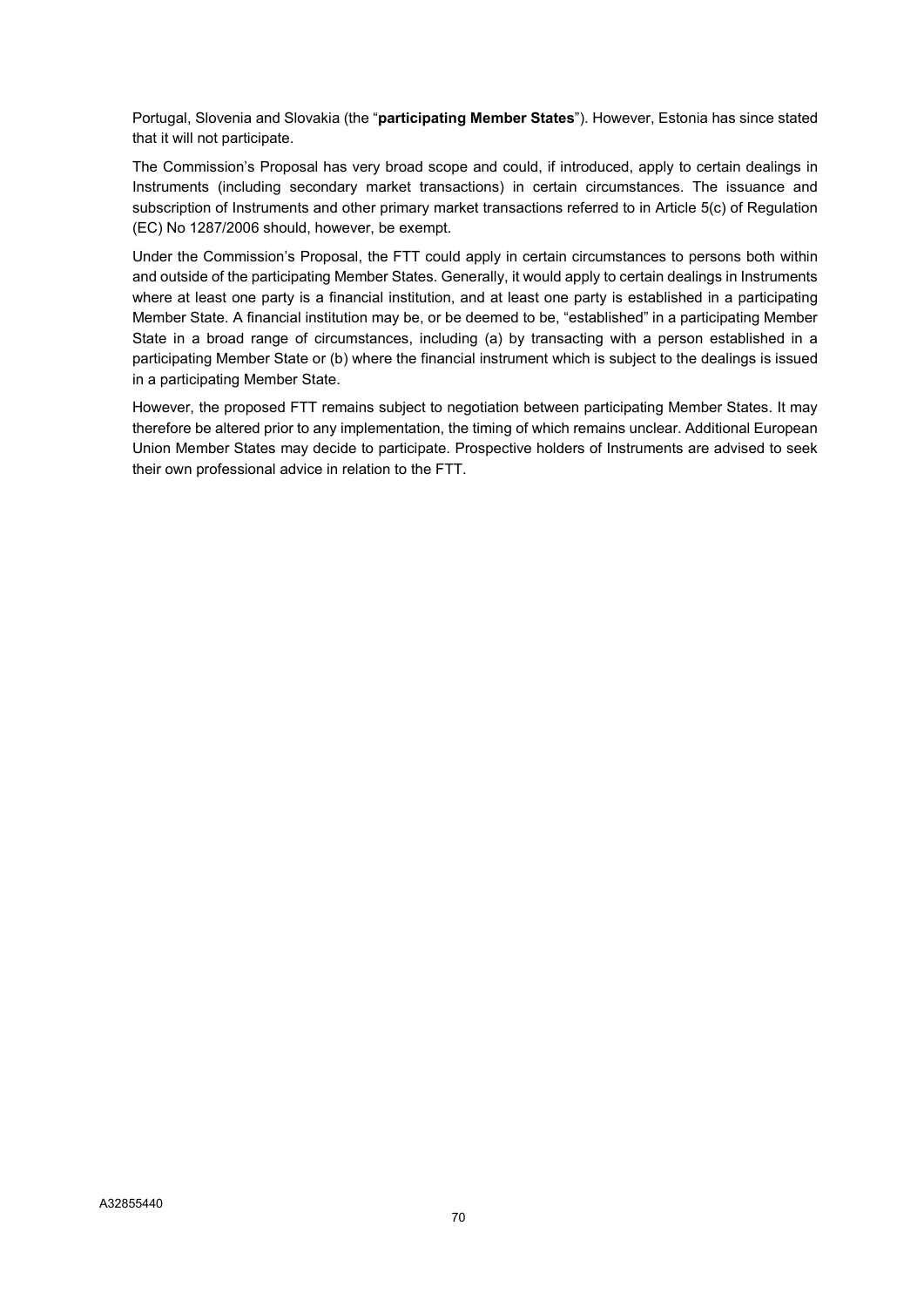# PLAN OF DISTRIBUTION

## Summary of Agreement

Subject to the terms and on the conditions contained in an amended and restated dealer agreement dated 9 December 2016 (as amended or supplemented from time to time), between the Issuer, the Permanent Dealers and the Arranger (the "Dealer Agreement"), the Instruments will be offered on a continuous basis by the Issuer to the Permanent Dealers. However, the Issuer has reserved the right to issue Instruments directly on its own behalf to dealers which are not the Permanent Dealers. The Instruments may also be issued by the Issuer through the Dealers, acting as agents of the Issuer. The Dealer Agreement also provides for Instruments to be issued in syndicated Tranches which are jointly and severally underwritten by two or more Dealers. The Issuer has agreed to indemnify the Dealers against certain liabilities in connection with the offer and sale of the Instruments.

#### Selling Restrictions

#### United States

The Instruments have not been and will not be registered under the Securities Act and may not be offered or sold within the United States or to, or for the account or benefit of, U.S. persons except in certain transactions exempt from the registration requirements of the Securities Act. Terms used in this paragraph have the meanings given to them by Regulation S under the Securities Act.

Each Dealer has represented and agreed and each further Dealer appointed under the Programme will be required to represent and agree that, except as permitted by the Dealer Agreement, it has not offered, sold or delivered and will not offer, sell or deliver the Instruments of any identifiable Tranche, (a) as part of its distribution at any time or (b) otherwise until 40 days after completion of the distribution of such Tranche as determined and certified to the Issuer and the Issuing and Paying Agent by such Dealer, or in the case of Instruments issued on a syndicated basis by each of such Dealers with respect to Instruments of such Tranche purchased by or through it, in which case the Issuer shall request the Issuing and Paying Agent to notify each such Dealer when all such Dealers have so certified, within the United States or to, or for the account or benefit of, U.S. persons and it will have sent to each dealer to which it sells Instruments during the distribution compliance period a confirmation or other notice setting forth the restrictions on offers and sales of the Instruments within the United States or to, or for the account or benefit of, U.S. persons.

In addition, until 40 days after the commencement of the offering of any identifiable Tranche, an offer or sale of Instruments within the United States by any dealer that is not participating in the offering may violate the registration requirements of the Securities Act.

#### Public Offer Selling Restriction under the Prospectus Directive

In relation to each Member State of the European Economic Area which has implemented the Prospectus Directive (each, a "Relevant Member State"), each Dealer has represented, warranted and agreed, and each further Dealer appointed under the Programme will be required to represent, warrant and agree, that with effect from and including the date on which the Prospectus Directive is implemented in that Relevant Member State (the "Relevant Implementation Date") it has not made and will not make an offer of Instruments which are the subject of the offering contemplated by the Prospectus as completed by the Final Terms in relation thereto to the public in that Relevant Member State except that it may, with effect from and including the Relevant Implementation Date, make an offer of Instruments to the public in that Relevant Member State:

(a) at any time to any legal entity which is a qualified investor as defined in the Prospectus Directive;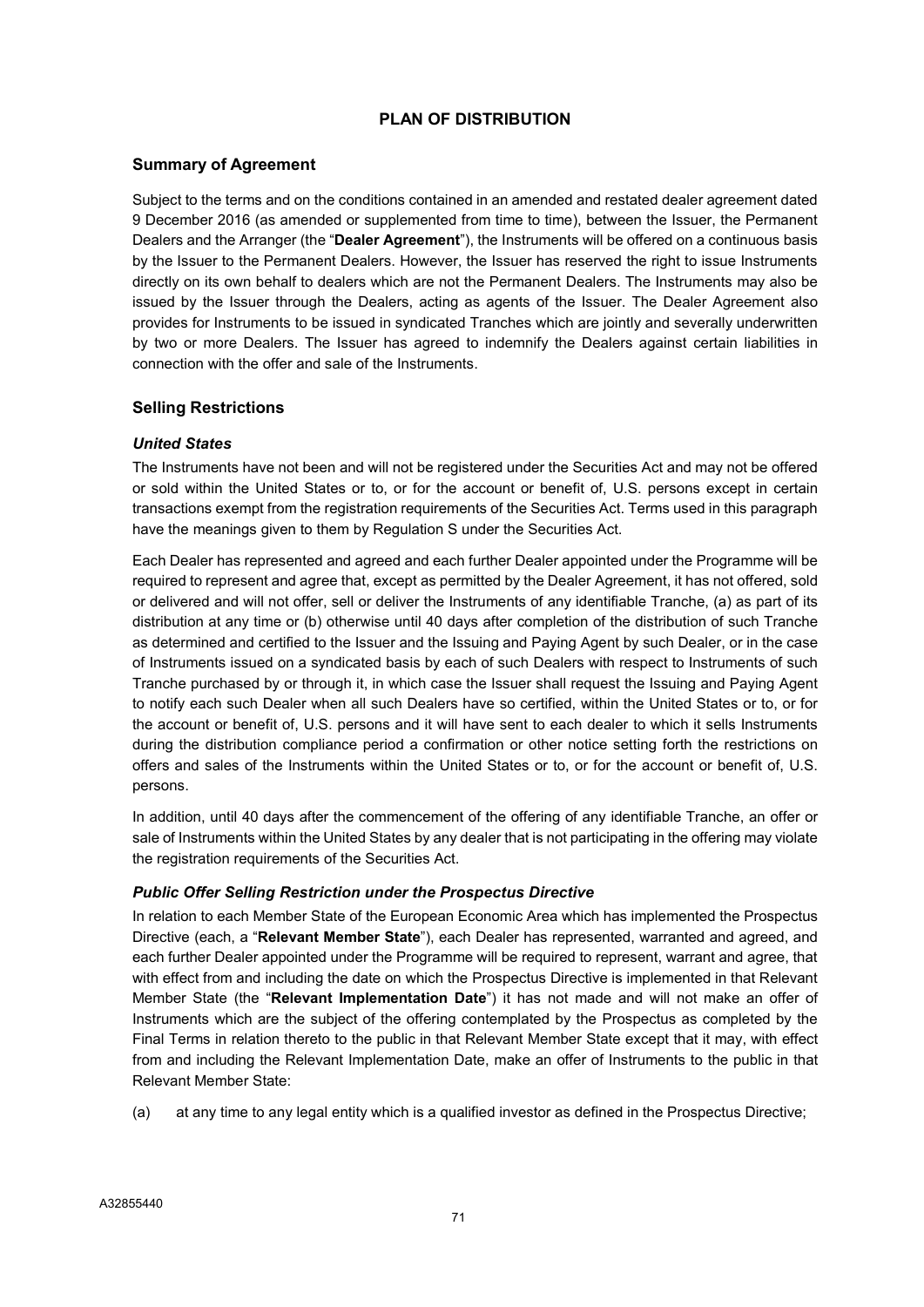- (b) at any time to fewer than 150 natural or legal persons (other than qualified investors as defined in the Prospectus Directive) subject to obtaining the prior consent of the relevant Dealer or Dealers nominated by the Issuer for any such offer; or
- (c) at any time in any other circumstances falling within Article 3(2) of the Prospectus Directive,

provided that no such offer of Instruments referred to in (a) to (c) above shall require the Issuer or any Dealer to publish a prospectus pursuant to Article 3 of the Prospectus Directive or supplement a prospectus pursuant to Article 16 of the Prospectus Directive.

For the purposes of this provision, the expression an "offer of Instruments to the public" in relation to any Instruments in any Relevant Member State means the communication in any form and by any means of sufficient information on the terms of the offer and the Instruments to be offered so as to enable an investor to decide to purchase or subscribe the Instruments, as the same may be varied in that Member State by any measure implementing the Prospectus Directive in that Member State, the expression "Prospectus Directive" means Directive 2003/71/EC (as amended, including by Directive 2010/73/EU), and includes any relevant implementing measure in each Relevant Member State.

#### United Kingdom

Each Dealer has represented, warranted and agreed, and each further Dealer appointed under the Programme will be required to represent, warrant and agree, that:

- (a) in relation to any Instruments which have a maturity of less than one year, (i) it is a person whose ordinary activities involve it in acquiring, holding, managing or disposing of investments (as principal or agent) for the purposes of its business and (ii) it has not offered or sold and will not offer or sell any Instruments other than to persons whose ordinary activities involve them in acquiring, holding, managing or disposing of investments (as principal or as agent) for the purposes of their businesses or who it is reasonable to expect will acquire, hold, manage or dispose of investments (as principal or agent) for the purposes of their businesses where the issue of the Instruments would otherwise constitute a contravention of Section 19 of the FSMA by the Issuer;
- (b) it has only communicated or caused to be communicated and will only communicate or cause to be communicated an invitation or inducement to engage in investment activity (within the meaning of Section 21 of the FSMA) received by it in connection with the issue or sale of any Instruments in circumstances in which Section 21(1) of the FSMA does not apply to the Issuer; and
- (c) it has complied and will comply with all applicable provisions of the FSMA (and all rules and regulations made pursuant to the FSMA) with respect to anything done by it in relation to any Instruments in, from or otherwise involving the United Kingdom.

#### Canada

The Instruments have not been, and will not be, qualified for sale under the securities laws of Canada or any province or territory thereof. Each Dealer has represented and agreed and each further Dealer appointed under the Programme will be required to represent and agree that it has not offered, sold or distributed and will not offer, sell or distribute any Instruments, directly or indirectly, in Canada or to or for the benefit of any resident of Canada, other than in compliance with applicable securities laws. Each Dealer has also represented and agreed and each further Dealer appointed under the Programme will be required to represent and agree that it has not and will not distribute or deliver this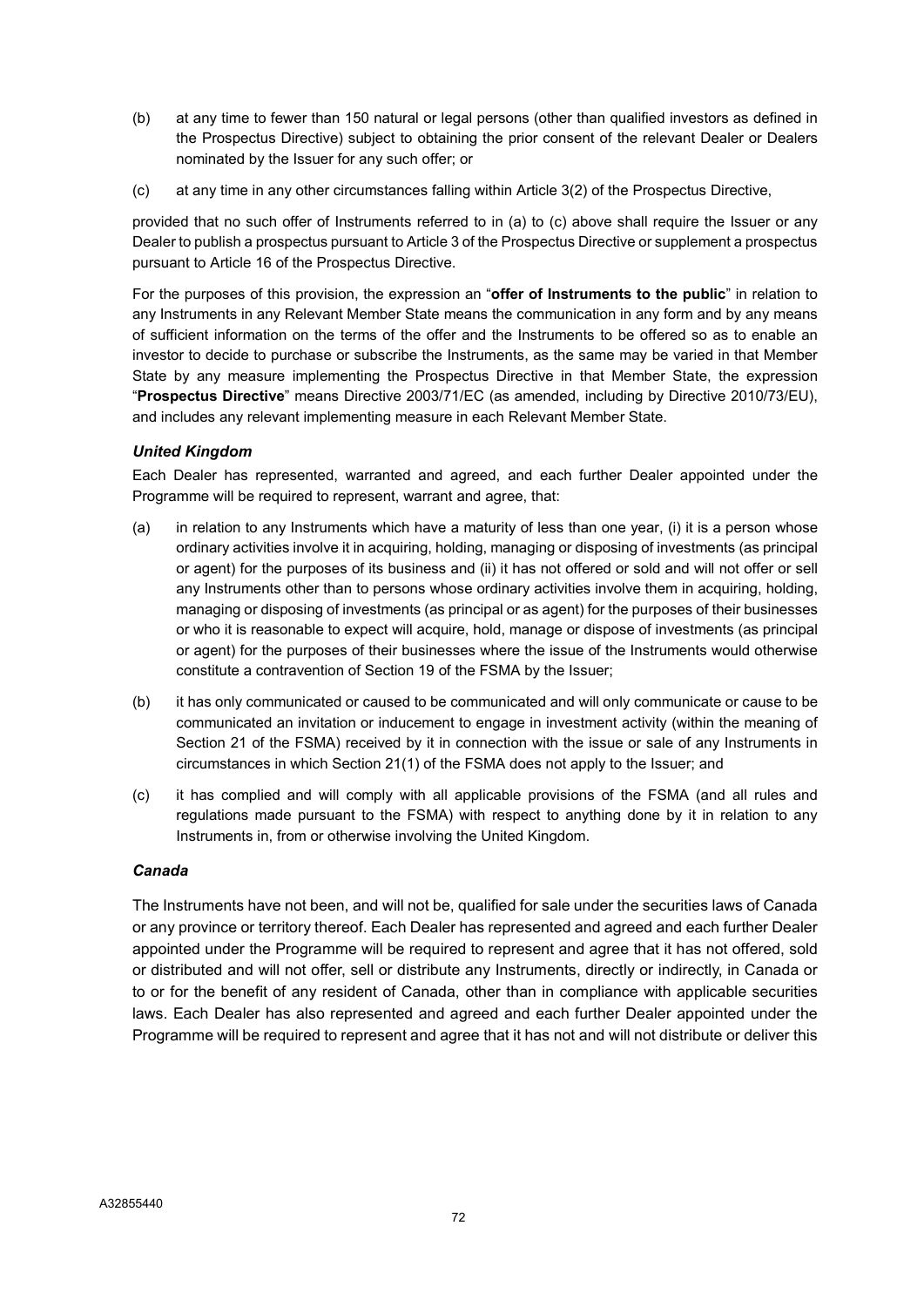Base Prospectus, or any other offering material in connection with any offering of Instruments, in Canada other than in compliance with applicable securities laws.

#### Japan

The Instruments have not been and will not be registered under the Financial Instruments and Exchange Act of Japan (the "Financial Instruments and Exchange Act"). Accordingly, each of the Dealers has represented, warranted and agreed, and each further Dealer appointed under the Programme will be required to represent, warrant and agree, that it has not, directly or indirectly, offered or sold and will not, directly or indirectly, offer or sell any Instruments in Japan or to, or for the benefit of, any resident of Japan (which term as used herein means any person resident in Japan, including any corporation or other entity organised under the laws of Japan) or to others for re-offering or re-sale, directly or indirectly, in Japan or to, or for the benefit of, any resident of Japan except pursuant to an exemption from the registration requirements of, and otherwise in compliance with the Financial Instruments and Exchange Act and other relevant laws and regulations of Japan.

#### General

These selling restrictions may be modified by the agreement of the Issuer and the Dealers following a change in a relevant law, regulation or directive.

No action has been or will be taken in any country or jurisdiction by the Issuer or the Dealers that would permit a public offering of Instruments, or possession or distribution of any offering material in relation thereto, in any country or jurisdiction where action for that purpose is required. Persons into whose hands this Base Prospectus or any Final Terms comes are required by the Issuer and the Dealers to comply with all applicable laws and regulations in each country or jurisdiction in or from which they purchase, offer, sell or deliver Instruments or have in their possession or distribute such offering material, in all cases at their own expense.

Each Dealer has agreed that it will comply with all relevant laws, regulations and directives in each jurisdiction in which it subscribes for, purchases, offers, sells or delivers Instruments or has in its possession or distributes this Base Prospectus, any other offering material or any Final Terms and neither the Issuer nor any other Dealer shall have responsibility for such material.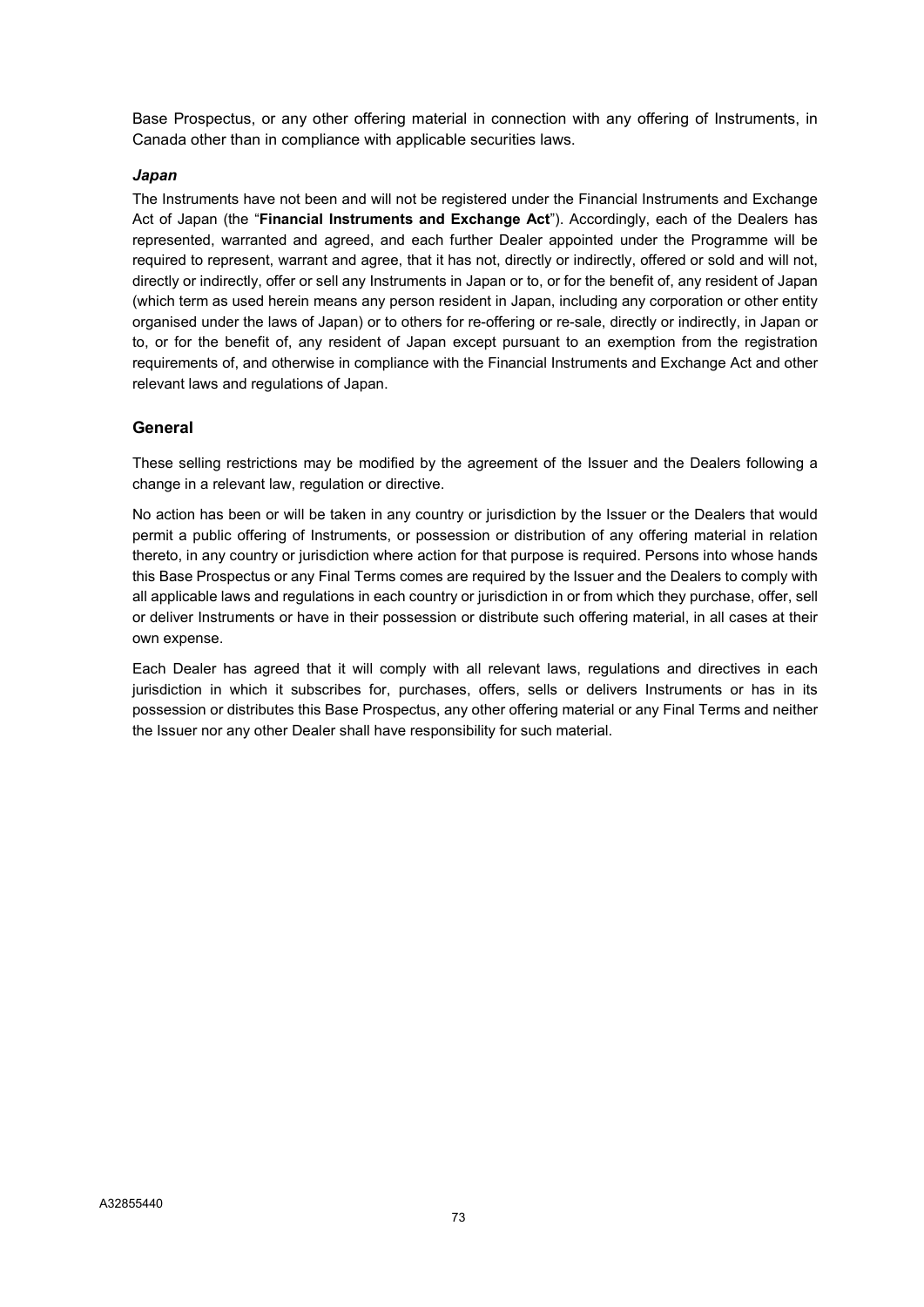#### FORM OF FINAL TERMS

The Final Terms in respect of each Tranche of Instruments to be admitted to the Official List and traded on the London Stock Exchange's Regulated Market will be substantially in the following form, duly completed to reflect the particular terms of the relevant Instruments and their issue.

#### Final Terms dated [●]

#### NATIONAL GRID NORTH AMERICA INC.

Issue of [Aggregate Nominal Amount of Tranche] [Title of Instruments] under the Euro 8,000,000,000 Euro Medium Term Note Programme

#### PART A – CONTRACTUAL TERMS

Terms used herein shall be deemed to be defined as such for the purposes of the Conditions set forth in the Prospectus dated 9 December 2016 [and the supplemental Prospectus dated [●]] which [together] constitute[s] (i) a base prospectus for the purposes of Directive 2003/71/EC (as amended) (the "Prospectus Directive"). This document constitutes the Final Terms of the Instruments described herein for the purposes of Article 5.4 of the Prospectus Directive and must be read in conjunction with such Prospectus [as so supplemented]. Full information on the Issuer and the offer of the Instruments is only available on the basis of the combination of these Final Terms and the Prospectus [as so supplemented]. The Prospectus[es] [and the supplemental Prospectus] [is][are] available for viewing at the website of the Regulatory News Service operated by the London Stock Exchange at http://www.londonstockexchange.com/exchange/news/market-news/market-news-home.html.

The following alternative language applies if the first Tranche of an issue which is being increased was issued under a Prospectus with an earlier date.

Terms used herein shall be deemed to be defined as such for the purposes of the Conditions (the "Conditions") contained in the Trust Deed dated [original date] and set forth in the Prospectus dated [original date] and incorporated by reference into the Prospectus dated 9 December 2016. This document constitutes the Final Terms of the Instruments described herein for the purposes of Article 5.4 of Directive 2003/71/EC (as amended) (the "Prospectus Directive") and must be read in conjunction with the Prospectus dated 9 December 2016 [and the supplemental Prospectus dated [●]], which [together] constitute[s] a base prospectus for the purposes of the Prospectus Directive. Full information on the Issuer and the offer of the Instruments is only available on the basis of the combination of these Final Terms and the Prospectus dated 9 December 2016 [and the supplemental Prospectuses dated [●] and [●]]. The Prospectus[es] [and the supplemental Prospectus] [is][are] available for viewing at the website of the Regulatory News Service operated by the London Stock Exchange at http://www.londonstockexchange.com/exchange/news/market-news/market-news-home.html.

| 1. |       | Series Number:                                      | [●]                                                                                                                                                                                                                          |
|----|-------|-----------------------------------------------------|------------------------------------------------------------------------------------------------------------------------------------------------------------------------------------------------------------------------------|
|    | (ii)  | Tranche Number:                                     | $ \bullet $                                                                                                                                                                                                                  |
|    | (III) | [Date on which the Instruments]<br>become fungible: | [Not Applicable/The Instruments shall be consolidated,<br>form a single series and be interchangeable for trading<br>purposes with the [•] [on [•]/the Issue Date/which is<br>expected to occur on or about [ $\bullet$ ]].] |
| 2. |       | <b>Specified Currency or Currencies:</b>            | ا • ا                                                                                                                                                                                                                        |
|    |       |                                                     |                                                                                                                                                                                                                              |

- 3. Aggregate Nominal Amount: [●]
	- $[(i)]$  Series:  $[•]$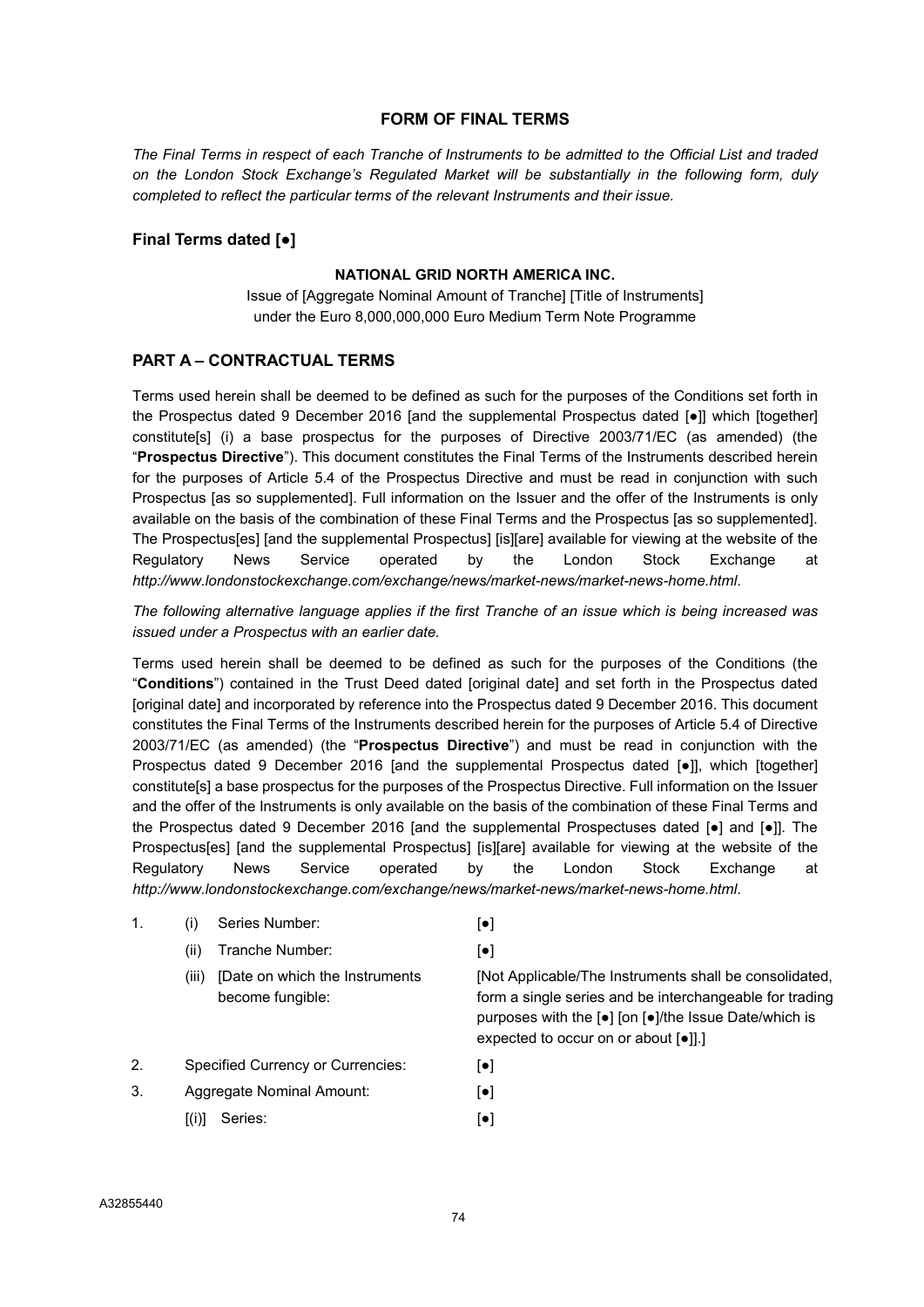|     | [(ii)] Tranche:                                                | $[\bullet]$                                                                                                                                                              |
|-----|----------------------------------------------------------------|--------------------------------------------------------------------------------------------------------------------------------------------------------------------------|
| 4.  | <b>Issue Price:</b>                                            | [•] per cent. of the Aggregate Nominal Amount [plus<br>accrued interest from [•]]                                                                                        |
| 5.  | <b>Specified Denominations</b><br>(i)                          | $[\bullet]$                                                                                                                                                              |
|     | <b>Calculation Amount:</b><br>(ii)                             | $[\bullet]$                                                                                                                                                              |
| 6.  | Issue Date:<br>[(i)]                                           | $[\bullet]$                                                                                                                                                              |
|     | [(ii)]<br>Interest Commencement Date:                          | [[●]/Issue Date/Not Applicable]]                                                                                                                                         |
| 7.  | <b>Maturity Date:</b>                                          | [•] [Interest Payment Date falling in or nearest to [•]]                                                                                                                 |
| 8.  | Interest Basis:                                                | [[●] per cent. Fixed Rate]<br>[[LIBOR][EURIBOR][CDOR]] +/- [•] per cent. Floating<br>Rate]<br>[Zero Coupon]                                                              |
| 9.  | Redemption Basis:                                              | Subject to any purchase and cancellation or early<br>redemption, the Instruments will be redeemed on the<br>Maturity Date at [100] per cent. of their nominal<br>amount. |
| 10. | Change of Interest or Redemption/Payment<br>Basis:             | [[•]/[Not Applicable]]                                                                                                                                                   |
| 11. | Put/Call Options:                                              | [Investor Put]                                                                                                                                                           |
|     |                                                                | [Issuer Call]                                                                                                                                                            |
|     |                                                                | [Make-whole]                                                                                                                                                             |
|     |                                                                | (see paragraph [16/17/18/19])                                                                                                                                            |
| 12. | Date [Board] approval for issuance of<br>Instruments obtained: | $[[\bullet]$ [and $[\bullet]$ , respectively]]                                                                                                                           |
|     | PROVISIONS RELATING TO INTEREST (IF ANY) PAYABLE               |                                                                                                                                                                          |
| 13. | <b>Fixed Rate Instrument Provisions</b>                        | [Applicable/Not Applicable]                                                                                                                                              |
|     | (i)<br>Rate[(s)] of Interest:                                  | [•] per cent. per annum [payable [annually/semi-<br>annually/quarterly/monthly] in arrear]                                                                               |
|     | Interest Payment Date(s):<br>(ii)                              | [•] in each year                                                                                                                                                         |
|     | Fixed Coupon Amount[(s)]:<br>(iii)                             | [•] per Calculation Amount                                                                                                                                               |
|     | Broken Amount(s):<br>(iv)                                      | [•] per Calculation Amount, payable on the Interest<br>Payment Date falling [in/on] [•]                                                                                  |
|     | Day Count Fraction (Condition 3.9):<br>(v)                     | [30/360 / Actual/Actual ([ICMA]/ISDA)/ Actual/Actual<br>Canadian Compound Method]                                                                                        |
|     | Determination Dates (Condition 3.9):<br>(vi)                   | [●] in each year                                                                                                                                                         |
| 14. | <b>Floating Rate Instrument Provisions</b>                     | [Applicable/Not Applicable]                                                                                                                                              |
|     | Interest Period(s):<br>(i)                                     | [•] [, subject to adjustment in accordance with the<br>Business Day Convention set out in (iii) below/, not<br>subject to any adjustment[, as the Business Day           |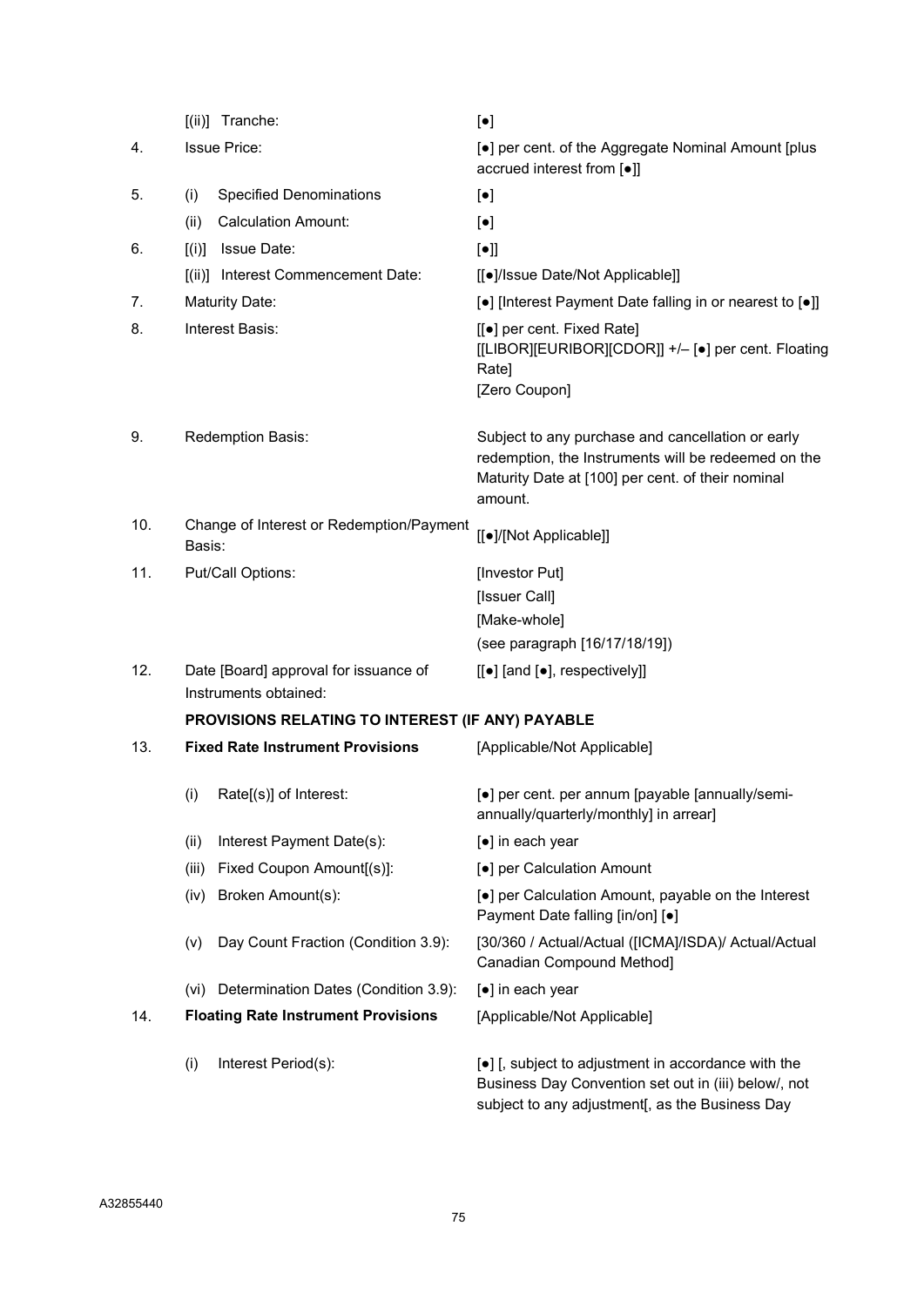|       |                                                                                                                                  | Convention in (iii) below is specified to be Not<br>Applicable]]                                                                                                                                                                                                           |
|-------|----------------------------------------------------------------------------------------------------------------------------------|----------------------------------------------------------------------------------------------------------------------------------------------------------------------------------------------------------------------------------------------------------------------------|
| (ii)  | Specified Interest Payment Dates:                                                                                                | [Not Applicable]/[, subject to adjustment in accordance<br>with the Business Day Convention set out in (iii)<br>below/, not subject to any adjustment[, as the<br>Business Day Convention in (iii) below is specified to<br>be Not Applicable]]                            |
| (iii) | <b>Business Day Convention:</b>                                                                                                  | [Floating Rate Convention/ Following Business Day<br>Convention/ Modified Following Business Day<br>Convention/ Preceding Business Day Convention][Not<br>Applicable]                                                                                                      |
| (iv)  | First Interest Payment Date:                                                                                                     | [Not Applicable]/[[ $\bullet$ ] in each year[, subject to<br>adjustment in accordance with the Business Day<br>Convention set out in (iii) above/, not subject to any<br>adjustment[, as the Business Day Convention in (iii)<br>above is specified to be Not Applicable]] |
| (v)   | Business Centre(s) (Condition 3.9):                                                                                              | $\left[\bullet\right]$                                                                                                                                                                                                                                                     |
| (vi)  | Manner in which the Rate(s) of Interest [Screen Rate                                                                             |                                                                                                                                                                                                                                                                            |
|       | is/are to be determined:                                                                                                         | Determination/ISDA                                                                                                                                                                                                                                                         |
|       |                                                                                                                                  | Determination]                                                                                                                                                                                                                                                             |
|       | (vii) Interest Period Date(s):                                                                                                   | [Not Applicable]/[[ $\bullet$ ] in each year[, subject to<br>adjustment in accordance with the Business Day<br>Convention set out in (iii) above/, not subject to any<br>adjustment[, as the Business Day Convention in (iii)<br>above is specified to be Not Applicable]] |
|       | (viii) Party responsible for calculating the<br>Rate(s) of Interest and Interest<br>Amount(s) (if not the Calculation<br>Agent): | $[\bullet]$                                                                                                                                                                                                                                                                |
| (IX)  | Screen Rate Determination (Condition [Applicable/Not Applicable]<br>$3.2.3(b)$ :                                                 |                                                                                                                                                                                                                                                                            |
|       | Reference Rate:                                                                                                                  | [LIBOR/ EURIBOR/CDOR]                                                                                                                                                                                                                                                      |
|       | Interest Determination Date(s):                                                                                                  | [Second [London][Toronto] business day prior to the<br>start of each Interest Accrual Period]                                                                                                                                                                              |
|       |                                                                                                                                  | [First day of each Interest Accrual Period]                                                                                                                                                                                                                                |
|       |                                                                                                                                  | [Second day on which the TARGET System is open<br>prior to the start of each Interest Accrual Period]                                                                                                                                                                      |
|       |                                                                                                                                  | [[●] business day[s] prior to the start of each Interest<br>Accrual Period]                                                                                                                                                                                                |
|       | Relevant Screen Page:                                                                                                            | $[\bullet]$                                                                                                                                                                                                                                                                |
|       | Reference Banks (if Primary<br>Source is "Reference Banks"):                                                                     | $[\bullet]$                                                                                                                                                                                                                                                                |
| (x)   | ISDA Determination (Condition<br>$3.2.3(a)$ :                                                                                    | [Applicable/Not Applicable]                                                                                                                                                                                                                                                |
|       | Floating Rate Option:                                                                                                            | [•]                                                                                                                                                                                                                                                                        |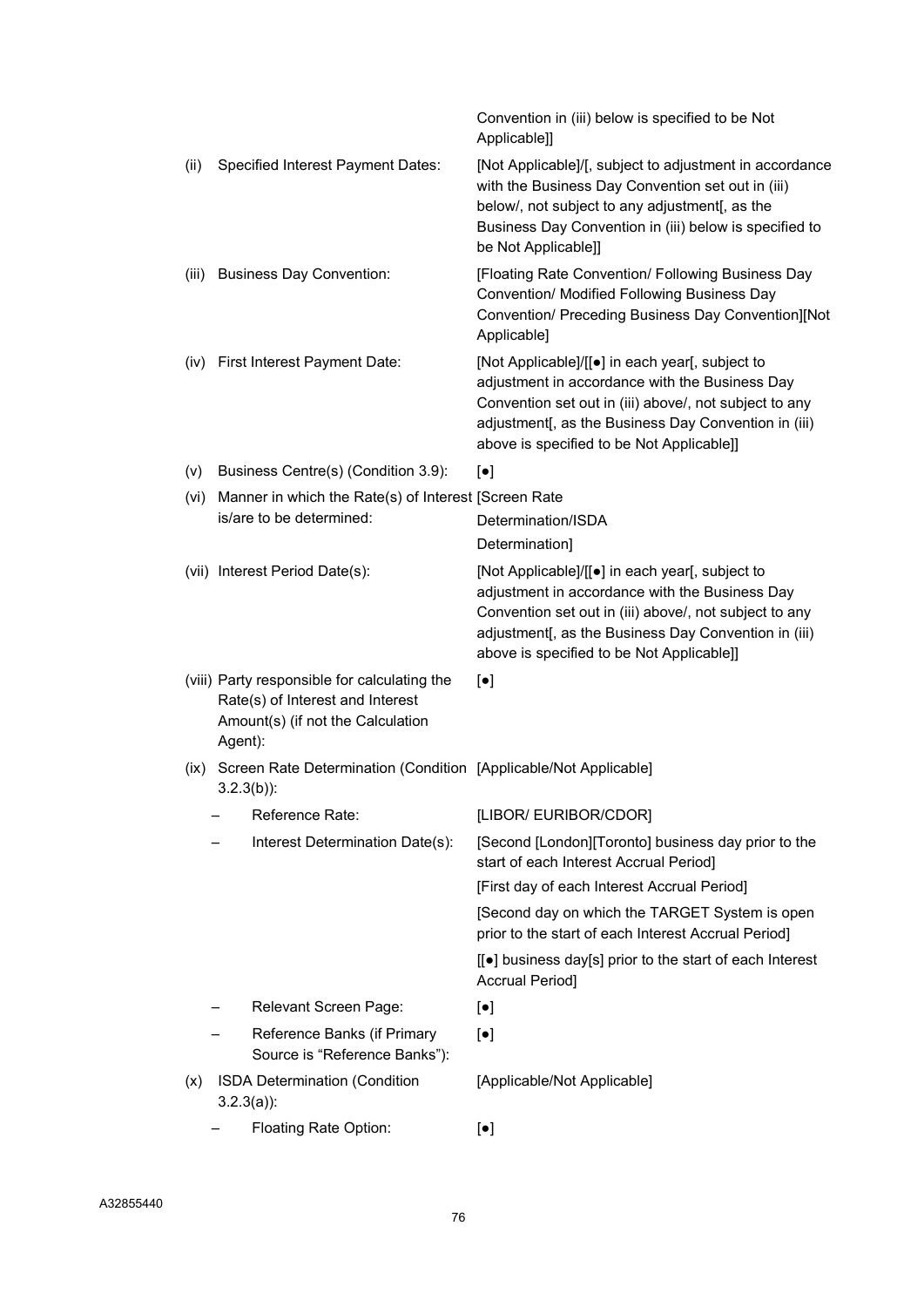|     | Designated Maturity:                                    | $[\bullet]$                                                                                                                                                                       |
|-----|---------------------------------------------------------|-----------------------------------------------------------------------------------------------------------------------------------------------------------------------------------|
|     | Reset Date:                                             | $\left[\bullet\right]$                                                                                                                                                            |
|     | Linear Interpolation (Condition<br>(xi)<br>$3.2.3(c)$ : | [Not Applicable/Applicable – the Rate of Interest for<br>the [long/short] [first/last] Interest Accrual Period shall<br>be calculated using Linear Interpolation]                 |
|     | (xii) Margin(s):                                        | [+/-][•] per cent. per annum [Not Applicable]                                                                                                                                     |
|     | (xiii) Minimum Rate of Interest:                        | [•] per cent. per annum [Not Applicable]                                                                                                                                          |
|     | (xiv) Maximum Rate of Interest:                         | [●] per cent. per annum [Not Applicable]                                                                                                                                          |
|     | (xv) Day Count Fraction (Condition 3.9):                | [[Actual/Actual] [Actual/Actual-ISDA]<br>[Actual/365(Fixed)] [Actual/360] [30/360] [360/360]<br>[Bond Basis] [30E/360] [Eurobond Basis]<br>[30E/360(ISDA)] [Actual/Actual- ICMA]] |
| 15. | <b>Zero Coupon Instrument Provisions</b>                | [Applicable/Not Applicable]                                                                                                                                                       |
|     | (i)<br>Amortisation Yield (Condition 4.4):              | [•] per cent. per annum                                                                                                                                                           |
|     | (ii)<br>Day Count Fraction (Condition 3.9):             | [[Actual/Actual] [Actual/Actual-ISDA]<br>[Actual/365(Fixed)] [Actual/360] [30/360] [360/360]                                                                                      |

[Bond Basis] [30E/360] [Eurobond Basis] [30E/360(ISDA)] [Actual/Actual- ICMA]]

#### PROVISIONS RELATING TO REDEMPTION

| 16. |       | <b>Residual Holding Call Option</b>                                                                            | [Applicable/Not Applicable]                                                                                                                                                       |  |
|-----|-------|----------------------------------------------------------------------------------------------------------------|-----------------------------------------------------------------------------------------------------------------------------------------------------------------------------------|--|
|     | (i)   | Residual Holding Percentage:                                                                                   | $\lceil \bullet \rceil$ per cent.                                                                                                                                                 |  |
|     | (ii)  | Party responsible for calculating the<br>Residual Holding Redemption Amount<br>(if not the Calculation Agent): | $\lceil \bullet \rceil$                                                                                                                                                           |  |
|     | (iii) | <b>Benchmark Security:</b>                                                                                     | $[\bullet]$                                                                                                                                                                       |  |
|     | (iv)  | Benchmark Spread:                                                                                              | $\left[\bullet\right]$ per cent. per annum                                                                                                                                        |  |
|     | (v)   | <b>Benchmark Day Count Fraction:</b>                                                                           | [[Actual/Actual] [Actual/Actual-ISDA]<br>[Actual/365(Fixed)] [Actual/360] [30/360] [360/360]<br>[Bond Basis] [30E/360] [Eurobond Basis]<br>[30E/360(ISDA)] [Actual/Actual- ICMA]] |  |
| 17. |       | <b>Call Option</b>                                                                                             | [Applicable/Not Applicable]                                                                                                                                                       |  |
|     | (i)   | Optional Redemption Date(s):                                                                                   | $\lceil \bullet \rceil$                                                                                                                                                           |  |
|     | (ii)  | Optional Redemption Amount(s) of<br>each Instrument and method, if any, of<br>calculation of such amount(s):   | [●] per Calculation Amount                                                                                                                                                        |  |
|     | (iii) | If redeemable in part:                                                                                         |                                                                                                                                                                                   |  |
|     | (iv)  | Minimum nominal amount to be<br>redeemed:                                                                      | $\left[\bullet\right]$                                                                                                                                                            |  |
|     | (v)   | Maximum nominal amount to be<br>redeemed:                                                                      | $[\bullet]$                                                                                                                                                                       |  |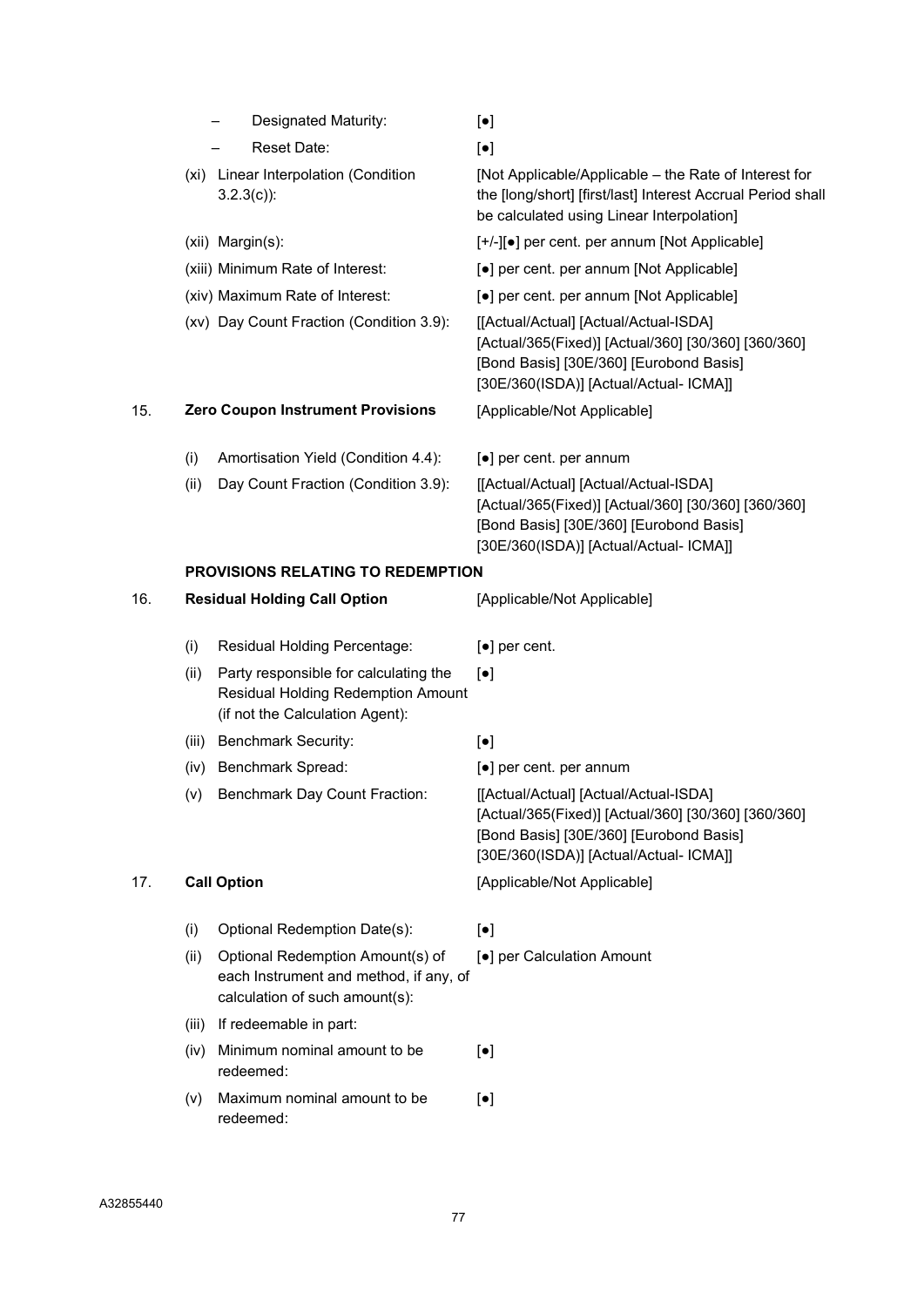|     |       |                   | (vi) Option Exercise Date(s):                                                                                                                           |  | $\left[\bullet\right]$                                                  |
|-----|-------|-------------------|---------------------------------------------------------------------------------------------------------------------------------------------------------|--|-------------------------------------------------------------------------|
|     |       |                   | (vii) Notice period (Condition 4.5.2):                                                                                                                  |  | Minimum Period [15] [.] days<br>Maximum Period: [30] [•] days           |
| 18. |       | <b>Put Option</b> |                                                                                                                                                         |  | [Applicable/Not Applicable]                                             |
|     | (i)   |                   | Optional Redemption Date(s):                                                                                                                            |  | $\left[\bullet\right]$                                                  |
|     | (ii)  | Optional          | Redemption Amount(s)<br>each Instrument:                                                                                                                |  | of [•] per Calculation Amount                                           |
|     | (iii) |                   | Option Exercise Date(s):                                                                                                                                |  | $\left[\bullet\right]$                                                  |
|     | (iv)  |                   | Notice period (Condition 4.6):                                                                                                                          |  | Minimum Period [15] [.] days<br>Maximum Period: [30] [.] days           |
| 19. |       |                   | <b>Make-whole Redemption Option</b>                                                                                                                     |  | [Applicable/Not Applicable]                                             |
|     | (i)   |                   | Make-whole Redemption Date(s):                                                                                                                          |  | $\left[\bullet\right]$                                                  |
|     |       | (a)               | Reference Bond:                                                                                                                                         |  | $[\bullet]$                                                             |
|     |       | (b)               | <b>Quotation Time:</b>                                                                                                                                  |  | $\lceil \bullet \rceil$                                                 |
|     |       | (c)               | Redemption Margin:                                                                                                                                      |  | [[●] per cent.][None]]                                                  |
|     |       | (d)               | Determination Date:                                                                                                                                     |  | $\left[\bullet\right]$                                                  |
|     | (ii)  |                   | If redeemable in part:                                                                                                                                  |  |                                                                         |
|     |       | (a)               | Minimum nominal amount<br>to be redeemed:                                                                                                               |  | $[\bullet]$                                                             |
|     |       | (b)               | Maximum nominal amount<br>to be redeemed:                                                                                                               |  | $\left[\bullet\right]$                                                  |
|     | (iii) |                   | Notice period (Condition 4.5.3):                                                                                                                        |  | Minimum Period: [15] [.] days<br>Maximum Period: [30] [.] days          |
| 20. |       | Instrument:       | <b>Final Redemption Amount of each</b>                                                                                                                  |  | [●] per Calculation Amount                                              |
| 21. |       |                   | <b>Early Redemption Amount</b>                                                                                                                          |  |                                                                         |
|     | (i)   |                   | Early Redemption Amount(s) of each<br>Instrument payable on redemption for<br>taxation reasons (Condition 4.2) or on<br>Event of Default (Condition 8): |  | [●] per Calculation Amount                                              |
|     | (ii)  |                   | Redemption for taxation reasons<br>permitted on days other than Interest<br>Payment Dates (Condition 4.2)                                               |  | [Yes/No]                                                                |
|     |       |                   |                                                                                                                                                         |  | <b>GENERAL PROVISIONS APPLICABLE TO THE INSTRUMENTS</b>                 |
| 22. |       |                   | Form of Instruments:                                                                                                                                    |  | <b>Registered Certificates:</b>                                         |
|     |       |                   |                                                                                                                                                         |  | Temporary Global Certificate exch<br>Dermanent Clobal Certificate not e |

nangeable for a Permanent Global Certificate not earlier than 40 days after the issue date upon certification of non-U.S. beneficial ownership.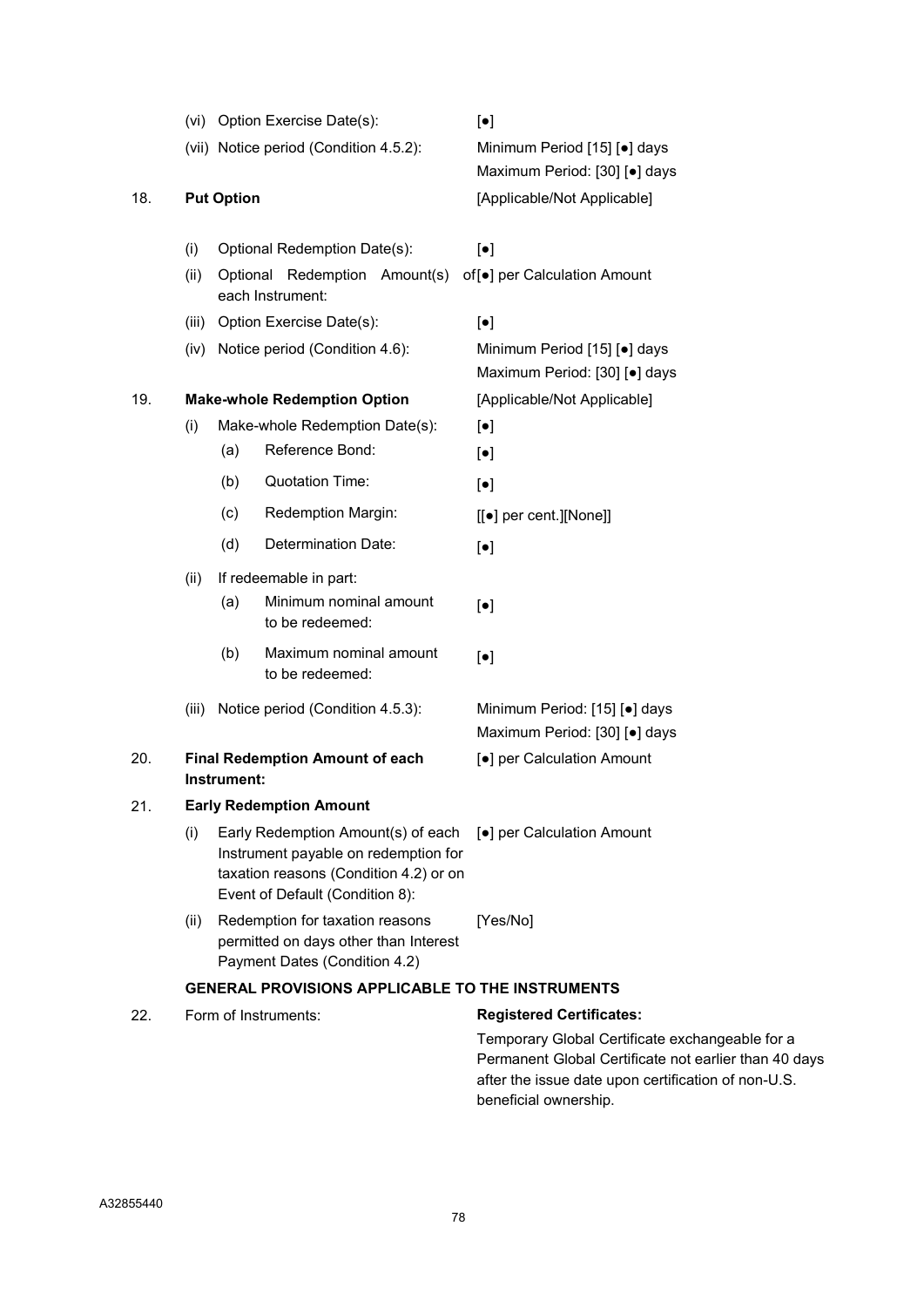- 23. Financial Centre(s) or other special provisions relating to Payment Dates (Condition 5.3): [Not Applicable/[●]]
- 24. New Safekeeping Structure: [Yes/No]

#### THIRD PARTY INFORMATION

[●] has been extracted from [●]. The Issuer confirms that such information has been accurately reproduced and that, so far as it is aware, and is able to ascertain from information published by [•], no facts have been omitted which would render the reproduced information inaccurate or misleading.]

Signed on behalf of National Grid North America Inc.:

By: ............................................

Duly authorised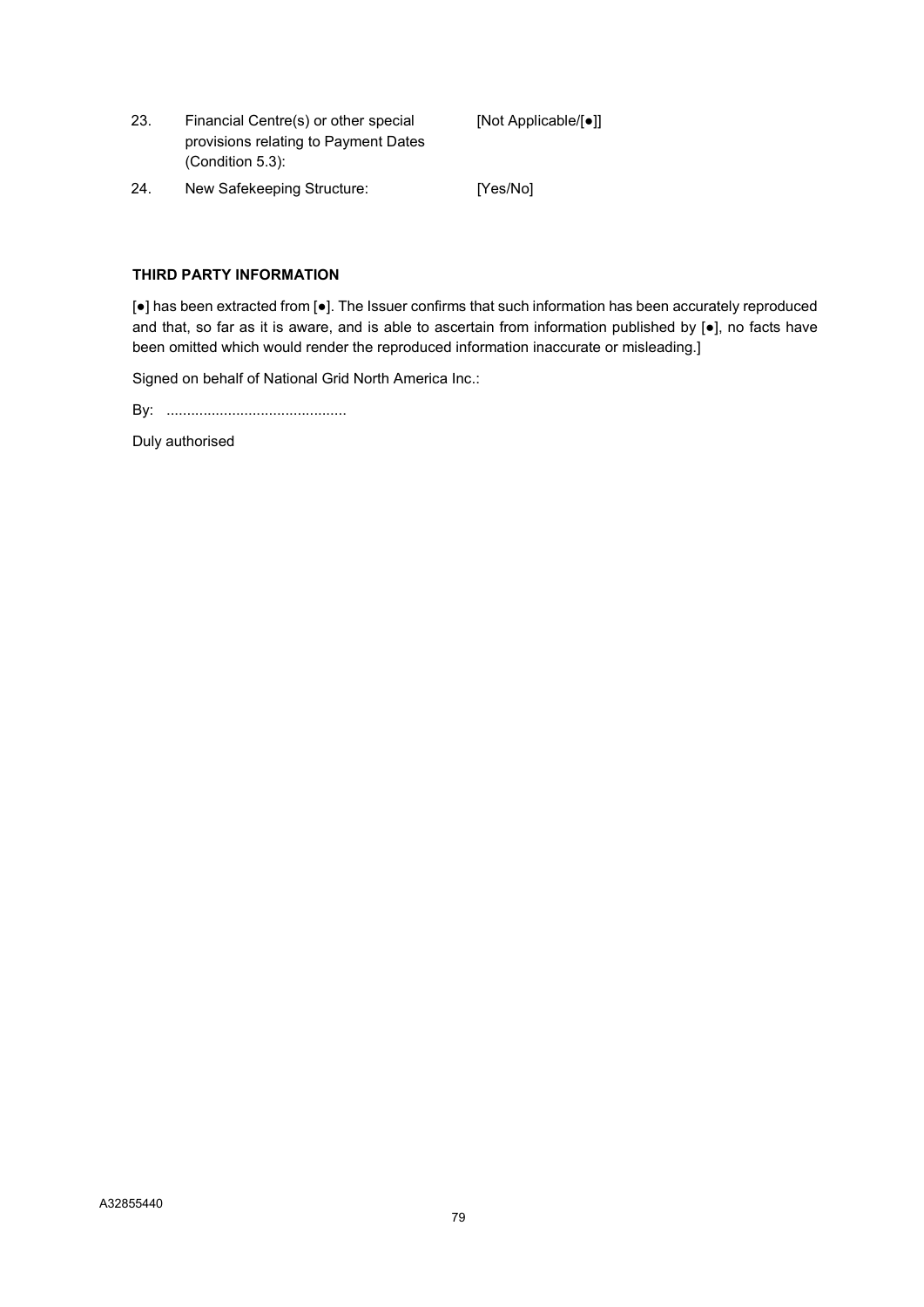## PART B – OTHER INFORMATION

## 1 Listing and trading

- (i) Listing: [London]
- (ii) Admission to trading: [Application has been made for the Instruments to be admitted to trading on the London Stock Exchange plc's Regulated Market with effect from [●].]
- (iii) Estimate of total expenses related to admission to trading:  $\lceil \bullet \rceil$

# 2 Ratings

Ratings: [The Instruments to be issued [have been] [are expected to be] rated: [S & P: [●]] [Moody's: [●]]]

[The Instruments have not been specifically rated.]

## 3 Interests of natural and legal Persons involved in the Issue

So far as the Issuer is aware, no person involved in the offer of the Instruments has an interest material to the offer.

# 4 [Fixed Rate Instruments only – YIELD

Indication of yield:  $\bullet$  per cent. per annum. This is calculated on the Issue Date, and is not an indication of future yield.

# 5 OPERATIONAL INFORMATION

| ISIN:                                                                                                                                       | $\lceil \bullet \rceil$            |
|---------------------------------------------------------------------------------------------------------------------------------------------|------------------------------------|
| Common Code:                                                                                                                                | $\lceil \bullet \rceil$            |
| Any clearing system(s) other than<br>Euroclear Bank S.A./N.V. and<br>Clearstream Banking S.A. and the<br>relevant identification number(s): | [Not Applicable/[●]]               |
| Delivery:                                                                                                                                   | Delivery [against/free of] payment |
| Names and addresses of additional [ $\bullet$ ]<br>Paying Agent(s) (if any):                                                                |                                    |
| Name(s) of [relevant<br>Dealer/Managers]:                                                                                                   | $\lceil \bullet \rceil$            |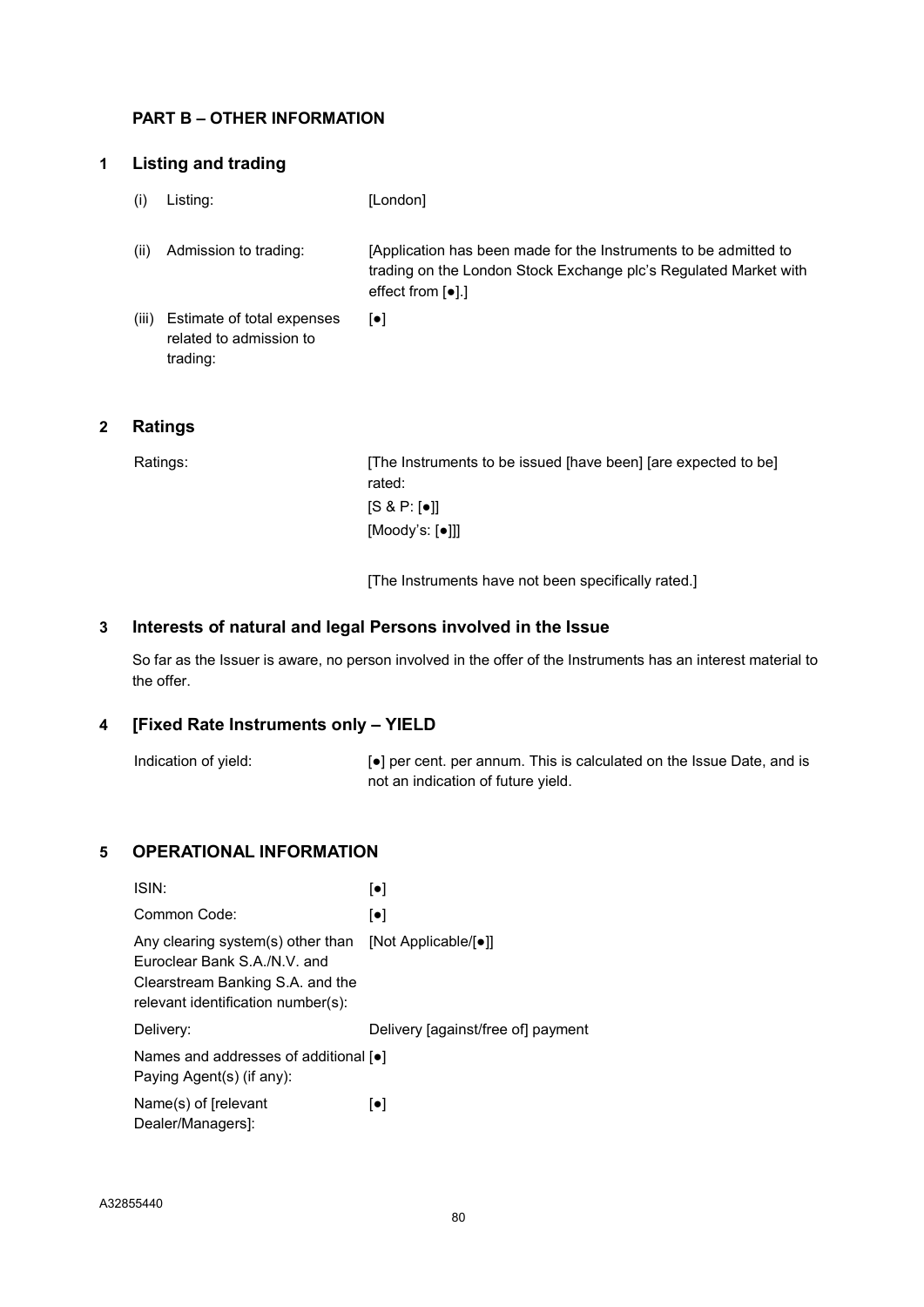The aggregate principal amount of [Not Applicable/Euro [●]] the Instruments issued has been translated into Euro at the rate of [●], producing a sum of (for Instruments not denominated in Euro):

# 6 DISTRIBUTION

U.S. Selling Restrictions: Regulation S; Compliance Category 3 Method of distribution: <br> [Syndicated/Non-syndicated] If syndicated, names of Managers: [Not Applicable/give names] Stabilisation Manager(s) (if any): [Not Applicable/give names] If non-syndicated, name of Dealer: [Not Applicable/give name]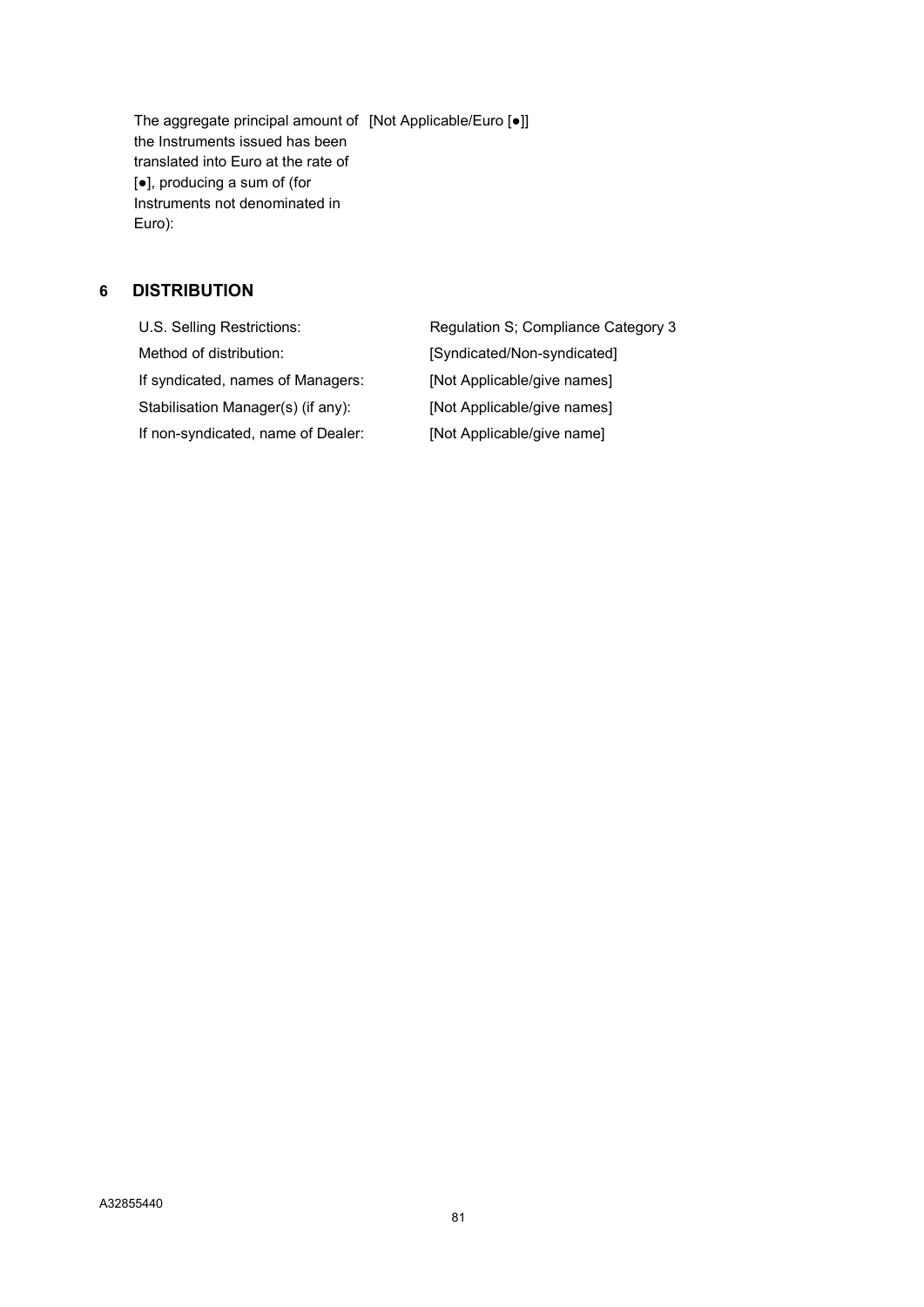#### FORM OF PRICING SUPPLEMENT

The Pricing Supplement in respect of each Tranche of PSM Instruments will be substantially in the following form, duly completed to reflect the particular terms of the relevant Instruments and their issue.

NO PROSPECTUS IS REQUIRED IN ACCORDANCE WITH DIRECTIVE 2003/71/EC, AS AMENDED, FOR THE ISSUE OF THE INSTRUMENTS DESCRIBED BELOW.

#### Pricing Supplement dated [●]

#### NATIONAL GRID NORTH AMERICA INC.

Issue of [Aggregate Nominal Amount of Tranche] [Title of Instruments] under the Euro 8,000,000,000 Euro Medium Term Note Programme

#### PART A – CONTRACTUAL TERMS

Any person making or intending to make an offer of the Instruments may only do so in circumstances in which no obligation arises for the Issuer or any Dealer to publish a prospectus pursuant to Article 3 of the Prospectus Directive or supplement a prospectus pursuant to Article 16 of the Prospectus Directive, in each case, in relation to such offer.

Terms used herein shall be deemed to be defined as such for the purposes of the Conditions set forth in the Listing Particulars dated [current Listing Particulars date] [and the supplemental Listing Particulars dated [●]] which [together] constitute[s] listing particulars for the purposes of Listing Rule 2.2.11 of the Listing Rules of the Financial Conduct Authority (the "Listing Rules"). This document constitutes the Pricing Supplement of the Instruments described herein for the purposes of Listing Rule 4.2.3 of the Listing Rules and must be read in conjunction with such Listing Particulars [as so supplemented]. Full information on the Issuer and the offer of the Instruments is only available on the basis of the combination of this Pricing Supplement and the Listing Particulars [as so supplemented]. The Listing Particulars [and the supplemental Listing Particulars] [is][are] available for viewing at the website of the Regulatory News Service operated by the London Stock Exchange at http://www.londonstockexchange.com/exchange/news/market-news/market-news-home.html.

The following alternative language applies if the first Tranche of an issue which is being increased was issued under a Listing Particulars with an earlier date.

Terms used herein shall be deemed to be defined as such for the purposes of the Conditions (the "Conditions") contained in the Trust Deed dated [original date] and set forth in the Listing Particulars dated [original date] and incorporated by reference into the Listing Particulars dated [current Listing Particulars date]. This document constitutes the Pricing Supplement of the Instruments described herein for the purposes of Listing Rule 4.2.3 of the Listing Rules of the Financial Conduct Authority (the "Listing Rules") and must be read in conjunction with the Listing Particulars dated [current date] [and the supplemental Listing Particulars dated [●]], which [together] constitute[s] listing particulars for the purposes the Listing Rules. Full information on the Issuer and the offer of the Instruments is only available on the basis of the combination of these Final Terms and the Listing Particulars dated [current Listing Particulars date] [and the supplemental Listing Particulars dated [●] and [●]]. The Listing Particulars [and the supplemental Listing Particulars] [is][are] available for viewing at the website of the Regulatory News Service operated by the London Stock Exchange at http://www.londonstockexchange.com/exchange/news/market-news/marketnews-home.html.

1. (i) Series Number: [<sup>●]</sup>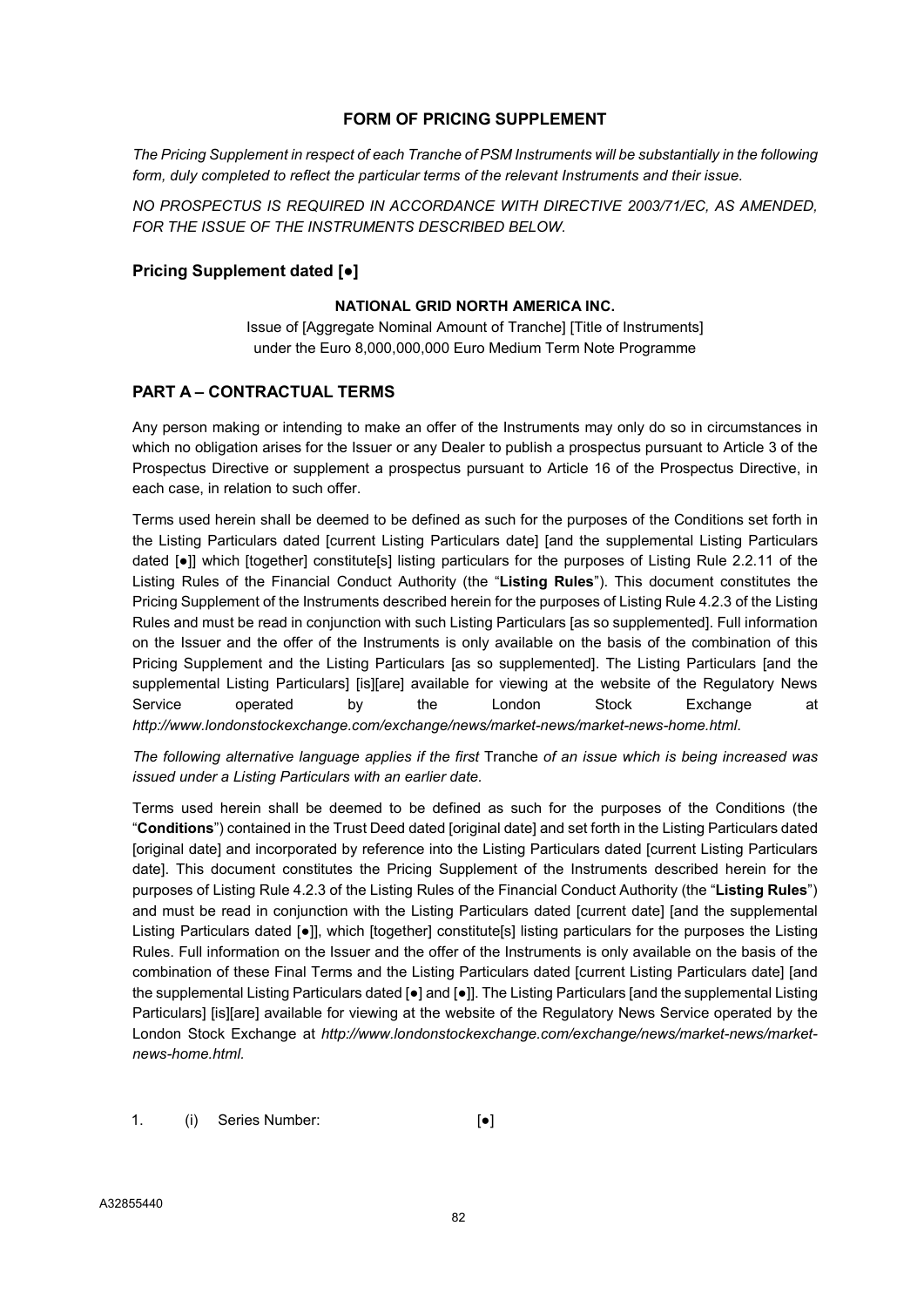|     | (ii)   | Tranche Number:                                                | $[\bullet]$                                                                                                                                                                                                                                             |
|-----|--------|----------------------------------------------------------------|---------------------------------------------------------------------------------------------------------------------------------------------------------------------------------------------------------------------------------------------------------|
|     | (iii)  | fungible:                                                      | [Date on which the Instruments become [Not Applicable/The Instruments shall be consolidated,<br>form a single series and be interchangeable for trading<br>purposes with the [•] [on [•]/the Issue Date/which is<br>expected to occur on or about [.].] |
| 2.  |        | <b>Specified Currency or Currencies:</b>                       | $[\bullet]$                                                                                                                                                                                                                                             |
| 3.  |        | Aggregate Nominal Amount:                                      | $[\bullet]$                                                                                                                                                                                                                                             |
|     | [(i)]  | Series:                                                        | $[\bullet]$                                                                                                                                                                                                                                             |
|     | [(ii)] | Tranche:                                                       | $[\bullet]$                                                                                                                                                                                                                                             |
| 4.  |        | <b>Issue Price:</b>                                            | [•] per cent. of the Aggregate Nominal Amount [plus<br>accrued interest from [.]                                                                                                                                                                        |
| 5.  | (i)    | <b>Specified Denominations:</b>                                | $[\bullet]$                                                                                                                                                                                                                                             |
|     | (ii)   | <b>Calculation Amount:</b>                                     | $[\bullet]$                                                                                                                                                                                                                                             |
| 6.  |        | $[(i)]$ Issue Date:                                            | $[\bullet]$                                                                                                                                                                                                                                             |
|     |        | [(ii)] Interest Commencement Date:                             | [[●]/Issue Date/Not Applicable]]                                                                                                                                                                                                                        |
| 7.  |        | <b>Maturity Date:</b>                                          | [•] [Interest Payment Date falling in or nearest to [•]]                                                                                                                                                                                                |
| 8.  |        | Interest Basis:                                                | [[●] per cent. Fixed Rate]<br>[[LIBOR][EURIBOR][CDOR]] +/- [•] per cent. Floating<br>Rate]<br>[Zero Coupon]                                                                                                                                             |
| 9.  |        | Redemption Basis:                                              | Subject to any purchase and cancellation or early<br>redemption, the Instruments will be redeemed on the<br>Maturity Date at [100] per cent. of their nominal<br>amount                                                                                 |
| 10. | Basis: | Change of Interest or Redemption/Payment                       | [[·]/[Not Applicable]]                                                                                                                                                                                                                                  |
| 11. |        | Put/Call Options:                                              | [Investor Put]                                                                                                                                                                                                                                          |
|     |        |                                                                | [Issuer Call]                                                                                                                                                                                                                                           |
|     |        |                                                                | [Make-whole]                                                                                                                                                                                                                                            |
|     |        |                                                                | (see paragraph [16/17/18/19])                                                                                                                                                                                                                           |
| 12. |        | Date [Board] approval for issuance of<br>Instruments obtained: | [[•] [and [•], respectively]]                                                                                                                                                                                                                           |
|     |        | PROVISIONS RELATING TO INTEREST (IF ANY) PAYABLE               |                                                                                                                                                                                                                                                         |
| 13. |        | <b>Fixed Rate Instrument Provisions</b>                        | [Applicable/Not Applicable]                                                                                                                                                                                                                             |
|     | (i)    | Rate[(s)] of Interest:                                         | [•] per cent. per annum [payable [annually/semi-<br>annually/quarterly/monthly] in arrear]                                                                                                                                                              |
|     | (ii)   | Interest Payment Date(s):                                      | [•] in each year                                                                                                                                                                                                                                        |
|     | (iii)  | Fixed Coupon Amount[(s)]:                                      | [●] per Calculation Amount                                                                                                                                                                                                                              |
|     | (iv)   | Broken Amount(s):                                              | [•] per Calculation Amount, payable on the Interest<br>Payment Date falling [in/on] [•]                                                                                                                                                                 |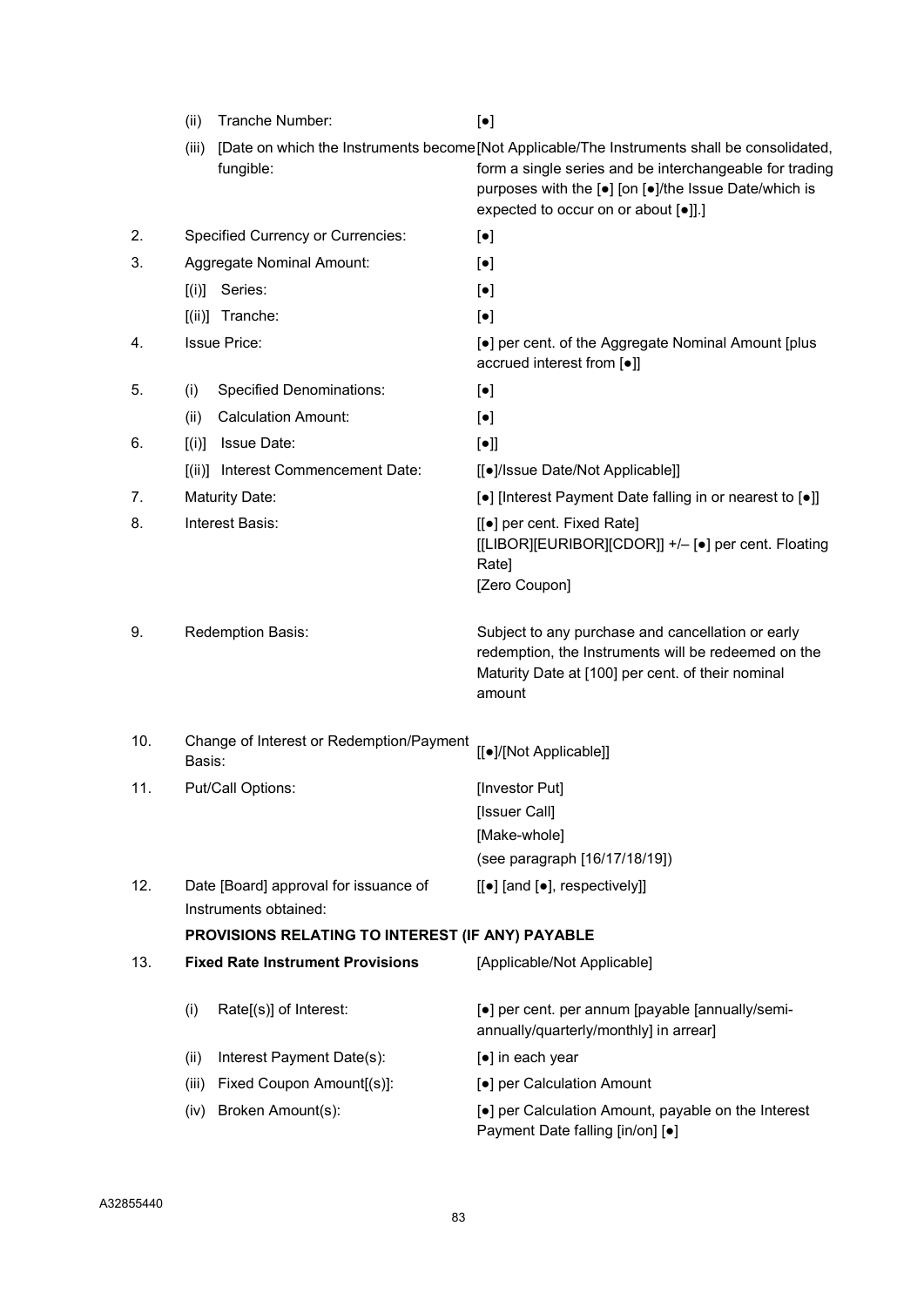|     | (v)   | Day Count Fraction (Condition 3.9):                                                                                              | [30/360 / Actual/Actual ([ICMA]/ISDA)/ Actual/Actual<br>Canadian Compound Method]                                                                                                                                                                    |
|-----|-------|----------------------------------------------------------------------------------------------------------------------------------|------------------------------------------------------------------------------------------------------------------------------------------------------------------------------------------------------------------------------------------------------|
|     |       | (vi) Determination Dates (Condition 3.9):                                                                                        | [●] in each year                                                                                                                                                                                                                                     |
| 14. |       | <b>Floating Rate Instrument Provisions</b>                                                                                       | [Applicable/Not Applicable]                                                                                                                                                                                                                          |
|     | (i)   | Interest Period(s):                                                                                                              | [•] [, subject to adjustment in accordance with the<br>Business Day Convention set out in (iii) below/, not<br>subject to any adjustment[, as the Business Day<br>Convention in (iii) below is specified to be Not<br>Applicable]]                   |
|     | (ii)  | Specified Interest Payment Dates:                                                                                                | [Not Applicable]/[•] [, subject to adjustment in<br>accordance with the Business Day Convention set out<br>in (iii) below/, not subject to any adjustment[, as the<br>Business Day Convention in (iii) below is specified to<br>be Not Applicable]]  |
|     | (iii) | <b>Business Day Convention:</b>                                                                                                  | [Floating Rate Convention/ Following Business Day<br>Convention/ Modified Following Business Day<br>Convention/ Preceding Business Day Convention][Not<br>Applicable]                                                                                |
|     | (iv)  | First Interest Payment Date:                                                                                                     | [Not Applicable]/[•] [, subject to adjustment in<br>accordance with the Business Day Convention set out<br>in (iii) below/, not subject to any adjustment[, as the<br>Business Day Convention in (iii) below is specified to<br>be Not Applicable]]  |
|     | (v)   | Business Centre(s) (Condition 3.9):                                                                                              | $[\bullet]$                                                                                                                                                                                                                                          |
|     | (vi)  | Manner in which the Rate(s) of Interest [Screen Rate                                                                             |                                                                                                                                                                                                                                                      |
|     |       | is/are to be determined:                                                                                                         | Determination/ISDA                                                                                                                                                                                                                                   |
|     |       |                                                                                                                                  | Determination]                                                                                                                                                                                                                                       |
|     |       | (vii) Interest Period Date(s):                                                                                                   | [Not Applicable]/[•] [, subject to adjustment in<br>accordance with the Business Day Convention set out<br>in (iii) below/, not subject to any adjustment [, as the<br>Business Day Convention in (iii) below is specified to<br>be Not Applicable]] |
|     |       | (viii) Party responsible for calculating the<br>Rate(s) of Interest and Interest<br>Amount(s) (if not the Calculation<br>Agent): | $\left[\bullet\right]$                                                                                                                                                                                                                               |
|     |       | (ix) Screen Rate Determination (Condition [Applicable/ Not Applicable]<br>$3.2.3(b)$ :                                           |                                                                                                                                                                                                                                                      |
|     |       | Reference Rate:                                                                                                                  | [LIBOR/ EURIBOR/CDOR]                                                                                                                                                                                                                                |
|     |       | Interest Determination Date(s):                                                                                                  | [Second [London][Toronto] business day prior to the<br>start of each Interest Accrual Period]                                                                                                                                                        |
|     |       |                                                                                                                                  | [First day of each Interest Accrual Period]                                                                                                                                                                                                          |
|     |       |                                                                                                                                  | [Second day on which the TARGET System is open<br>prior to the start of each Interest Accrual Period]                                                                                                                                                |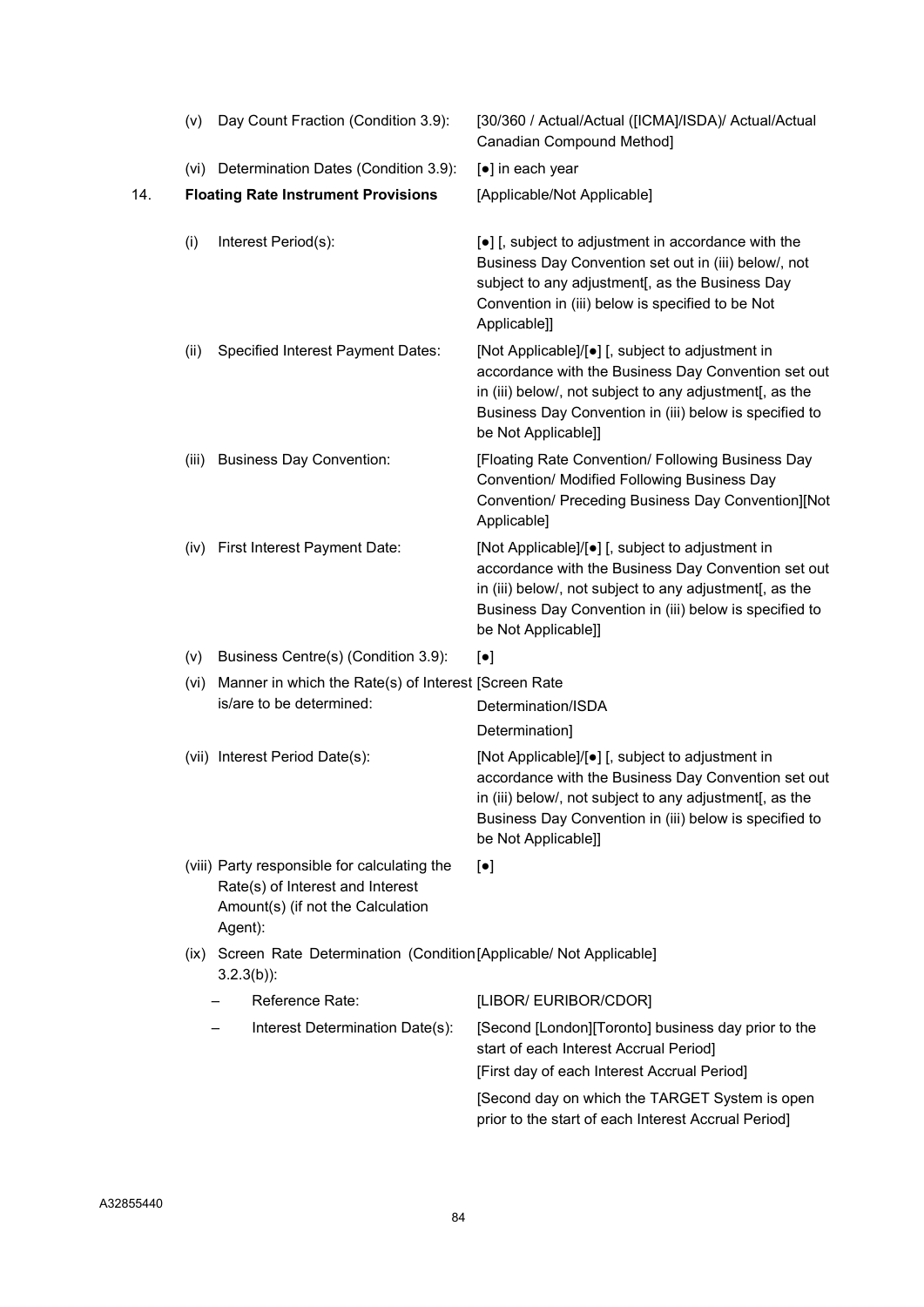|     |                    |                                                                                                                              | [[●] business day[s] prior to the start of each Interest<br><b>Accrual Period]</b>                                                                                                |
|-----|--------------------|------------------------------------------------------------------------------------------------------------------------------|-----------------------------------------------------------------------------------------------------------------------------------------------------------------------------------|
|     |                    | Relevant Screen Page:                                                                                                        | $\left[\bullet\right]$                                                                                                                                                            |
|     |                    | Reference Banks (if Primary<br>Source is "Reference Banks"):                                                                 | $[\bullet]$                                                                                                                                                                       |
|     | (x)                | <b>ISDA Determination (Condition</b><br>$3.2.3(a)$ :                                                                         | [Applicable/Not Applicable]                                                                                                                                                       |
|     |                    | Floating Rate Option:                                                                                                        | $[\bullet]$                                                                                                                                                                       |
|     |                    | Designated Maturity:                                                                                                         | $\left[\bullet\right]$                                                                                                                                                            |
|     |                    | Reset Date:                                                                                                                  | $[\bullet]$                                                                                                                                                                       |
|     |                    | (xi) Linear Interpolation (Condition<br>$3.2.3(c)$ :                                                                         | [Not Applicable/Applicable – the Rate of Interest for<br>the [long/short] [first/last] Interest Accrual Period shall<br>be calculated using Linear Interpolation]                 |
|     |                    | (xii) Margin(s):                                                                                                             | [+/-][•] per cent. per annum [Not Applicable]                                                                                                                                     |
|     |                    | (xiii) Minimum Rate of Interest:                                                                                             | [•] per cent. per annum [Not Applicable]                                                                                                                                          |
|     |                    | (xiv) Maximum Rate of Interest:                                                                                              | [•] per cent. per annum[Not Applicable]                                                                                                                                           |
|     |                    | (xv) Day Count Fraction (Condition 3.9):                                                                                     | [[Actual/Actual] [Actual/Actual-ISDA]<br>[Actual/365(Fixed)] [Actual/360] [30/360] [360/360]<br>[Bond Basis] [30E/360] [Eurobond Basis]<br>[30E/360(ISDA)] [Actual/Actual- ICMA]] |
| 15. |                    | <b>Zero Coupon Instrument Provisions</b>                                                                                     | [Applicable/Not Applicable]                                                                                                                                                       |
|     | (i)                | Amortisation Yield (Condition 4.4):                                                                                          | [•] per cent. per annum                                                                                                                                                           |
|     | (ii)               | Day Count Fraction (Condition 3.9):                                                                                          | [[Actual/Actual] [Actual/Actual-ISDA]<br>[Actual/365(Fixed)] [Actual/360] [30/360] [360/360]<br>[Bond Basis] [30E/360] [Eurobond Basis]<br>[30E/360(ISDA)] [Actual/Actual- ICMA]] |
|     |                    | <b>PROVISIONS RELATING TO REDEMPTION</b>                                                                                     |                                                                                                                                                                                   |
| 16. |                    | <b>Residual Holding Call Option</b>                                                                                          | [Applicable/Not Applicable]                                                                                                                                                       |
|     | (i)                | Residual Holding Percentage:                                                                                                 | $\left[\bullet\right]$ per cent.                                                                                                                                                  |
|     | (ii)               | Party responsible for calculating the [ $\bullet$ ]<br>Residual Holding Redemption Amount<br>(if not the Calculation Agent): |                                                                                                                                                                                   |
|     | (iii)              | <b>Benchmark Security:</b>                                                                                                   | $[\bullet]$                                                                                                                                                                       |
|     | (iv)               | <b>Benchmark Spread:</b>                                                                                                     | [•] per cent. per annum                                                                                                                                                           |
|     | (v)                | <b>Benchmark Day Count Fraction:</b>                                                                                         | [[Actual/Actual] [Actual/Actual-ISDA]<br>[Actual/365(Fixed)] [Actual/360] [30/360] [360/360]<br>[Bond Basis] [30E/360] [Eurobond Basis]<br>[30E/360(ISDA)] [Actual/Actual- ICMA]] |
| 17. | <b>Call Option</b> |                                                                                                                              | [Applicable/Not Applicable]                                                                                                                                                       |
|     | (i)                | Optional Redemption Date(s):                                                                                                 | $[\bullet]$                                                                                                                                                                       |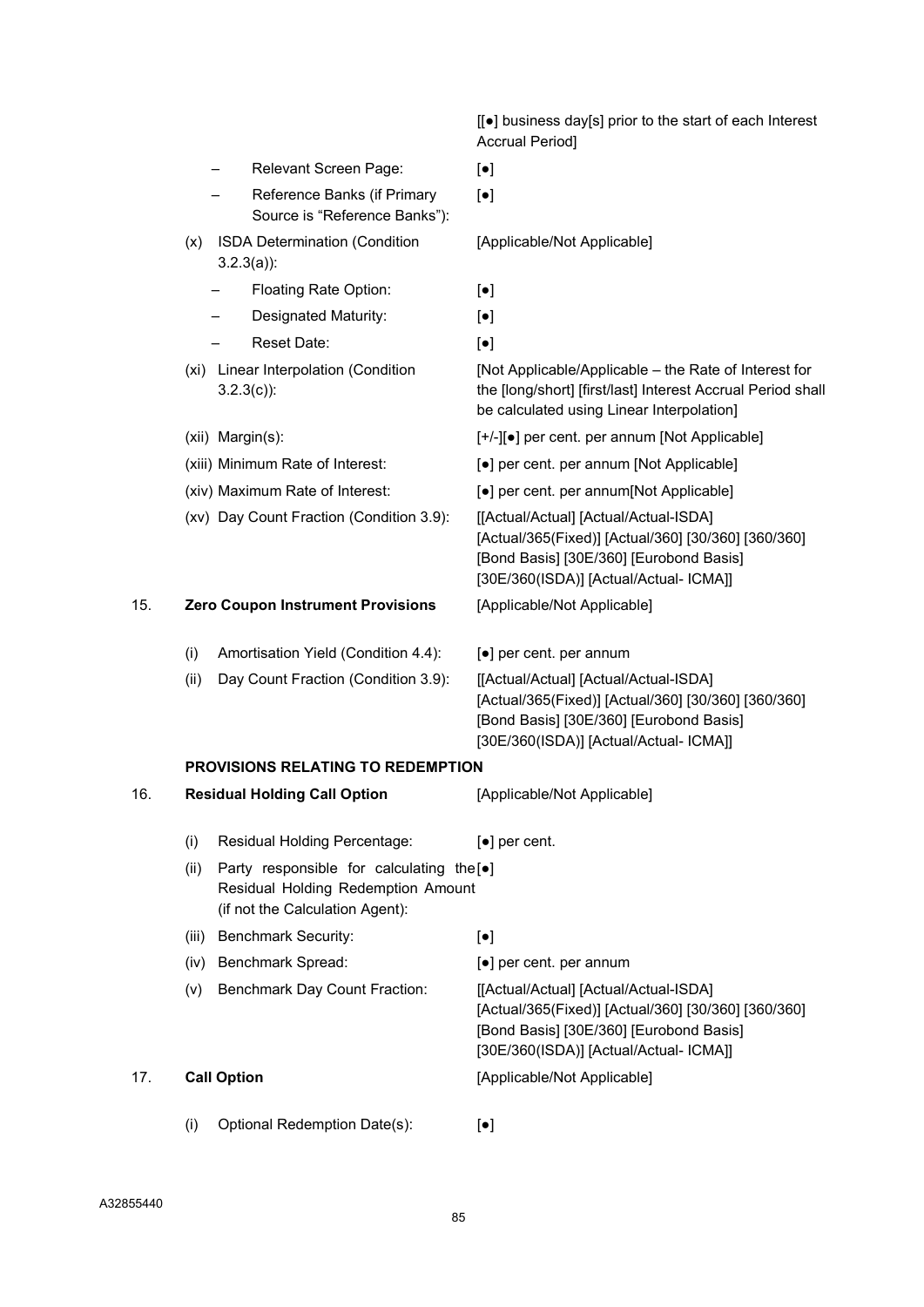|     | (ii)  | Optional Redemption Amount(s) of<br>each Instrument and method, if any, of<br>calculation of such amount(s): |                                                                                                                                                                                   | [•] per Calculation Amount                                     |  |
|-----|-------|--------------------------------------------------------------------------------------------------------------|-----------------------------------------------------------------------------------------------------------------------------------------------------------------------------------|----------------------------------------------------------------|--|
|     |       |                                                                                                              | (iii) If redeemable in part:                                                                                                                                                      |                                                                |  |
|     |       | redeemed:                                                                                                    | (iv) Minimum nominal amount to be                                                                                                                                                 | $[\bullet]$                                                    |  |
|     | (v)   | redeemed:                                                                                                    | Maximum nominal amount to be                                                                                                                                                      | $\left[\bullet\right]$                                         |  |
|     |       |                                                                                                              | (vi) Option Exercise Date(s):                                                                                                                                                     | $\left[\bullet\right]$                                         |  |
|     |       |                                                                                                              | (vii) Notice period (Condition 4.5.2):                                                                                                                                            | Minimum Period [15] [•] days<br>Maximum Period: [30] [.] days  |  |
| 18. |       | <b>Put Option</b>                                                                                            |                                                                                                                                                                                   | [Applicable/Not Applicable]                                    |  |
|     | (i)   |                                                                                                              | Optional Redemption Date(s):                                                                                                                                                      | $[\bullet]$                                                    |  |
|     | (ii)  |                                                                                                              | Optional Redemption Amount(s)<br>each Instrument:                                                                                                                                 | $of[\bullet]$                                                  |  |
|     |       |                                                                                                              | (iii) Option Exercise Date(s):                                                                                                                                                    | $\left[\bullet\right]$                                         |  |
|     |       |                                                                                                              | (iv) Notice Period (Condition 4.6):                                                                                                                                               | Minimum Period: [15] [.] days<br>Maximum Period: [30] [.] days |  |
| 19. |       |                                                                                                              | <b>Make-whole Redemption Option</b>                                                                                                                                               | [Applicable/Not Applicable]                                    |  |
|     | (i)   |                                                                                                              | Make-whole Redemption Date(s):                                                                                                                                                    | $\left[\bullet\right]$                                         |  |
|     |       | (a)                                                                                                          | Reference Bond:                                                                                                                                                                   | $\left[\bullet\right]$                                         |  |
|     |       | (b)                                                                                                          | <b>Quotation Time:</b>                                                                                                                                                            | $[\bullet]$                                                    |  |
|     |       | (c)                                                                                                          | Redemption Margin:                                                                                                                                                                | [[●] per cent.] [None]                                         |  |
|     |       | (d)                                                                                                          | Determination Date:                                                                                                                                                               | $[\bullet]$                                                    |  |
|     | (ii)  | If redeemable in part:                                                                                       |                                                                                                                                                                                   |                                                                |  |
|     |       | (a)                                                                                                          | Minimum nominal amount to be $\lceil\bullet\rceil$<br>redeemed:                                                                                                                   |                                                                |  |
|     |       | (b)                                                                                                          | Maximum nominal amount to be $\lceil\bullet\rceil$<br>redeemed:                                                                                                                   |                                                                |  |
|     | (iii) |                                                                                                              | Notice periods (Condition 4.5.3):                                                                                                                                                 | Minimum Period: [15] [•] days<br>Maximum Period: [30] [.] days |  |
| 20. |       | Instrument:                                                                                                  | <b>Final Redemption Amount of each</b>                                                                                                                                            | [•] per Calculation Amount                                     |  |
| 21. |       |                                                                                                              | <b>Early Redemption Amount</b>                                                                                                                                                    |                                                                |  |
|     | (i)   |                                                                                                              | Early Redemption Amount(s) of each[.] per Calculation Amount<br>Instrument payable on redemption for<br>taxation reasons (Condition 4.2) or on<br>Event of Default (Condition 8): |                                                                |  |
|     | (ii)  | Redemption                                                                                                   | for<br>taxation<br>permitted on days other than Interest<br>Payment Dates (Condition 4.2)                                                                                         | reasons [Yes/No]                                               |  |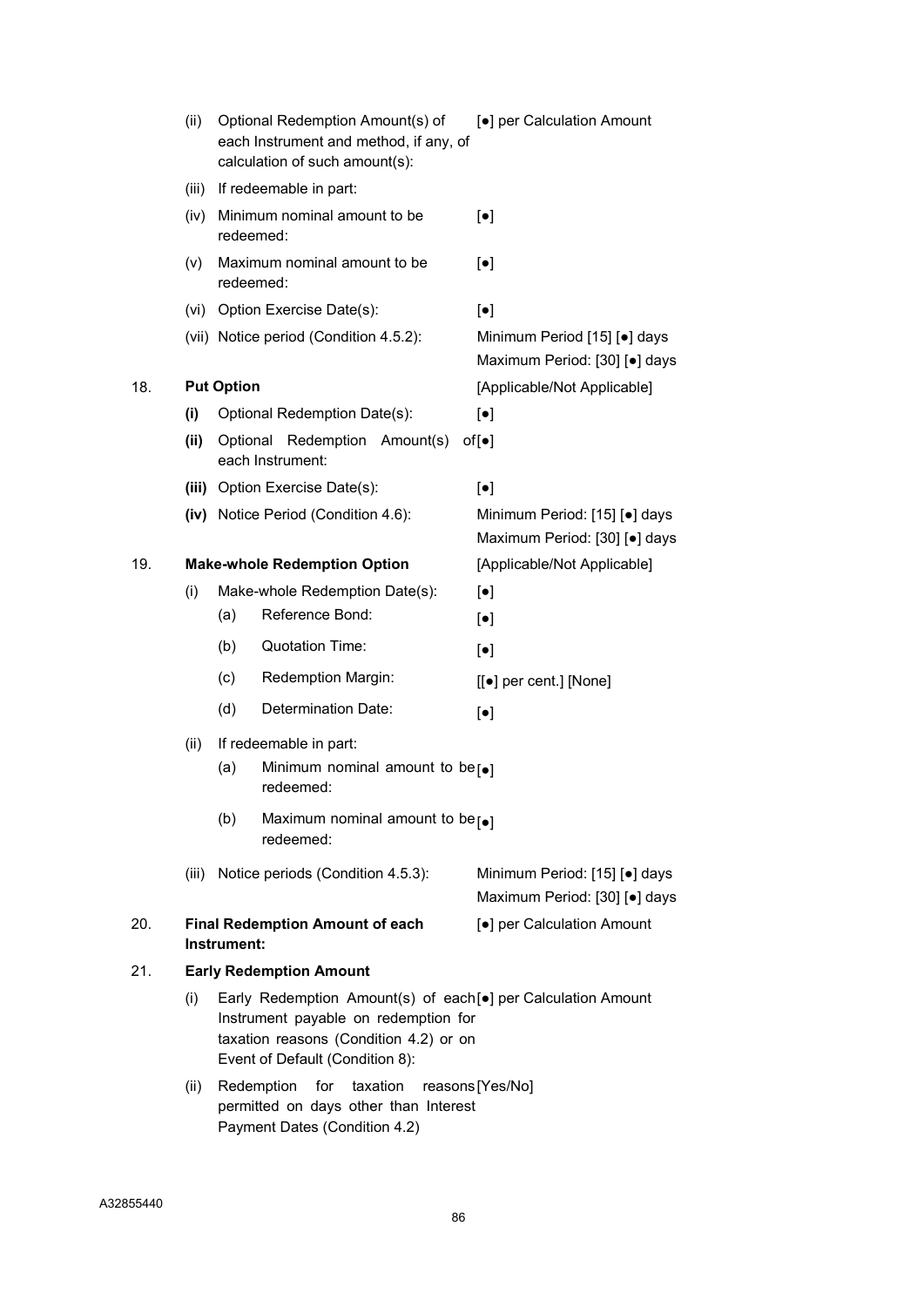|     | <b>GENERAL PROVISIONS APPLICABLE TO THE INSTRUMENTS</b>                                             |                                                                                                                                       |
|-----|-----------------------------------------------------------------------------------------------------|---------------------------------------------------------------------------------------------------------------------------------------|
| 22. | Form of Instruments:                                                                                | <b>Registered Certificates:</b>                                                                                                       |
|     |                                                                                                     | Temporary Global Certificate exchangeable for a                                                                                       |
|     |                                                                                                     | Permanent Global Certificate not earlier than 40 days<br>after the issue date upon certification of non-U.S.<br>beneficial ownership. |
| 23. | Financial Centre(s) or other special<br>provisions relating to Payment Dates<br>$(Condition 5.3)$ : | [Not Applicable/[●]]                                                                                                                  |

#### THIRD PARTY INFORMATION

[●] has been extracted from [●]. The Issuer confirms that such information has been accurately reproduced and that, so far as it is aware, and is able to ascertain from information published by [•], no facts have been omitted which would render the reproduced information inaccurate or misleading.]

Signed on behalf of National Grid North America Inc.:

By: ............................................

Duly authorised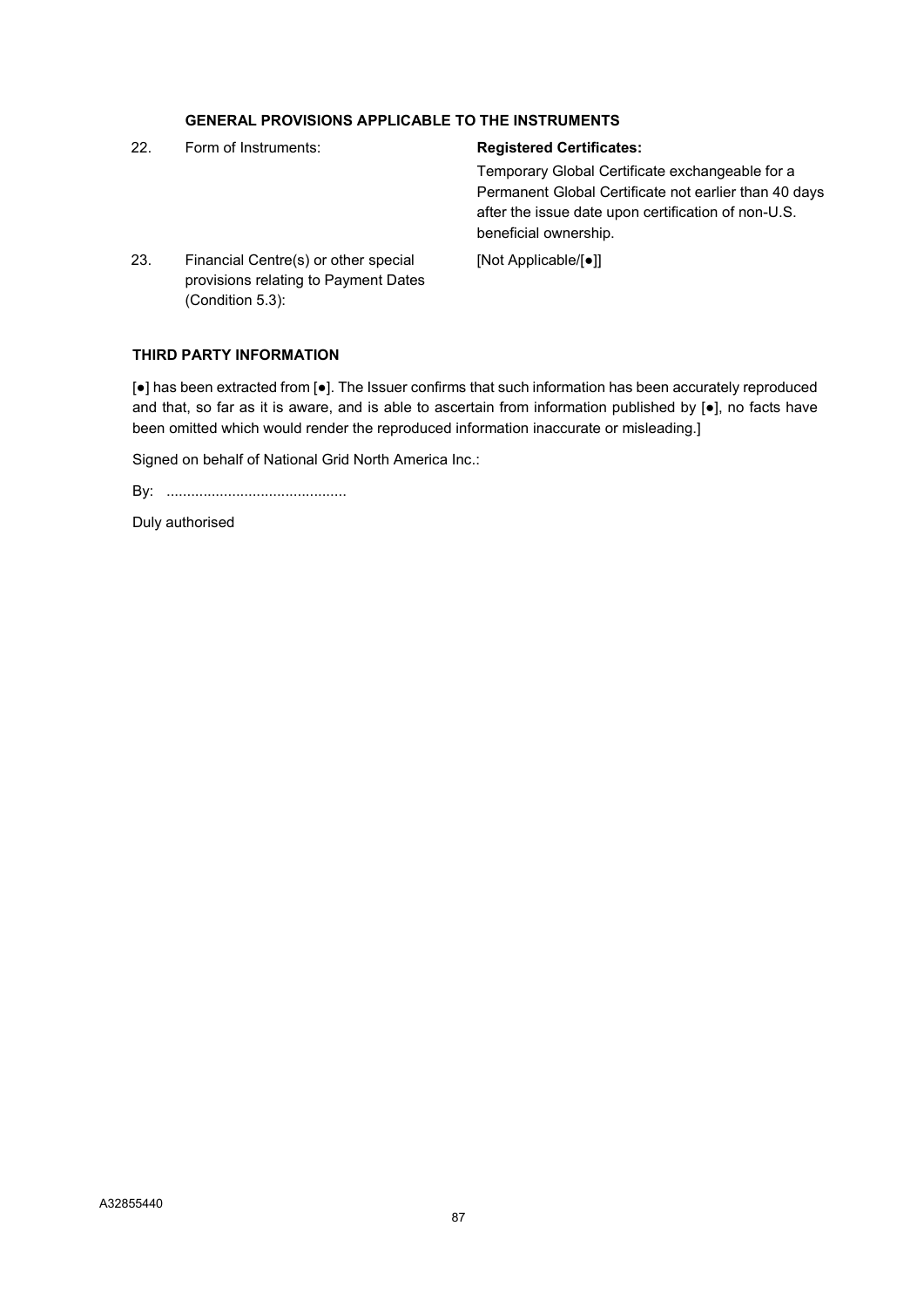## PART B – OTHER INFORMATION

## 1 Listing and trading

- (i) Listing: [London]
- (ii) Admission to trading: [Application has been made for the Instruments to be admitted to trading on the London Stock Exchange plc's Professional Securities Market with effect from [●].]
- (iii) Estimate of total expenses related to admission to trading: [●]

# 2 Ratings

Ratings: [The Instruments to be issued [have been] [are expected to be] rated: [S & P: [●]] [Moody's: [●]]]

[The Instruments have not been specifically rated.]

# 3 Interests of natural and legal Persons involved in the Issue

So far as the Issuer is aware, no person involved in the offer of the Instruments has an interest material to the offer.

### 4 [Fixed Rate Instruments only – YIELD

Indication of yield: [●]per cent. per annum. This is calculated on the Issue Date, and is not an indication of future yield.

# 5 OPERATIONAL INFORMATION

| ISIN:                                                                                                                                       | $\lceil \bullet \rceil$            |  |
|---------------------------------------------------------------------------------------------------------------------------------------------|------------------------------------|--|
| Common Code:                                                                                                                                | $\lceil \bullet \rceil$            |  |
| Any clearing system(s) other than<br>Euroclear Bank S.A./N.V. and<br>Clearstream Banking S.A. and the<br>relevant identification number(s): | [Not Applicable/[•]]               |  |
| Delivery:                                                                                                                                   | Delivery [against/free of] payment |  |
| Names and addresses of additional $\lceil \bullet \rceil$<br>Paying Agent(s) (if any):                                                      |                                    |  |
| Name(s) of [relevant<br>Dealer/Managers]:                                                                                                   | $\lceil \bullet \rceil$            |  |
| The aggregate principal amount of [Not Applicable/Euro [•]]<br>the Instruments issued has been                                              |                                    |  |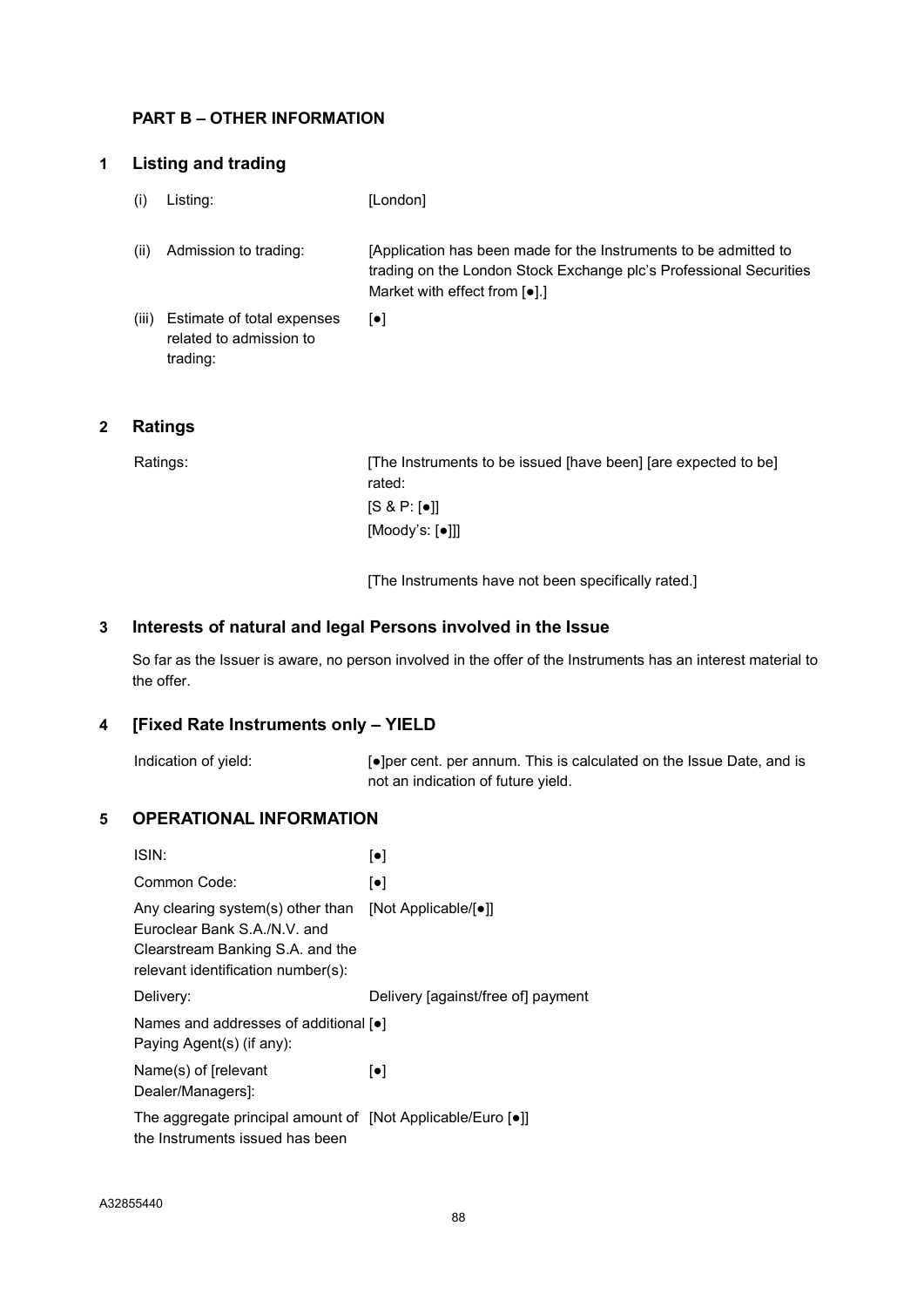translated into Euro at the rate of [●], producing a sum of (for Instruments not denominated in Euro):

# 6 DISTRIBUTION

Method of distribution: <br> [Syndicated/Non-syndicated] If syndicated, names of Managers: [Not Applicable/give names] Stabilisation Manager(s) (if any): [Not Applicable/give names] If non-syndicated, name of Dealer: [Not Applicable/give name]

U.S. Selling Restrictions: Regulation S; Compliance Category 3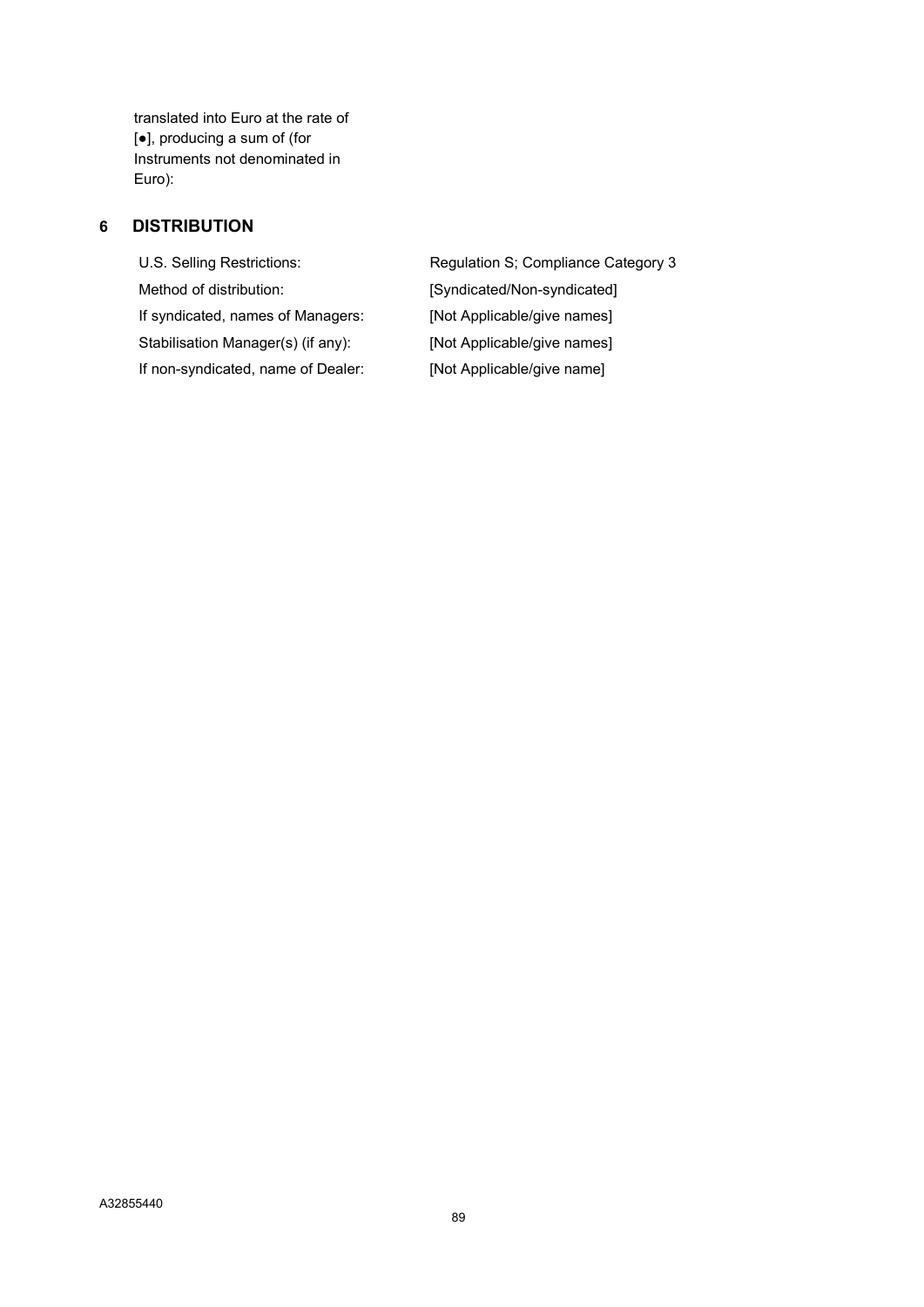#### GENERAL INFORMATION

- 1 The admission of the Programme to listing on the Official List of the U.K. Listing Authority and to trading on the Market or the PSM is expected to take effect on or about 14 December 2016. The listing of the Instruments on the Official List will be expressed as a percentage of their nominal amount (exclusive of accrued interest). Any Tranche of Instruments intended to be admitted to listing on the Official List of the U.K. Listing Authority and admitted to trading on the Market or the PSM will be so admitted to listing and trading upon submission to the U.K. Listing Authority and the London Stock Exchange (in accordance with their rules and procedures) of the relevant Final Terms and any other information required by the U.K. Listing Authority and the London Stock Exchange, subject in each case to the issue of the relevant Instruments. Prior to official listing, dealings will be permitted by the Market or the PSM, as the case may be, in accordance with their respective rules. Transactions will normally be effected for delivery on the third working day in London after the day of the transaction.
- 2 NGNA has obtained all necessary consents, approvals and authorisations in the United States of America in connection with the issue and performance of the Instruments.
- 3 The inclusion of NGNA as an Issuer under the Programme was authorised by written consent in lieu of a special meeting of the Board of Directors of NGNA passed on 10 December 2012. The Programme was originally established by NGNA's wholly owned subsidiary, National Grid USA. National Grid USA ceased to be an Issuer under the Programme on 9 December 2015.
- 4 The Instruments have been accepted for clearance through the Euroclear and Clearstream, Luxembourg. The appropriate common code and the International Securities Identification Number in relation to the Instruments of each Series will be specified in the Final Terms relating thereto. The relevant Final Terms shall specify any other clearing system(s) as shall have accepted the relevant Instruments for clearance together with any further appropriate information.
- 5 There are no governmental, legal or arbitration proceedings (including any such proceedings which are pending or threatened of which NGNA is aware) existing during the 12 months preceding the date of this Prospectus which may have, or have in such period had, significant effects on the financial position or profitability of NGNA or of the Group.
- 6 There has been no significant change in the financial or trading position of NGNA or the Group since 31 March 2016 and no material adverse change in the prospects of NGNA since 31 March 2016.
- 7 The consolidated financial statements of National Grid North America Inc. as of 31 March 2016 and 31 March 2015 for each of the years then ended, as incorporated by reference into this prospectus, have been audited by PricewaterhouseCoopers LLP, independent accountants and member firm of the American Institute of Certified Public Accountants, as stated in their report incorporated herein.
- 8 The Issuer does not intend to provide any post-issuance information in relation to any issues of Instruments.
- 9 For so long as the Programme remains in effect or any Instruments are outstanding, copies of the following documents may be inspected during usual business hours on any weekday (Saturdays, Sundays and public holidays excepted), at the registered office of the Issuer and the specified office in London of the Issuing and Paying Agent:
	- (a) a copy of this Prospectus together with any supplement to this Prospectus;
	- (b) the constitutional documents of the Issuer; and
	- (c) the audited consolidated financial statements of the Issuer for the financial years ended 31 March 2016 and 31 March 2015, respectively.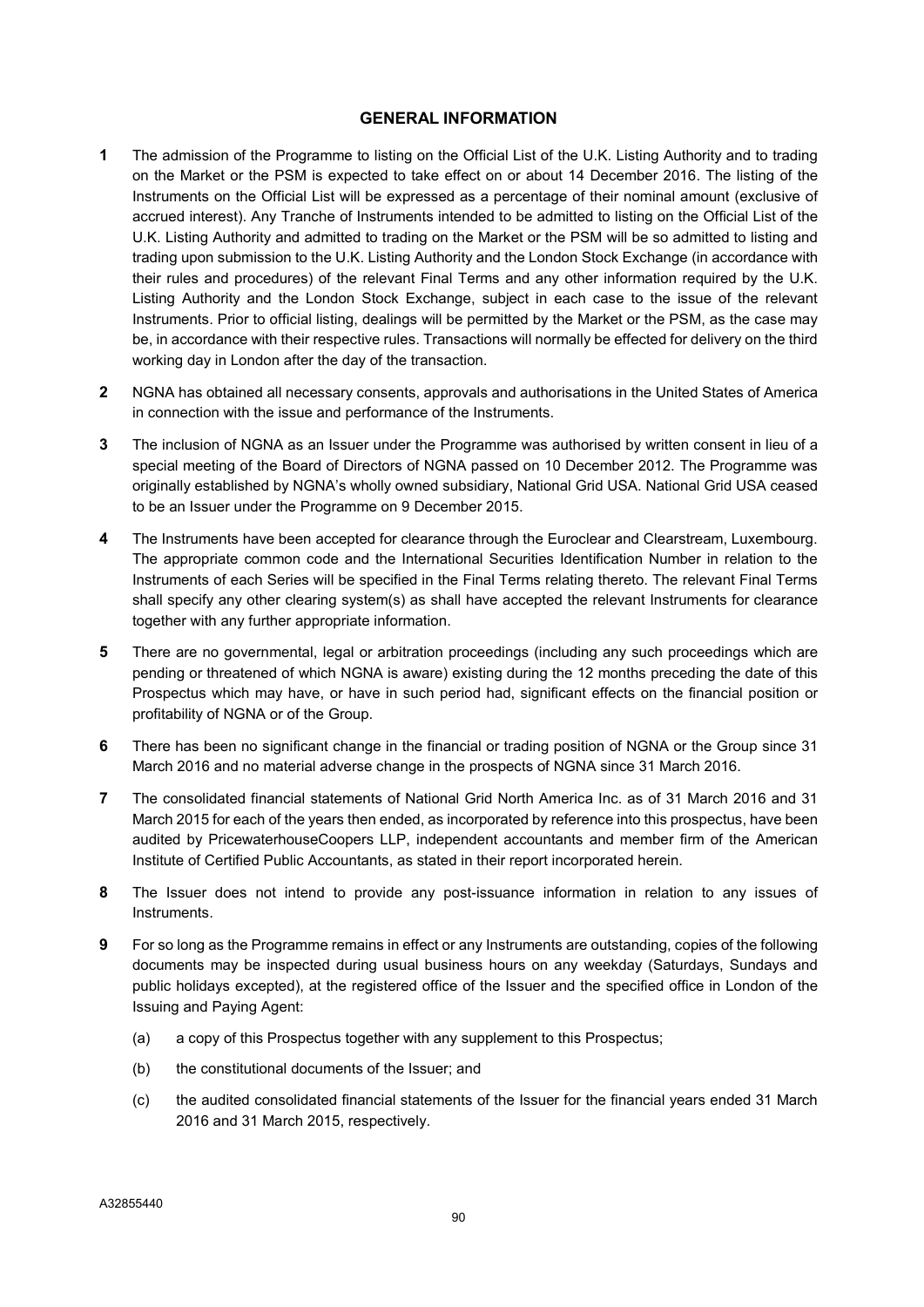- 10 In addition, this Prospectus is and, in the case of Instruments to be admitted to the Official List and admitted to trading on the Market or the PSM, the relevant Final Terms will be, available on the website of the Regulatory News Service operated by the London Stock Exchange at http://www.londonstockexchange.com/exchange/news/market-news/market-news-home.html.
- 11 Certain of the Dealers and their affiliates have engaged, and may in the future engage, in investment banking and/or commercial banking transactions with, and may perform services for, the Issuer and its affiliates in the ordinary course of business. In addition, in the ordinary course of its business activities, the Dealers and their affiliates may make or hold a broad array of investments and actively trade debt and equity securities (or related derivative securities) and financial instruments (including bank loans) for their own account and for the accounts of their customers. Such investments and securities activities may involve securities and/or instruments of the Issuer or the Issuer's affiliates. Certain of the Dealers or their affiliates that have a lending relationship with the Issuer routinely hedge their credit exposure to the Issuer consistent with their customary risk management policies. Typically, such Dealers and their affiliates would hedge such exposure by entering into transactions which consist of either the purchase of credit default swaps or the creation of short positions in securities, including potentially the Instruments issued under the Programme. Any such short positions could adversely affect future trading prices of Instruments issued under the Programme. The Dealers and their affiliates may also make investment recommendations and/or publish or express independent research views in respect of such securities or financial instruments and may hold, or recommend to clients that they acquire, long and/or short positions in such securities and instruments.